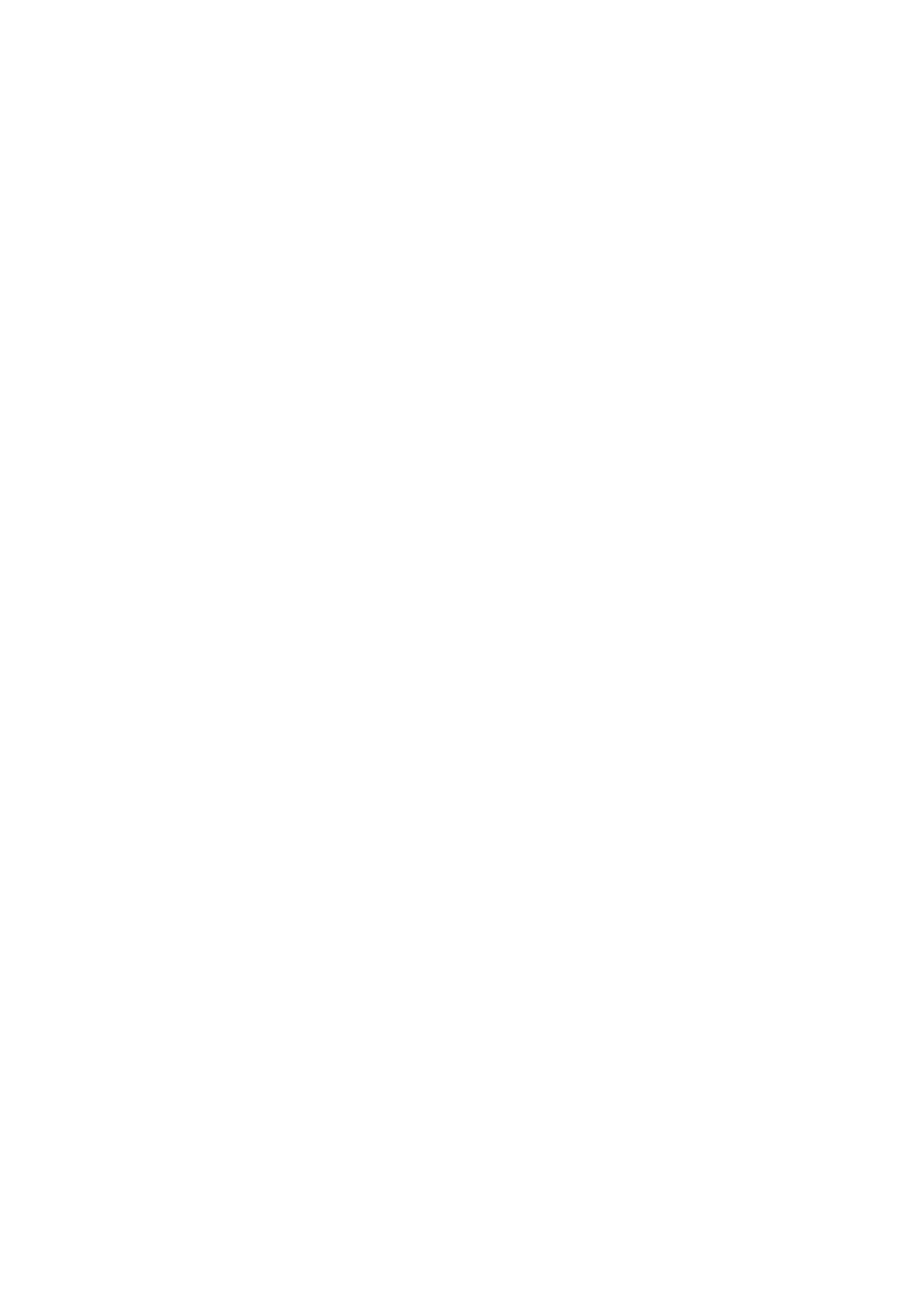**Reprinted under the**  *Reprints Act 1984* **as at 6 July 2012**

Western Australia

### **Bail Act 1982**

#### **CONTENTS**

### **Part I — Preliminary**

| 1.  | Short title                                           | 2              |
|-----|-------------------------------------------------------|----------------|
| 2.  | Commencement                                          | $\overline{c}$ |
| 3.  | Terms used                                            | $\overline{2}$ |
| 3A. | Sending notices by electronic communication           | 8              |
| 4.  | Application of this Act                               | 9              |
| 4A. | Accused appearing on summons or court hearing         |                |
|     | notice, detention and bail of                         | 9              |
|     | Part II — Rights of accused in                        |                |
|     | relation to bail                                      |                |
| 5.  | Accused's rights to have bail considered etc.         | 11             |
| 6.  | Arresting officers etc., duty to consider bail        | 11             |
| 6A. | Officials considering bail may order release          |                |
|     | without bail                                          | 13             |
| 7.  | Unconvicted accused, court to consider bail for       | 14             |
| 7A. | Bail may be dispensed with by court                   | 15             |
| 7B. | Adult accused of murder, provisions for               | 15             |
| 7C. | Child accused of murder, provisions for               | 16             |
| 7D. | Bail after initial decision by court, court's duty as |                |
|     | to                                                    | 18             |
| 7E. | Bail refused for trial, court's duty during trial     | 18             |

| As at 06 Jul 2012 | Version 08-a0-02                                                         | page i |
|-------------------|--------------------------------------------------------------------------|--------|
|                   | Extract from www.slp.wa.gov.au, see that website for further information |        |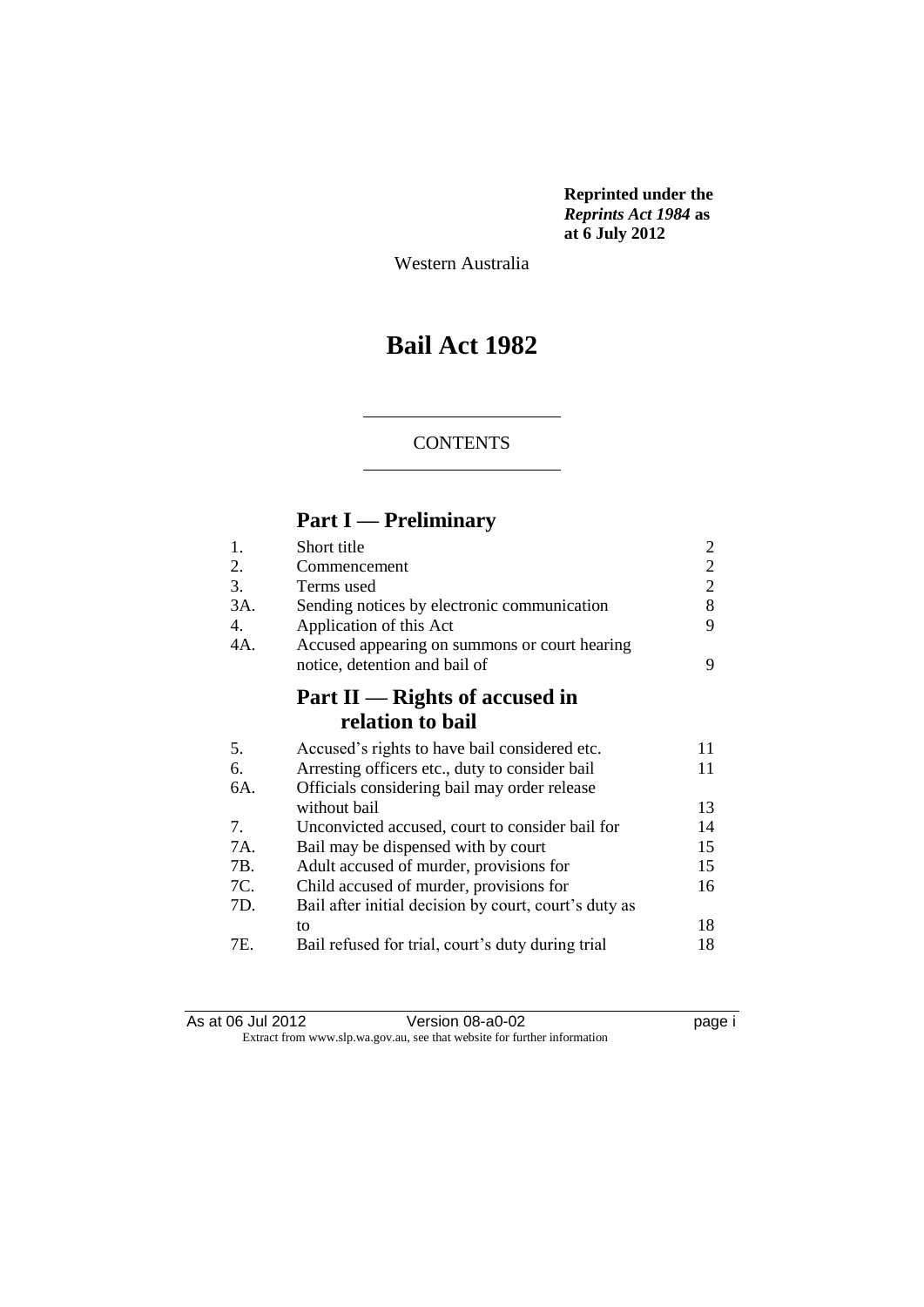| Contents |
|----------|
|----------|

| 7F.         | Appeal from court of summary jurisdiction, bail in                                            |          |
|-------------|-----------------------------------------------------------------------------------------------|----------|
| 8.          | case of<br>Accused to be given information, approved forms                                    | 19       |
|             | etc.                                                                                          | 20       |
| 9.          | Bail decision may be deferred until more<br>information obtained etc.                         | 21       |
| 10.         | Sections 5, 6 and 7 do not apply if accused                                                   |          |
| 11.         | imprisoned for other cause<br>Accused's rights following grant of bail                        | 22<br>22 |
| 12.         | Rights in s. $7A(2)$ and 11, limitations on                                                   | 24       |
|             | <b>Part III — Jurisdiction relating to</b>                                                    |          |
|             | <b>bail</b>                                                                                   |          |
| 13.         | Jurisdiction to grant bail, who has etc. (Sch. 1)                                             | 25       |
| 13A.        | Jurisdiction in s. 7A to dispense with bail, who has<br>and exercise of                       | 25       |
| 13B.        | Notices under s. 13A(3), service and proof of                                                 | 26       |
| 14.         | Judges, jurisdiction of                                                                       | 27       |
| 15.         | Accused charged with murder, jurisdiction as to<br>bail for                                   | 28       |
| 15A.        | Appeal against judge's decision on bail,                                                      |          |
|             | commencing etc.                                                                               | 29       |
| 15B.        | Appeal under s. 15A, determining etc.                                                         | 30       |
| 16.<br>16A. | Person arrested on warrant, bail of<br>Person arrested in urban area, restrictions on who     | 31       |
|             | can grant bail for in some cases                                                              | 31       |
| 17.         | Conditions on bail which may be imposed                                                       | 32       |
| 17A.        | Child on bail, changing responsible person for<br>(Sch. 1 Pt. C cl. 2)                        | 33       |
|             |                                                                                               |          |
|             | Part IV — Hearing of case for bail,<br>parties, and evidence                                  |          |
| 20.         |                                                                                               |          |
|             | Bail hearing for indictable offence, court may hold<br>in private etc.                        | 35       |
| 21.         | Parties to bail proceedings, who are                                                          | 36       |
| 22.         | Evidence at bail hearings                                                                     | 36       |
| 23.<br>24.  | Accused not bound to supply information<br>Court etc. may ask police to verify etc. accused's | 36       |
|             | information                                                                                   | 37       |
|             |                                                                                               |          |

| ∽ |  |
|---|--|
| Ξ |  |
|   |  |
|   |  |

page ii Version 08-a0-02 As at 06 Jul 2012 Extract from www.slp.wa.gov.au, see that website for further information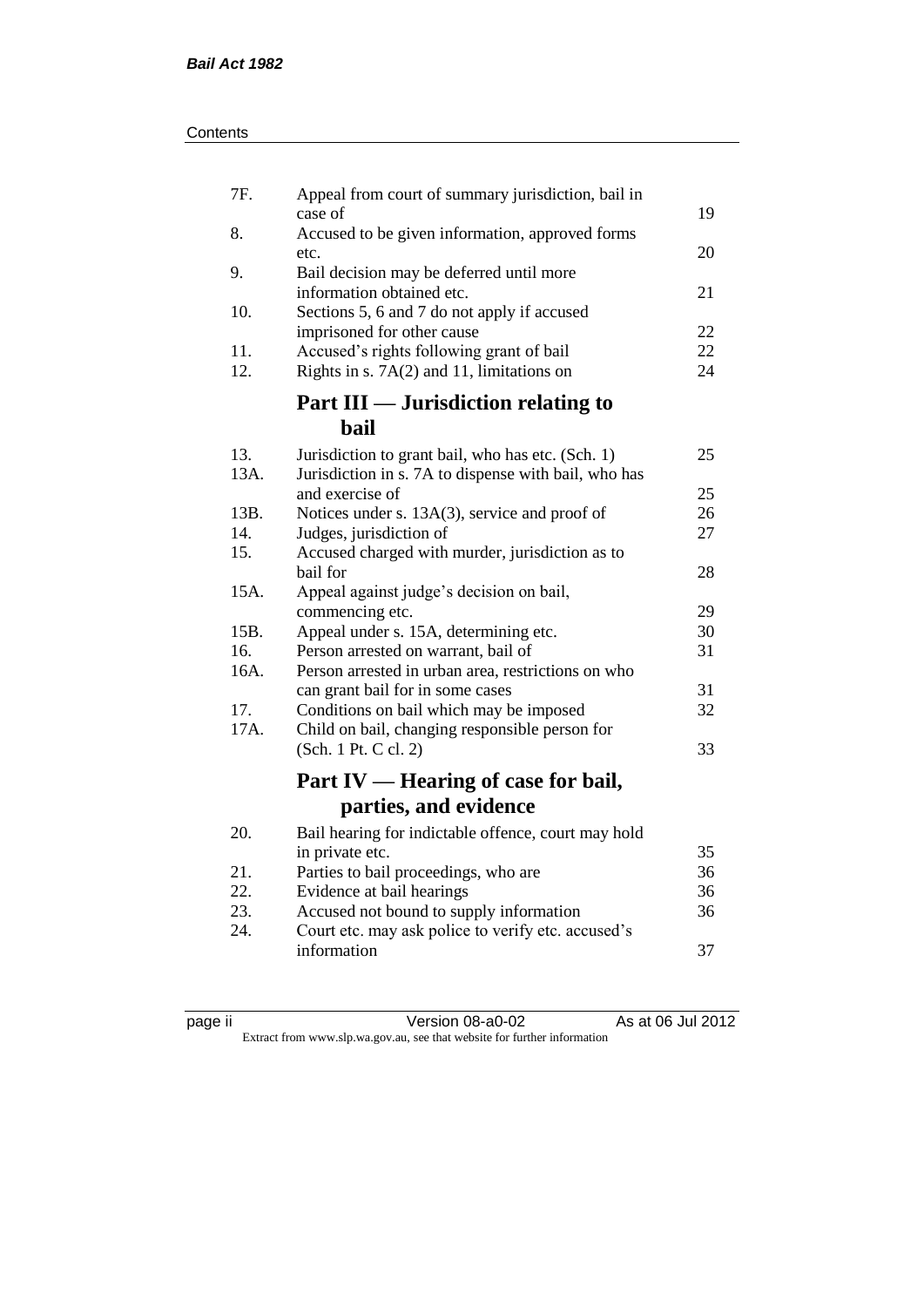| 24A.<br>25. | Court may ask community corrections officer to<br>verify etc. accused's information etc. | 37 |
|-------------|------------------------------------------------------------------------------------------|----|
|             | Information given by accused for bail purposes not<br>admissible at trial                | 38 |
| 26.         | Record of bail decision and reasons                                                      | 38 |
| 27.         | Relevant papers to be sent to court where accused                                        |    |
|             | to appear                                                                                | 39 |
| 27A.        | Bail with home detention, papers to be sent to CEO                                       |    |
|             | (corrections)                                                                            | 40 |
|             | <b>Part V</b> — Bail undertakings                                                        |    |
| 28.         | Bail undertaking, when required and nature of                                            | 41 |
| 29.         | Before whom bail undertaking may be entered into                                         | 42 |
| 30.         | Duties of person before whom bail undertaking is                                         |    |
|             | entered into                                                                             | 42 |
| 31.         | Different time and place for appearance,                                                 |    |
|             | substituting                                                                             | 43 |
| 31A.        | Conditions on bail, amending during trial                                                | 45 |
| 32.         | Notices under s. 31, service and proof of                                                | 47 |
| 33.         | Judicial officer may order accused to enter into bail                                    |    |
|             | undertaking                                                                              | 48 |
| 34.         | When bail undertaking ceases to have effect                                              | 49 |
|             | <b>Part VI</b> — Sureties and surety                                                     |    |
|             | undertakings                                                                             |    |
| 35.         | Surety and surety undertaking, nature of etc.                                            | 50 |
| 36.         | Sureties, who may approve                                                                | 50 |
| 37.         | Proposed surety to receive certain information and                                       |    |
|             | form                                                                                     | 51 |
| 38.         | Persons disqualified from being sureties                                                 | 51 |
| 39.         | Matters to be regarded when approving sureties                                           | 52 |
| 40.         | Decision on application by proposed surety                                               | 52 |
| 41.         | Finality of decision to refuse approval of surety                                        | 53 |
| 42.         | Before whom surety undertaking may be entered                                            |    |
|             | into                                                                                     | 53 |
| 43.         | Duties of person before whom surety undertaking                                          |    |
|             | is entered into                                                                          | 54 |
| 43A.        | Interstate proposed surety, use of video link etc. in                                    |    |
|             | case of                                                                                  | 54 |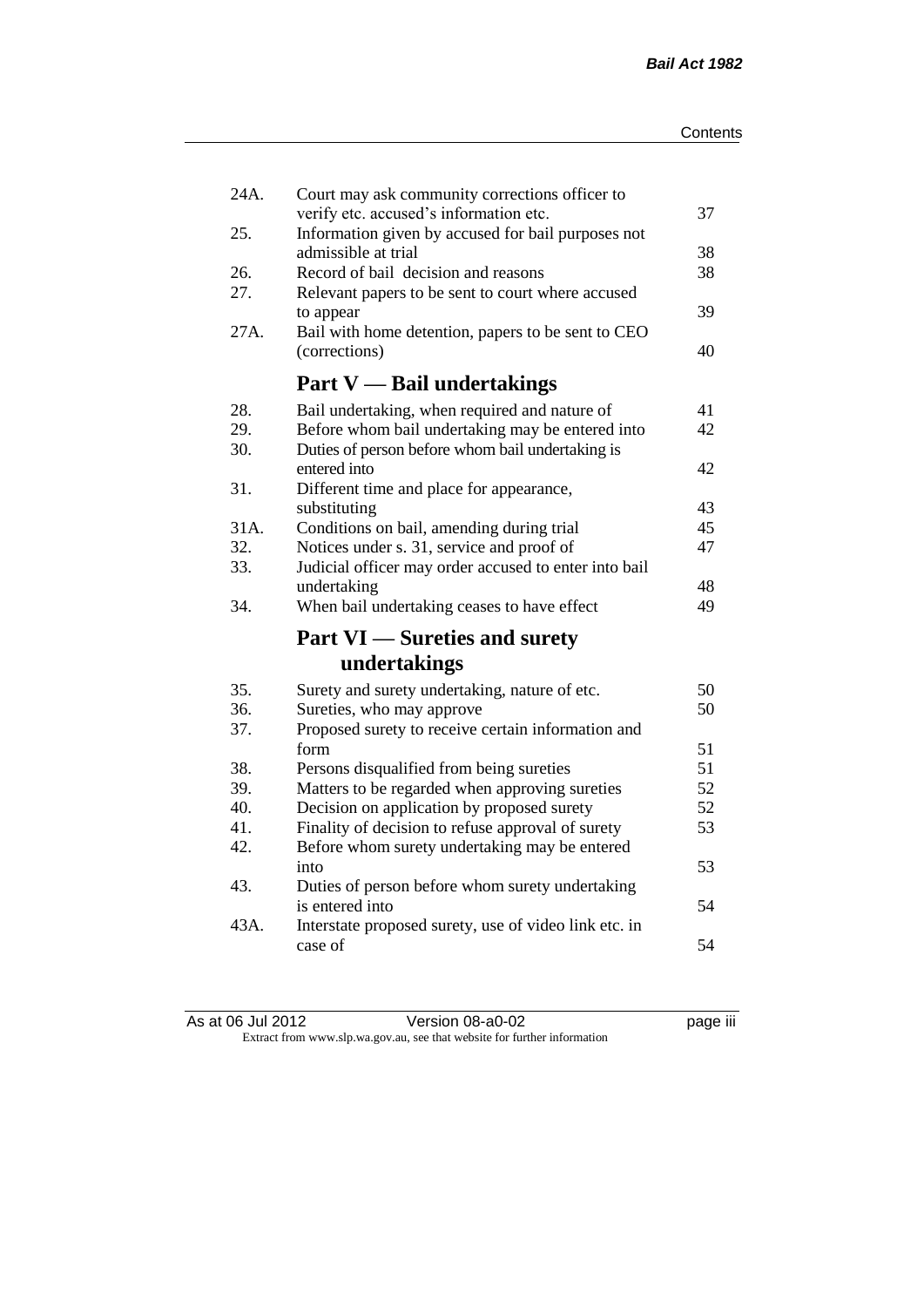| 44.  | When surety undertaking extends to different time   |    |
|------|-----------------------------------------------------|----|
|      | or different time and place substituted under s. 31 | 56 |
| 45.  | Notices under s. 44, service and proof of           | 57 |
| 46.  | Surety's power to arrest accused                    | 59 |
| 47.  | When surety undertaking ceases to have effect       | 59 |
| 48.  | Surety may apply for cancellation of his            |    |
|      | undertaking                                         | 60 |
| 49.  | Surety's undertaking to pay money, enforcing        | 61 |
| 50.  | Indemnifying etc. surety, offence                   | 63 |
|      | <b>Part VIA — Administration of home</b>            |    |
|      | detention conditions                                |    |
| 50A. | Powers of CEO (corrections)                         | 65 |
| 50C. | Powers and duties of community corrections          |    |
|      | officers                                            | 65 |
| 50D. | Powers of members of Police Force                   | 67 |
| 50E. | CEO (corrections) may substitute different place of |    |
|      | detention and apply conditions                      | 67 |
| 50F. | CEO (corrections) may revoke bail                   | 68 |
| 50G. | Procedure on arrest after revocation under s. 50F   | 68 |
| 50H. | Rules of natural justice excluded                   | 69 |
| 50J. | Delegation by CEO (corrections)                     | 69 |
| 50K. | Monitoring equipment, retrieving                    | 69 |
| 50L. | Rules for this Part                                 | 70 |
|      | <b>Part VII — Enforcement of bail</b>               |    |
|      | undertakings                                        |    |
| 51.  | Failing to comply with bail undertaking, offence    | 71 |
| 51A. | Prosecuting s. 51 offence for non-appearance etc.   |    |
|      | in court of summary jurisdiction                    | 72 |
| 52.  | Prosecuting s. 51 offence for non-appearance etc.   |    |
|      | in superior court                                   | 72 |
| 53.  | Appeal against decision made under s. 52            | 74 |
| 54.  | Bailed accused, prosecutor etc. may take before     |    |
|      | court to show cause against variation or revocation |    |
|      | of bail                                             | 75 |
| 54A. | Accused on committal may be taken for purposes      |    |
|      | of s. 54 before court by which committed            | 77 |
| 55.  | Accused before court under s. 54, judicial officer  |    |
|      | may revoke bail of etc.                             | 78 |
|      |                                                     |    |

| page iv |  |
|---------|--|
|         |  |
|         |  |
|         |  |

page iv Version 08-a0-02 As at 06 Jul 2012 Extract from www.slp.wa.gov.au, see that website for further information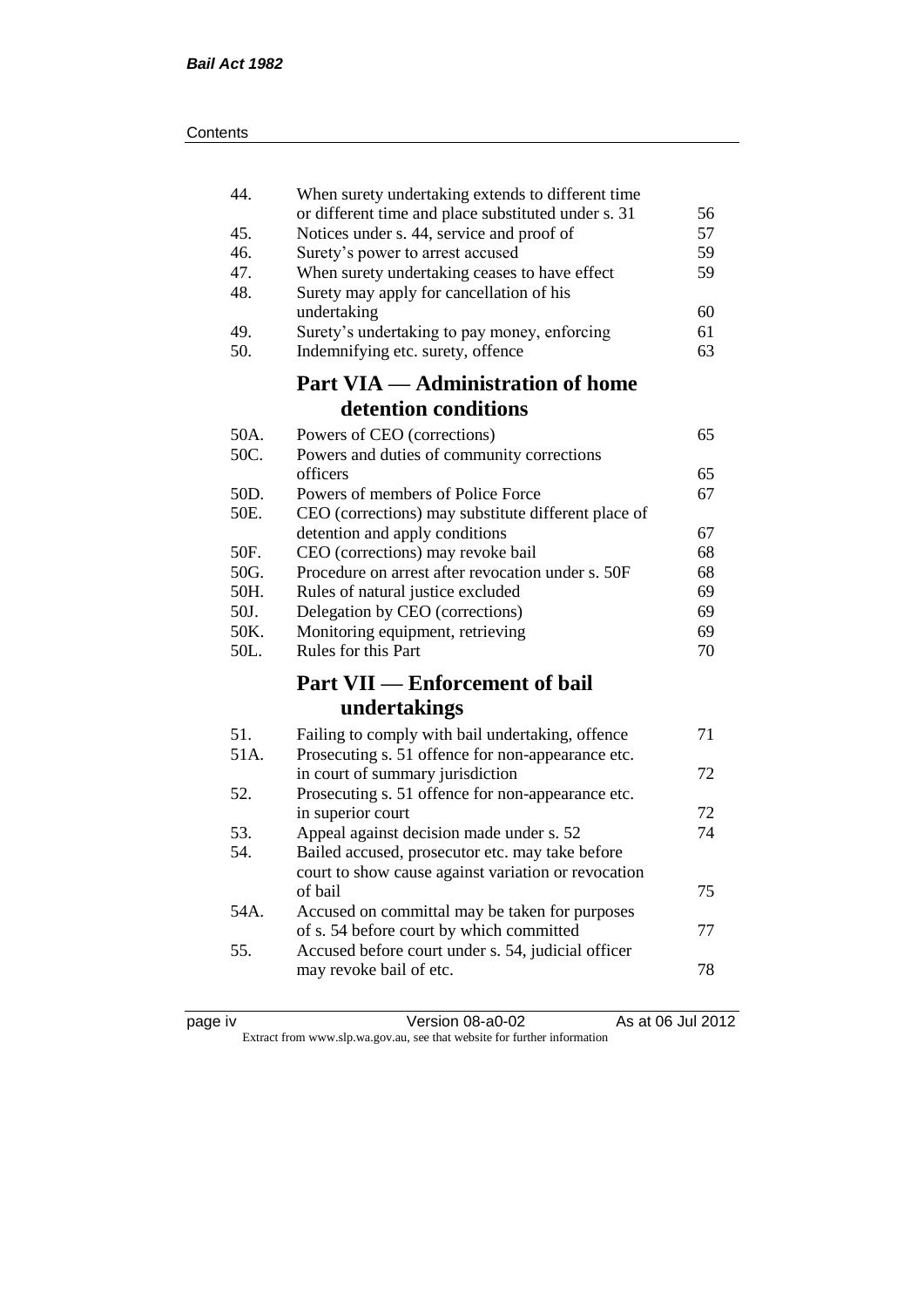| 57.  | Offence under s. 51, court to order forfeiture of<br>money under bail undertaking            | 79       |
|------|----------------------------------------------------------------------------------------------|----------|
| 58.  | Automatic forfeiture of money on expiration of one<br>year after absconding                  | 80       |
|      | <b>Part VIII — Miscellaneous</b>                                                             |          |
| 59.  | Order for forfeiture, court's additional powers as to                                        | 81       |
| 59A. | If bail dispensed with, accused may be taken                                                 |          |
| 59B. | before judicial officer for reconsideration of matter                                        | 81<br>82 |
| 60.  | Absconding accused, warrant for arrest of<br>Change of address, accused and surety to notify | 83       |
| 61.  | Failing to bring arrested person before court or                                             |          |
|      | person able to grant bail, offence                                                           | 83       |
| 62.  | Giving false information for bail purposes, offence                                          | 84       |
| 63.  | Protection from personal liability                                                           | 84       |
| 64.  | Non-appearance etc. by an accused, proving                                                   | 84       |
| 65.  | Bail undertakings by child, effect of                                                        | 85       |
| 66.  | Other powers etc. to grant bail abolished                                                    | 85       |
| 66A. | Delegation by registrar of court                                                             | 85       |
| 66B. | Video link or audio link, use of in bail proceedings                                         | 86       |
| 67.  | Regulations                                                                                  | 87       |
|      | Schedule 1 — Jurisdiction as to bail                                                         |          |
|      | and related matters                                                                          |          |
|      | Part A — Jurisdiction relating to bail                                                       |          |
| 7.   | Term used: proceedings for an offence                                                        | 91       |
|      | Part B — Cessation of powers relating to bail                                                |          |
| 1.   | Upon decision by judge, power of other officers                                              |          |
|      | ceases                                                                                       | 92       |
| 1A.  | Upon decision by Court of Appeal, other powers                                               |          |
|      | cease                                                                                        | 92       |
| 2.   | Upon decision by judicial officer, his power and                                             |          |
|      | that of his peers ceases                                                                     | 92       |
| 3.   | Upon refusal of bail for initial appearance, certain<br>powers cease                         | 93       |
| 4.   | Judicial officer's powers if accused proves new                                              |          |
|      | facts or changed circumstances                                                               | 93       |
|      |                                                                                              |          |

As at 06 Jul 2012 **Version 08-a0-02 page v** Extract from www.slp.wa.gov.au, see that website for further information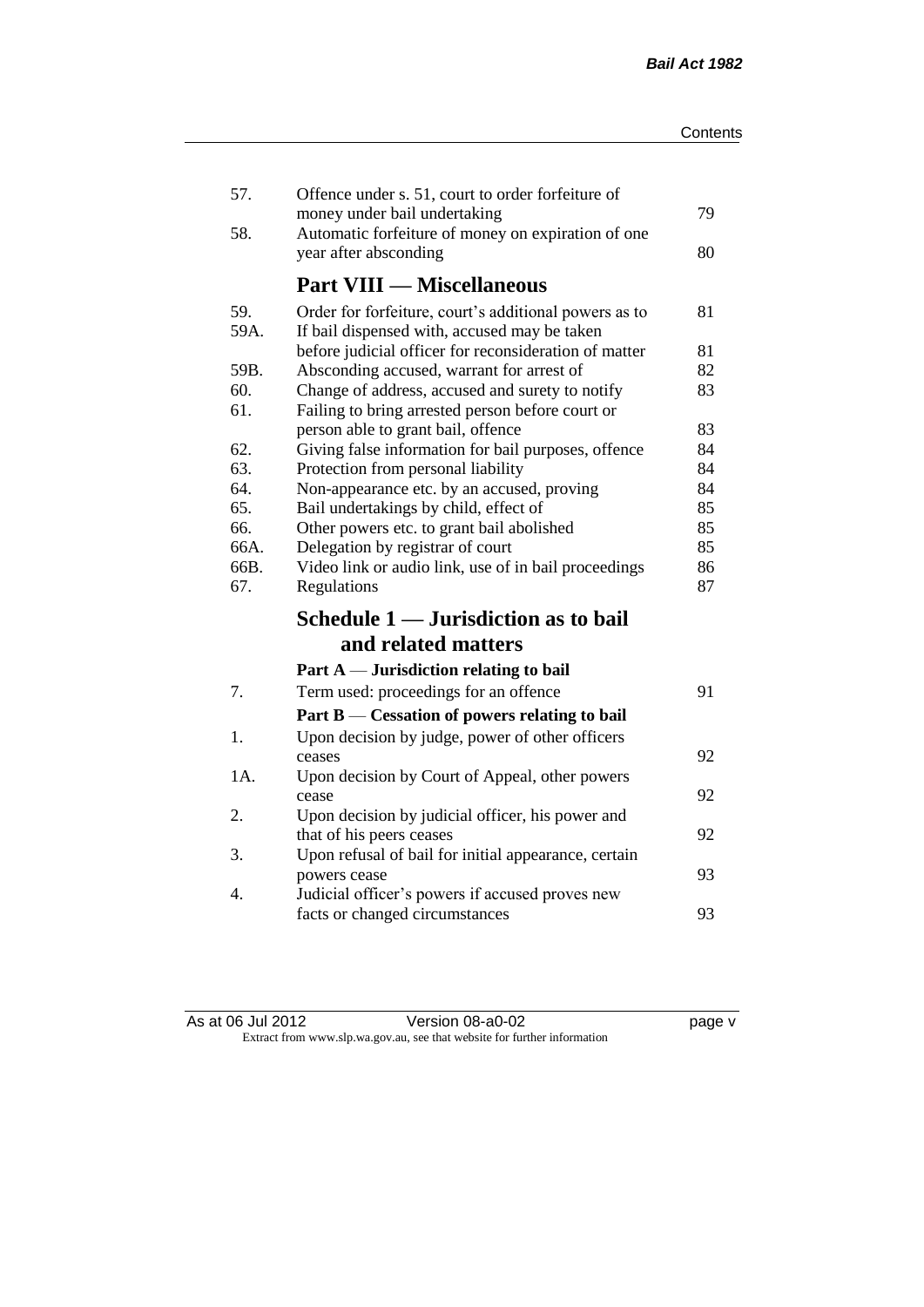#### **Contents**

#### **Part C — Manner in which jurisdiction to be exercised**

| 1.  | Bail before conviction at discretion of court etc.,  |     |
|-----|------------------------------------------------------|-----|
|     | except for child                                     | 94  |
| 2.  | Child to have qualified right to bail                | 95  |
| 3.  | Matters relevant to cl. $1(a)$                       | 96  |
| 3A. | Accused charged with etc. serious offence            |     |
|     | committed while on bail etc. for another serious     |     |
|     | offence, bail for                                    | 97  |
| 3B. | Exceptional reasons under cl. 3A(1), determining     | 98  |
| 3C. | Bail in murder cases                                 | 100 |
| 4.  | Bail after conviction for accused awaiting sentence  | 100 |
| 4A. | Bail after conviction for accused awaiting disposal  |     |
|     | of appeal                                            | 101 |
| 5.  | Exception to cl. 4A for bail in appeal under         |     |
|     | Criminal Appeals Act 2004 Part 2                     | 101 |
| 6.  | Bail of people on community orders etc.              | 101 |
| 7.  | Bail for initial appearance to be for not more than  |     |
|     | 30 days                                              | 102 |
| 8.  | Bail on adjournment in court of summary              |     |
|     | jurisdiction to be for not more than 30 days except  |     |
|     | by consent                                           | 102 |
| 9.  | Calculating periods for cl. 7 and 8                  | 102 |
|     | Part D — Conditions which may be imposed on          |     |
|     | a grant of bail                                      |     |
| 1.  | Conditions as to forfeiture, sureties, security etc. | 103 |
| 2.  | Other conditions                                     | 104 |
| 3.  | Home detention condition                             | 107 |
|     | <b>Schedule 2 – Serious offences</b>                 |     |
|     | <b>Notes</b>                                         |     |
|     | Compilation table                                    | 114 |

### **Defined Terms**

| page |  |
|------|--|
|------|--|

page vi Version 08-a0-02 As at 06 Jul 2012 Extract from www.slp.wa.gov.au, see that website for further information

Provisions that have not come into operation 119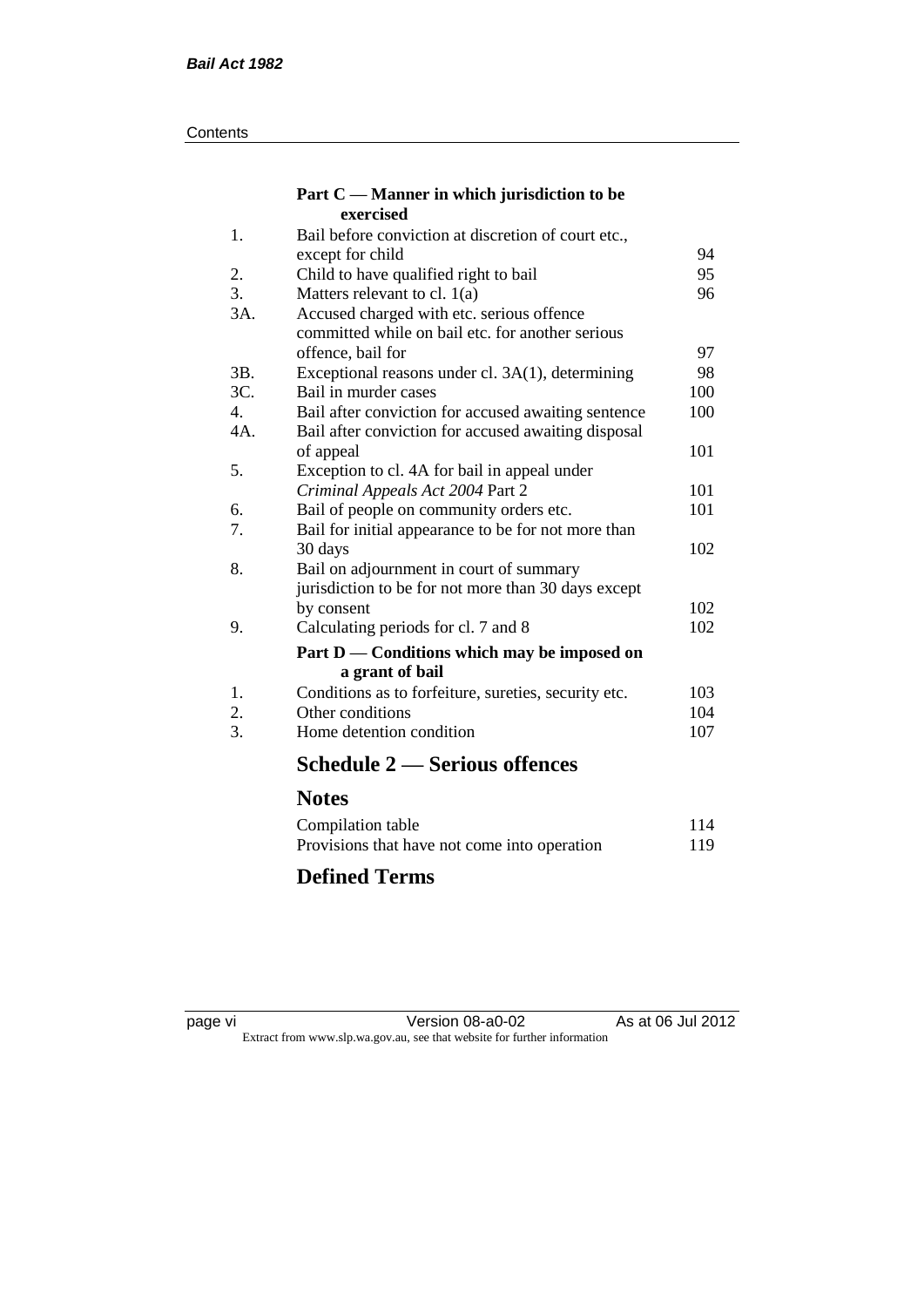

**Reprinted under the**  *Reprints Act 1984* **as at 6 July 2012**

Western Australia

## **Bail Act 1982**

**An Act to make better provision for bail in criminal proceedings.** 

As at 06 Jul 2012 Version 08-a0-02 page 1 Extract from www.slp.wa.gov.au, see that website for further information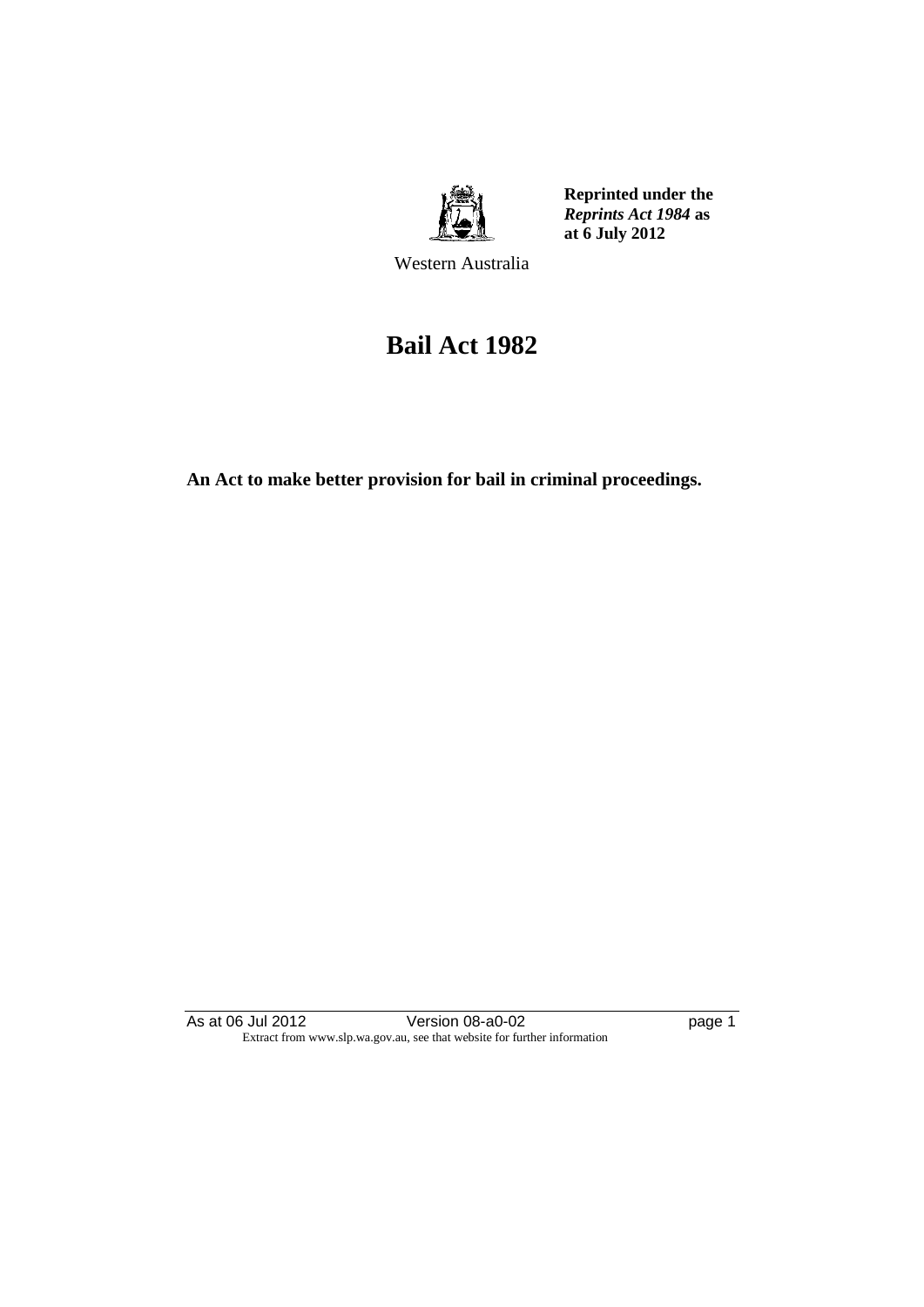**s. 1**

### **Part I — Preliminary**

#### **1. Short title**

This Act may be cited as the *Bail Act* 1982<sup>1</sup>.

#### **2. Commencement**

This Act shall come into operation on a day to be fixed by proclamation  $<sup>1</sup>$ .</sup>

#### **3. Terms used**

(1) In this Act, unless a contrary intention appears —

*accused* includes —

- (a) a person charged with, convicted of, or found guilty of an offence;
- (b) a person whose conviction for an offence is stayed;
- (c) a person in respect of whom an appeal relating to an offence is pending;
- (d) a person in respect of whom a new trial for an offence has been ordered;

#### *adjournment* —

- (a) means any order of a court by which proceedings for an offence are postponed or interrupted or are to be held at a different time or place before the same court; and
- (b) is deemed to include any order of a court, other than a committal to the Supreme Court or District Court, by which the venue of any proceedings for an offence is changed to another court or a court at another place whether by way of a remand, referral, or recommittal of the accused or otherwise;

*appeal* includes an application for leave to appeal;

#### *appropriate judicial officer* means —

(a) subject to paragraphs (b), (c) and (d), a judicial officer who is empowered to exercise jurisdiction in the court

| page 2 | Version 08-a0-02                                                         | As at 06 Jul 2012 |
|--------|--------------------------------------------------------------------------|-------------------|
|        | Extract from www.slp.wa.gov.au, see that website for further information |                   |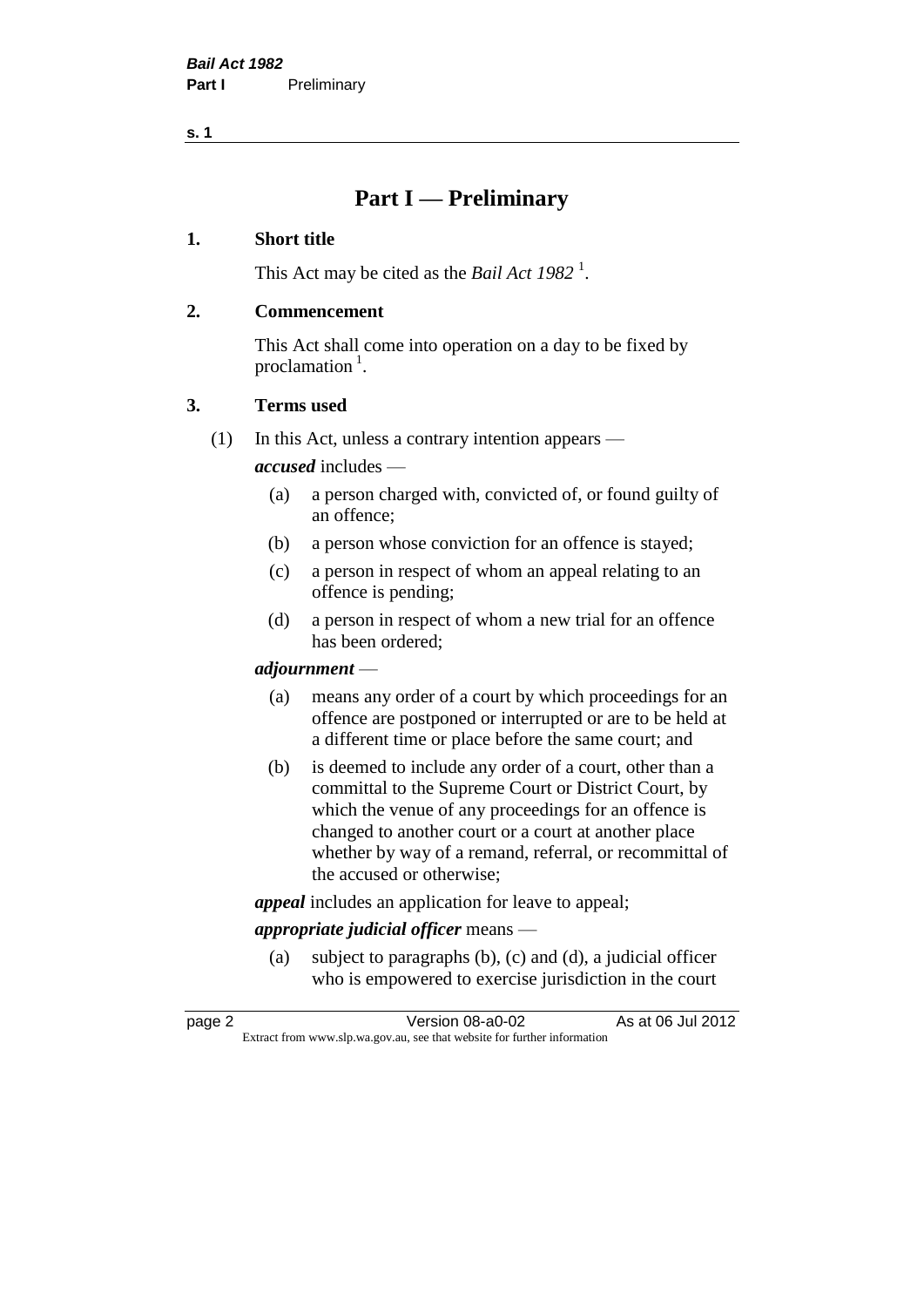before which the accused is required to appear pursuant to his bail undertaking; or

- (b) if the court is the Court of Appeal, a judge of appeal; or
- (c) except in section 49, a judge of the Supreme Court or of the Children's Court, as the case may require, in any case where —
	- (i) under section 15 only a judge of the Supreme Court or of the Children's Court has power to grant bail; or
	- (ii) a judicial officer has exercised the power contained in section 31(2)(d),

for the appearance in question; or

(d) except in section 49, a judge of the Supreme Court, of the District Court, or of the Children's Court, as the case may require, in any case where such a judge has granted bail under section 14 for the appearance in question;

*approved*, in relation to a form, means approved by the chief executive officer of the department of the Public Service principally assisting in the administration of this Act;

*as soon as is practicable* means as soon as is reasonably practicable;

*authorised community services officer* means any of the following persons —

- (a) the CEO (corrections) or a delegate of the CEO (corrections) under subsection (5);
- (b) a registrar of the Children's Court;
- (c) a superintendent of a detention centre under the *Young Offenders Act 1994*;
- (d) the officer for the time being in charge of any detention centre under the *Young Offenders Act 1994*;

*authorised officer* means an authorised police officer or an authorised community services officer;

As at 06 Jul 2012 Version 08-a0-02 Page 3 Extract from www.slp.wa.gov.au, see that website for further information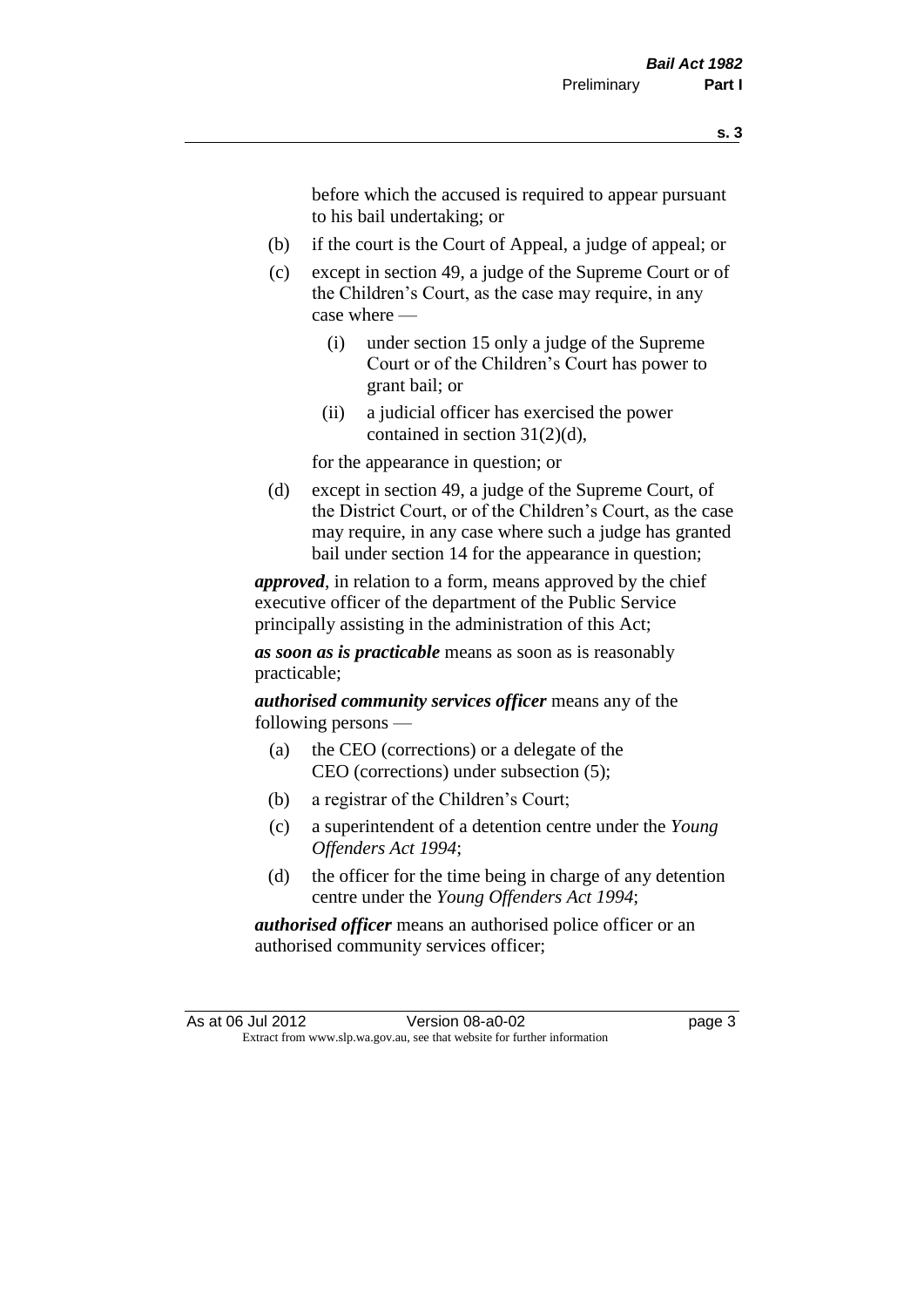*authorised police officer* means —

- (a) a police officer who holds the rank of sergeant, or a higher rank;
- (b) the police officer who is for the time being in charge of a police station;
- (c) whichever of these officers is for the time being in charge of a lock-up —
	- (i) a police officer;
	- (ii) a special constable appointed under the *Police Act 1892* Part III whose powers, duties and obligations are or include those of an authorised police officer under this Act;
	- (iii) a police auxiliary officer appointed under the *Police Act 1892* Part IIIB whose powers, duties and obligations are or include those of an authorised police officer under this Act;

*bail undertaking* means an undertaking described in section 28(2);

*CEO (corrections)* means the chief executive officer of the Public Sector agency principally assisting the Minister administering Part 8 of the *Sentence Administration Act 2003* in its administration;

*Chief Judge* means the Chief Judge of the District Court;

*Chief Justice* means the Chief Justice of Western Australia;

*child* has the same meaning as *young person* has in the *Young Offenders Act 1994*;

*community corrections officer* has the same meaning as in the *Sentence Administration Act 2003*;

*court* means each of the following —

- (a) the Magistrates Court;
- (b) the Children's Court;

page 4 Version 08-a0-02 As at 06 Jul 2012 Extract from www.slp.wa.gov.au, see that website for further information

**s. 3**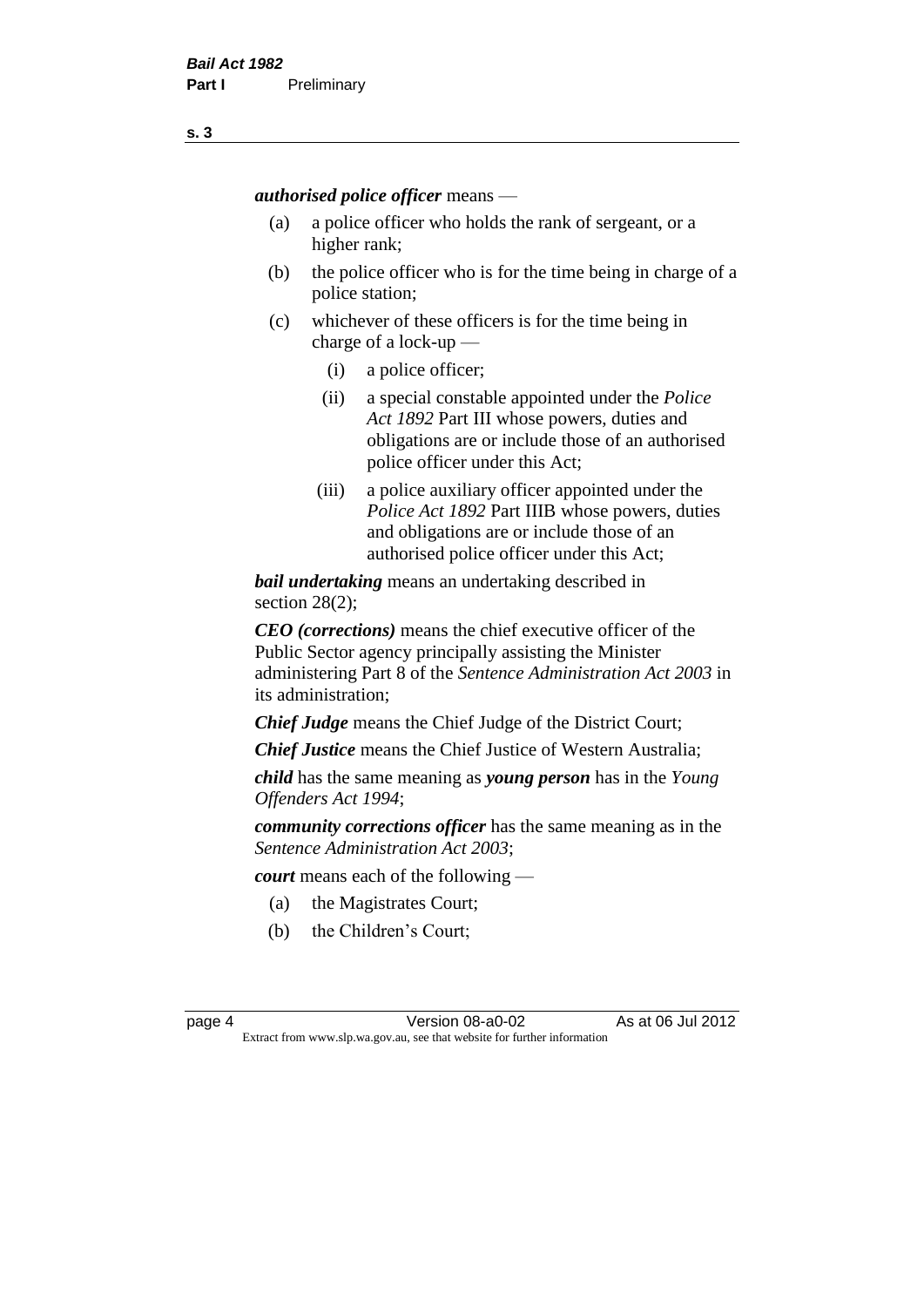- (c) the Coroner's Court of Western Australia;
- (d) the District Court;
- (e) the Supreme Court;
- (f) the Court of Appeal;

*court custody centre* has the meaning given in the *Court Security and Custodial Services Act 1999* section 3;

*Director of Public Prosecutions* means —

- (a) the Director of Public Prosecutions for the State; or
- (b) the officer in charge in the State of the Commonwealth Office of the Director of Public Prosecutions,

as the case requires;

*early release order* means an early release order made under the *Sentence Administration Act 1995* <sup>2</sup> or *Sentence Administration Act 2003*;

*electronic address* means a facsimile number, email address or other electronic address, as the case requires;

*electronic communication* means facsimile transmission, email or other form of electronic communication as defined in the *Electronic Transactions Act 2003* section 5;

*home detention condition* means a home detention condition imposed under clause 3 of Part D of Schedule 1;

*judge of appeal* has the meaning given in the *Supreme Court Act 1935* section 4(1);

*judicial officer* means any person empowered to exercise jurisdiction in a court whether or not he is sitting as a court, and includes a single justice and, where the context so requires, the Court of Appeal exercising jurisdiction under this Act;

*lock-up* includes a place prescribed as a lock-up for the purposes of the *Court Security and Custodial Services Act 1999*;

*offence* means any act, omission or conduct which renders the person doing the act, making the omission or engaging in the conduct liable to any punishment, and includes an alleged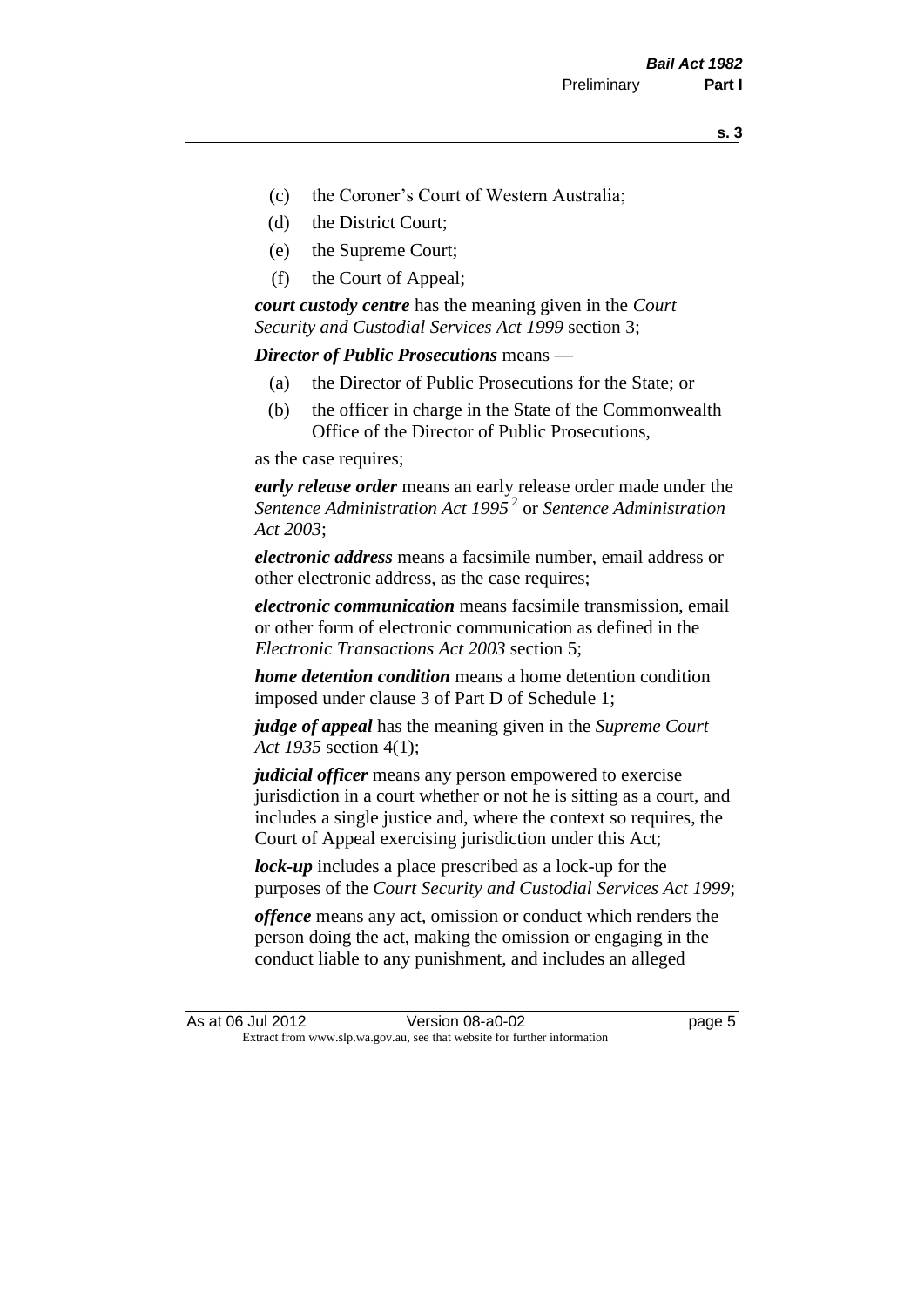offence; but nothing in this definition shall limit the operation of subsection (4);

*prosecutor* includes —

- (a) in the case of an offence charged in a prosecution notice, the prosecutor;
- (b) in the case of an offence charged in an indictment, the State or the Commonwealth, as the case may be;

*registrar* of a court means —

- (a) for a court other than the Coroner's Court of Western Australia, the principal registrar, a registrar or a deputy registrar of the court; or
- (b) for the Coroner's Court of Western Australia, a coroner's registrar as defined in the *Coroners Act 1996* section 3;

*serious offence* means —

- (a) an offence against section 51(2a); and
- (b) an offence described in Schedule 2;

*surety* and *surety undertaking* have the meanings assigned to them by section 35;

*surety approval officer* means a person who is authorised by section 36 to decide whether an applicant should be approved as a surety;

*trial* means all proceedings for an offence between —

- (a) the time when the accused is called upon to plead to the prosecution notice or the indictment; and
- (b) the time when the accused is found not guilty or is sentenced.
- (2) A reference in this Act
	- (a) to a power to grant bail includes a reference to a power to refuse bail;

page 6 Version 08-a0-02 As at 06 Jul 2012 Extract from www.slp.wa.gov.au, see that website for further information

**s. 3**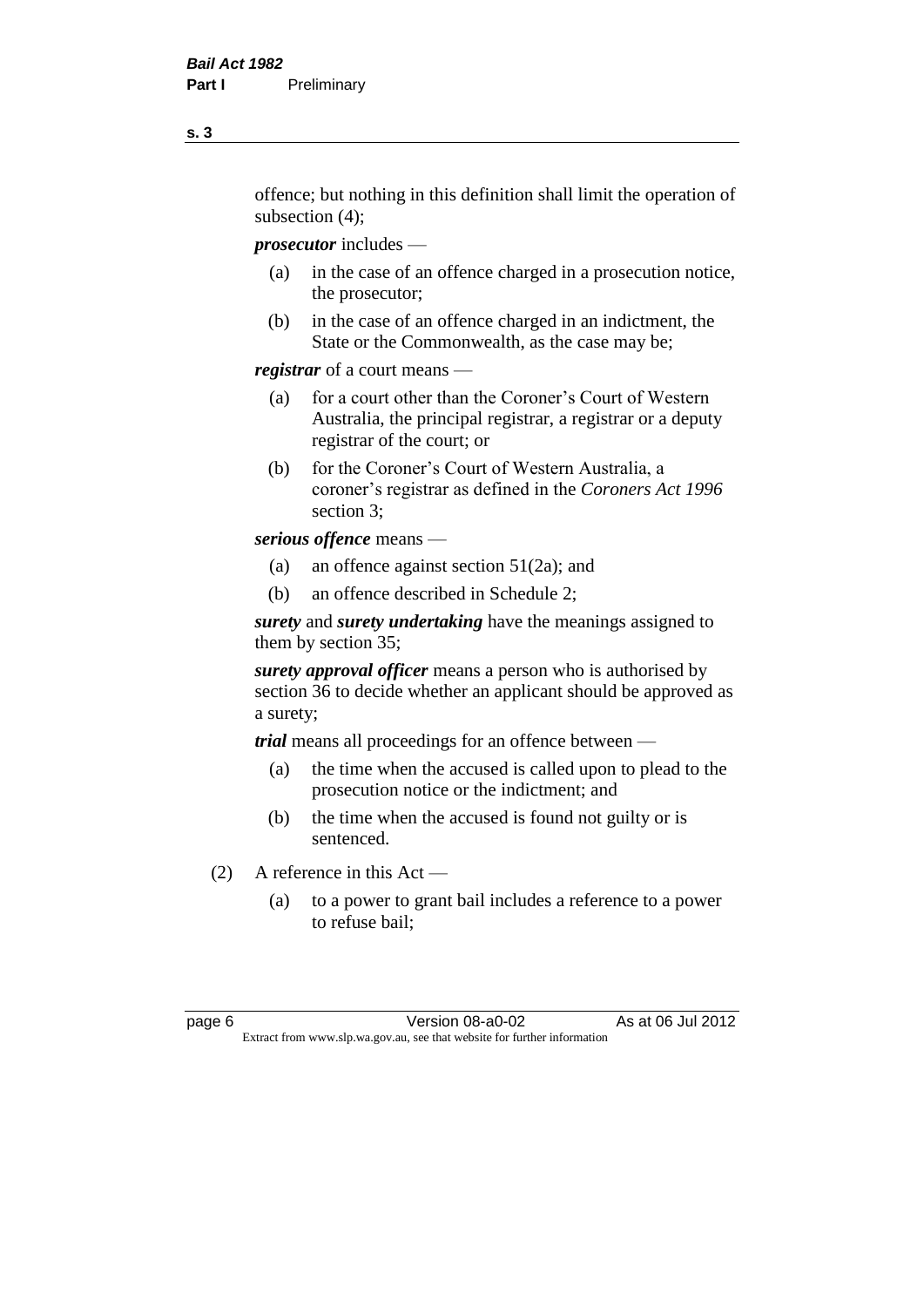- (b) to a grant of bail includes a reference to a grant of bail by the exercise of a power in section 31(2).
- (3) Where in this Act there is a reference to a requirement that an accused appear in court, the reference is to a requirement, unless a contrary intention appears, that the accused —
	- (a) surrender himself into the custody of the court or, in the case of a bail undertaking, of the court specified therein, or of such person as the court may direct, to be dealt with according to law; and
	- (b) submit himself to a search of his person and any property then in his possession (which is hereby authorised) and allow to be taken from him, to be dealt with according to the relevant law and procedures, anything so found; and
	- (c) remain in custody until authorised to be released therefrom.
- (4) If a person is arrested under a warrant issued
	- (a) under section 50, 79, 84E or 129 of the *Sentencing Act 1995* in connection with a possible breach of a conditional release order, a sentence of suspended imprisonment or conditional suspended imprisonment, or a community order imposed under that Act; or
	- (b) under section 43 of the *Young Offenders Act 1994* in respect of an alleged breach of a youth community based order, an intensive youth supervision order or a conditional release order made under that Act,
	- then
		- (c) the person is to be taken as having been arrested and to be in custody awaiting an appearance in court for the offence for which the sentence was imposed; and
		- (d) the first appearance in court after the arrest is to be taken, for the purposes of sections  $5(1)$  and  $8(1)$  and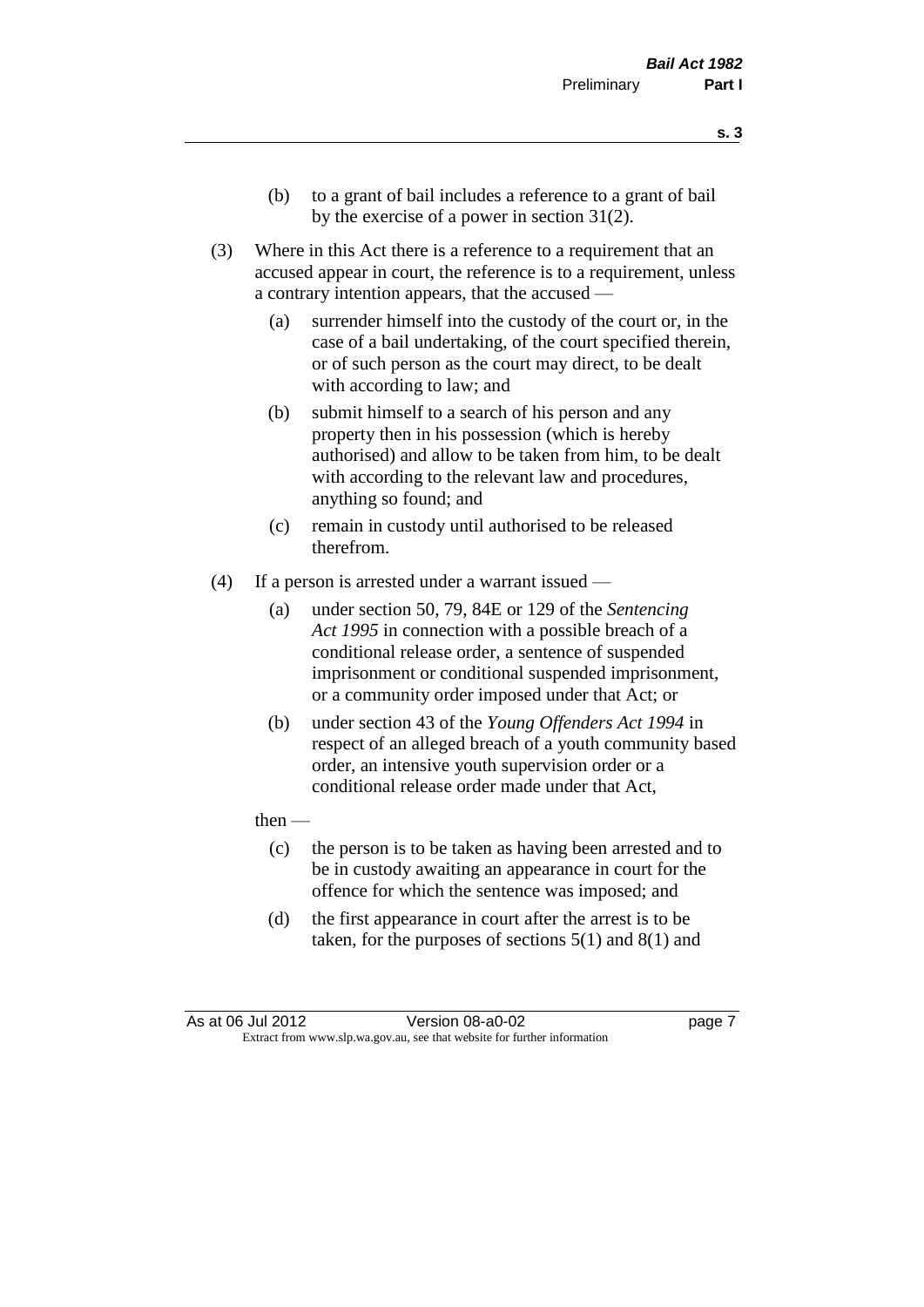clause 1 of Part A and clause 7 of Part C of Schedule 1, to be the initial appearance for that offence; and

- (e) the proceedings following the arrest are to be taken to be proceedings for that offence and to be a trial for the purpose of the definition in subsection (1) of *trial*.
- (5) The CEO (corrections) may by writing signed by him delegate to any officer of the department of which he is the chief executive officer any function he has under this Act as an authorised community services officer.

*[Section 3 amended by No. 74 of 1984 s. 3; No. 15 of 1988 s. 4; No. 49 of 1988 s. 78; No. 61 of 1990 s. 4; No. 31 of 1993 s. 6; No. 45 of 1993 s. 4 and 12; No. 78 of 1995 s. 7; No. 57 of 1997 s. 21(1); No. 54 of 1998 s. 4 and 14; No. 47 of 1999 s. 7; No. 50 of 2003 s. 29(3); No. 65 of 2003 s. 121(2); No. 27 of 2004 s. 13(2); No. 34 of 2004 Sch. 2 cl. 3(2); No. 45 of 2004 s. 28(4); No. 59 of 2004 s. 141; No. 84 of 2004 s. 11, 82 and 83(2); No. 65 of 2006 s. 51 and 53; No. 6 of 2008 s. 4 and 24(2).]* 

*[Section 3. Modifications to be applied in order to give effect to Cross-border Justice Act 2008: section altered 1 Nov 2009. See endnote 1M; amended by No. 42 of 2009 s. 12.]*

#### **3A. Sending notices by electronic communication**

- (1) A reference in this Act, however expressed, to a notice being sent to a person (the *addressee*) by electronic communication is a reference to the notice being sent by electronic communication —
	- (a) to an electronic address provided by the addressee for the purpose of being served with the notice; and
	- (b) in an electronic format that enables it to be printed or otherwise generated by the addressee.
- (2) If a notice is sent in accordance with subsection (1), the notice is to be presumed, unless the contrary is shown, to have been received at the time when, in the ordinary course of events, the electronic communication would have entered the information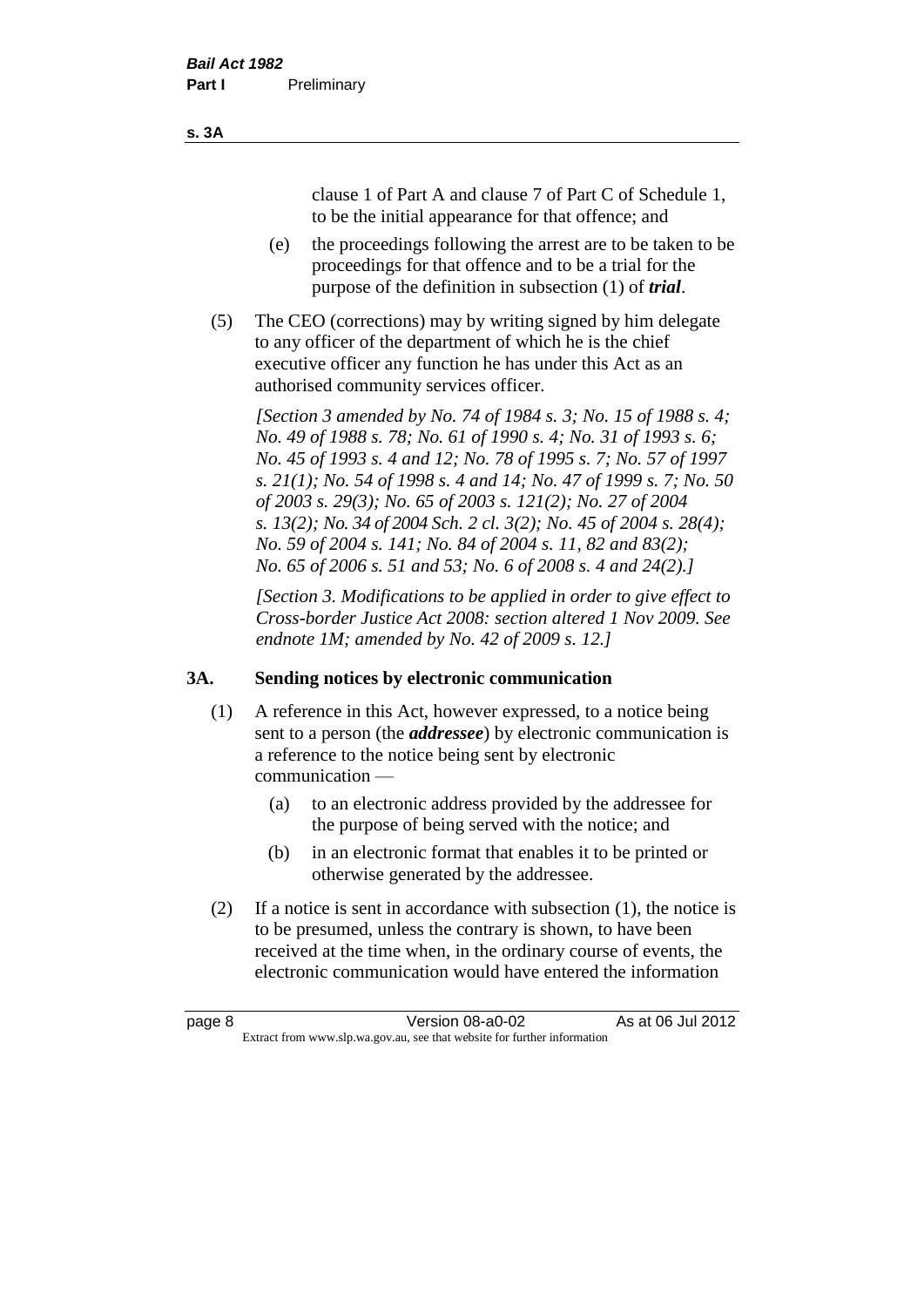**s. 4**

system, as defined in the *Electronic Transactions Act 2003* section 5, of the addressee.

*[Section 3A inserted by No. 6 of 2008 s. 5.]*

#### **4. Application of this Act**

The operation of this Act extends to any appearance in a court for an offence —

- (a) except to the extent that in this Act, or in the law creating the offence or applicable thereto, express provision is made excluding or limiting the operation of this Act in respect of that appearance; and
- (b) whether or not that law contains a reference to the granting of bail; and
- (c) however any reference in that law to the granting of bail may be expressed; and
- (d) as if any reference therein to the taking of a recognizance were to a requirement that, except where bail is dispensed with under this Act, the accused enter into a bail undertaking.

*[Section 4 amended by No. 84 of 2004 s. 82.]*

*[4AA.* 1M *Modifications to be applied in order to give effect to Cross-border Justice Act 2008: section inserted 1 Nov 2009. See endnote 1M.]*

#### **4A. Accused appearing on summons or court hearing notice, detention and bail of**

- $(1)$  Where
	- (a) an accused has appeared in court for an offence pursuant to a summons or court hearing notice issued under the *Criminal Procedure Act 2004*; and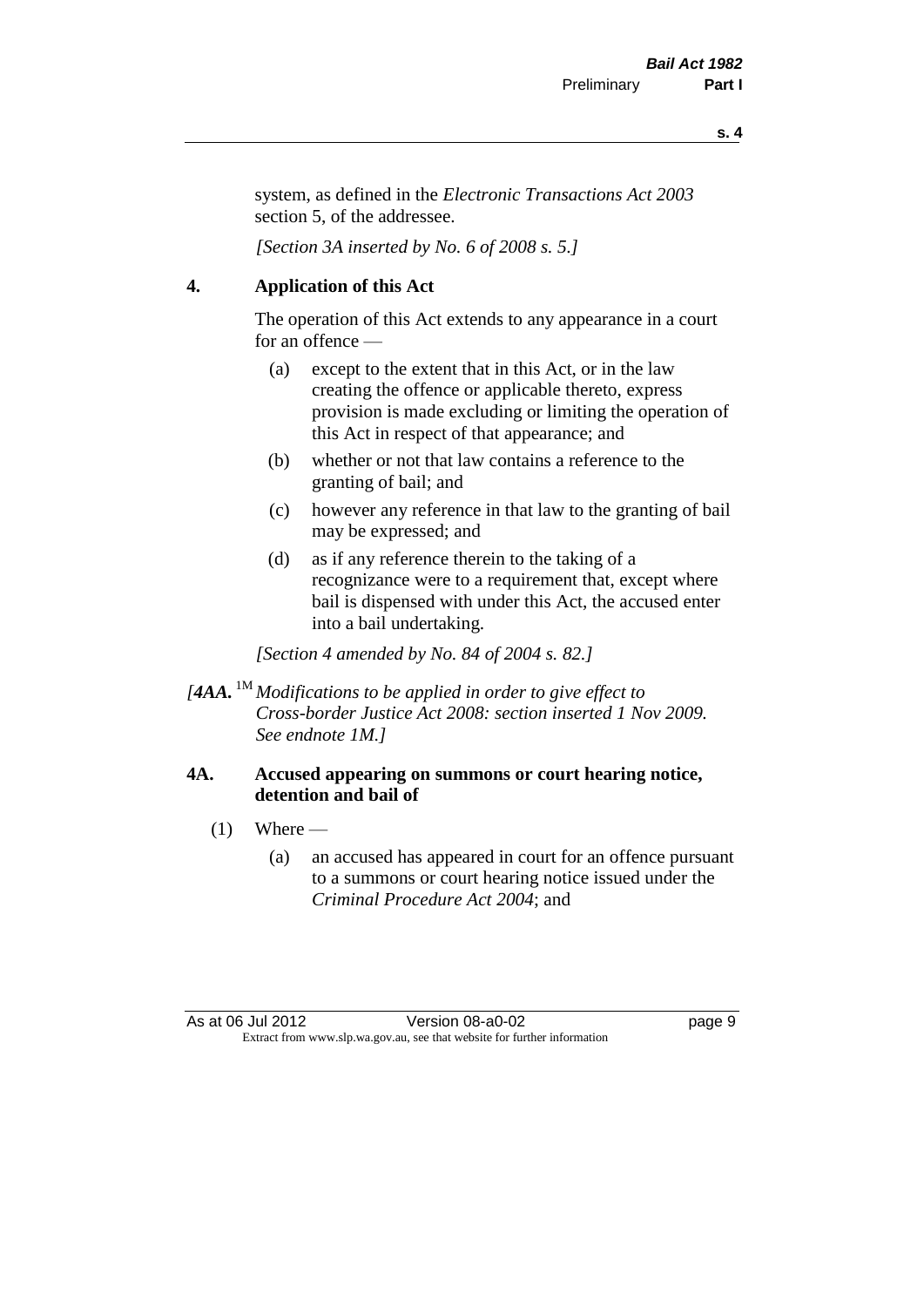#### **s. 4A**

(b) a judicial officer adjourns the proceedings,

the accused is not to be detained in custody to further appear before the court for that offence unless the judicial officer so orders.

- (2) If an order is made under subsection (1), the duty described in section 7(1) applies.
- (3) On any appearance in court by the accused a judicial officer to whom section 7(1) applies may revoke an order made under subsection (1).

*[Section 4A inserted by No. 6 of 2008 s. 6(1).]*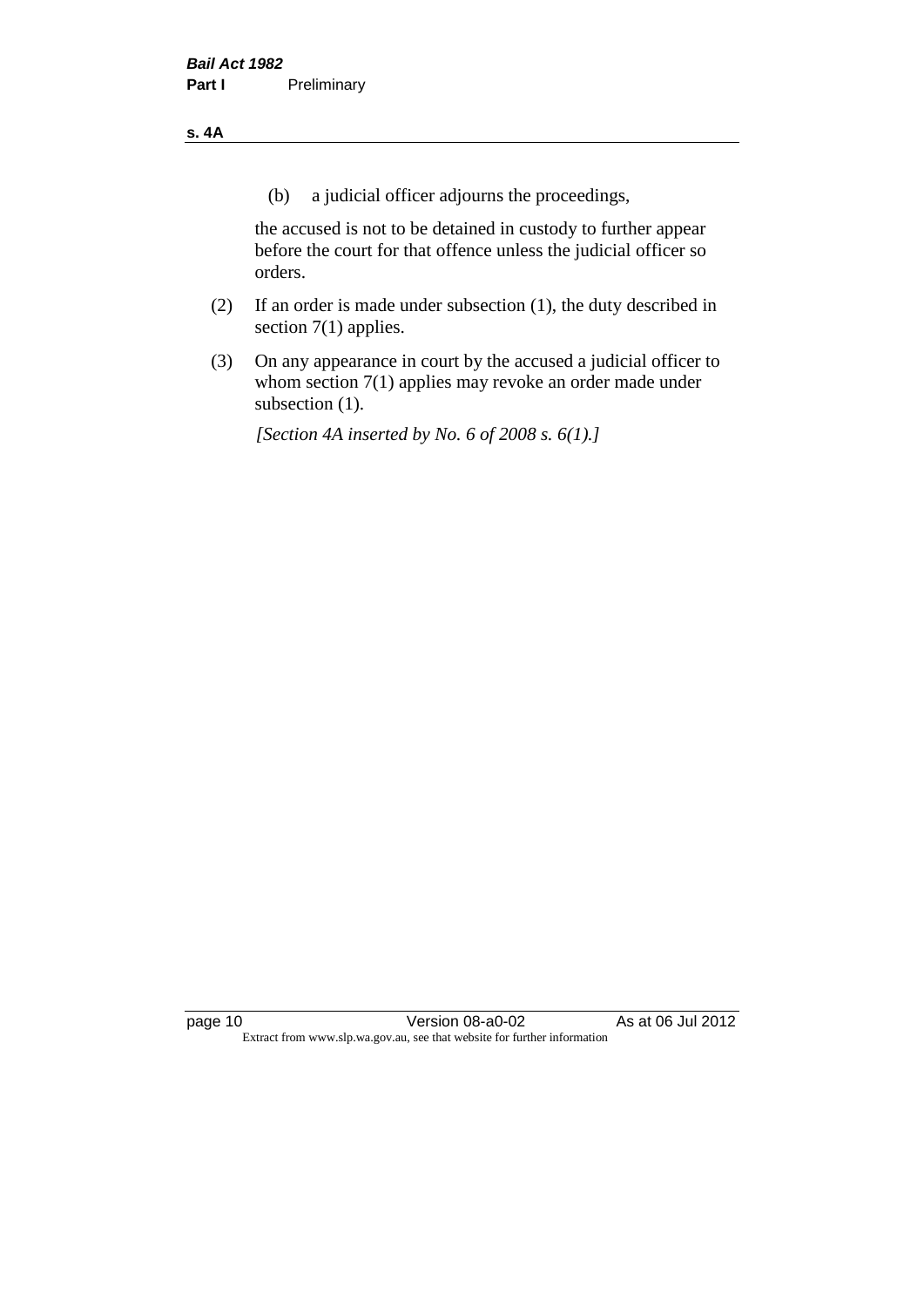### **Part II — Rights of accused in relation to bail**

*[Heading amended by No. 84 of 2004 s. 82.]* 

#### **5. Accused's rights to have bail considered etc.**

- (1) An accused who is in custody for an offence awaiting his initial appearance in court therefor is entitled —
	- (a) subject to sections 9, 10, 12 and 16(2), to have his case for bail for that appearance considered under and in accordance with this Act as soon as is practicable;
	- (b) if his case is not so considered, or if he is refused bail or is not released on bail, to be brought before a court as soon as is practicable.
- (2) An accused who is in custody awaiting any appearance in court for an offence, other than an initial appearance, is entitled, subject to sections 7B, 7C, 7E, 9 and 10, to have his case for bail for that appearance considered under and in accordance with this Act.

*[Section 5 amended by No. 74 of 1984 s. 4; No. 84 of 2004 s. 82; No. 6 of 2008 s. 7.]* 

#### **6. Arresting officers etc., duty to consider bail**

- (1) This section applies to a police officer or other person (the *arrester*) who —
	- (a) charges a person who is under arrest (the *accused*) with an offence; and
	- (b) does not release the accused unconditionally under section 142 of the *Criminal Investigation Act 2006*,

or who arrests a person under a warrant.

- (2) This section is subject to  $-$ 
	- (a) the exercise of the power conferred by section 9; and
	- (b) sections 10, 12 and 16 and clause 3A of Part C of Schedule 1.

As at 06 Jul 2012 Version 08-a0-02 page 11 Extract from www.slp.wa.gov.au, see that website for further information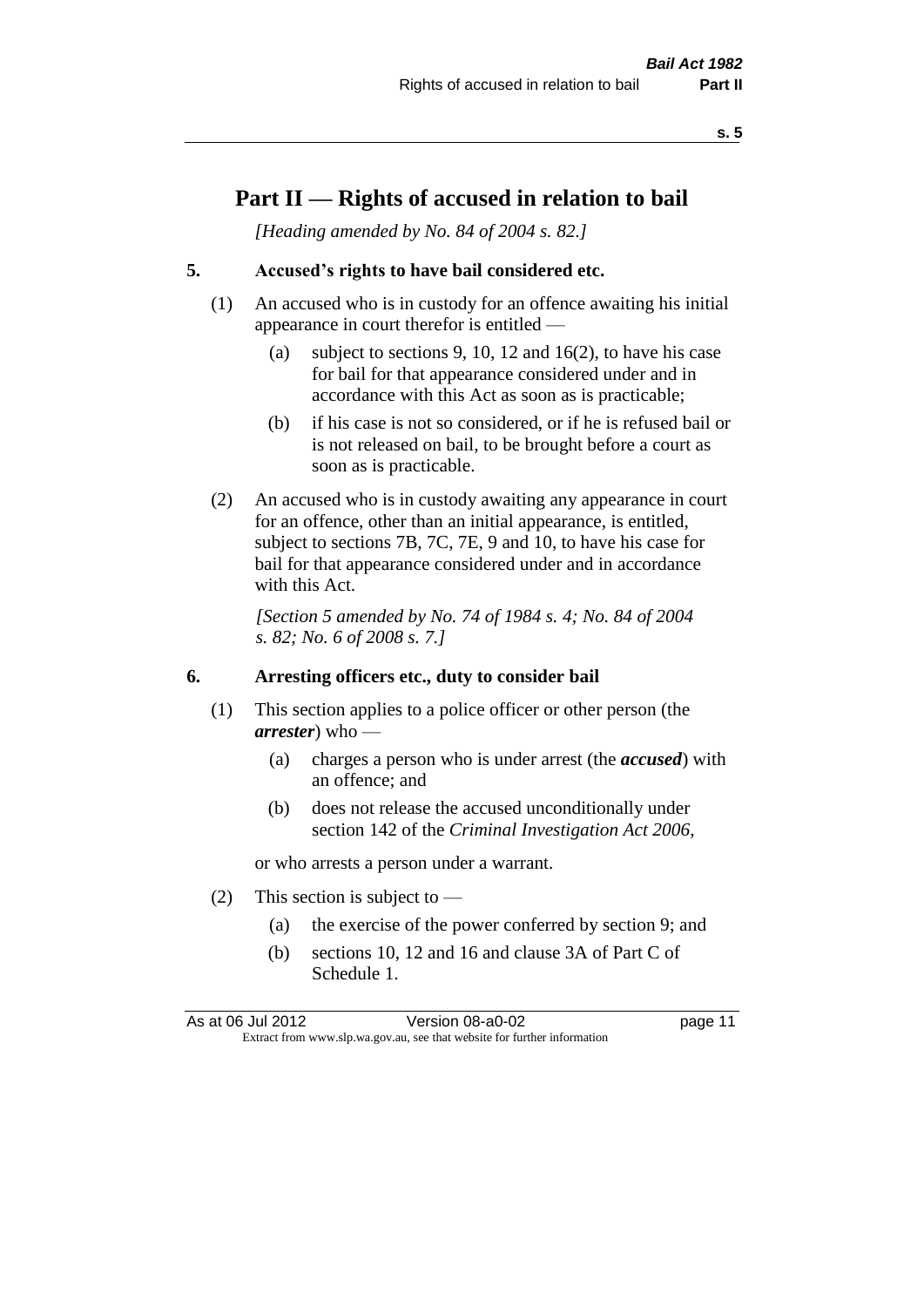- (3) The duties in this section shall be performed whether or not an application for bail is made by or on behalf of the accused.
- (4) As soon as is practicable after the accused is charged, or arrested under a warrant, as the case may be, the arrester shall either —
	- (a) bring the accused or cause the accused to be brought before a court; or
	- (b) perform the other duties of the arrester under this section.
- (5) If the arrester has power to grant the accused bail, the arrester shall consider the accused's case for bail.
- (6) If the arrester does not have power to grant the accused bail, the arrester shall, unless subsection (8), (9) or (10) applies, bring or cause the accused to be brought before an authorised police officer or a justice or, in the case of a child, any authorised officer or a justice, who shall consider the accused's case for bail as soon as is practicable.
- (7) Even if the arrester has power to grant the accused bail, the arrester may, instead of complying with subsection (5), comply with subsection  $(6)$  as if the arrester did not.
- (8) If under section 15 only a judge of the Supreme Court or a judge of the Children's Court has power to grant the accused bail, the arrester shall bring the accused or cause the accused to be brought before a judge of the Supreme Court or a judge of the Children's Court, as the case requires, who shall consider the accused's case for bail as soon as is practicable.
- (9) If under section 16 only a justice has power to grant the accused bail, the arrester shall bring the accused or cause the accused to be brought before a justice, who shall consider the accused's case for bail as soon as is practicable.
- (10) If section 16A applies, the arrester shall bring the accused or cause the accused to be brought before a court or judge referred

| page 12                                                                  | Version 08-a0-02 | As at 06 Jul 2012 |
|--------------------------------------------------------------------------|------------------|-------------------|
| Extract from www.slp.wa.gov.au, see that website for further information |                  |                   |

#### **s. 6**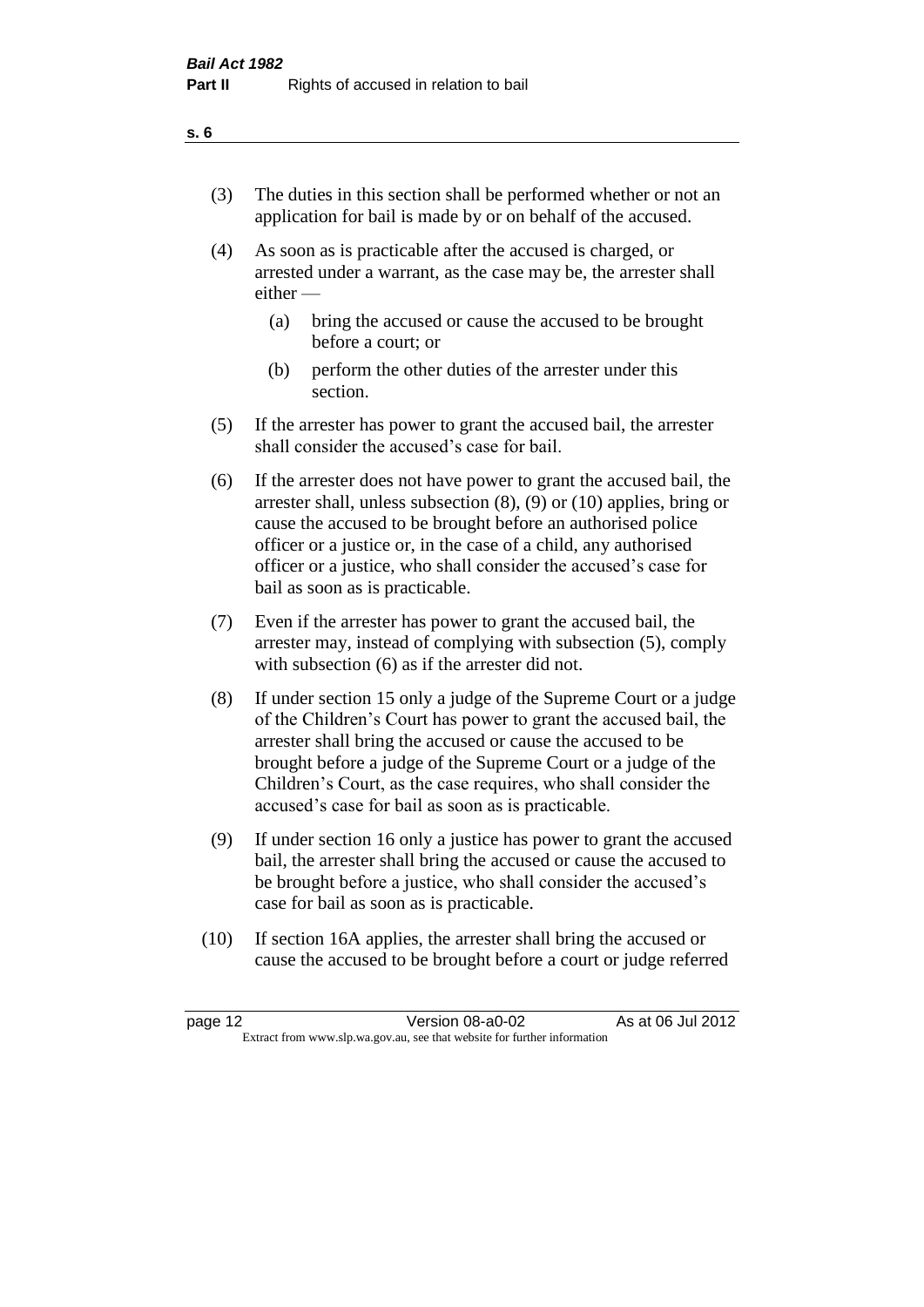to in section 16A(1), who shall consider the accused's case for bail as soon as is practicable.

*[Section 6 inserted by No. 59 of 2006 s. 4(1).]* 

#### **6A. Officials considering bail may order release without bail**

 $(1)$  In this section —

*accused* means an accused who is under arrest, other than pursuant to a warrant;

*released* means released from custody without being required to enter into, or without having entered into, a bail undertaking;

*serious offence* means an indictable offence the penalty specified by a written law for which is or includes imprisonment for 5 years or more or life;

*summary court* means the Magistrates Court or the Children's Court.

- (2) An authorised officer or justice who is considering an accused's case for bail for an initial appearance in a summary court on a charge of an indictable offence that is not a serious offence may order that the accused be served with a summons under the *Criminal Procedure Act 2004*, and released, in respect of the charge unless satisfied —
	- (a) that there are reasonable grounds to suspect the accused would not obey the summons if served with it; or
	- (b) that not releasing the accused is justified under subsection (4) or for any other reason.
- (3) An authorised officer or justice who is considering an accused's case for bail for an initial appearance in a summary court on a charge of a simple offence must order that the accused be served with a court hearing notice under the *Criminal Procedure Act 2004*, and released, in respect of the charge unless satisfied —
	- (a) that the presence of the accused when the charge is dealt with is likely to be necessary for any reason or for sentencing purposes; or

|                                                                          | As at 06 Jul 2012 | Version 08-a0-02 | page 13 |
|--------------------------------------------------------------------------|-------------------|------------------|---------|
| Extract from www.slp.wa.gov.au, see that website for further information |                   |                  |         |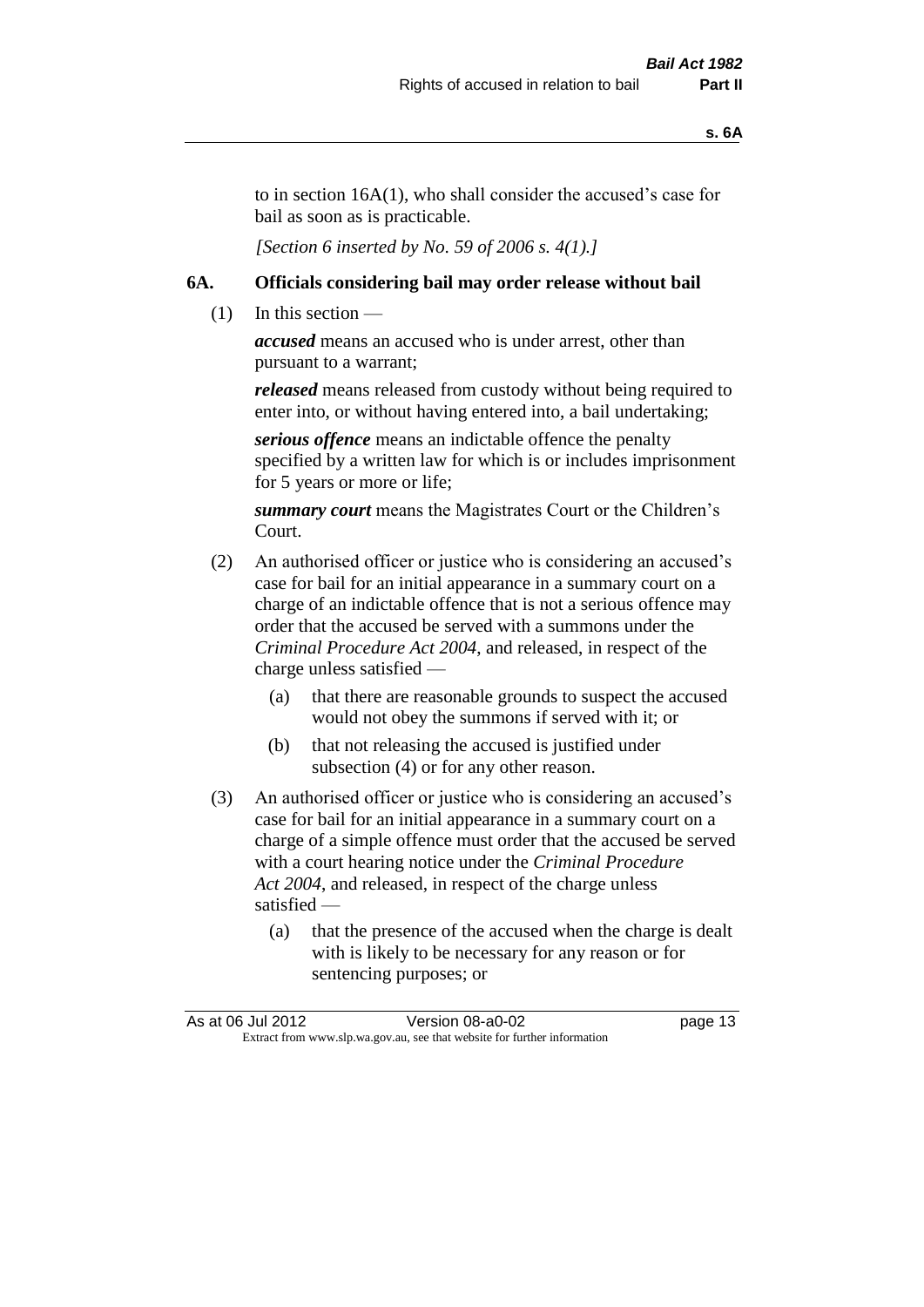- (b) that not releasing the accused is justified under subsection (4) or for any other reason.
- (4) Not releasing an accused is justified if there are reasonable grounds to suspect that if the accused were released —
	- (a) the accused
		- (i) would commit an offence; or
		- (ii) would continue or repeat an offence with which he or she is charged; or
		- (iii) would endanger another person's safety or property; or
		- (iv) would interfere with witnesses or otherwise obstruct the course of justice, whether in relation to the accused or any other person;

or

- (b) the accused's safety would be endangered.
- (5) This section does not affect the operation of section 28 or 30 of the *Criminal Procedure Act 2004*.

*[Section 6A inserted by No. 59 of 2006 s. 5.]* 

#### **7. Unconvicted accused, court to consider bail for**

(1) Upon and following an accused's initial appearance in court for an offence every judicial officer who may thereafter order his detention or continued detention in custody before conviction for the offence is under a duty, unless section 7B, 7C or 7E applies, to consider the accused's case for bail, whether or not an application for bail is made by the accused or on his behalf.

#### *[(2)-(4) deleted]*

(5) The operation of this section is subject to the exercise of the powers conferred by sections 7A and 9 and to the provisions of sections 10, 12 and 16(2) and clause 3A of Part C of Schedule 1. *[Section 7 amended by No. 74 of 1984 s. 5; No. 49 of 1988 s. 80; No. 45 of 1993 s. 6; No. 84 of 2004 s. 82; No. 59 of 2006 s. 4(2); No. 6 of 2008 s. 8.]* 

page 14 Version 08-a0-02 As at 06 Jul 2012 Extract from www.slp.wa.gov.au, see that website for further information

#### **s. 7**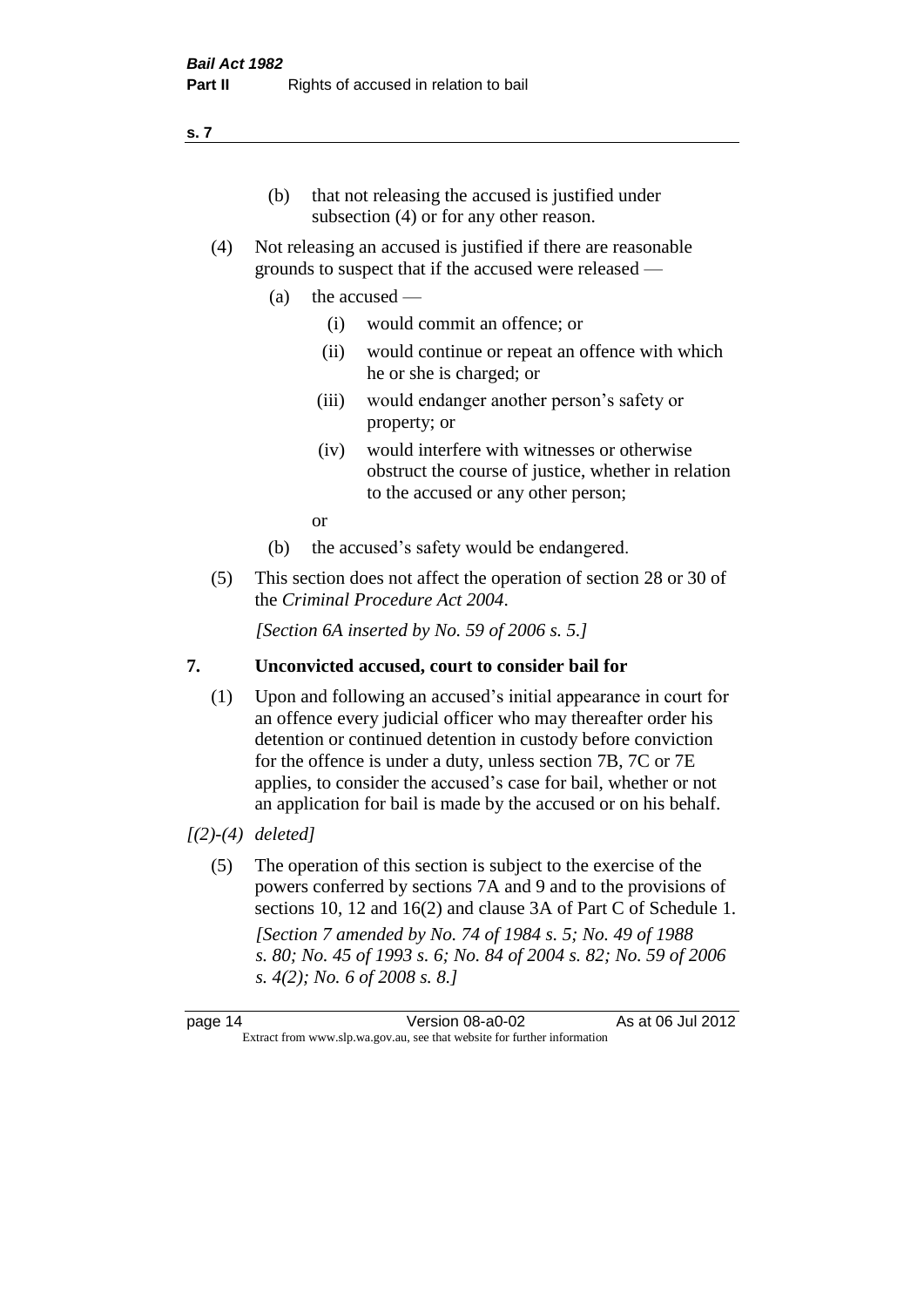#### **7A. Bail may be dispensed with by court**

- (1) A judicial officer referred to in section 7(1) may, instead of discharging the duty imposed by that subsection, dispense with the requirement for bail for an appearance in court for an offence by an accused if the judicial officer —
	- (a) has jurisdiction to do so under section 13A(1); and
	- (b) may properly do so under section 13A(2).
- (2) Where the requirement for bail is dispensed with under this section, the accused has a right to be at liberty until the accused is required to appear before a court for the offence, but subject  $to -$ 
	- (a) section 59A; and
	- (b) any requirement that the accused be in custody for some other offence or reason.

*[Section 7A inserted by No. 6 of 2008 s. 9(1).]*

#### **7B. Adult accused of murder, provisions for**

(1) In this section —

*judge* means a judge of the Supreme Court.

- (2) This section applies where
	- (a) an accused is in custody for an offence of murder so that under section 15 only a judge has power to grant bail; and
	- (b) the accused is not a child.
- (3) Where this section applies the accused, or a person on the accused's behalf, may make an application to a judge for bail at any time before conviction for the offence.
- (4) Upon an accused's initial appearance in court for an offence of murder, the judicial officer who may order the accused's detention in custody is under a duty to inform the accused of the right conferred by subsection (3).

| As at 06 Jul 2012                                                        |  | Version 08-a0-02 | page 15 |
|--------------------------------------------------------------------------|--|------------------|---------|
| Extract from www.slp.wa.gov.au, see that website for further information |  |                  |         |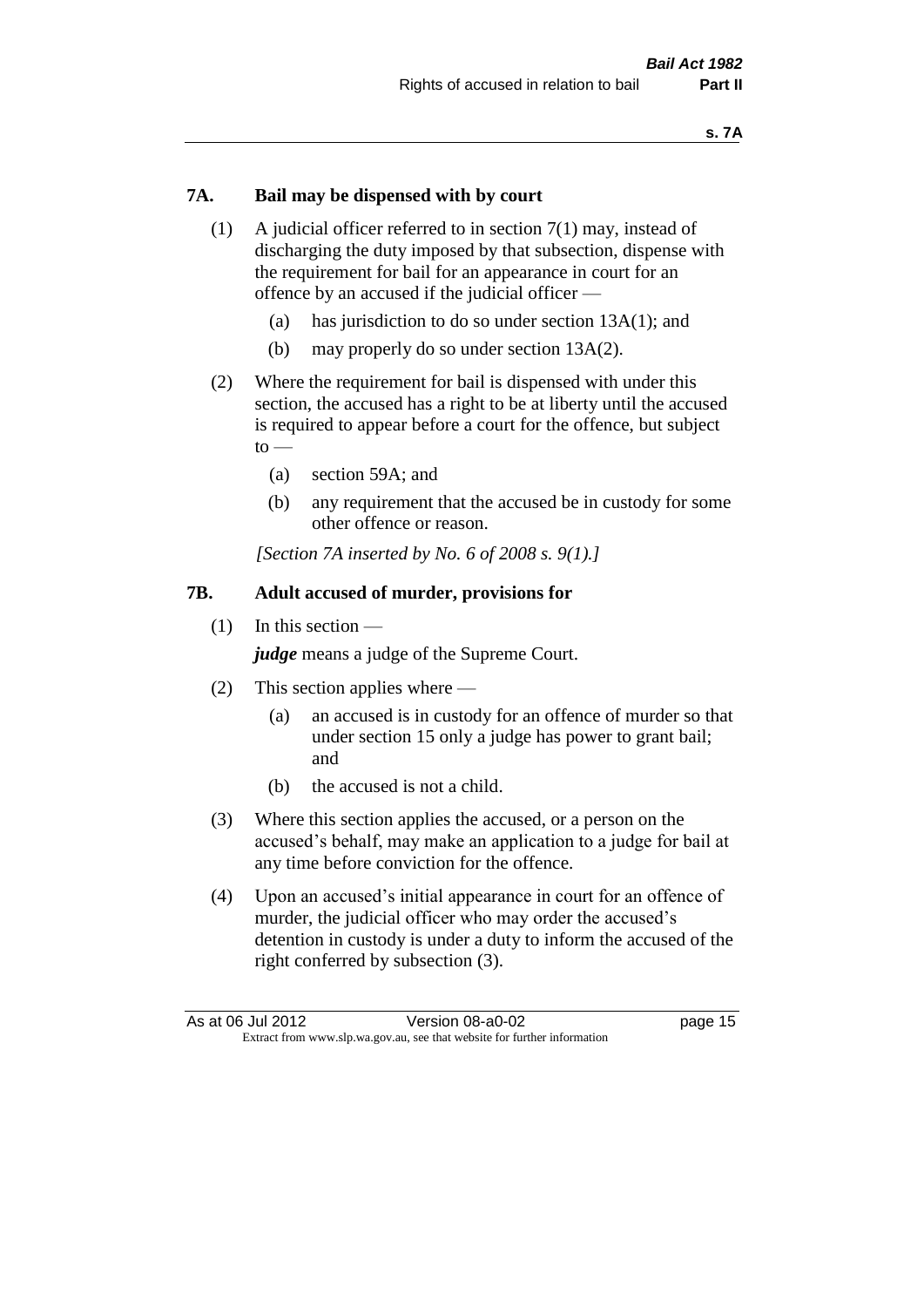#### **s. 7C**

- $(5)$  Where
	- (a) an accused's case for bail has been considered by a judge on an application under subsection (3); and
	- (b) bail has been refused,

the accused's case for bail shall not be considered on any subsequent occasion in the same case when the accused's continued detention may be ordered unless subsection (6) applies.

- (6) The accused's case for bail shall again be considered by a judge if the accused, or a person on the accused's behalf, applies to a judge and satisfies the judge that —
	- (a) new facts have been discovered, new circumstances have arisen or the circumstances have changed since bail was refused; or
	- (b) the accused failed to adequately present the accused's case for bail on the previous occasion.

#### $(7)$  Where —

- (a) an accused's case for bail has been considered by a judge on an application under subsection (3); and
- (b) bail has been granted,

on any subsequent appearance in the same case a judicial officer may order, notwithstanding section 15, that bail is to continue on the same terms and conditions.

(8) The accused is to be taken before a judge for the purposes of an application under this section only if the judge so orders.

*[Section 7B inserted by No. 6 of 2008 s. 9(1); amended by No. 29 of 2008 s. 24(2) and (3).]*

#### **7C. Child accused of murder, provisions for**

(1) This section applies where a child accused is in custody for an offence of murder so that under section 15 only a judge of the Children's Court has power to grant bail.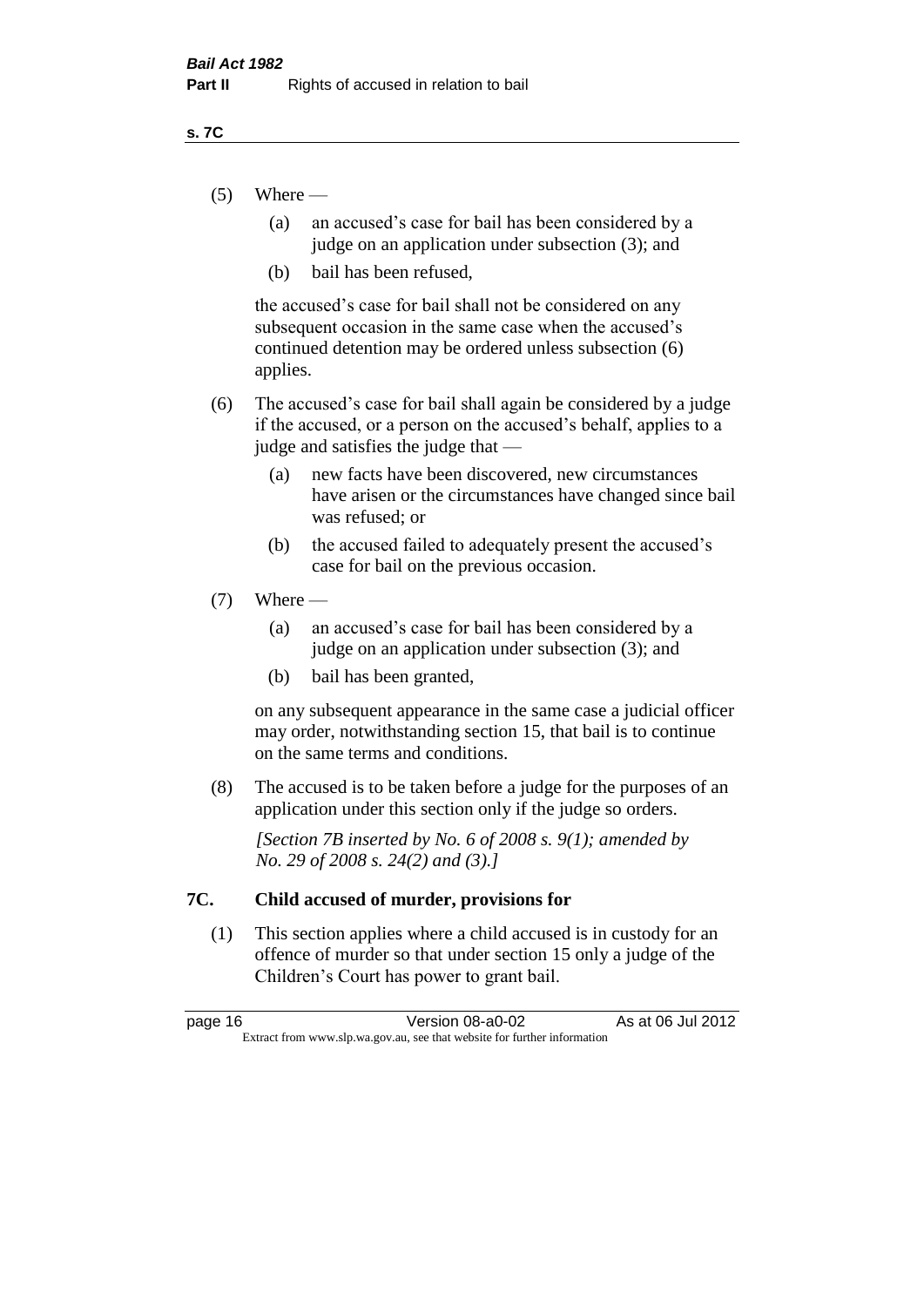- (2) Where this section applies, the judicial officer referred to in section 7(1) other than a judge of the Children's Court, shall, whether or not an application for bail is made by the accused or on the accused's behalf, cause the accused to be taken as soon as is practicable before a judge of the Children's Court for the purpose of having the accused's case for bail considered by the judge.
- (3) Notwithstanding subsection (2), where
	- (a) the duty described in that subsection has been discharged once in relation to a child accused's case for bail; and
	- (b) bail has on that occasion been refused by a judge of the Children's Court,

the accused's case for bail need not be considered on any subsequent occasion in the same case when the accused's continued detention may be ordered unless subsection (4) applies.

- (4) On a subsequent occasion the accused may apply to the judicial officer who may order the accused's continued detention for a reconsideration of the accused's case for bail on the ground  $that -$ 
	- (a) new facts have been discovered, new circumstances have arisen or the circumstances have changed since bail was refused on the occasion mentioned in subsection (3); or
	- (b) the accused failed to adequately present the accused's case for bail on that occasion.
- (5) If the judicial officer is satisfied as to one or more of those grounds the judicial officer shall cause the accused to be taken as soon as is practicable before a judge of the Children's Court for the purpose of having the accused's case for bail considered by the judge.

*[Section 7C inserted by No. 6 of 2008 s. 9(1); amended by No. 29 of 2008 s. 24(4).]*

As at 06 Jul 2012 Version 08-a0-02 page 17 Extract from www.slp.wa.gov.au, see that website for further information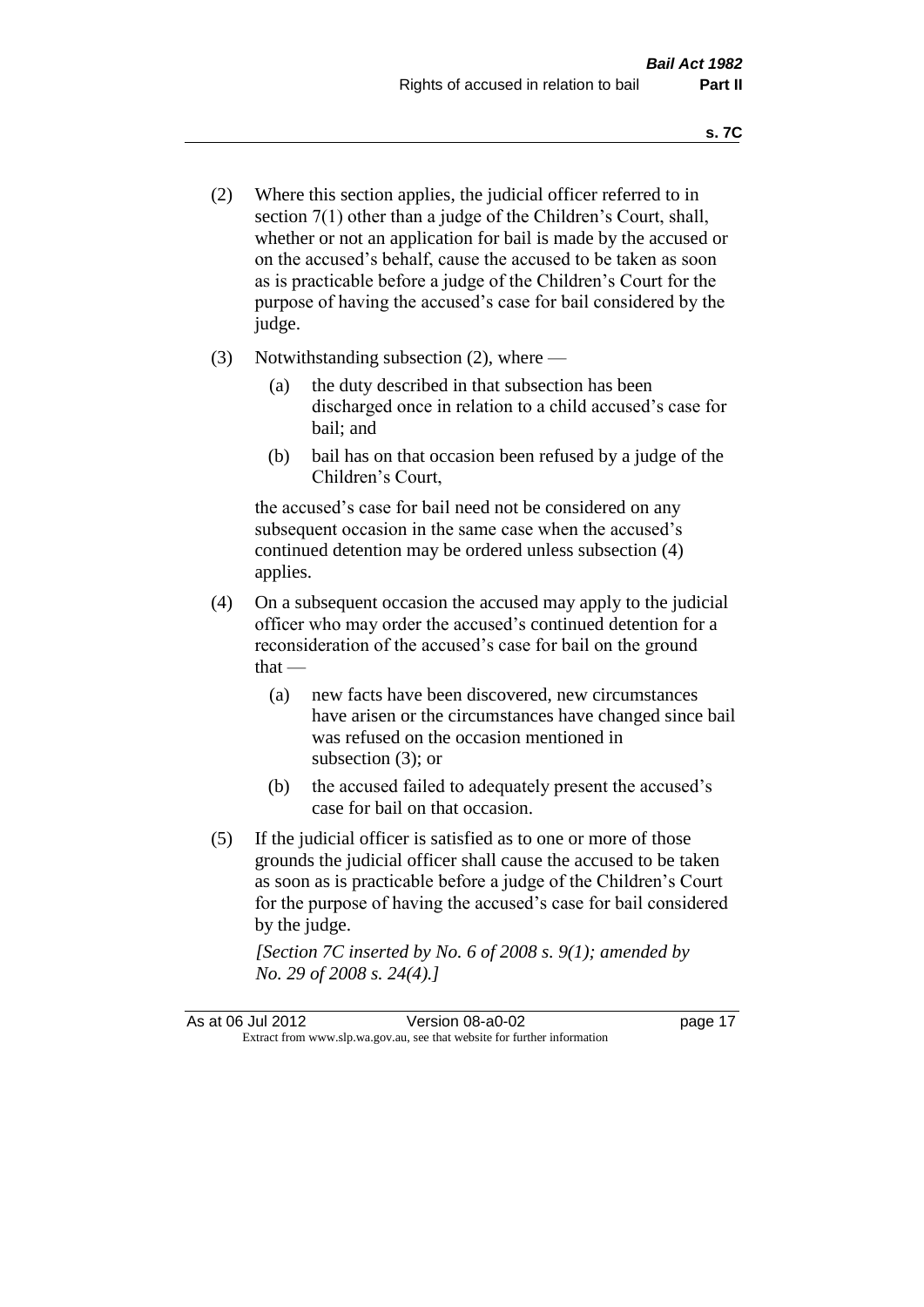| ×<br>×<br>v | ۰. |
|-------------|----|
|-------------|----|

#### **7D. Bail after initial decision by court, court's duty as to**

- (1) Notwithstanding section 7(1), after
	- (a) the duty described in that subsection has been discharged once in relation to an accused's case for bail; or
	- (b) a judge of the Children's Court has considered the case under section 15,

it is sufficient on any subsequent consideration of bail in the same case for a judicial officer, including a judge of the Children's Court acting under section 15, to make inquiry of the accused in terms of subsection (2).

- (2) The inquiry to be so made is  $-$ 
	- (a) whether any new fact has been discovered or new circumstance has arisen, or whether the circumstances have changed, since bail was previously granted or refused; and
	- (b) whether the accused considers that the accused failed to adequately present the accused's case for bail on a previous occasion.
- (3) Unless the judicial officer is satisfied that there is any reason of the kind mentioned in subsection (2) for not doing so, the judicial officer may adopt the decision previously made in the case, but with power to make such variations of the terms and conditions of bail as the judicial officer thinks fit.

*[Section 7D inserted by No. 6 of 2008 s. 9(1).]*

#### **7E. Bail refused for trial, court's duty during trial**

- $(1)$  Where
	- (a) an accused has been refused bail for the accused's appearance for trial for an offence; and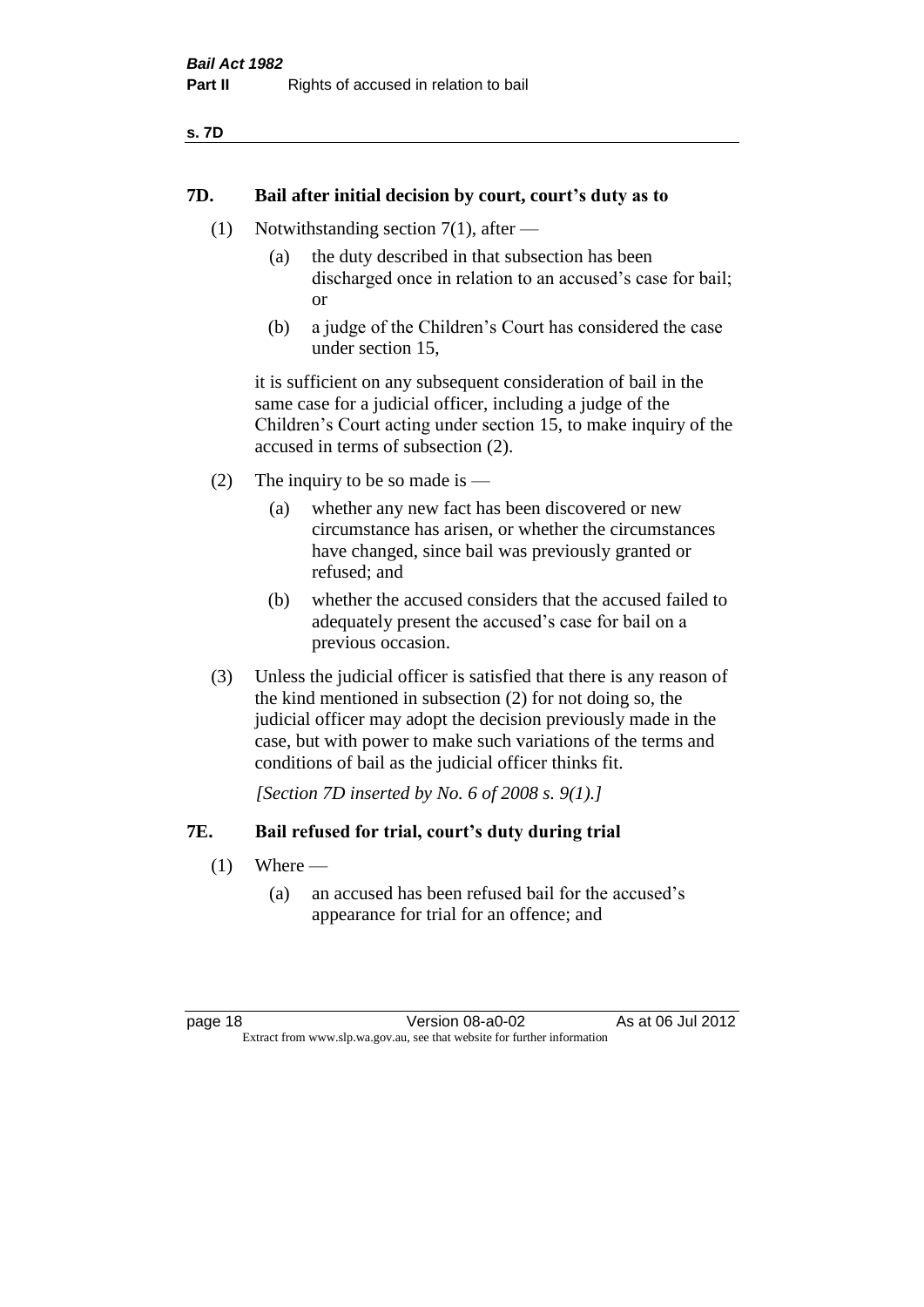(b) the trial extends beyond one day,

a judicial officer referred to in section 7(1) need not comply with that subsection unless the accused, or a person on the accused's behalf, applies for bail.

(2) In subsection  $(1)$  —

*trial* means that part of proceedings for an offence when evidence is being received by the court in respect of the offence and also extends to any time when —

- (a) legal argument is being heard; or
- (b) a judicial officer or a jury is deliberating.

*[Section 7E inserted by No. 6 of 2008 s. 9(1).]*

#### **7F. Appeal from court of summary jurisdiction, bail in case of**

- (1) If a person is in custody and an appeal has been commenced under the *Criminal Appeals Act 2004* Part 2 in connection with the decision by virtue of which the person is in custody, the person may apply for bail —
	- (a) if the appeal is to be heard and determined by the Court of Appeal or if an application has been made to the Court of Appeal for leave to appeal to the Court of Appeal — to a judge of appeal; or
	- (b) in any other case to a judge of the Supreme Court.
- (2) Bail shall not be granted to an applicant for bail under subsection (1) unless —
	- (a) the applicant has given notice of the application for bail  $to -$ 
		- (i) the Director of Public Prosecutions; or
		- (ii) the State Solicitor,

as the case may require; and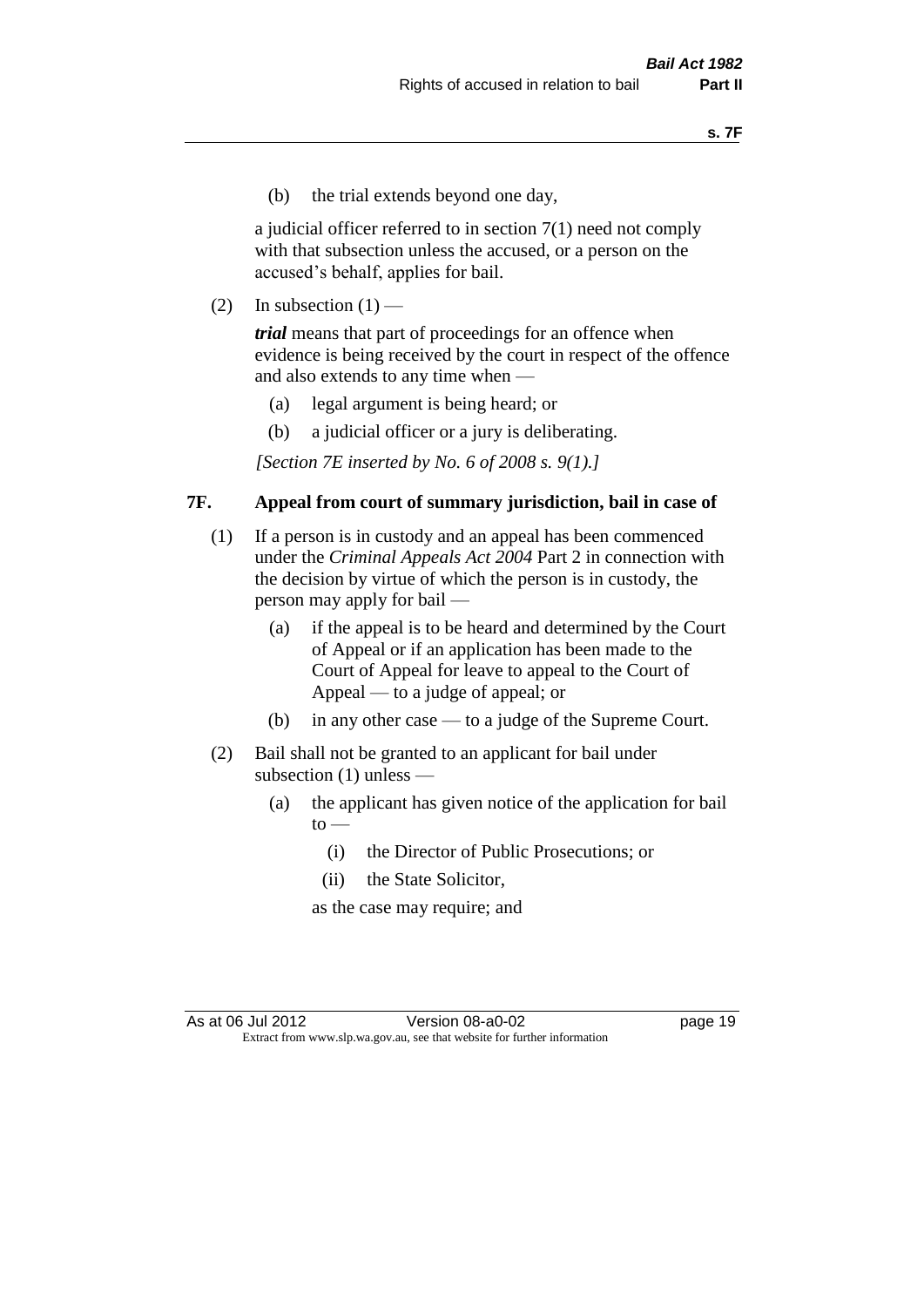#### (b) that official has been given an opportunity to be heard on the application.

*[Section 7F inserted by No. 6 of 2008 s. 9(1).]*

#### **8. Accused to be given information, approved forms etc.**

- (1) Subject to subsection (4), a judicial officer or authorised officer who is called upon to consider an accused's case for bail, on the first occasion when it arises in relation to an offence or group of offences for which an accused is required to appear, shall ensure that the accused is, or has been, given —
	- (a) such information in writing as to the effect of this Act as is prescribed for the purposes of this paragraph; and
	- (b) an approved form for completion, designed to disclose to the judicial officer or authorised officer all information relevant to the decision; and
	- (c) where the accused is unable or insufficiently able, to read, speak or write English, such assistance as he may reasonably require in order to have communicated to him the information mentioned in paragraph (a) and complete the form referred to in paragraph (b).
- (2) After an accused case for bail has been considered once, a judicial officer or authorised officer on any subsequent consideration of bail in the same case shall —
	- (a) comply with subsection (1)(a); and
	- (b) either comply with subsection (1)(b) or obtain the form previously completed for the purposes of that paragraph, if any, and ensure that —
		- (i) the form is revised in order to show any changes which he is informed have occurred since it was completed; and
		- (ii) any assistance, of the kind referred to in subsection  $(1)(c)$  is given to the accused for the purpose of completing or revising the form, as the case may be.

page 20 Version 08-a0-02 As at 06 Jul 2012 Extract from www.slp.wa.gov.au, see that website for further information

#### **s. 8**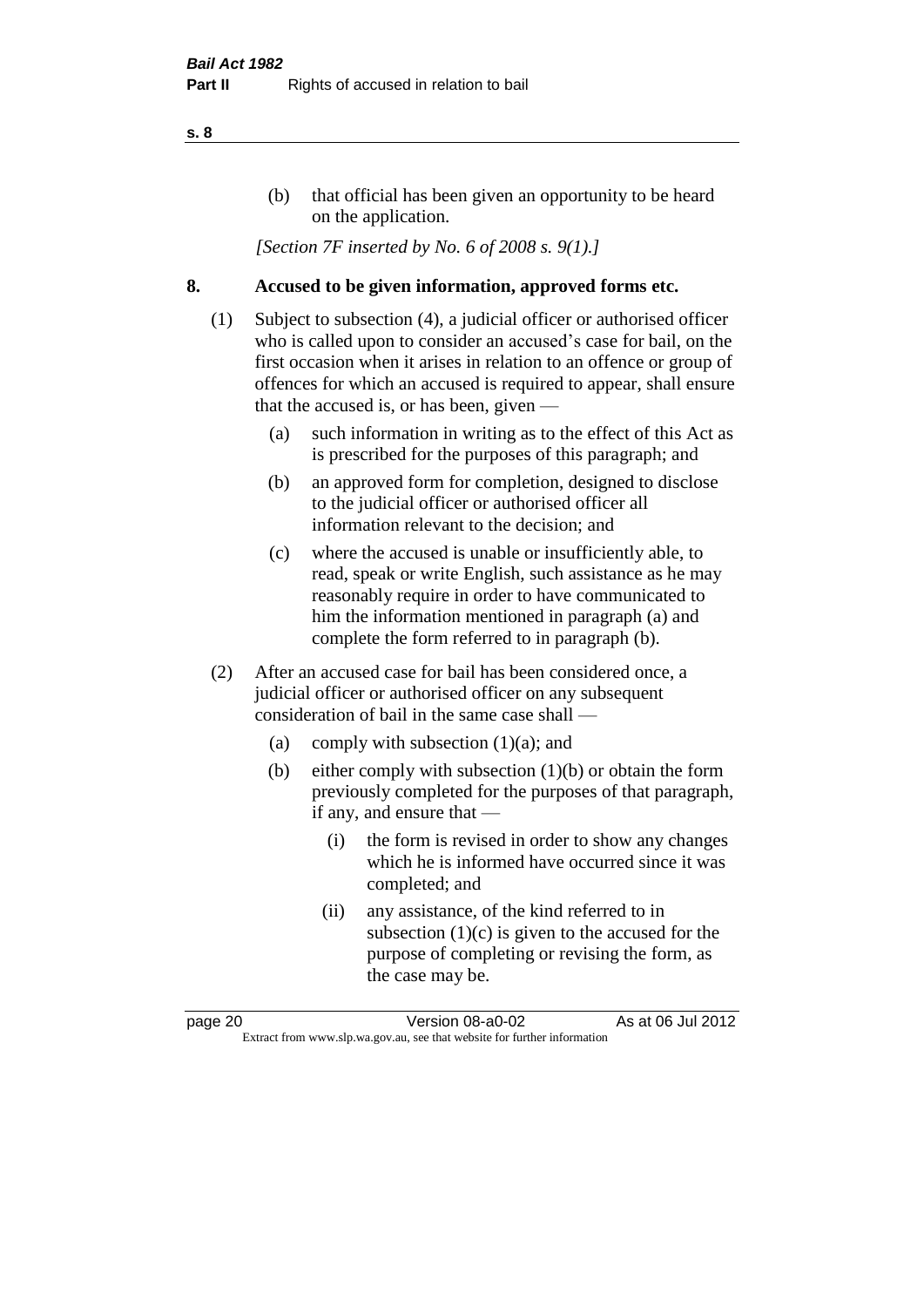- **s. 9**
- (3) Nothing in this section shall be read as limiting section 23.
- (3a) Notwithstanding subsection  $(1)(a)$  or  $(2)(a)$  a judicial officer or authorised officer need not comply with that paragraph if it appears to him that the accused's case for bail is such that bail is likely to be granted to him in accordance with this Act; but if it subsequently appears to him that bail will not be granted or that the accused is dissatisfied with any condition imposed on the grant of bail he shall then comply with that paragraph.
- (4) Notwithstanding subsection (1)(b) or (2)(b), a judicial officer or an authorised officer may dispense with completion or revision of the form referred to in those paragraphs if it appears to him that —
	- (a) the accused's case for bail is such that bail is likely to be granted to him in accordance with this Act; and
	- (b) the information in the possession of the judicial officer or authorised officer is sufficient for his consideration of the case.
- (5) Where a person has applied for bail for an appeal as mentioned in section 7F(1), this section applies as if the consideration of bail for the appeal were a first consideration of bail for an offence.

*[Section 8 amended by No. 74 of 1984 s. 6; No. 15 of 1988 s. 6; No. 33 of 1989 s. 18; No. 84 of 2004 s. 82; No. 6 of 2008 s. 9(2) and 43(1).]* 

#### **9. Bail decision may be deferred until more information obtained etc.**

- (1) Subject to section 26(2) of the *Young Offenders Act 1994*, a judicial officer or authorised officer who is called upon to consider a case for bail may defer consideration of the case for a period not exceeding 30 days if he thinks it is necessary —
	- (a) to obtain more information for the purpose of making a decision in accordance with this Act; or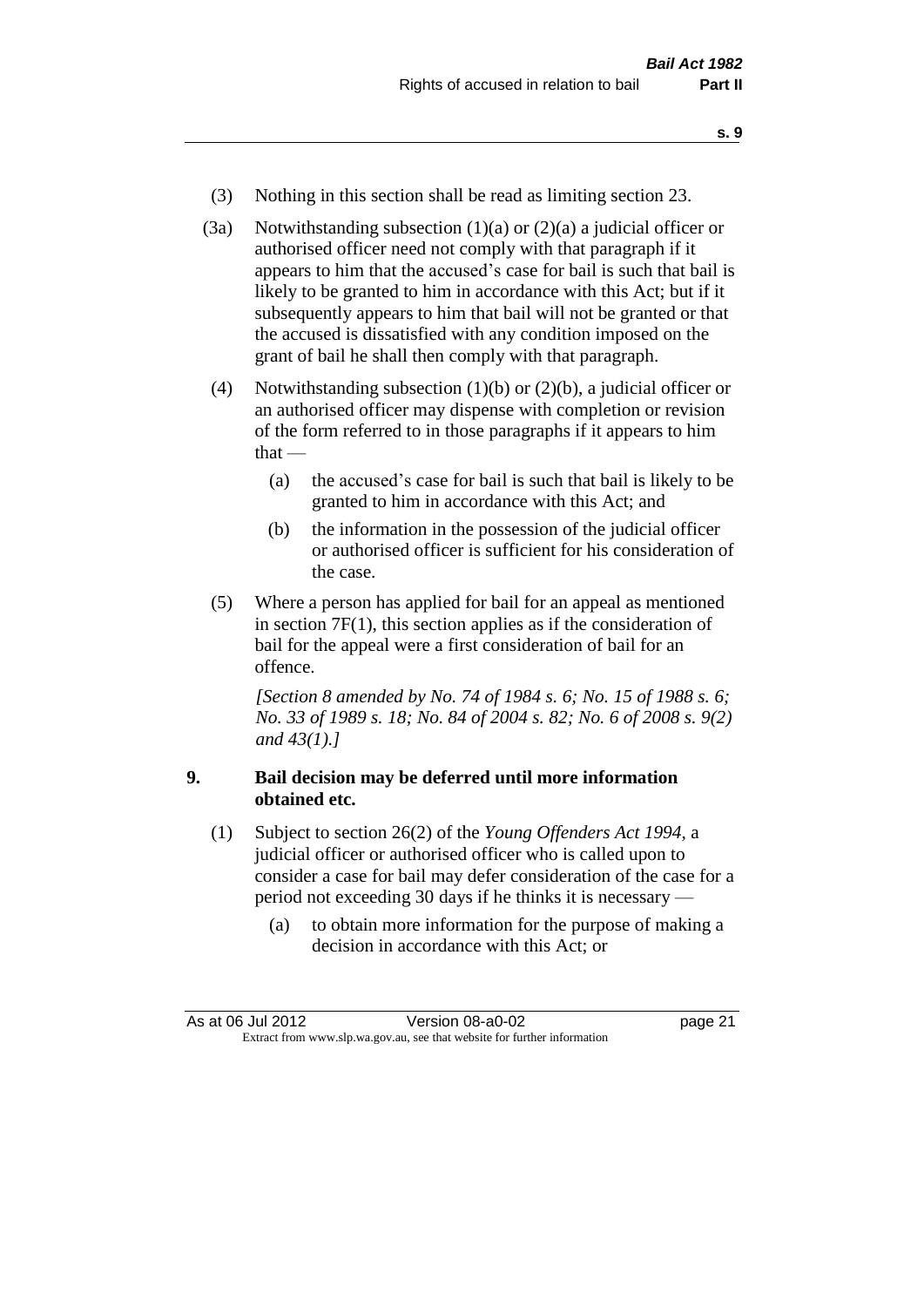**s. 10**

- (b) to take any step authorised by section  $24(1)$  or  $24A(1)$ or (2).
- (2) Nothing in this section shall be taken to limit the right of an accused to be brought before a court as soon as is practicable if he is not released on bail.

*[Section 9 amended by No. 57 of 1997 s. 21(2); No. 84 of 2004 s. 82; No. 6 of 2008 s. 10(1).]*

#### **10. Sections 5, 6 and 7 do not apply if accused imprisoned for other cause**

Notwithstanding sections 5, 6 and 7, the rights conferred on an accused and the duties imposed on police officers, authorised officers and judicial officers by those sections in respect of an appearance in court for an offence do not arise where —

- (a) the accused is in custody for some other offence or reason (including the non-payment of a sum of money); and
- (b) the police officer, authorised officer or judicial officer is satisfied that the accused is likely to remain in custody for that other offence or reason until or beyond the time for the appearance for the first-mentioned offence.

*[Section 10 amended by No. 84 of 2004 s. 82.]*

### **11. Accused's rights following grant of bail**

- $(1)$  When
	- (a) bail has been granted to an accused for an appearance in court; and
	- (b) all conditions which are to be complied with before the release of the accused have been complied with; and

page 22 Version 08-a0-02 As at 06 Jul 2012 Extract from www.slp.wa.gov.au, see that website for further information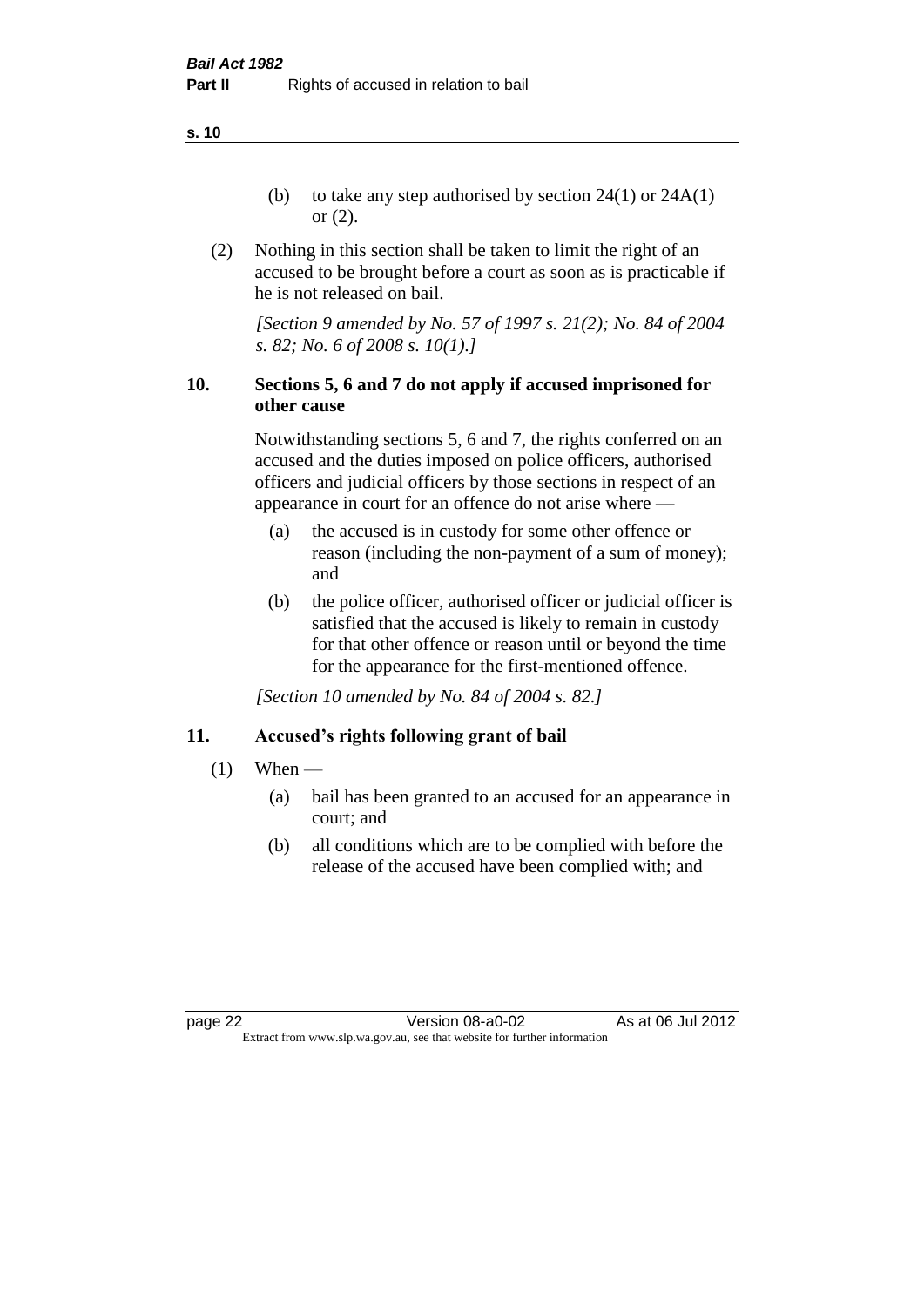(c) he has entered into a bail undertaking for that appearance or his bail undertaking is deemed to be amended under section 31(3),

the accused has a right to be at liberty until he is required to appear, or to next appear, before a court, but subject to —

- (d) any requirement that he be in custody for some other reason; and
- (e) the exercise of the powers in sections 14(3), 17A, 46, 50F, 54 and 55; and
- (f) the limitation mentioned in section 12.
- (2) Where the accused is in custody in a lock-up, court custody centre or prison, the right conferred by subsection (1) is also subject to the person in charge of the lock-up, court custody centre or prison either —
	- (a) signing a certificate under subsection (3); or
	- (b) receiving notice that a certificate has been signed by another person under that subsection.
- (3) After an accused becomes entitled to be at liberty as provided in subsection (1), a person referred to in section 29 may sign a certificate to that effect in the prescribed form.
- (4) The person in charge of a lock-up, court custody centre or prison in which the accused is in custody shall release the accused from custody as soon as is practicable after —
	- (a) the person in charge signs the certificate; or
	- (b) if the certificate is signed by a person other than the person in charge, the person in charge receives notice as described in subsection (2)(b).

*[Section 11 amended by No. 74 of 1984 s. 7; No. 15 of 1988 s. 7; No. 49 of 1988 s. 81; No. 45 of 1993 s. 7; No. 47 of 1999 s. 8; No. 59 of 2004 s. 141; No. 84 of 2004 s. 82; No. 6 of 2008 s. 11(1) and (2).]* 

As at 06 Jul 2012 Version 08-a0-02 page 23 Extract from www.slp.wa.gov.au, see that website for further information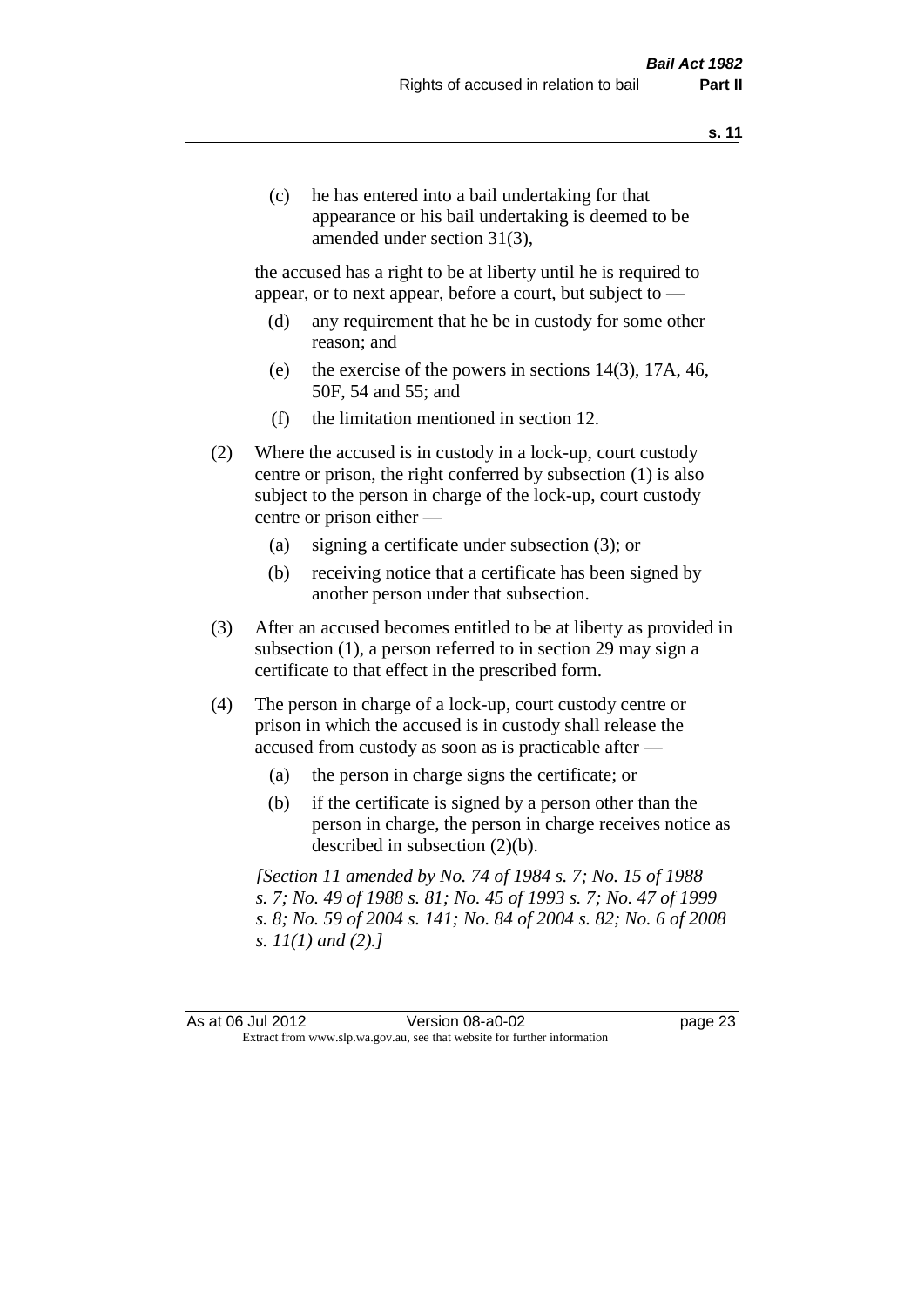#### **s. 12**

#### **12. Rights in s. 7A(2) and 11, limitations on**

The right of an accused to have his case for bail considered as soon as is practicable, his right to be at liberty as mentioned in sections 7A(2) and 11(1), and the corresponding duties created by this Part, are limited so far as is reasonably necessary for the exercise or performance by a person of any statutory power or function vested in him which requires or permits the continued custody of the accused, including the exercise of the powers set out in Part 12 of the *Criminal Investigation Act 2006* and Parts 6 and 7 of the *Criminal Investigation (Identifying People) Act 2002*.

*[Section 12 amended by No. 6 of 2002 Sch. 2 cl. 1; No. 84 of 2004 s. 82; No. 59 of 2006 s. 6; No. 6 of 2008 s. 12.]*

page 24 Version 08-a0-02 As at 06 Jul 2012 Extract from www.slp.wa.gov.au, see that website for further information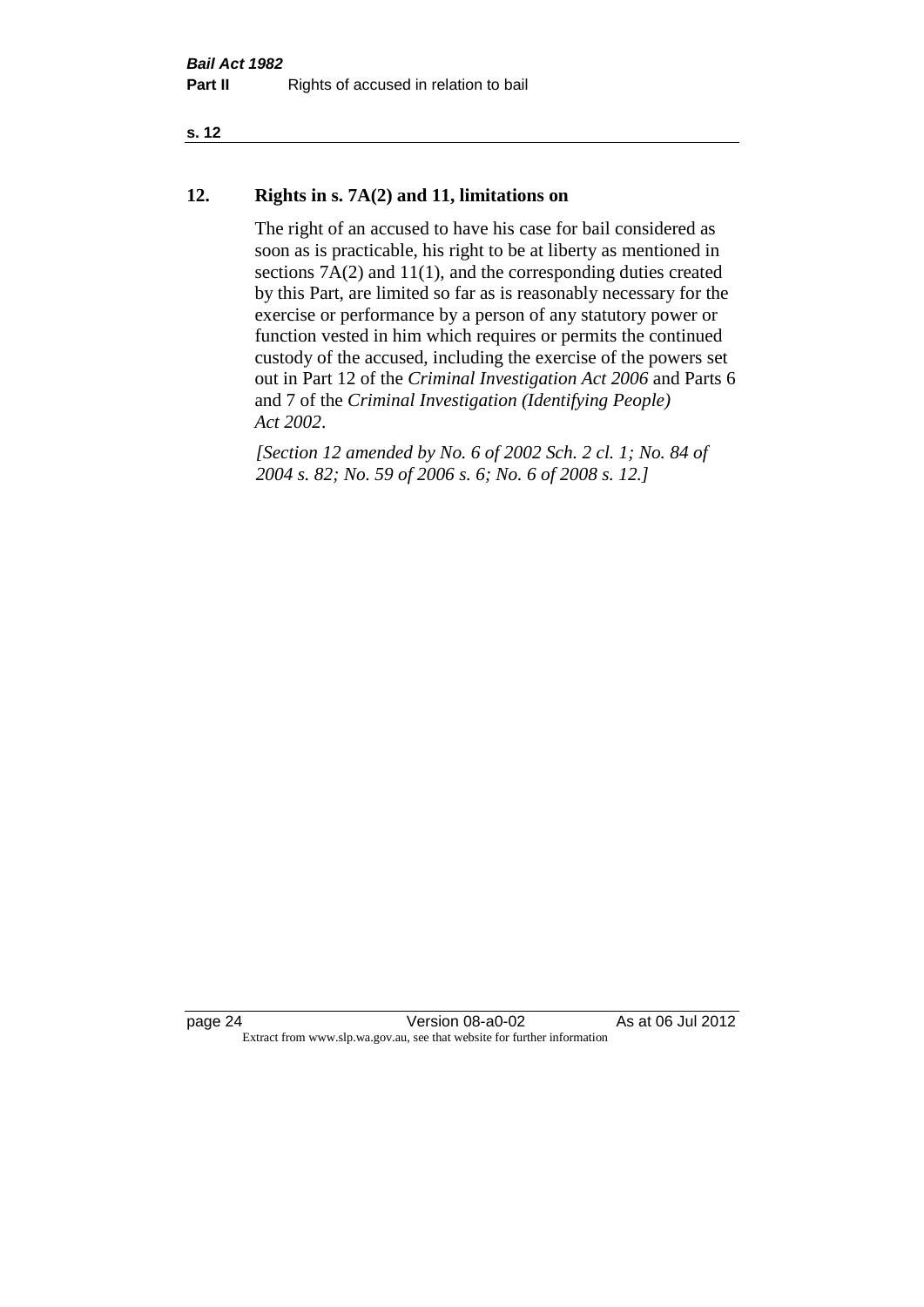### **Part III — Jurisdiction relating to bail**

*[Heading inserted by No. 6 of 2008 s. 13.]*

#### **13. Jurisdiction to grant bail, who has etc. (Sch. 1)**

- (1) Jurisdiction to grant bail for any appearance described in the first column of Part A of Schedule 1 is vested in the judicial officer or authorised officer specified in the second column of that Part opposite thereto and shall be exercised subject to and in accordance with this Part and the further provisions in Parts B, C and D of Schedule 1.
- (2) A home detention condition shall not be imposed as a condition of bail except by a judicial officer.

*[Section 13 amended by No. 61 of 1990 s. 5; No. 45 of 1993 s. 12.]* 

#### **13A. Jurisdiction in s. 7A to dispense with bail, who has and exercise of**

- (1) Jurisdiction to dispense with the requirement for bail under section 7A for any appearance described in the first column of Schedule 1 Part A clause 2 or 3 is vested, subject to Schedule 1 Part B, in the judicial officer specified in the second column of that clause opposite that description, but Schedule 1 Part A clause 7 does not apply for the purposes of this subsection.
- (2) The jurisdiction referred to in subsection (1) is exercisable  $only$ —
	- (a) in respect of an appearance in court before conviction for an offence; and
	- (b) if it appears to the judicial officer that bail would be granted in accordance with Schedule 1 Part C clause 1 or 2 but that in the circumstances the completion of bail papers is an unnecessary imposition.
- (3) Where a judicial officer dispenses with the requirement for bail for an appearance by an accused the registrar of the court shall,

| As at 06 Jul 2012                                                        |  | Version 08-a0-02 | page 25 |
|--------------------------------------------------------------------------|--|------------------|---------|
| Extract from www.slp.wa.gov.au, see that website for further information |  |                  |         |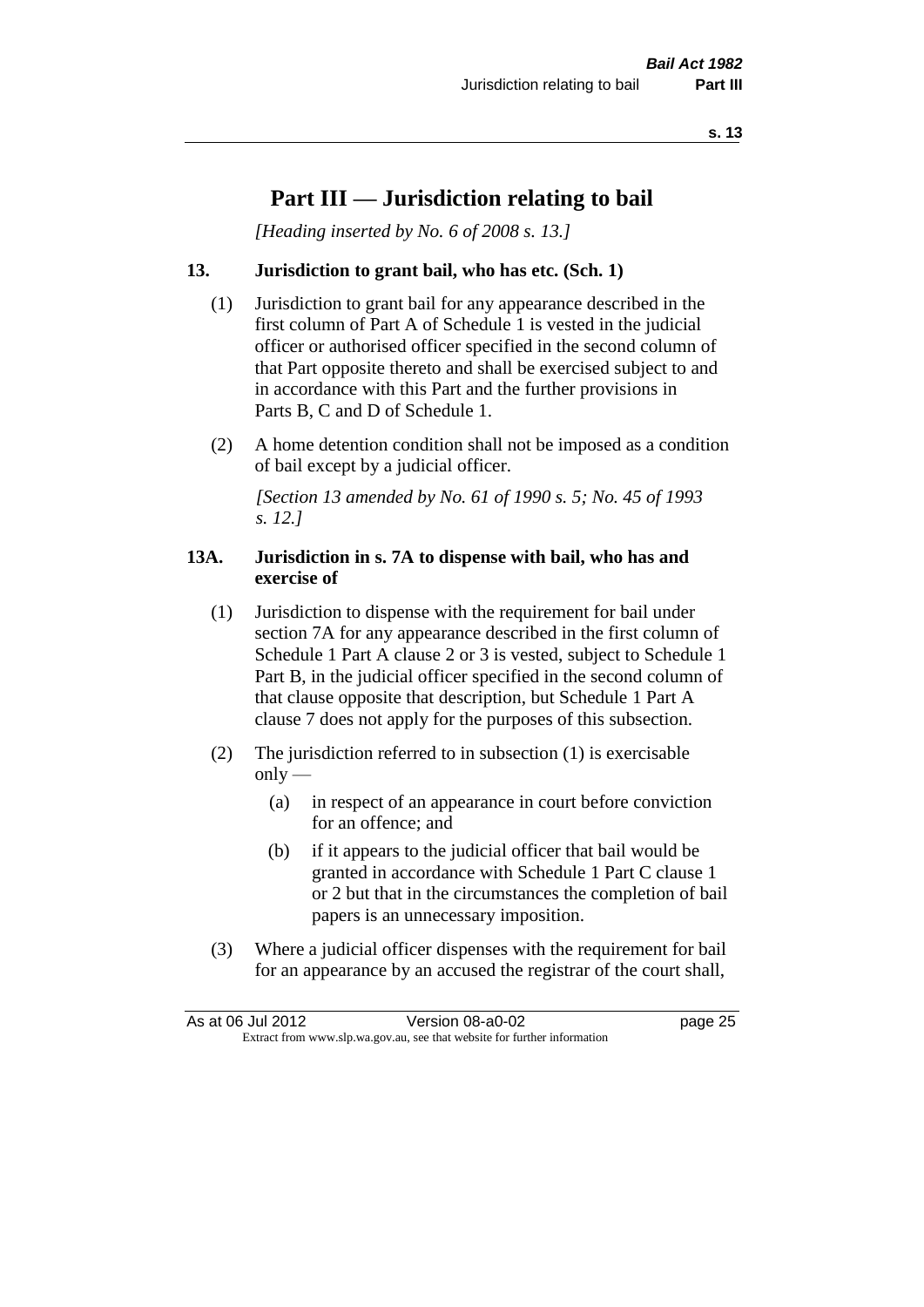#### **s. 13B**

in accordance with section 13B, give written notice to the accused of the time and place for the appearance.

*[Section 13A inserted by No. 6 of 2008 s. 14.]*

#### **13B. Notices under s. 13A(3), service and proof of**

- (1) A written notice to an accused under section  $13A(3)$  shall be
	- (a) given to the accused personally; or
	- (b) sent to the accused
		- (i) by post to the accused's address appearing in the records of the court; or
		- (ii) in urgent cases or with the accused's consent, by electronic communication.
- (2) A person who gives or sends a notice in accordance with subsection (1) shall endorse on a file copy of the notice a certificate showing —
	- (a) that the person has done so; and
	- (b) the time of doing so.
- (3) If a notice is sent by post under subsection  $(1)(b)(i)$ , the notice is to be presumed, unless the contrary is shown, to have been received at the time when, in the ordinary course of events, it would have been delivered.
- (4) In any proceedings
	- (a) a document purporting to be a copy of a notice referred to in subsection (1) is evidence of the terms of the notice; and
	- (b) an endorsement on a copy of a notice referred to in subsection (2) purporting to be a certificate referred to in that subsection is evidence of the matters appearing in the certificate without proof of the signature of the person who made the endorsement.

*[Section 13B inserted by No. 6 of 2008 s. 14.]*

page 26 Version 08-a0-02 As at 06 Jul 2012 Extract from www.slp.wa.gov.au, see that website for further information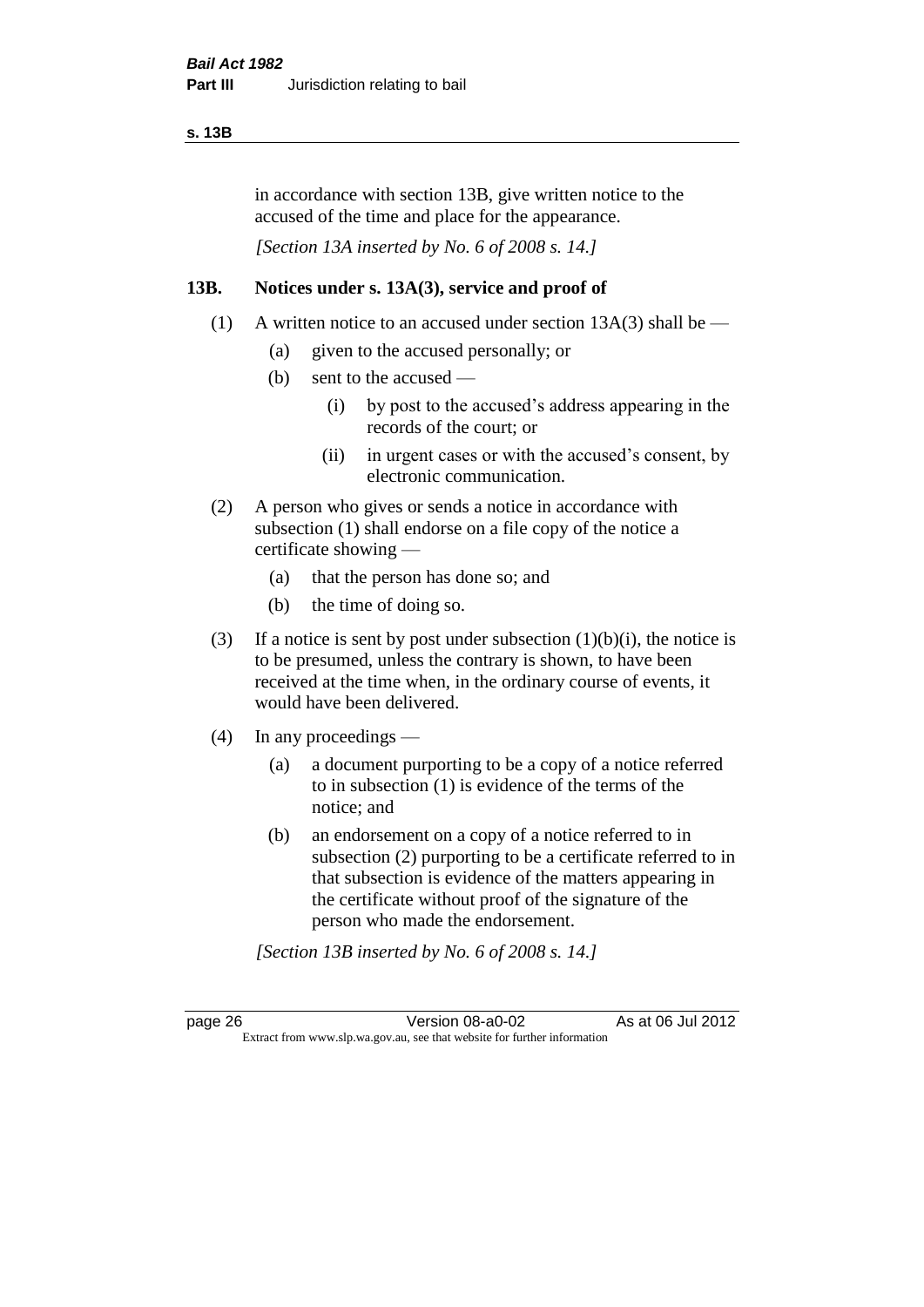#### **14. Judges, jurisdiction of**

- (1) A judge may, in accordance with this  $Act -$ 
	- (a) exercise a power to grant bail which is conferred upon any other judicial officer or any authorised officer by this Act; and
	- (b) revoke or vary any bail previously granted by any other such officer; and
	- (c) under section 7A dispense with the requirement for bail or revoke an existing dispensation.
- (2) Subject to subsection (2a), the jurisdiction of a judge under subsection (1) in respect of an appearance by an accused may be invoked by application made by either the prosecutor or the accused, and whether or not any other judicial officer has —
	- (a) previously granted, refused or dispensed with bail; or
	- (b) exercised any power conferred on him by section 55,

in respect of that appearance.

- (2a) After the jurisdiction under subsection (1) has been invoked once by an accused in relation to an offence or group of offences for which he is required to appear, it may not be further invoked by that accused in relation to that offence or group of offences unless the accused satisfies a judge that —
	- (a) new facts have been discovered, new circumstances have arisen or the circumstances have changed since the occasion when the jurisdiction was invoked; or
	- (b) he failed to adequately present his case for bail on that occasion.
- (3) Where under subsection (1) a judge
	- (a) revokes the bail of an accused who is at liberty, he may order that the accused be returned to custody to await the appearance for which the bail was granted;

As at 06 Jul 2012 Version 08-a0-02 page 27 Extract from www.slp.wa.gov.au, see that website for further information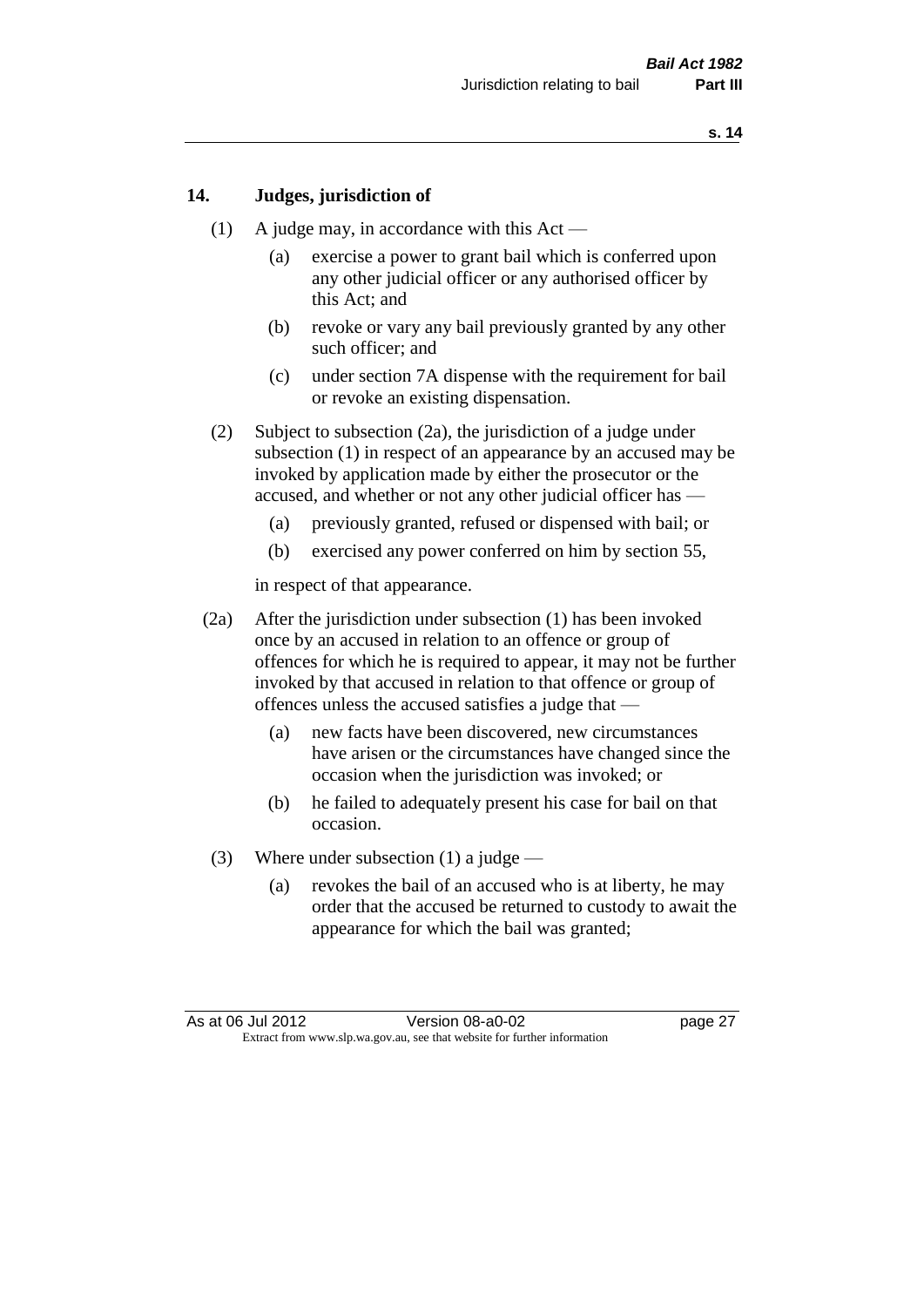#### (b) varies the bail of such an accused, he may order that the accused be returned to custody until he becomes entitled to be at liberty pursuant to section 11,

and the judge may issue any warrant which may be necessary to carry such an order into effect.

- (4) In this section
	- (a) references to a judge are references
		- (i) in the case of a child charged with an offence before the Children's Court, to a judge of that Court; and
		- (ii) in the case of an accused committed for trial or sentence to the District Court, to a judge of that Court; and
		- (iii) in any other case, to a judge of the Supreme Court;
		- and
	- (b) references to any other judicial officer
		- (i) in relation to the exercise of powers under this section by a judge, are references to any judicial officer whose jurisdiction is inferior to that of the judge; but
		- (ii) in relation to the exercise of powers under this section by a judge of the Supreme Court, do not include a judge of the Children's Court or a judge of the District Court.

*[Section 14 amended by No. 74 of 1984 s. 8; No. 49 of 1988 s. 82; No. 84 of 2004 s. 82; No. 6 of 2008 s. 15(1)-(4).]* 

#### **15. Accused charged with murder, jurisdiction as to bail for**

(1) Where an accused is in custody for murder, the power to grant bail shall be exercised only by a judge of the Supreme Court, or

page 28 **Version 08-a0-02** As at 06 Jul 2012 Extract from www.slp.wa.gov.au, see that website for further information

**s. 15**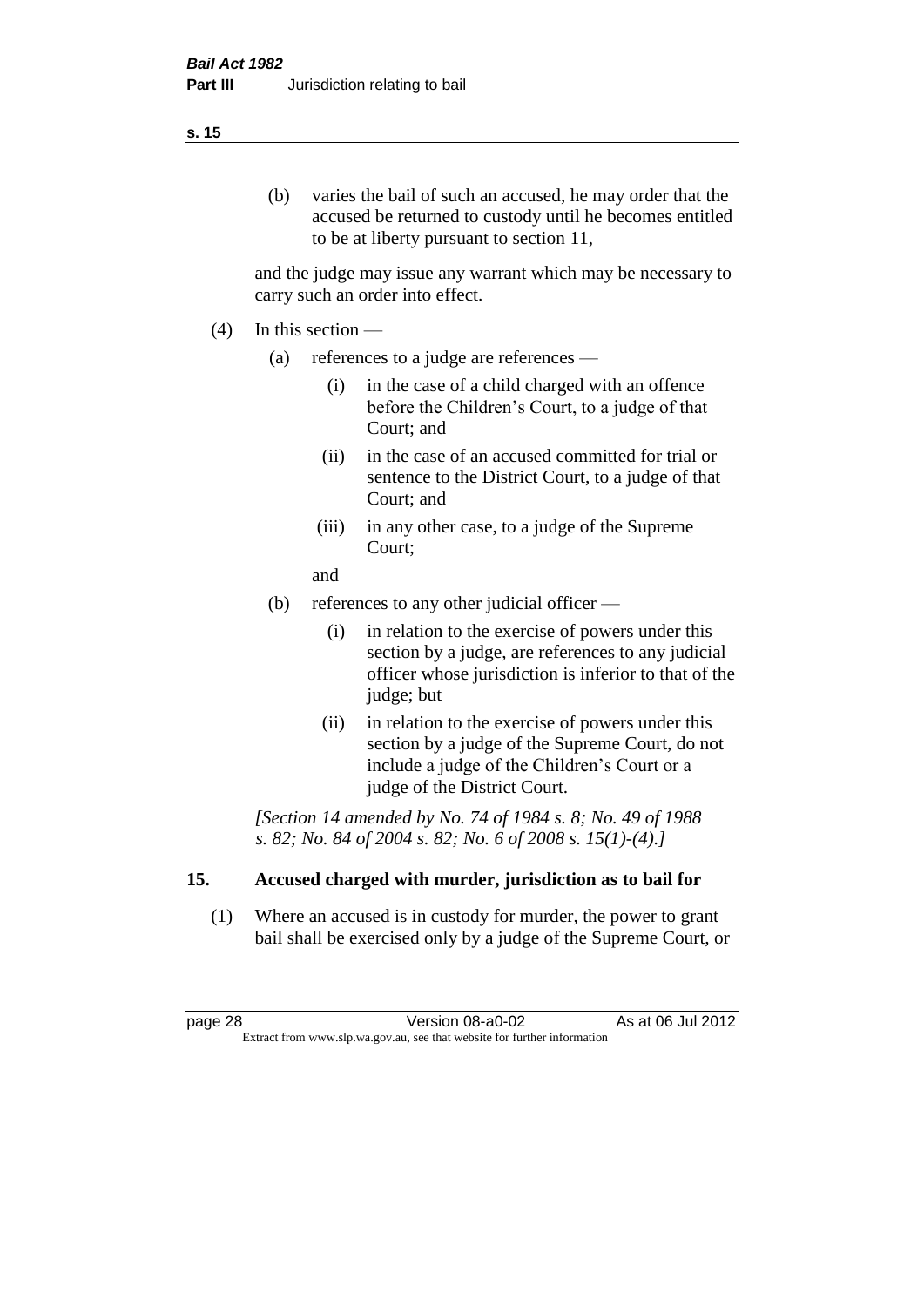#### **s. 15A**

in the case of an accused who is a child by a judge of the Children's Court, except —

- (a) where section  $31(2)(d)$  applies; or
- (b) to the extent that the Court of Appeal exercises its powers under Part A of Schedule 1.
- *[(2) deleted]*

*[Section 15 amended by No. 52 of 1984 s. 35; No. 74 of 1984 s. 9; No. 49 of 1988 s. 83; No. 70 of 1988 s. 45; No. 45 of 1993 s. 12; No. 45 of 2004 s. 28(4); No. 84 of 2004 s. 82; No. 29 of 2008 s. 24(5).]* 

#### **15A. Appeal against judge's decision on bail, commencing etc.**

 $(1)$  In this section —

*bail decision* means a decision —

- (a) to grant or refuse bail; or
- (b) to vary or revoke bail; or
- (c) to dispense with the requirement for bail; or
- (d) to impose any condition on a grant of bail,

and includes a decision under section 55 or 59A(4).

- (2) The prosecutor or the accused may appeal to the Court of Appeal against a bail decision of —
	- (a) a judge of the Children's Court; or
	- (b) a judge of the District Court; or
	- (c) a judge of the Supreme Court.
- (3) The leave of the Court of Appeal is required for each ground of appeal in an appeal under this section.
- (4) The *Criminal Appeals Act 2004* section 27(2), (3) and (4) apply, with necessary modifications, as if an appeal under this section were an appeal under Part 3 of that Act.
- (5) An appeal under this section shall be commenced and conducted in accordance with this section, section 15B and rules of court made by the Supreme Court.

| As at 06 Jul 2012 | Version 08-a0-02                                                         | page 29 |
|-------------------|--------------------------------------------------------------------------|---------|
|                   | Extract from www.slp.wa.gov.au, see that website for further information |         |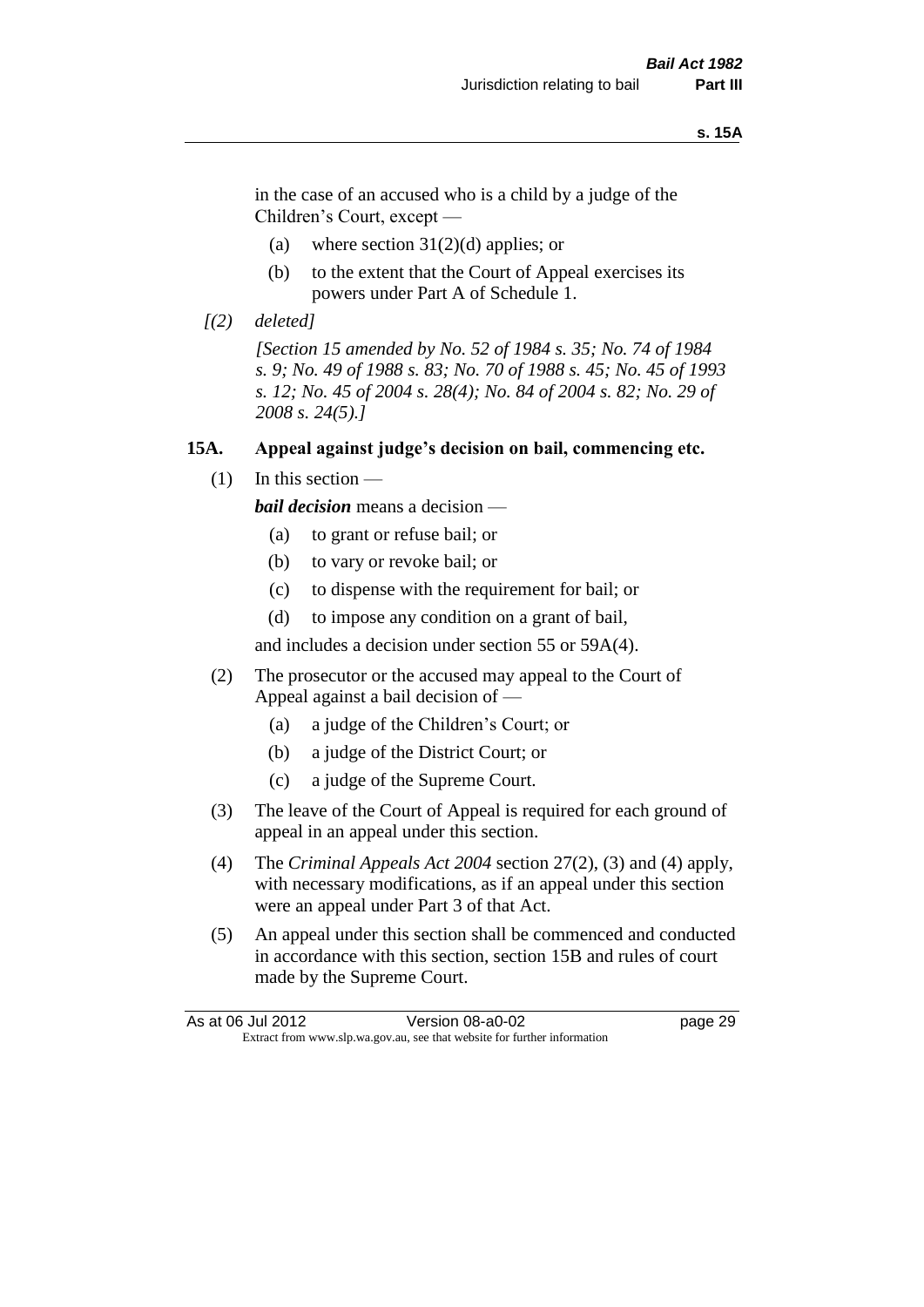#### **s. 15B**

- (6) An appeal under this section shall be commenced by lodging with the Court of Appeal an application for leave to appeal that sets out the grounds of the appeal.
- (7) An appeal under this section cannot be commenced later than 21 days after the date of the bail decision unless the Court of Appeal orders otherwise.
- (8) An accused who is a party to an appeal under this section and who is in custody is entitled to be present at the hearing of the appeal if the accused so requests, and any official responsible for that custody who is informed of such a request shall do what is necessary to give effect to it.
- (9) For the purposes of giving effect to a request referred to in subsection (8), arrangements may be made for the accused to appear before the Court of Appeal by means of a video link or an audio link in accordance with section 66B, unless the Court of Appeal has ordered that the accused appear before it in person.

*[Section 15A inserted by No. 6 of 2008 s. 16(1).]*

#### **15B. Appeal under s. 15A, determining etc.**

- (1) The Court of Appeal has jurisdiction to hear and determine an appeal under section 15A.
- (2) The Court of Appeal shall determine an appeal on the material and evidence that was before the judge whose decision is the subject of the appeal.
- (3) Any decision of the Court of Appeal in relation to bail shall be made in accordance with the relevant provisions of sections 13A and 17 and Schedule 1.
- (4) Where in determining an appeal the Court of Appeal revokes the bail of an accused who is at liberty, it may order that the accused be returned to custody to await the appearance for which the bail was granted.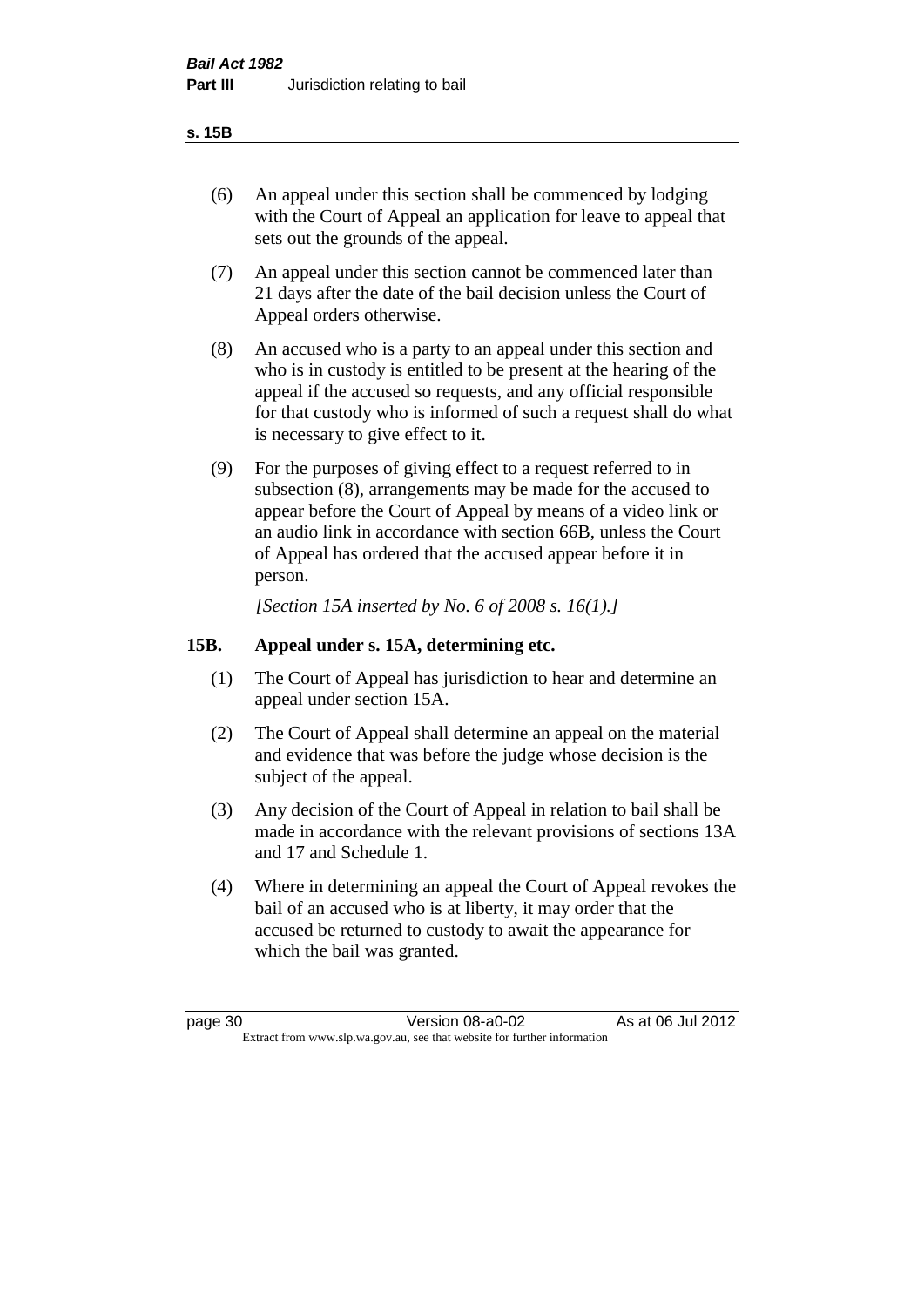- (5) Where in determining an appeal the Court of Appeal varies the bail of an accused who is at liberty, it may order that the accused be returned to custody until the accused becomes entitled to be again at liberty pursuant to section 11.
- (6) A judge of appeal may issue any warrant that may be necessary to carry into effect an order under subsection (4) or (5).

*[Section 15B inserted by No. 6 of 2008 s. 16(1).]*

#### **16. Person arrested on warrant, bail of**

- (1) Subject to sections 14 and 15 where the arrest of an accused for an offence is made pursuant to a warrant he shall not be granted bail before he is brought before a court or judicial officer as commanded by the warrant, except by a justice acting in terms of section 6(9).
- (2) Notwithstanding subsection (1) or any other provision of this Act, an accused who has been arrested pursuant to a warrant —
	- (a) issued under section 59B; or
	- (b) issued under the *Criminal Procedure Act 2004* for an offence against section 51(1) or (2),

shall not have a right to have his case for bail considered, and shall not be granted bail, before he is brought before the court as commanded by the warrant.

*[Section 16 amended by No. 59 of 2004 s. 141; No. 84 of 2004 s. 11 and 82; No. 59 of 2006 s. 4(3); No. 6 of 2008 s. 36(2).]*

#### **16A. Person arrested in urban area, restrictions on who can grant bail for in some cases**

- (1) Where this section applies to a person who has been arrested for an offence jurisdiction does not arise under section 13 until the person is brought before —
	- (a) a court constituted by or so as to include a magistrate; or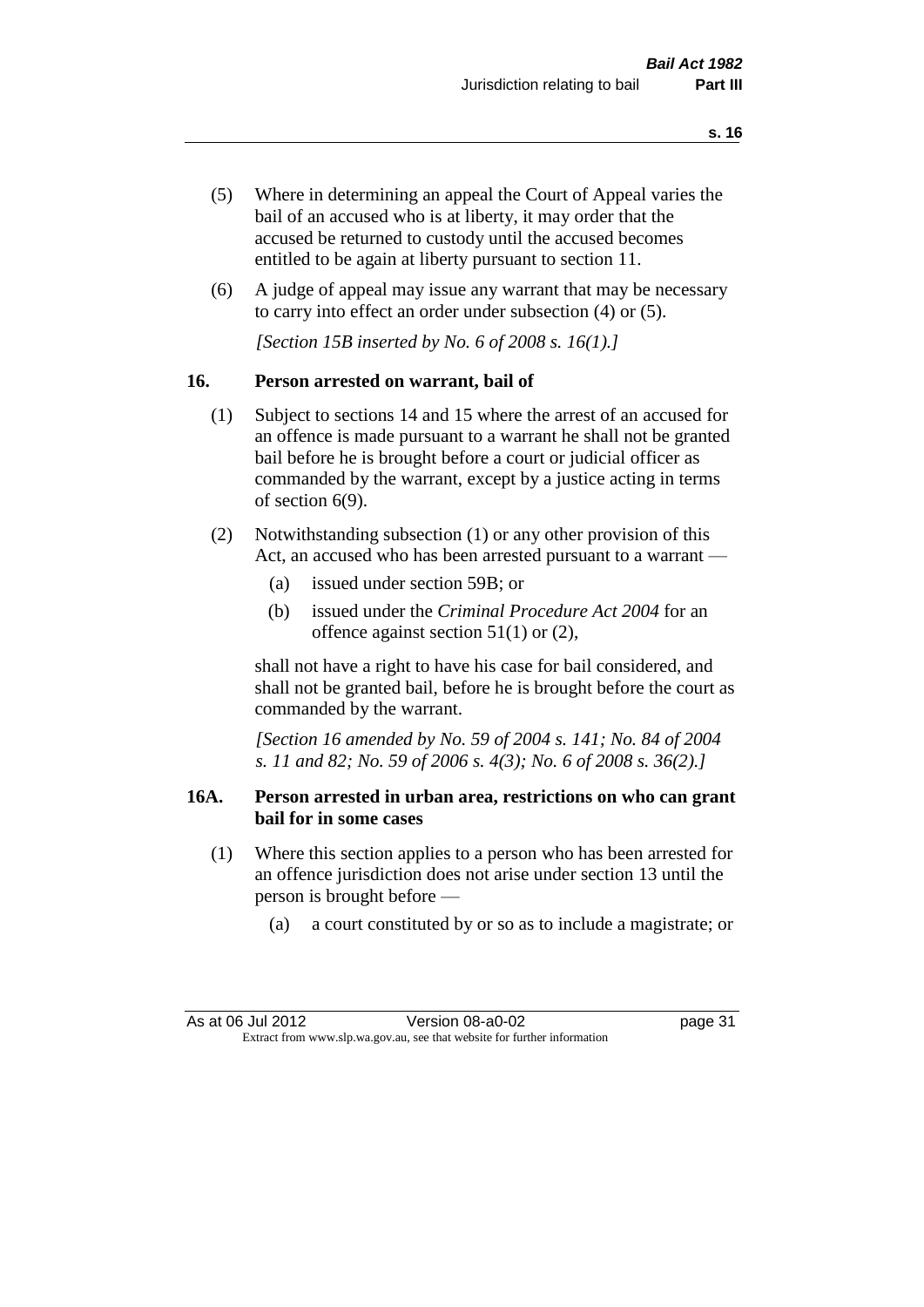**s. 17**

- (b) where section 15 applies, a judge of the Supreme Court or a judge of the Children's Court as the case may require.
- (2) This section applies where
	- (a) a person has been arrested in an urban area for a serious offence; and
	- (b) the serious offence is alleged to have been committed while the accused was —
		- (i) on bail for; or
		- (ii) at liberty under an early release order made in respect of,

another serious offence.

- (3) This section also applies where a person has been arrested in an urban area for an offence against section 61(1) of the *Restraining Orders Act 1997* (which creates offences for breaches of violence restraining orders).
- (4) In this section —

*urban area* means —

- (a) the metropolitan region as defined in the *Planning and Development Act 2005* and any prescribed area that adjoins that region; and
- (b) any other prescribed area of the State, being the whole or part of, or an area adjoining, a local government district under the *Local Government Act 1995* that is designated under that Act as a city or a town.

*[Section 16A inserted by No. 54 of 1998 s. 6(1); amended by No. 38 of 2004 s. 59; No. 84 of 2004 s. 82; No. 38 of 2005 s. 15.]*

# **17. Conditions on bail which may be imposed**

(1) A judicial officer or authorised officer may impose conditions on a grant of bail only to the extent that he is authorised to do so by clause 2(3)(c) of Part C and Part D of Schedule 1.

page 32 Version 08-a0-02 As at 06 Jul 2012 Extract from www.slp.wa.gov.au, see that website for further information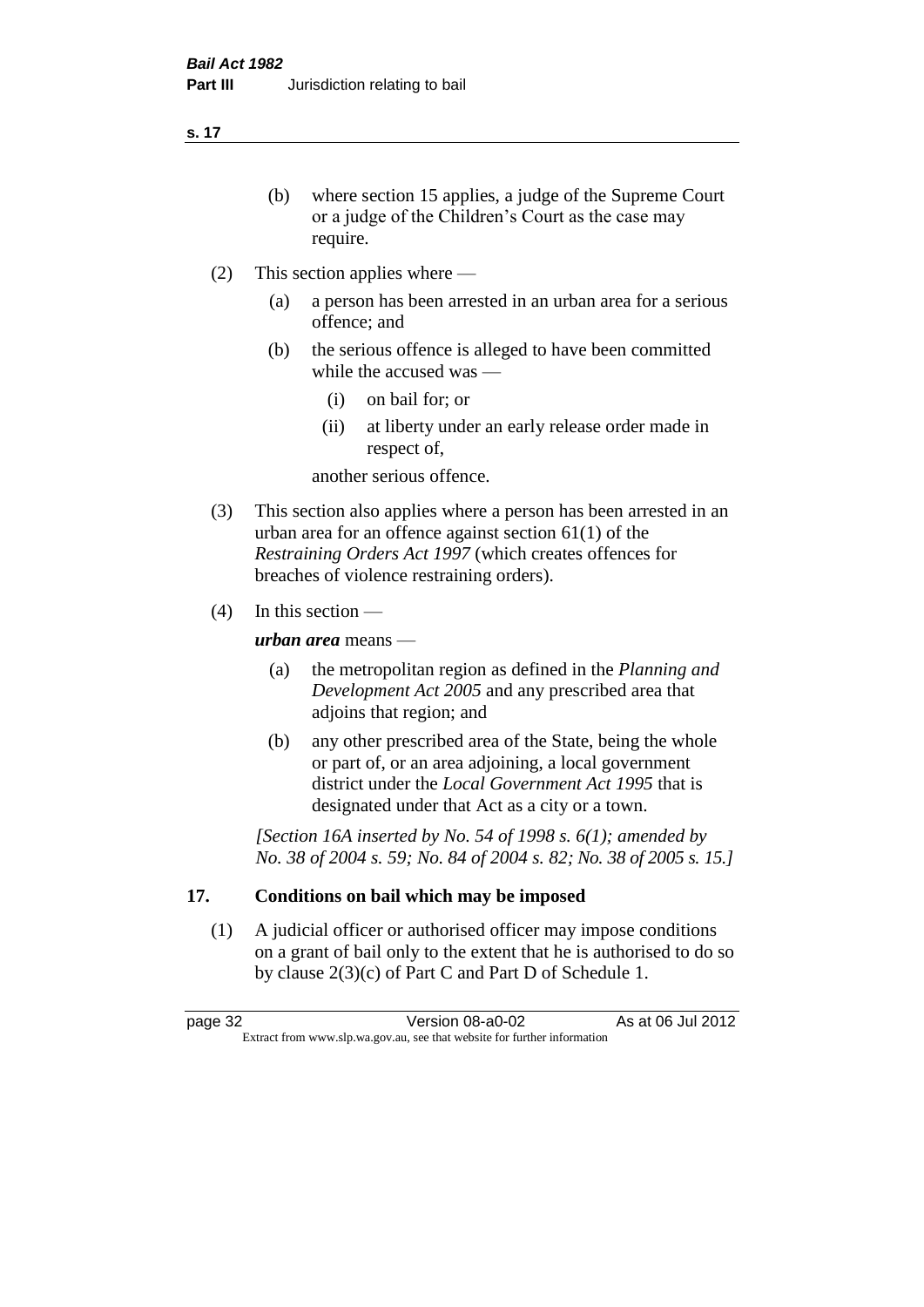(2) Conditions imposed on a grant of bail shall not be any more onerous on the accused than the judicial officer or authorised officer considers is required in the public interest having regard to the nature of the offence for which the accused is in custody and the circumstances of the accused.

*[Section 17 amended by No. 45 of 1993 s. 8 and 12; No. 84 of 2004 s. 82.]* 

# **17A. Child on bail, changing responsible person for (Sch. 1 Pt. C cl. 2)**

- (1) Where this section applies, an authorised police officer may
	- (a) cancel an undertaking of the kind described in clause 2(3)(c) of Part C of Schedule 1; and
	- (b) approve of another person as a responsible person within the meaning in that clause; and
	- (c) detain the accused or order his detention until the person so approved enters into an undertaking of the kind mentioned in paragraph (a).
- (2) Subsection (1) applies where
	- (a) a person has entered into an undertaking referred to in paragraph (a) of that subsection; and
	- (b) a judicial officer when granting bail ordered that the person may under this section be released from the undertaking by an authorised police officer; and
	- (c) the person wishes to be so released.
- (3) A police officer may, for the purpose of the exercise of the powers in subsection (1), take into custody a child accused who has been released on bail.
- (4) If the police officer is not an authorised police officer he shall, as soon as is practicable, bring the accused before an authorised police officer for the purpose referred to in subsection (3).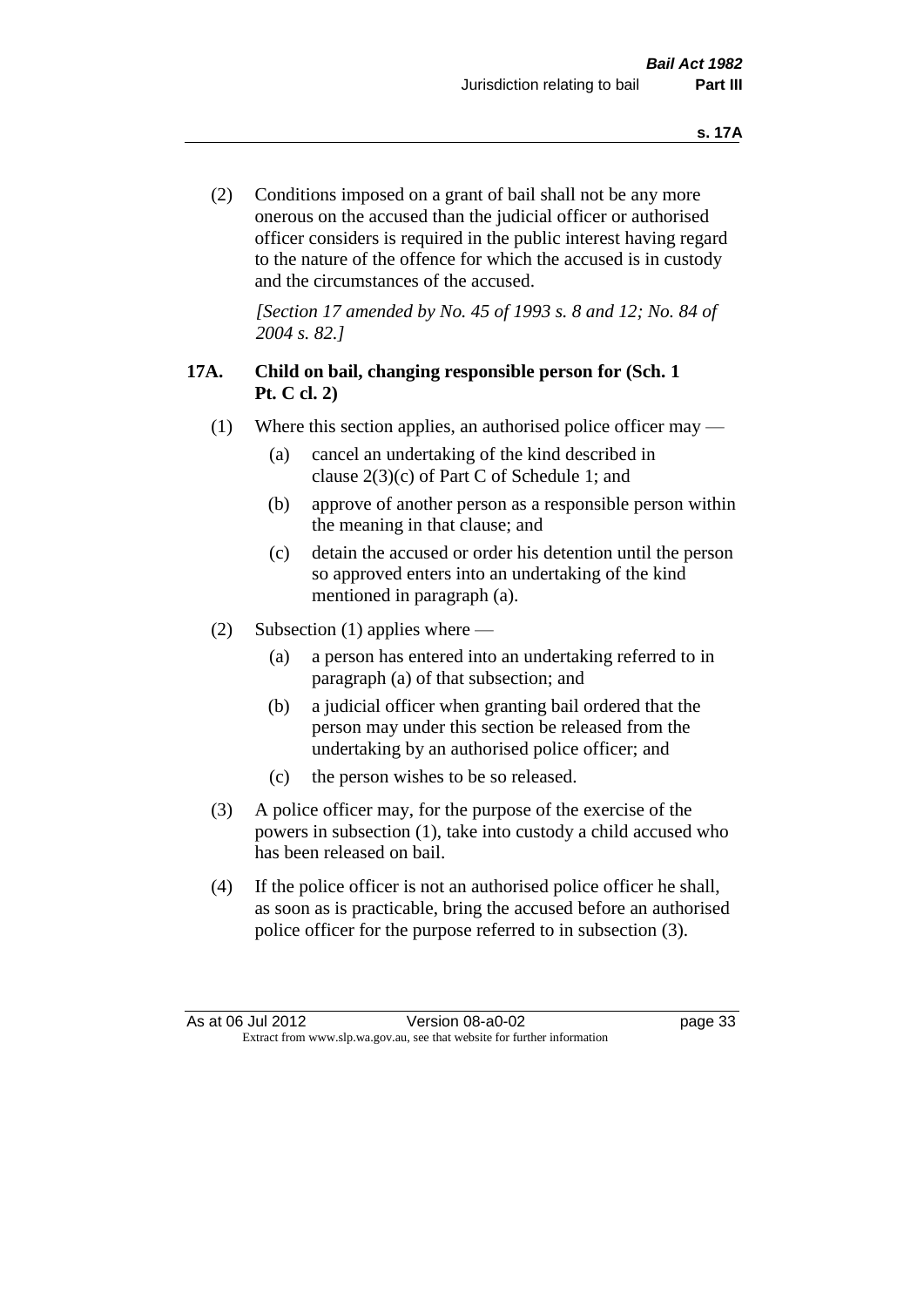#### **s. 17A**

(5) After an undertaking has been entered into as mentioned in subsection  $(1)(c)$ , the accused, subject to this Act, has a right to be at liberty until he is required to appear before a court.

*[Section 17A inserted by No. 45 of 1993 s. 9; amended by No. 84 of 2004 s. 82.]* 

*[18-19. Deleted by No. 59 of 2006 s. 7(1).]*

page 34 Version 08-a0-02 As at 06 Jul 2012 Extract from www.slp.wa.gov.au, see that website for further information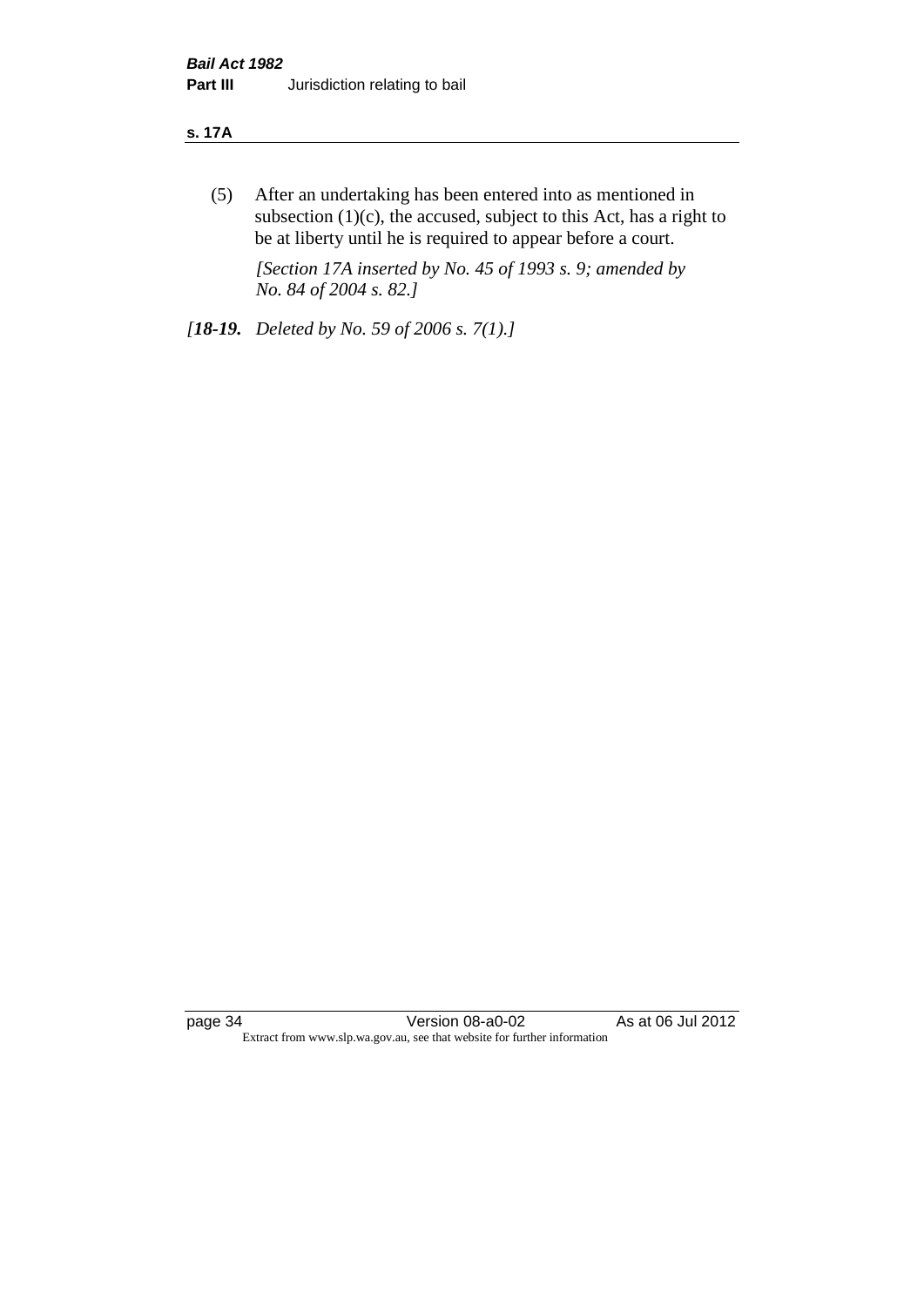# **Part IV — Hearing of case for bail, parties, and evidence**

### **20. Bail hearing for indictable offence, court may hold in private etc.**

- (1) On the consideration by a judicial officer of a case for bail of an accused who is charged with an offence triable by jury, the judicial officer may, to avoid prejudice to either party, exercise the powers described in subsection (2), but shall only exercise the power in paragraph (b) thereof if he considers that the exercise of the power in paragraph (a) is not, on its own, likely to be sufficient to avoid prejudice.
- (2) The powers referred to in subsection (1) are to order
	- (a) that no report, or summary, of any statement, or of any specified statement, made or furnished at the hearing shall be published by any means;
	- (b) that the bail application be heard *in camera*.
- (3) Where an order is made under subsection (2)(a), no report, or summary, of any statement referred to in that paragraph shall be published by any means —
	- (a) if the offence is one that may be tried on indictment, before a court decides that it is to be tried on indictment; or
	- (b) if the accused is discharged from further proceedings upon the prosecution notice or indictment brought against him for the offence, before he is so discharged; or
	- (c) if the accused is tried on indictment for the offence, before the trial is ended.
- (4) A person who, except with lawful excuse, fails to comply with an order made under this section commits an offence.

Penalty: \$1 000.

*[Section 20 amended by No. 50 of 2003 s. 37(2); No. 4 of 2004 s. 58; No. 84 of 2004 s. 11 and 82.]*

| As at 06 Jul 2012 | Version 08-a0-02                                                         | page 35 |
|-------------------|--------------------------------------------------------------------------|---------|
|                   | Extract from www.slp.wa.gov.au, see that website for further information |         |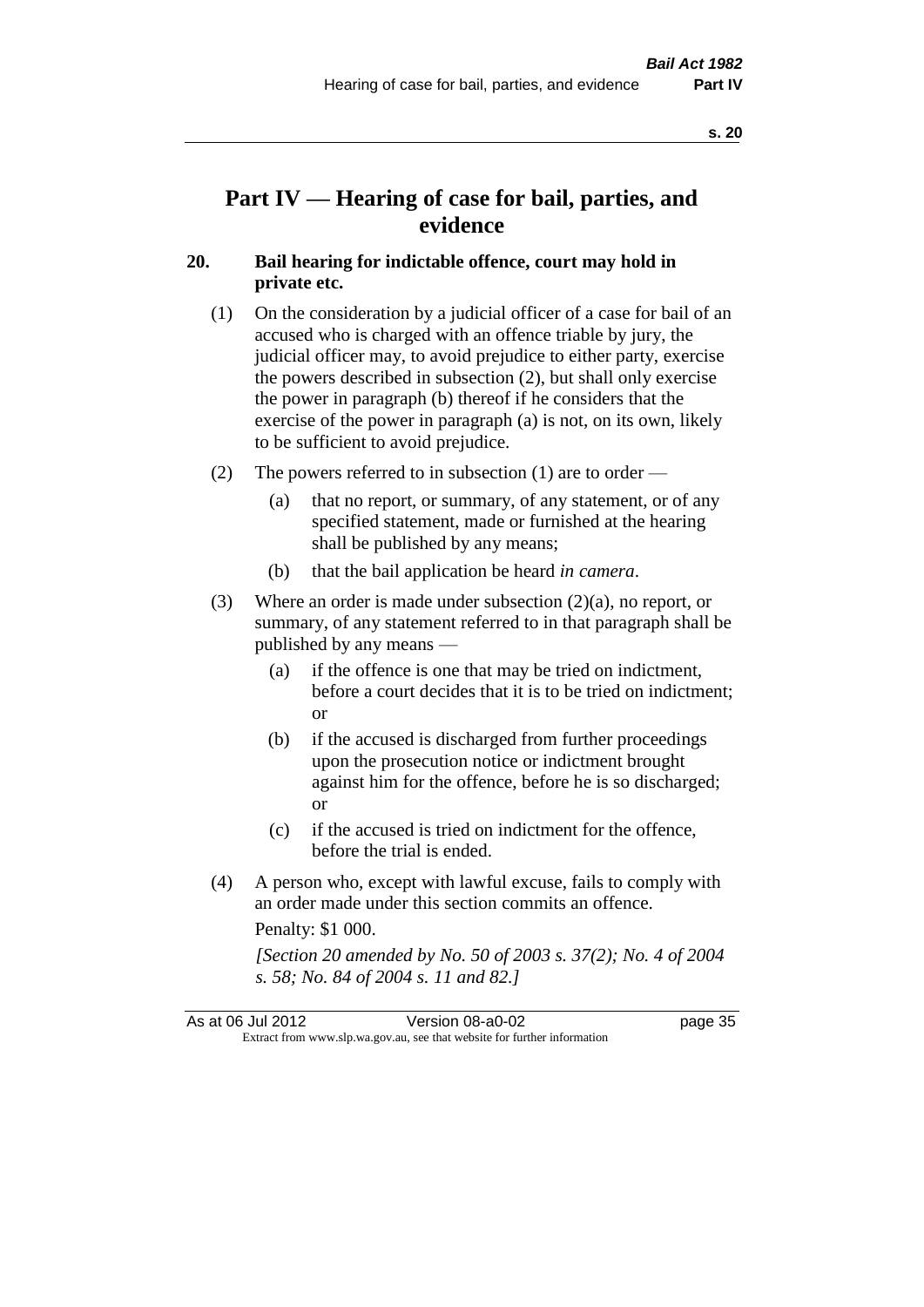#### **21. Parties to bail proceedings, who are**

- (1) The parties to proceedings on a case for bail are the prosecutor and the accused and, subject to subsection (2), no other person shall be a party to, or be represented at, the proceedings.
- (2) Nothing in subsection (1) affects the right of
	- (a) the Attorney General to apply for leave, or be an appellant, under Part 2 of the *Criminal Appeals Act 2004*; or
	- (b) the Director of Public Prosecutions or the State Solicitor to receive notice and be heard under section 7F(2); or
	- (c) an officer referred to in section 33 of the *Children's Court of Western Australia Act 1988* to be present at and participate in proceedings concerning a child under that section.

*[Section 21 amended by No. 15 of 1988 s. 9; No. 49 of 1988 s. 84; No. 33 of 1989 s. 18; No. 31 of 1993 s. 7; No. 65 of 2003 s. 88(3); No. 59 of 2004 s. 141; No. 84 of 2004 s. 11 and 82; No. 6 of 2008 s. 9(3).]* 

#### **22. Evidence at bail hearings**

A judicial officer or authorised person may in considering any case for bail receive and take into account such information as he thinks fit whether or not the same would normally be admissible in a court of law.

#### **23. Accused not bound to supply information**

An accused is not obliged to complete, or furnish information for, the form referred to in section  $8(1)(b)$ , or for any revision thereof, or to furnish any information, whether on oath or otherwise, for the purpose of having his case for bail considered.

*[Section 23 amended by No. 84 of 2004 s. 82; No. 6 of 2008 s. 43(2).]*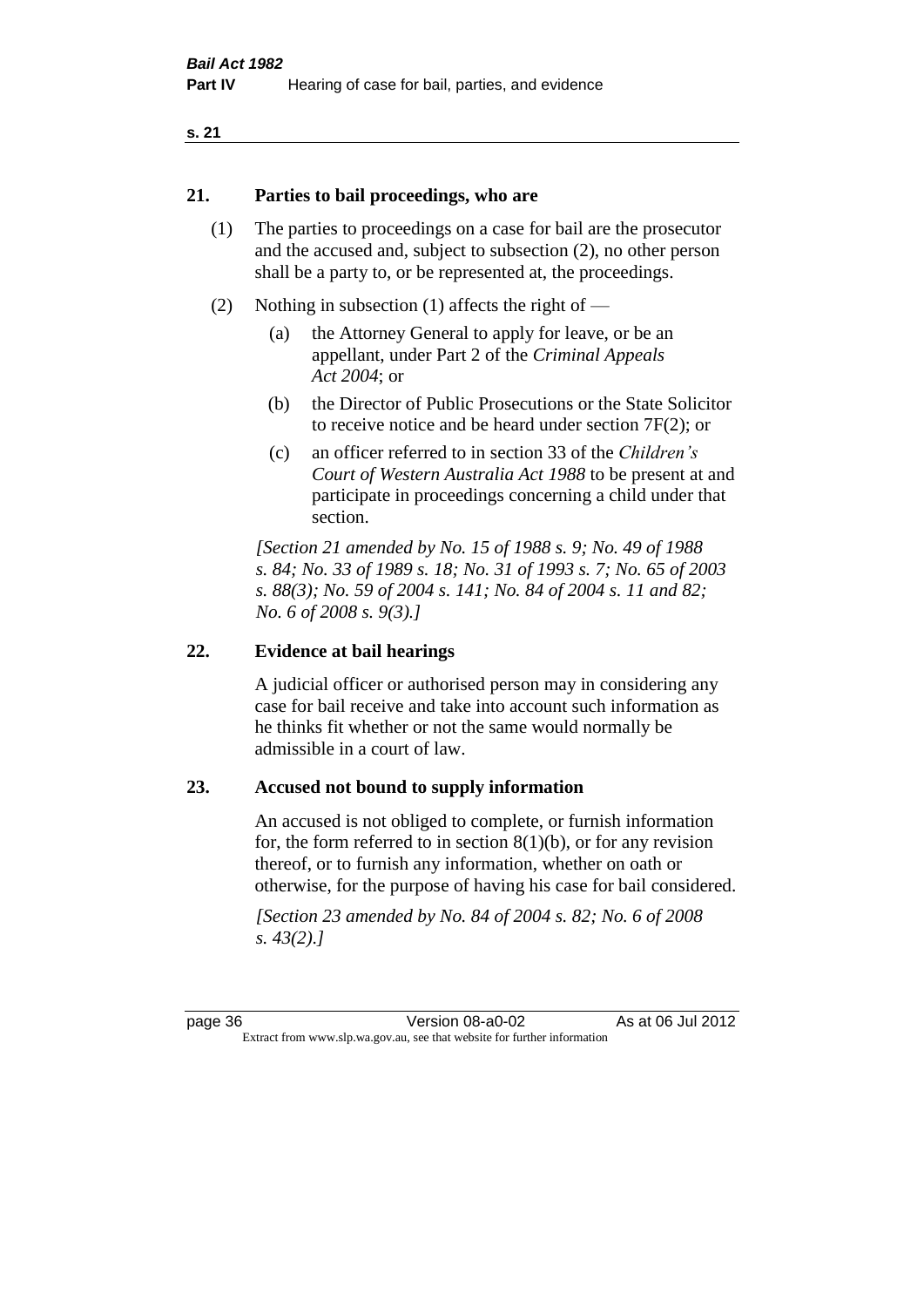# **24. Court etc. may ask police to verify etc. accused's information**

- (1) A judicial officer or authorised officer who is called upon to consider a case for bail may —
	- (a) request that any information placed before the judicial officer or authorised officer by the accused for the purposes of the case be verified by a police officer, and to that end may refer to a police officer the form mentioned in section 8(1)(b), after it has been completed or revised;
	- (b) request that a report on any matter mentioned in Part C of Schedule 1, so far as it applies to an accused whose case is being or to be considered, be made by a police officer.
- (2) Where a reference or request is made under subsection (1) a police officer shall, as soon as is practicable —
	- (a) make a report to the judicial officer or the authorised officer accordingly; and
	- (b) furnish a copy of the report to the accused or his solicitor or counsel.

*[Section 24 inserted by No. 61 of 1990 s. 6; amended by No. 45 of 1993 s. 12; No. 84 of 2004 s. 82; No. 6 of 2008 s. 43(2).]* 

#### **24A. Court may ask community corrections officer to verify etc. accused's information etc.**

- (1) A judicial officer who is called upon to consider a case for bail may refer to a community corrections officer any matter referred to in section 24(1) and may request a community corrections officer to do any matter referred to in that section.
- (2) A judicial officer who is called upon to consider a case for bail and who desires to impose a home detention condition as a condition on a grant of bail, shall request that a report be made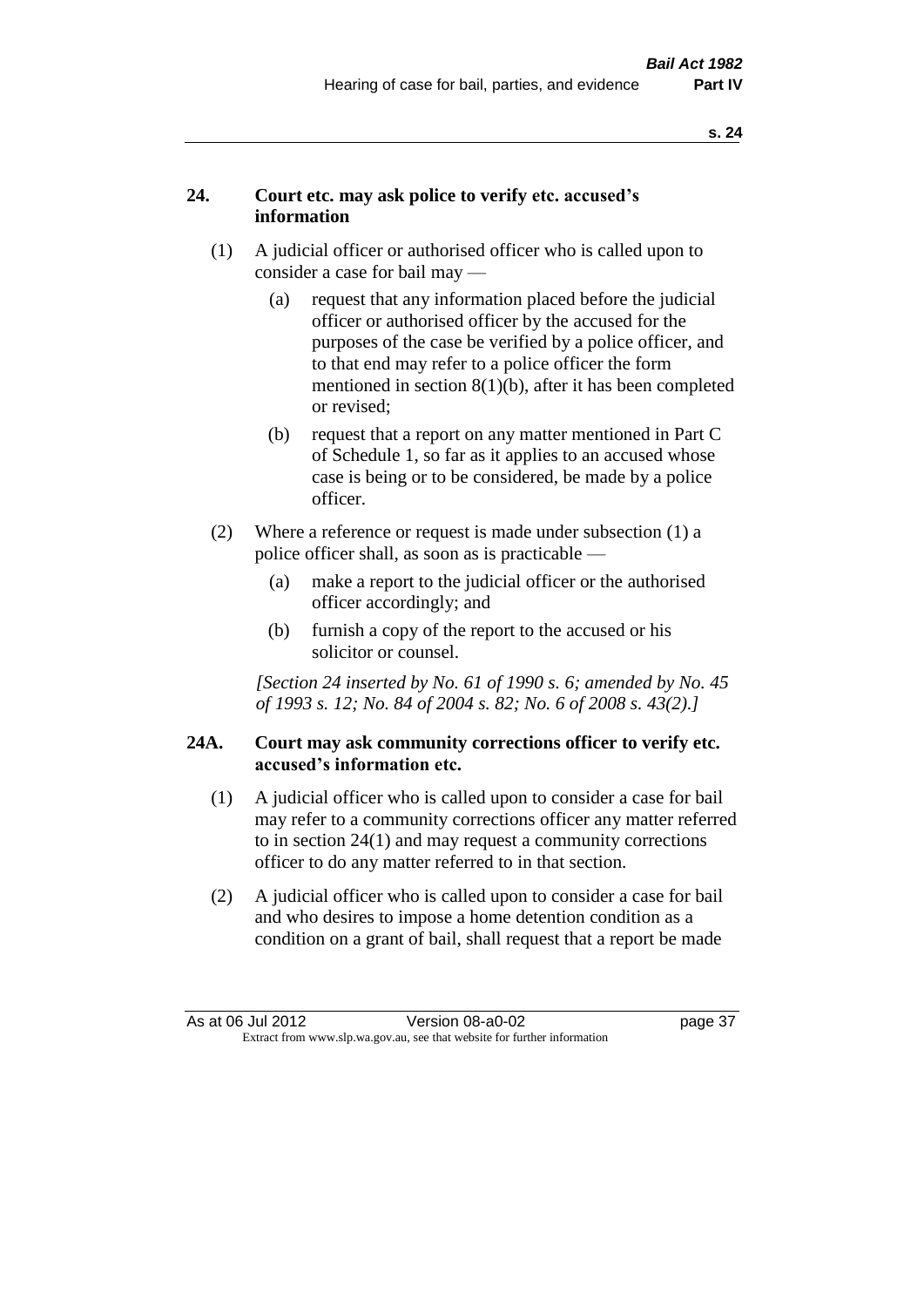**s. 25**

by a community corrections officer about the suitability of the accused to be subject to a home detention condition.

- (3) Where a reference or a request is made under subsection (1) or a report is requested under subsection (2) a community corrections officer shall, as soon as is practicable, make a report to the judicial officer and, at the discretion of the judicial officer, copies may be made available to the prosecution or to the accused or his solicitor or counsel.
- (4) Where a community corrections officer makes a report that an accused is suitable to be subject to a home detention condition, the officer shall annex to the report and provide to the accused or his solicitor or counsel, a list of those conditions in rules made under section 50L that may be applied to the accused by the CEO (corrections) while the accused is subject to the home detention condition.

*[Section 24A inserted by No. 61 of 1990 s. 7; amended by No. 31 of 1993 s. 9; No. 84 of 2004 s. 82; No. 65 of 2006 s. 53.]* 

# **25. Information given by accused for bail purposes not admissible at trial**

A statement made by an accused to a judicial officer or authorised officer for the purpose of a decision whether bail should be granted to him for any appearance in court for an offence shall not be admissible in evidence against him at his trial for that offence.

*[Section 25 amended by No. 84 of 2004 s. 82.]* 

# **26. Record of bail decision and reasons**

- (1) A bail record form shall be completed by an authorised officer or a justice if he —
	- (a) refuses to grant bail to an accused; or
	- (b) grants bail to an accused in the circumstances referred to in clause 3 of Part B of Schedule 1; or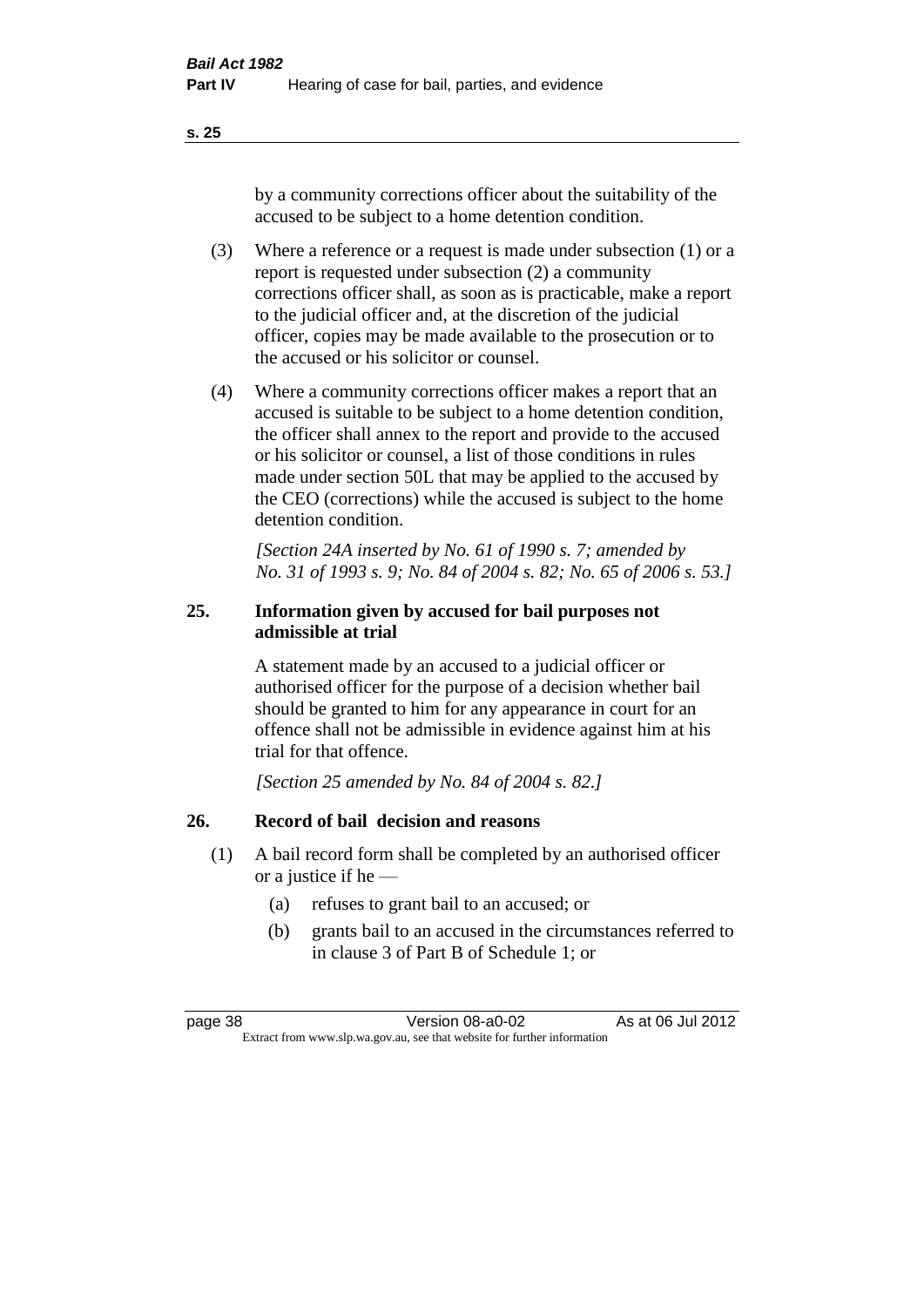- (ba) grants bail to an accused for a serious offence to which Schedule 1 Part C clause 3A applies; or
- (c) imposes any condition on a grant of bail and it appears to him that the accused is dissatisfied with the condition.
- (2) Where a judicial officer, other than a justice
	- (a) refuses to grant bail to an accused; or
	- (aa) grants bail to an accused for a serious offence to which Schedule 1 Part C clause 3A applies; or
	- (b) imposes any condition on a grant of bail and it appears to him that the accused is dissatisfied with the condition,

a record of the decision and of the reasons therefor shall be made.

- (3) The accused, the prosecutor or an intending prosecutor shall be entitled, upon request, to be furnished with a copy of the bail record form or, where subsection (2) applies, of the record made.
- (4) For the purposes of this section
	- (a) references to a justice do not include a magistrate or a judge of the District Court or the Supreme Court or the Children's Court who is a justice; and
	- (b) a bail record form is an approved form designed to contain a summary of the matters relevant to the decision as to the bail of an accused, including those matters set out in Part C of Schedule 1, the decision made, and the reasons for the decision.

*[Section 26 inserted by No. 15 of 1988 s. 10; amended by No. 49 of 1988 s. 85; No. 45 of 1993 s. 12; No. 59 of 2004 s. 141; No. 84 of 2004 s. 82; No. 6 of 2008 s. 17 and 43(1).]* 

# **27. Relevant papers to be sent to court where accused to appear**

(1) An authorised officer and a judicial officer who consider an accused's case for bail for an appearance for an offence and a

As at 06 Jul 2012 Version 08-a0-02 page 39 Extract from www.slp.wa.gov.au, see that website for further information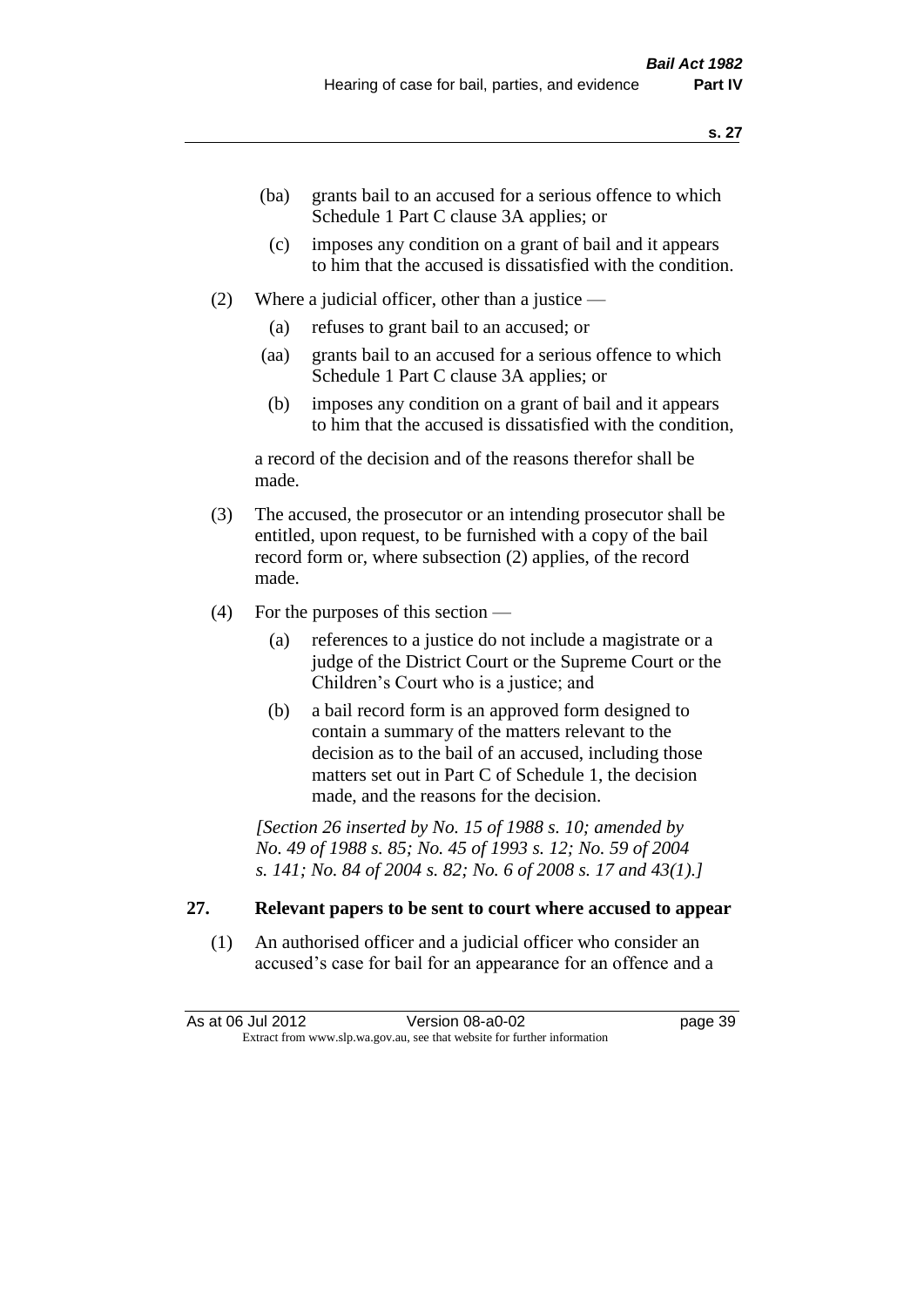**s. 27A**

person before whom a bail undertaking or a surety undertaking is entered into shall ensure that the relevant papers are sent as soon as is practicable, to the court before which the accused is required to appear.

(2) In subsection (1) the *relevant papers* in relation to any particular officer or person means such papers as are prescribed to be sent by that officer or person.

*[Section 27 amended by No. 84 of 2004 s. 82; No. 59 of 2006 s. 7(2).]* 

# **27A. Bail with home detention, papers to be sent to CEO (corrections)**

A judicial officer who grants bail subject to a home detention condition shall ensure that a copy of the bail record form and of the bail undertaking are sent as soon as is practicable to the CEO (corrections).

*[Section 27A inserted by No. 61 of 1990 s. 8; amended by No. 31 of 1993 s. 9; No. 65 of 2006 s. 53.]*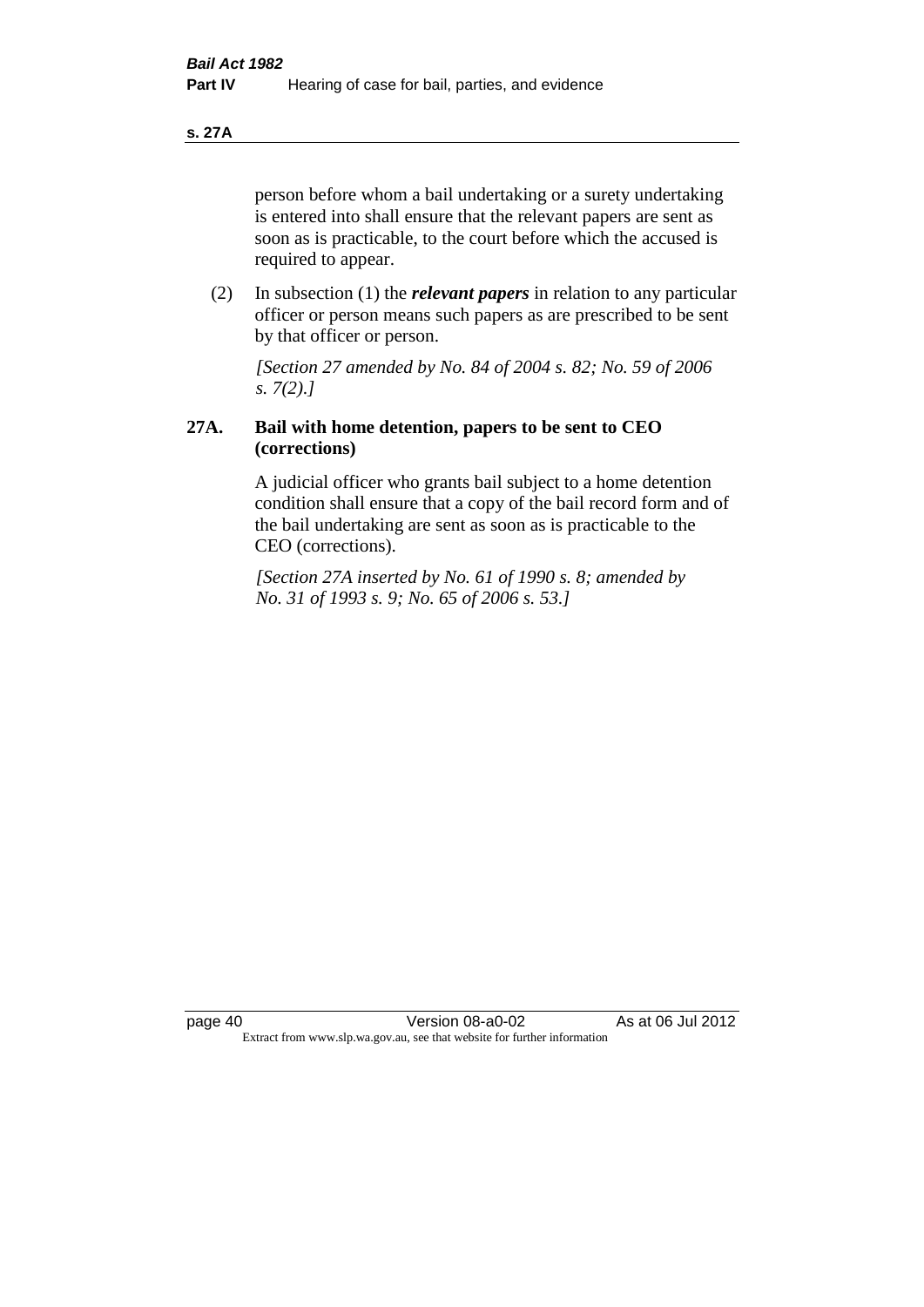# **Part V — Bail undertakings**

#### **28. Bail undertaking, when required and nature of**

- (1) A person shall not be released on bail for an appearance in court unless he has entered into a bail undertaking for that appearance or is deemed to have done so under section 31(3).
- (2) A bail undertaking is an undertaking in writing by an accused in the prescribed form —
	- (a) that he will appear at a time and place specified, or deemed by section 31(3) to be specified, in the undertaking; and
	- (b) that if the accused fails to appear at that time and place the accused will, as soon as is practicable, appear at the court at which the accused was required to appear, when that court is sitting; and
	- (c) that he will comply with such conditions as may be imposed on him under clause 2 of Part D of Schedule 1; and
	- (d) that he will comply with any home detention condition which may be imposed as a condition on a grant of bail to him pursuant to clause 3 of Part D of Schedule 1,

and containing any agreement as to forfeiture of money by the accused which may be required pursuant to clause 1 of that Part.

- (3) A bail undertaking for any appearance may be entered into in respect of more than one offence.
- (4) The undertakings mentioned in subsection  $(2)(a)$  and  $(b)$  are, subject to section 34, enforceable under sections 51, 57 and 58.

*[Section 28 amended by No. 61 of 1990 s. 9; No. 45 of 1993 s. 12; No. 59 of 2004 s. 141; No. 84 of 2004 s. 82; No. 6 of 2008 s. 18(1).]*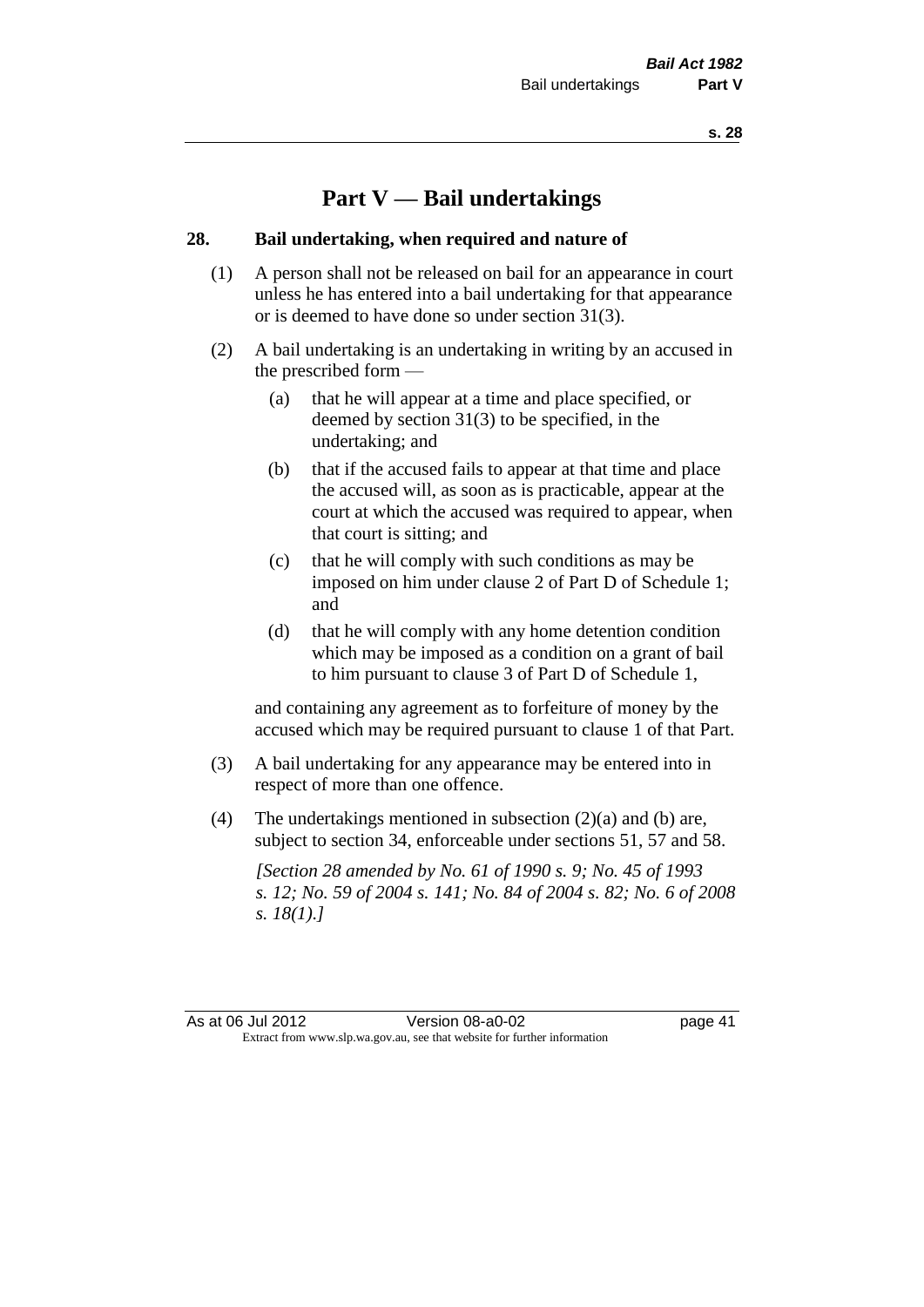# **29. Before whom bail undertaking may be entered into**

A bail undertaking need not be entered into before the judicial officer or authorised officer who granted bail but may be entered into before any of the following persons —

- (a) a judicial officer;
- (b) a registrar of a court, other than a deputy registrar of the Magistrates Court or the Children's Court;
- (c) an authorised police officer;
- (d) an associate of a judge of the Supreme Court, the District Court or the Children's Court;
- (e) where the accused is in a lock-up or prison, any person for the time being in charge of the lock-up or prison;
- (f) where the accused is in a court custody centre, any person for the time being in charge of the centre who is approved for the purposes of this paragraph by the chief executive officer of the department of the Public Service principally assisting in the administration of the *Court Security and Custodial Services Act 1999*;
- (g) where the accused is a child, any authorised community services officer.

*[Section 29 amended by No. 15 of 1988 s. 11; No. 49 of 1988 s. 86; No. 2 of 1996 s. 61; No. 59 of 2004 s. 141; No. 84 of 2004 s. 82; No. 6 of 2008 s. 19.]* 

#### **30. Duties of person before whom bail undertaking is entered into**

- (1) The person before whom a bail undertaking is to be entered into by an accused shall before it is entered into —
	- $(a)$  either
		- (i) read it to the accused; or
		- (ii) be informed by the accused that the accused has read it; or
		- (iii) if necessary, have it translated to the accused; and

page 42 Version 08-a0-02 As at 06 Jul 2012 Extract from www.slp.wa.gov.au, see that website for further information

#### **s. 29**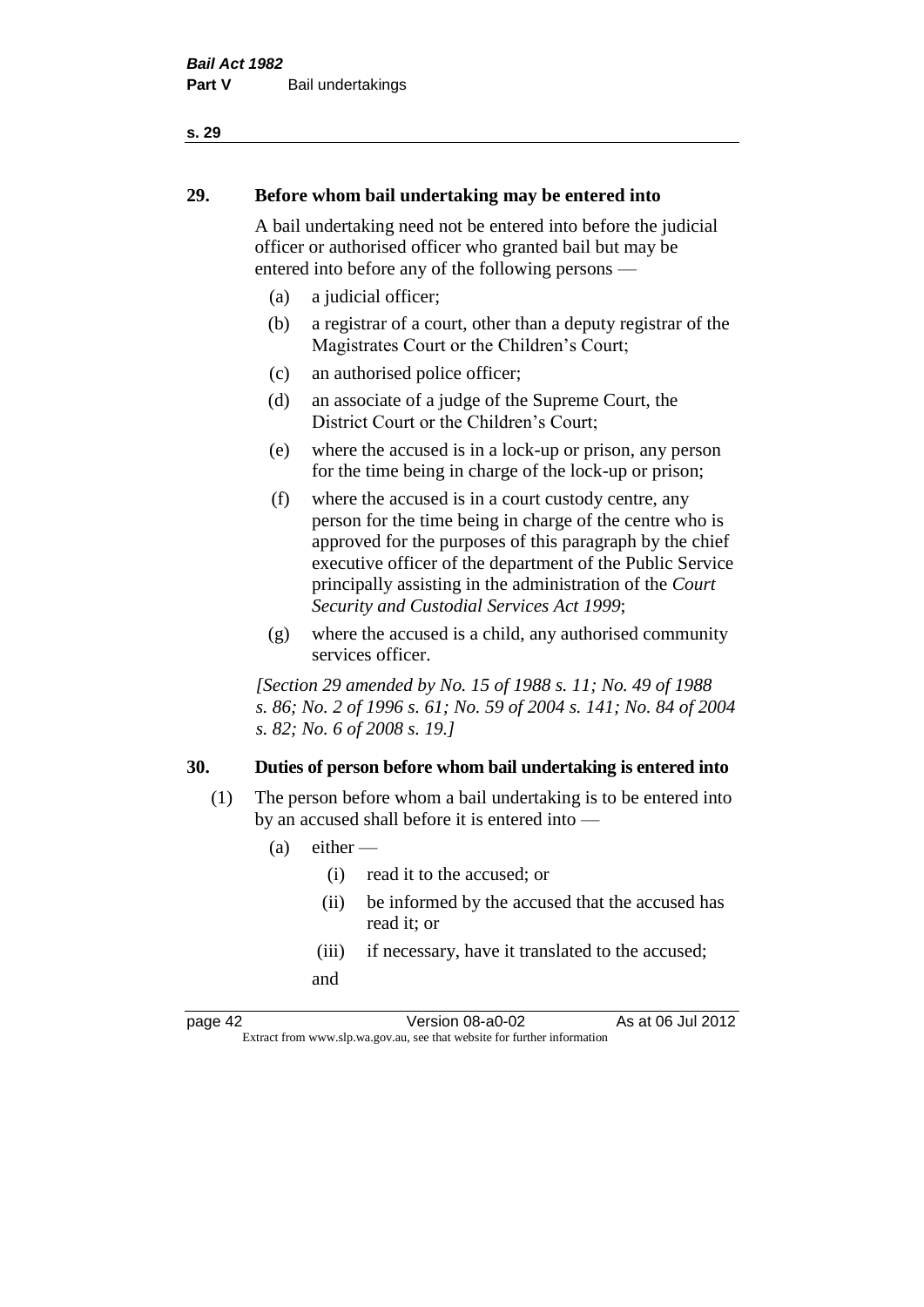- (b) ensure that all conditions which are to be complied with before the release of the accused have been complied with.
- (2) The person before whom a bail undertaking is entered into by an accused shall give to him, or cause to be given to him —
	- (a) a copy of the bail undertaking as duly completed; and
	- (b) a notice in writing in the approved form showing
		- (i) his obligations pursuant to the undertaking; and
		- (ii) the consequences of his failure to comply with them.
- (3) The person before whom a bail undertaking is entered into by an accused shall enquire of the accused whether he requires the notice referred to in subsection (2)(b) to be read or translated to him and shall take such steps as are necessary to comply with any such requirement of the accused.

*[Section 30 inserted by No. 15 of 1988 s. 12; amended by No. 84 of 2004 s. 82; No. 6 of 2008 s. 20 and 43(3).]* 

## **31. Different time and place for appearance, substituting**

- (1) A different time or a different time and place may be substituted in accordance with this section for the time and place for appearance specified, or deemed by this section to be specified, in a bail undertaking.
- (2) A different time, or a different time and place, for the appearance by the accused may be substituted as mentioned in subsection  $(1)$  —
	- (a) upon an adjournment of proceedings at which the accused is present, by the judicial officer, if he has power to grant bail for that appearance, fixing a time and place for the resumed proceedings and notifying the accused orally thereof;
	- (b) upon an adjournment of proceedings from which the accused is absent for reasonable cause, by the judicial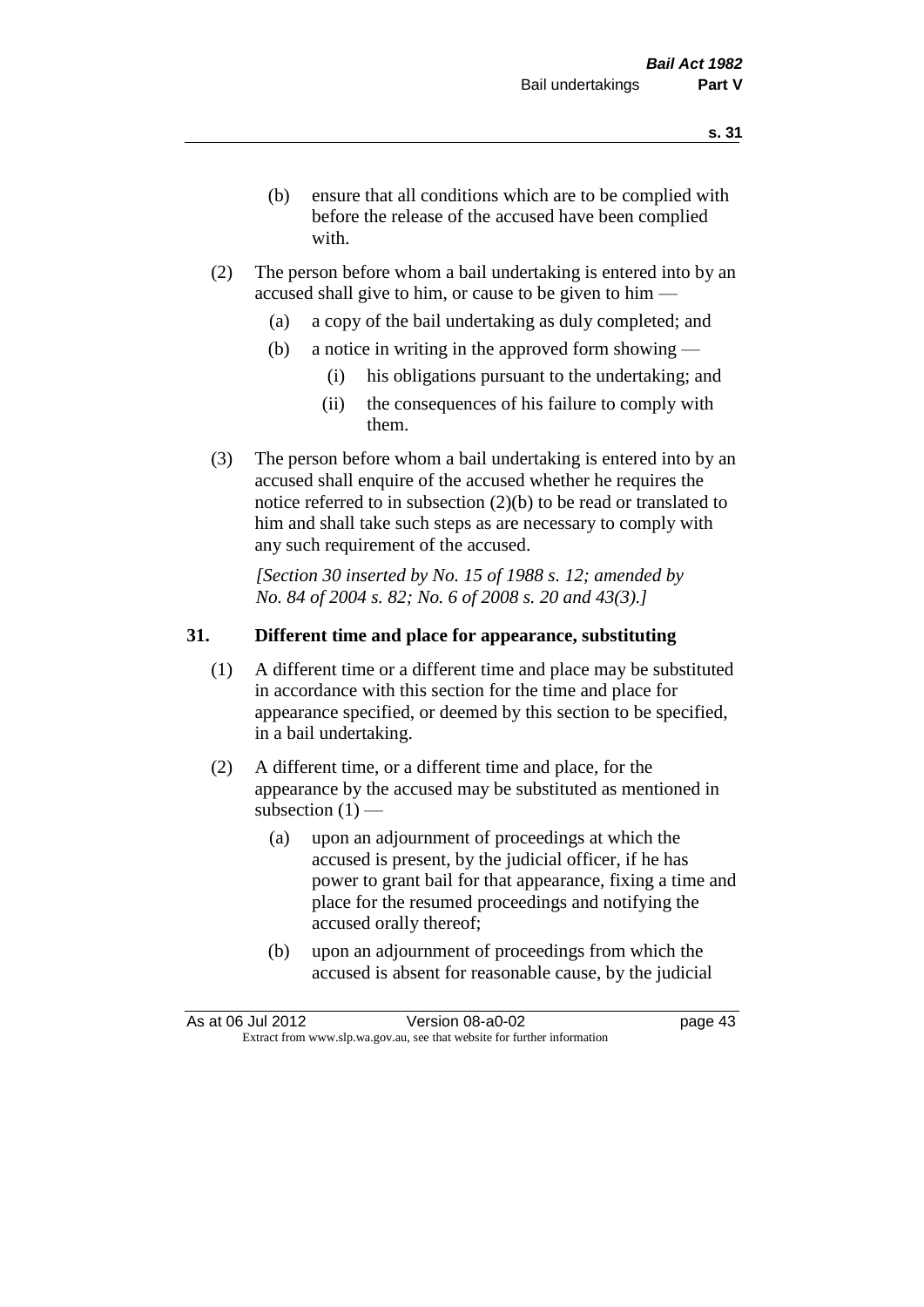officer, if he has power to grant bail for that appearance, fixing a time and place for the resumed proceedings and directing the registrar of the court to cause written notice of the time and place to be given to the accused;

- $(c)$  where
	- (i) a judge of the Supreme Court or a judge of the Children's Court has granted bail to an accused under section 15; and
	- (ii) a judicial officer, other than such a judge, has committed the accused to the Supreme Court,

by a judge of the Supreme Court or a judge of the Children's Court, as the case may require, notifying the accused orally, or directing the registrar of the court to cause written notice to be given to the accused of the time or time and place for the proceedings;

- $(d)$  where
	- (i) a judge of the Supreme Court or a judge of the Children's Court has granted bail to an accused under section 15;
	- *[(ii) deleted]*
	- (iii) the judicial officer is satisfied that there has been no material change in the facts or circumstances which applied on the grant of bail,

by the judicial officer notifying the accused orally, or directing the registrar of the court to cause written notice to be given to the accused, of the time or time and place for the resumed proceedings;

(e) upon a committal to the Supreme Court or District Court, by a judicial officer, if he has power to grant bail for that appearance, fixing a specified day in a specified sitting or session of that court and directing the registrar of the court to cause written notice of the day to be given to the accused;

**s. 31**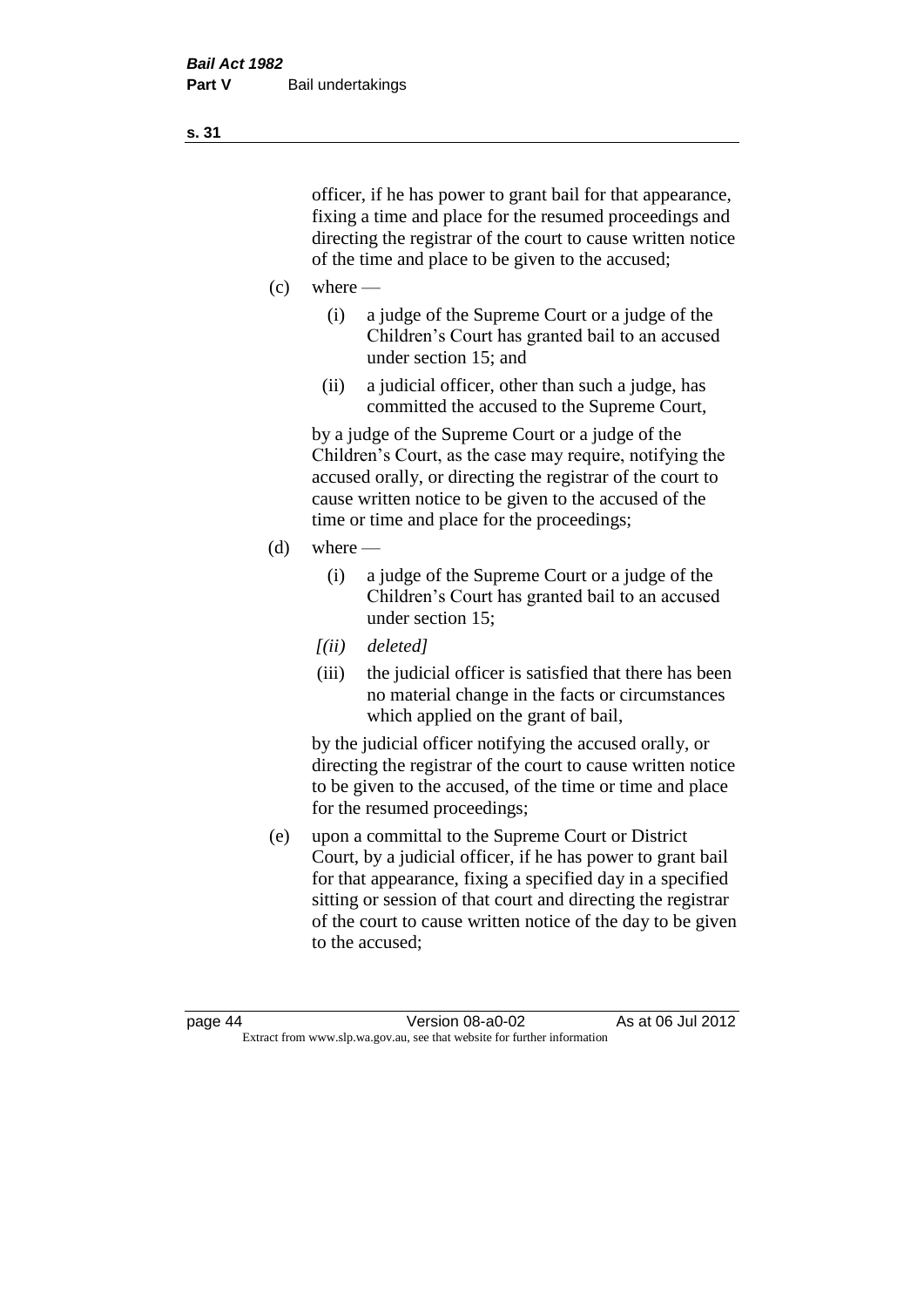- (f) where an accused has been committed for trial in the Supreme Court or the District Court in a specified sitting or session thereof or on a specified day in a specified sitting or session thereof, by an officer of the court, or a person authorised under subsection (5), fixing a time for the trial in that sitting or session and causing written notice of the time to be given to the accused;
- (g) if the parties agree to a different time or a different time and place for the proceedings, by an officer of the court giving written notice thereof to the accused.
- (3) Where a different time or a different time and place is notified to an accused pursuant to subsection (2) the bail undertaking shall be deemed to be amended to specify that time or that time and place for appearance, and the terms and conditions thereof shall continue to apply as so amended as if the accused had entered into the bail undertaking in that form.
- (4) Where the power in subsection (2)(b) is exercised upon an adjournment of proceedings the right of the accused to be at liberty under section 11(1) does not lapse by reason only that there is an interval between the adjournment of the proceedings and the time when he is notified of the time and place for the resumed proceedings.
- (5) The Chief Justice, in respect of committals to the Supreme Court, and the Chief Judge, in respect of committals to the District Court, may authorise a person or persons, by name or office, to perform the functions referred to in subsection (2)(f).

*[Section 31 amended by No. 15 of 1988 s. 13; No. 49 of 1988 s. 87; No. 27 of 2002 s. 21; No. 59 of 2004 s. 141; No. 84 of 2004 s. 82; No. 6 of 2008 s. 21(1) and (2).]* 

#### **31A. Conditions on bail, amending during trial**

(1) In this section —

*amendment* means an addition, variation or cancellation under subsection (2);

| As at 06 Jul 2012 | Version 08-a0-02                                                         | page 45 |
|-------------------|--------------------------------------------------------------------------|---------|
|                   | Extract from www.slp.wa.gov.au, see that website for further information |         |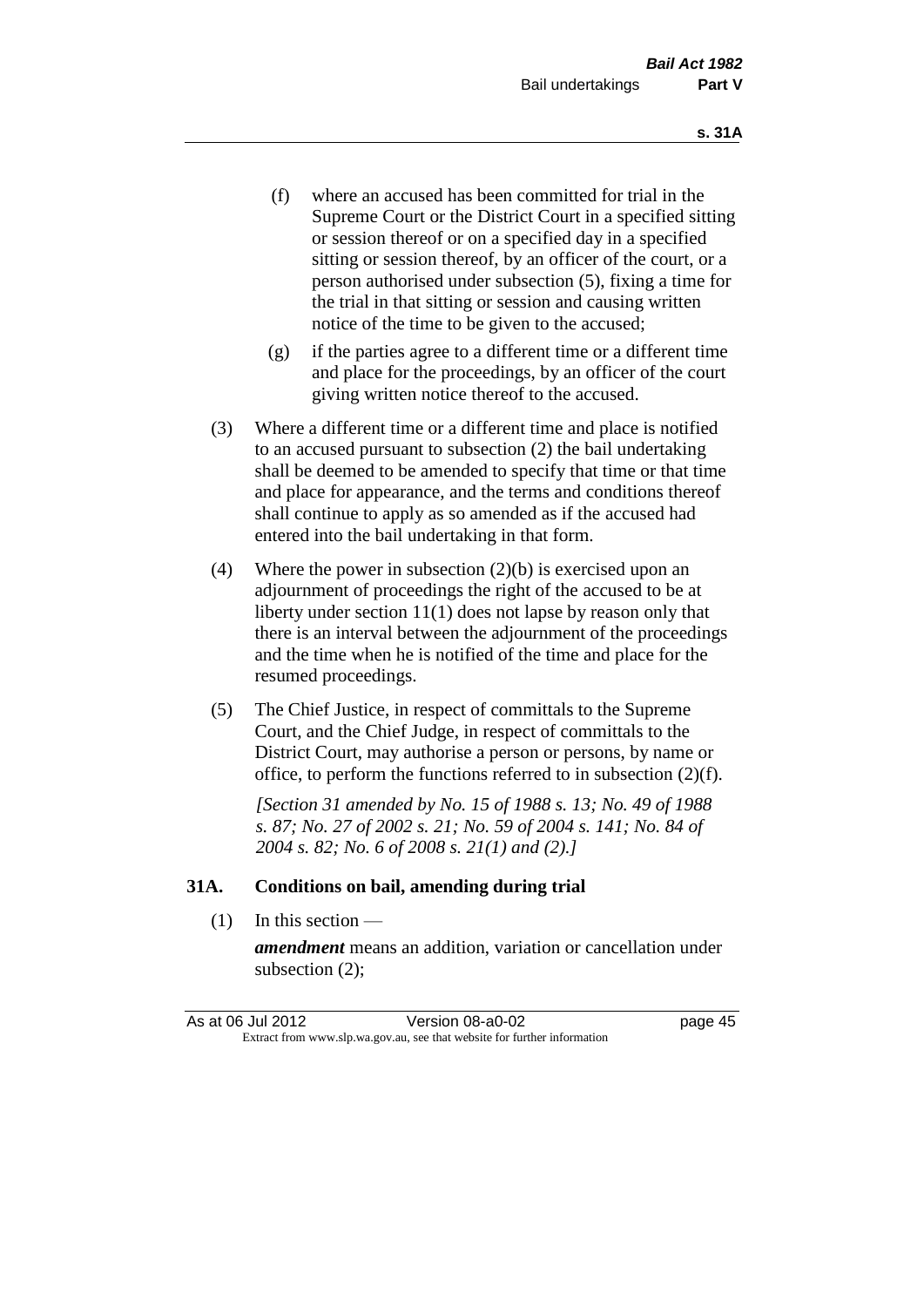#### **s. 31A**

*trial* means that part of proceedings for an offence when evidence is being received by the court in respect of the offence and also extends to any time when —

- (a) legal argument is being heard; or
- (b) a judicial officer or a jury is deliberating.

### $(2)$  Where —

- (a) an accused has been granted bail for the accused's appearance for trial for an offence; and
- (b) the trial extends beyond one day,

a judicial officer who grants bail for the next appearance by exercising the power in section  $31(2)(a)$  may also do one or more of the following —

- (c) add any condition to the extent that is authorised by clause 2 or 3 of Part D of Schedule 1;
- (d) vary a condition to that extent;
- (e) cancel a condition.
- (3) A judicial officer who adds, varies or cancels a condition under subsection (2) shall cause an officer of the court —
	- (a) to endorse the amendment on the accused's copy of the bail undertaking or, if that copy is not available for endorsement, to give written notice of the amendment to the accused; and
	- (b) to endorse on a file copy of the undertaking a certificate as to the amendment and the action taken under paragraph (a).
- (4) If the judicial officer considers that the amendment is of a minor nature, the judicial officer may, for the purposes of section 44(4), cause the officer of the court to include a statement to that effect in the endorsement or notice under subsection (3)(a) and the certificate under subsection (3)(b).

page 46 Version 08-a0-02 As at 06 Jul 2012 Extract from www.slp.wa.gov.au, see that website for further information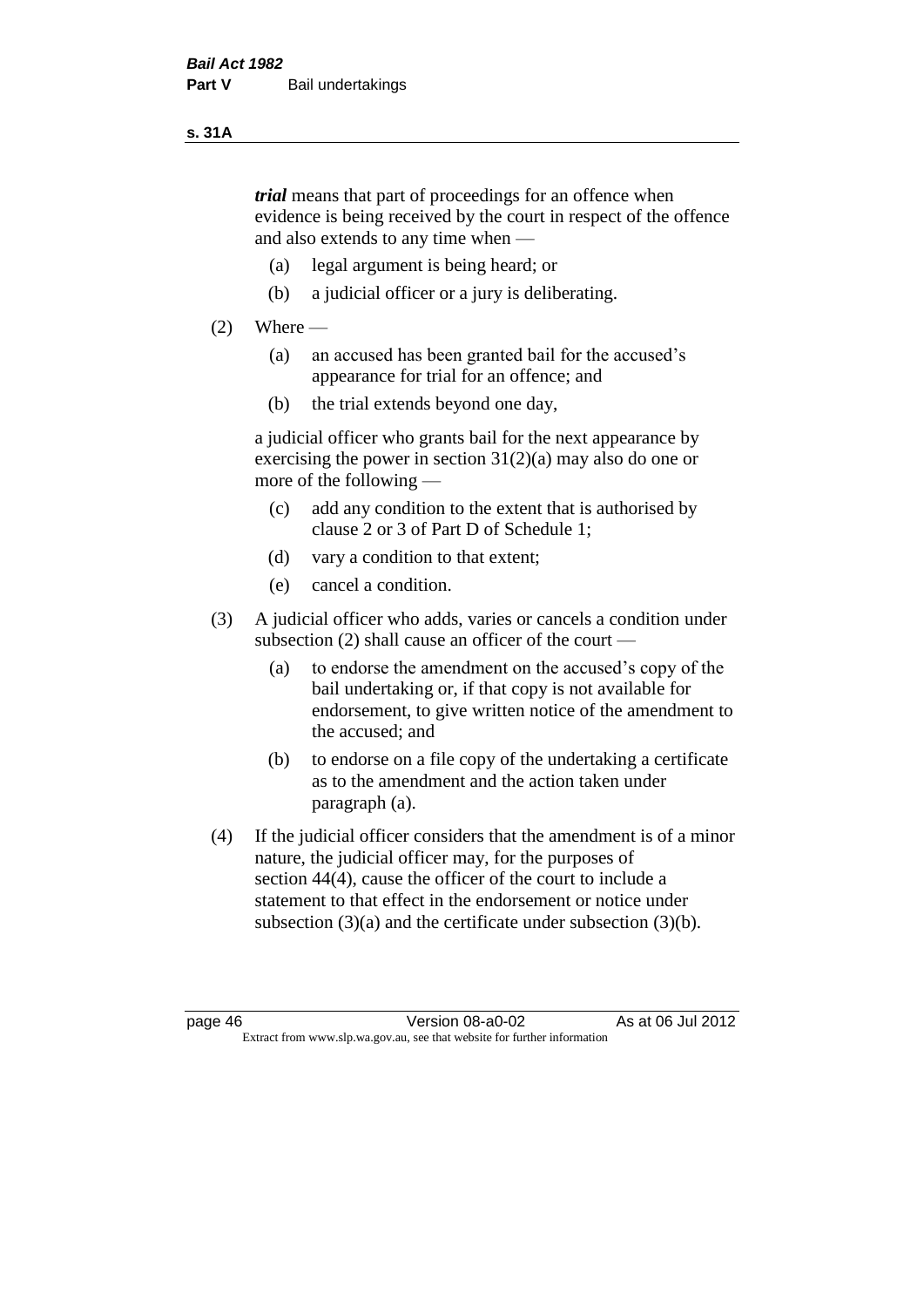- (5) When action is taken under subsection  $(3)(a)$ 
	- (a) the bail undertaking is to be regarded as having been amended as provided in the endorsement or notice, as the case requires; and
	- (b) the terms and conditions of the bail undertaking continue to apply as so amended as if the accused had entered into the bail undertaking in that form.
- (6) In any proceedings an endorsement on a copy of a bail undertaking referred to in subsection (3)(b) purporting to be a certificate referred to in that paragraph is evidence of the matters appearing in it without proof of the signature of the person who made the endorsement.

*[Section 31A inserted by No. 6 of 2008 s. 22(1).]*

#### **32. Notices under s. 31, service and proof of**

- (1) A written notice to an accused under section  $31(2)$ 
	- (a) shall be given to the accused personally; or
	- (b) shall be sent to the accused by post to the accused's address appearing in the records of the court; or
	- (c) in urgent cases or with the accused's consent, shall be sent to the accused by electronic communication.
- (2) A person who gives or sends a notice in accordance with subsection (1) shall endorse on a file copy of the notice a certificate showing —
	- (a) that the person has done so; and
	- (b) the time of doing so.
- (3) If a notice is sent by post under subsection  $(1)(b)$ , the notice is to be presumed, unless the contrary is shown, to have been received at the time when, in the ordinary course of events, it would have been delivered.
- (4) The judicial officer who under section  $31(2)(a)$  notifies an accused of the time and place for resumed proceedings shall

| As at 06 Jul 2012 | Version 08-a0-02                                                         | page 47 |
|-------------------|--------------------------------------------------------------------------|---------|
|                   | Extract from www.slp.wa.gov.au, see that website for further information |         |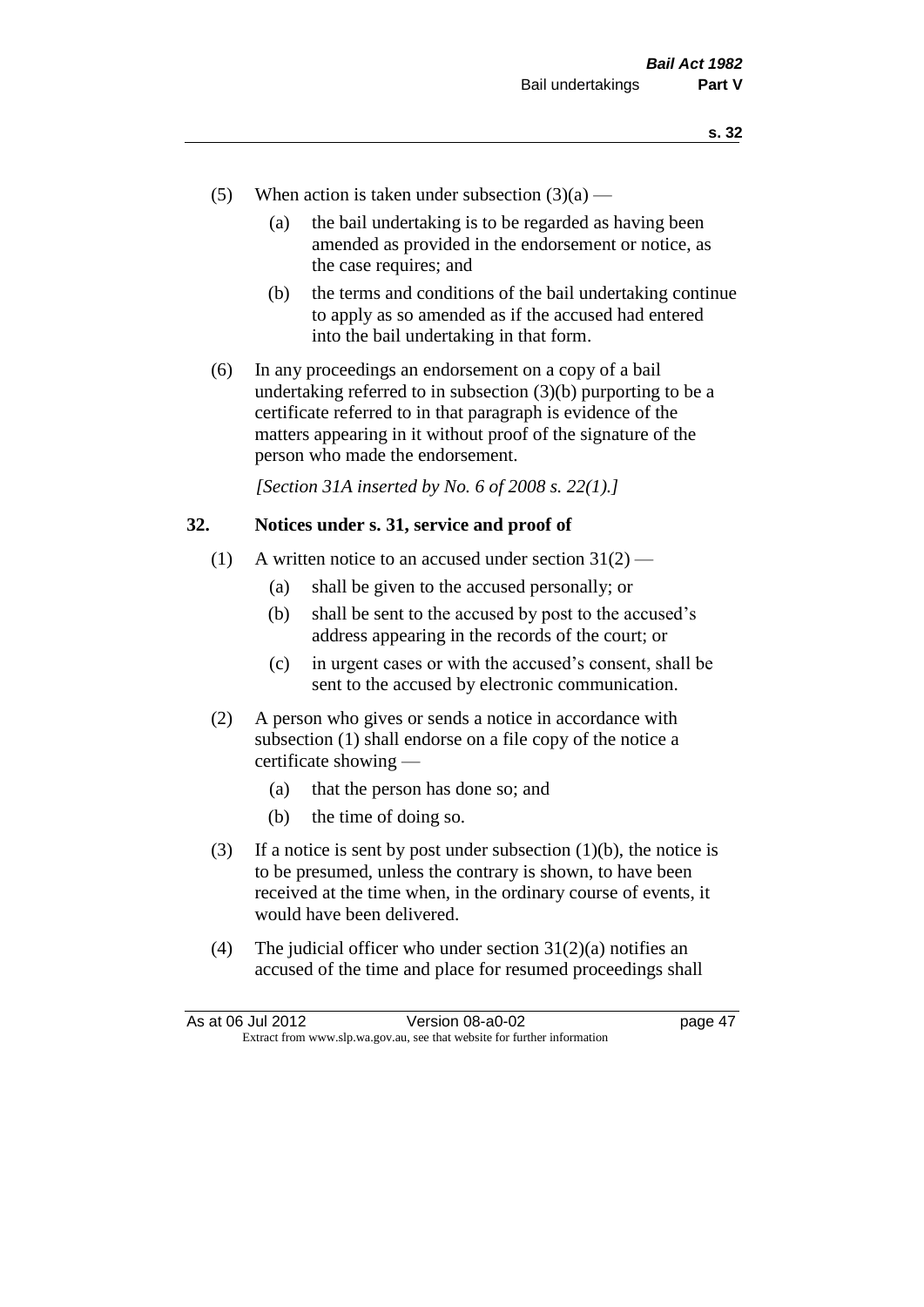cause to be endorsed on the accused's bail undertaking a certificate showing details of such time and place and that the accused has been notified of them.

- (5) In any proceedings
	- (a) a document purporting to be a copy of a notice referred to in subsection (1) shall be evidence of the terms of the notice; and
	- (b) an endorsement
		- (i) on a copy of a notice referred to in subsection (2); or
		- (ii) on a bail undertaking,

purporting to be a certificate referred to in subsection (2) or (4) is evidence of the matters appearing in it without proof of the signature of the person who made the endorsement.

*[Section 32 amended by No. 74 of 1984 s. 12; No. 84 of 2004 s. 82; No. 6 of 2008 s. 23(1)-(3).]* 

## **33. Judicial officer may order accused to enter into bail undertaking**

- (1) Where bail is granted to an accused by a judicial officer, whether with or without any condition being attached thereto, and the accused fails or refuses to enter into a bail undertaking in terms of the grant, the judicial officer who granted bail may, subject to subsection (3), order that the accused enter into the bail undertaking within such time as he may specify.
- (2) If an accused does not comply with an order under subsection (1), the judicial officer may, subject to subsection (3), further order that a bail undertaking, in such form as the judicial officer may approve, shall be deemed to have been entered into by the accused on the date of such further order, and thereupon that undertaking shall be treated as if it had been duly entered into by the accused for the purposes of this Act.

page 48 Version 08-a0-02 As at 06 Jul 2012 Extract from www.slp.wa.gov.au, see that website for further information

**s. 33**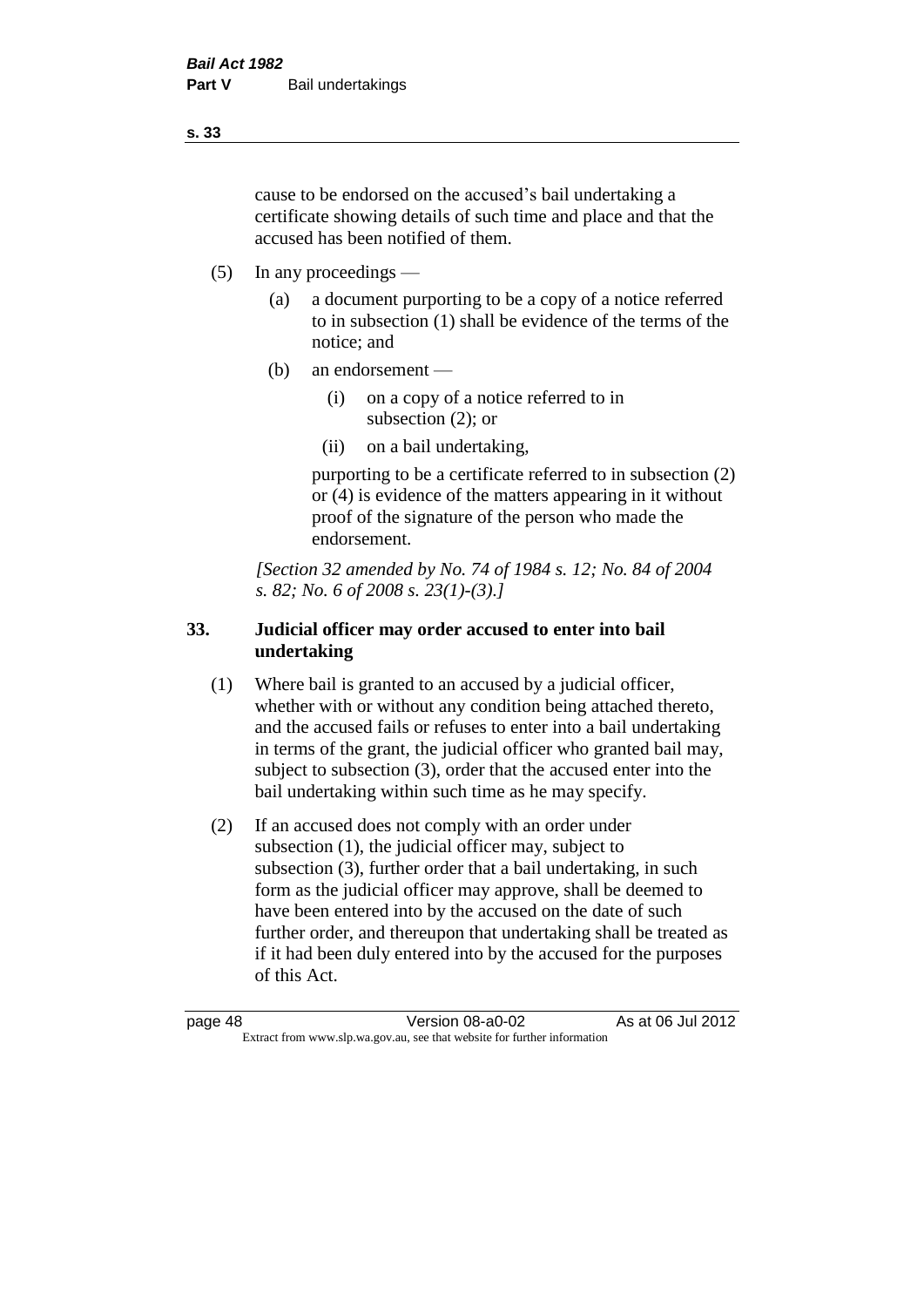- (3) A judicial officer shall not
	- (a) make an order under subsection (2) unless he has personally informed the accused of the terms and effect of the order made under subsection (1);
	- (b) exercise any of the powers conferred on him by this section unless he is satisfied that the accused has the capacity to enter into and comply with the undertaking.

*[Section 33 amended by No. 84 of 2004 s. 82.]* 

#### **34. When bail undertaking ceases to have effect**

A bail undertaking ceases to have effect —

- (a) upon the revocation of bail under section 55;
- (b) upon the death of the accused, but only if no order has been made under section 57;
- (c) subject to section 31, upon the appearance in court by the accused as required by his bail undertaking;
- (d) upon the discharge of the accused according to law from any further proceedings for the offence, or all of the offences, to which the bail undertaking relates;
- (e) during any period before the time at which the accused is required to appear in court when he is in custody for any other offence or reason.

*[Section 34 amended by No. 84 of 2004 s. 82.]*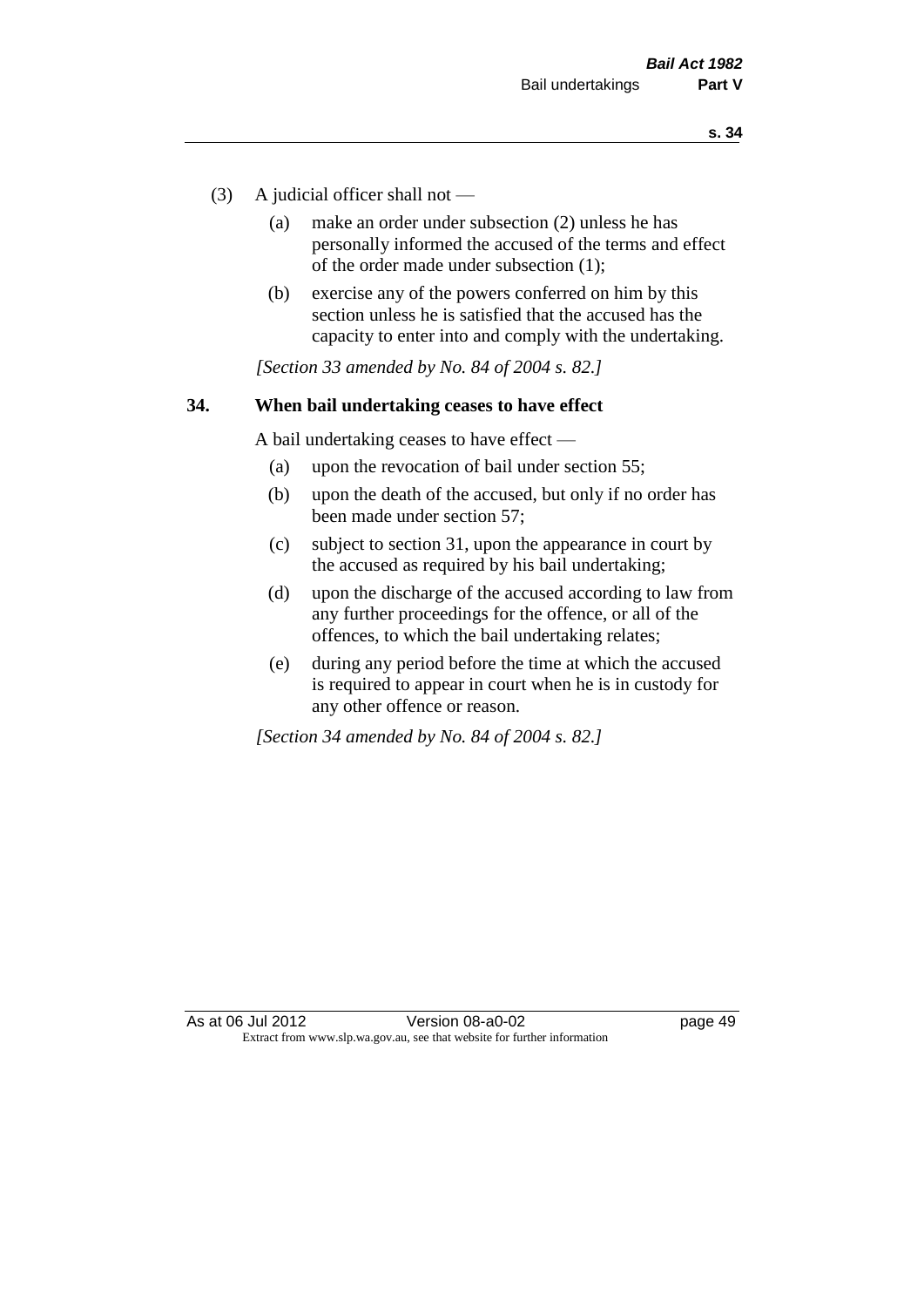**s. 35**

# **Part VI — Sureties and surety undertakings**

### **35. Surety and surety undertaking, nature of etc.**

- (1) A surety is a person who, as a condition of the grant of bail to an accused, enters into a surety undertaking, that is to say, undertakes in writing that he will, subject to this Act, forfeit a specified amount of money if the accused fails to comply with any requirement of his bail undertaking mentioned in section  $28(2)(a)$  and (b).
- (2) A surety is required to be approved under section 40.
- (3) A forfeiture of money by a surety as mentioned in subsection (1) is enforceable as provided in section 49 but not otherwise.

*[Section 35 amended by No. 84 of 2004 s. 82; No. 6 of 2008 s. 18(3).]* 

#### **36. Sureties, who may approve**

- (1) The decision whether an applicant should be approved as a surety in any case is to be made —
	- (a) by a person referred to in section 29(a) to (d); or
	- (b) where the accused to whom bail has been granted is in prison, by a person for the time being in charge of the prison; or
	- (c) where the accused to whom bail has been granted is a child, by an authorised community services officer.
- (2) A judicial officer when granting bail to an accused subject to a requirement for a surety or sureties may make an order as to —
	- (a) the giving of notice to the prosecutor of an application for approval of any surety; or
	- (b) the person or persons who are to, or may, approve any surety,

and subsection (1) has effect subject to any such order. *[Section 36 inserted by No. 6 of 2008 s. 24(1).]*

page 50 Version 08-a0-02 As at 06 Jul 2012 Extract from www.slp.wa.gov.au, see that website for further information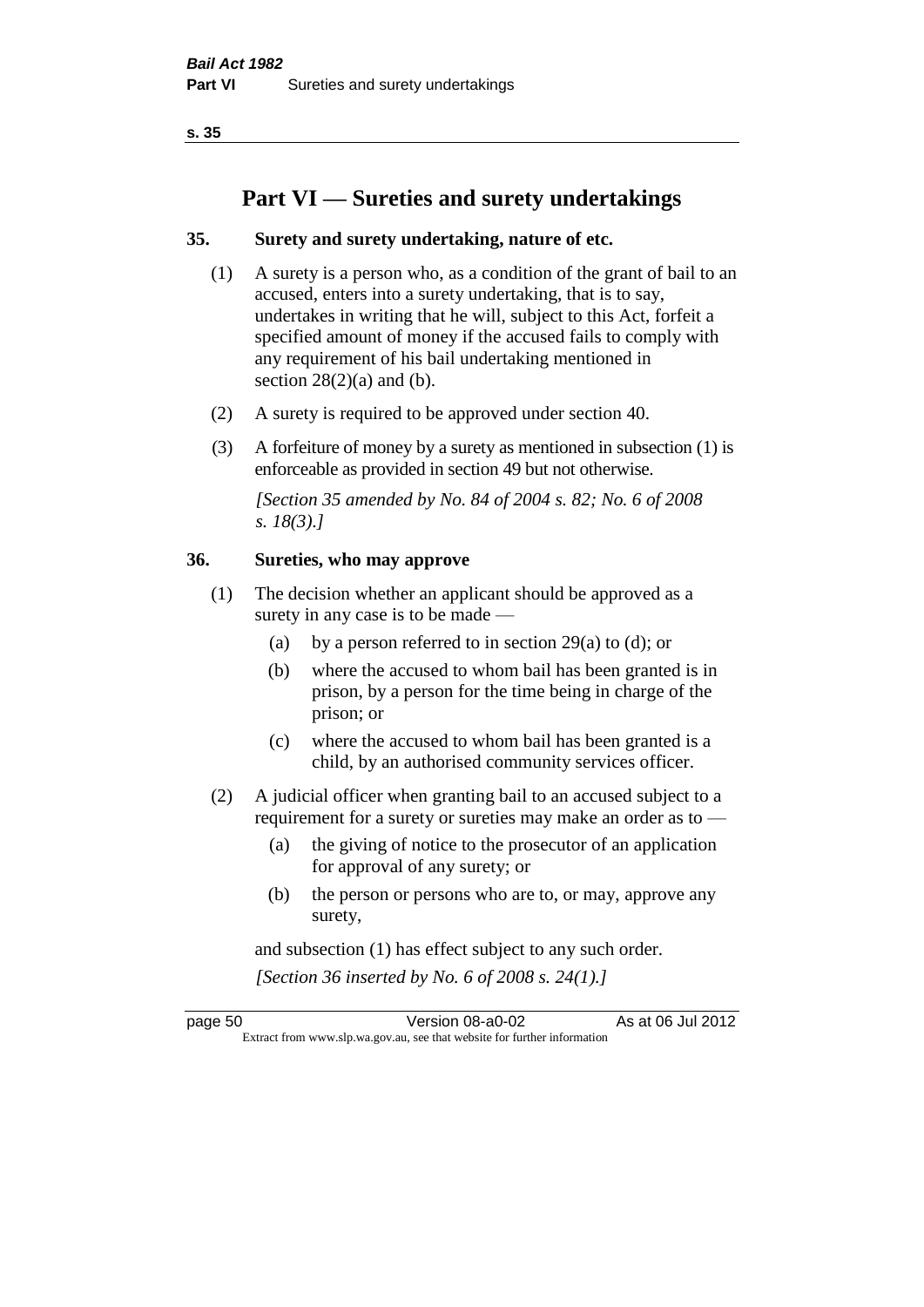#### **37. Proposed surety to receive certain information and form**

- (1) Whenever a surety approval officer is called upon to decide whether an applicant should be approved as a surety, he shall ensure that the applicant is, or has been, given —
	- (a) a duly completed notice in the prescribed form showing details of the terms and conditions on which bail has been granted to the accused in whose case the surety is required; and
	- (b) such information in writing as to the effect of this Act in relation to the rights, obligations and liabilities of sureties as is prescribed for the purposes of this paragraph; and
	- (c) a prescribed form of declaration for completion designed to disclose to the surety approval officer all information relevant to the decision.
- (2) Before he makes his decision, the surety approval officer shall ensure that the applicant furnishes to him the declaration referred to in subsection (1)(c) duly completed.
- (3) For the purposes of this section it is sufficient if  $-$ 
	- (a) the notice, information and declaration referred to in subsection (1) are sent by electronic communication to an electronic address provided by the applicant; and
	- (b) the declaration referred to in subsection  $(1)(c)$  duly completed is sent by electronic communication to an electronic address provided by the surety approval officer.

*[Section 37 amended by No. 84 of 2004 s. 82; No. 6 of 2008 s. 24(4), (5) and 25.]* 

#### **38. Persons disqualified from being sureties**

- (1) A person is not qualified to be approved as a surety if  $-$ 
	- (a) he is under 18 years of age; or

| As at 06 Jul 2012 | Version 08-a0-02                                                         | page 51 |
|-------------------|--------------------------------------------------------------------------|---------|
|                   | Extract from www.slp.wa.gov.au, see that website for further information |         |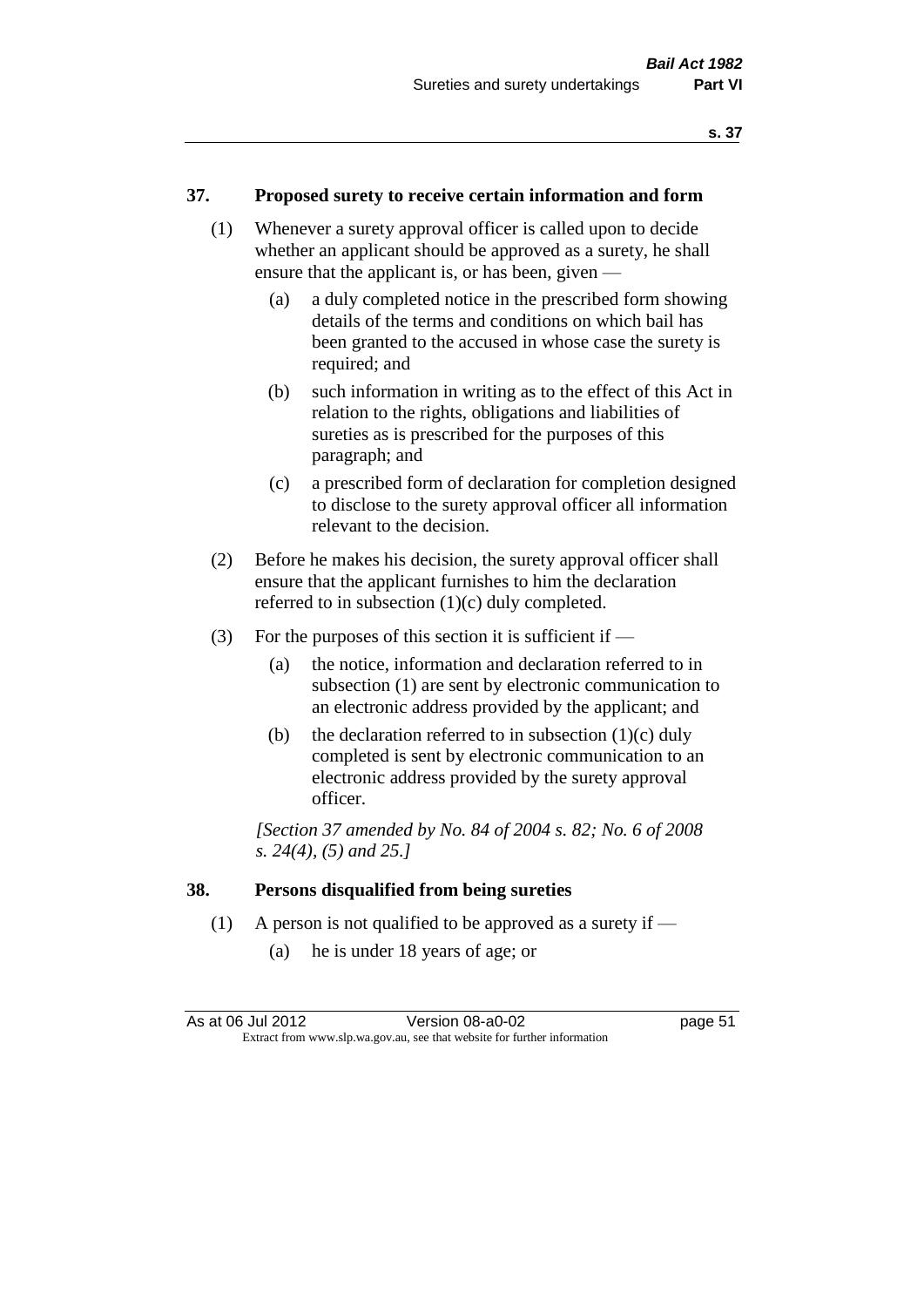(b) subject to subsection (2), the value of his assets, after provision is made for his debts and liabilities, is less than the amount which he might become liable to forfeit under his proposed surety undertaking; or

- (c) there are reasonable grounds for believing that he has been, or will be, indemnified by any person against any forfeiture referred to in paragraph (b).
- (2) Subsection (1)(b) does not apply where the applicant for approval is required to give security sufficient to cover the amount which he might become liable to forfeit.

#### **39. Matters to be regarded when approving sureties**

In determining whether an applicant is suitable to be a surety a surety approval officer shall have regard to all matters which appear to him to be relevant including, as well as any others, the following —

- (a) the character and antecedents of the applicant; and
- (b) his proximity to or connection with the accused, whether by kinship, place of residence or otherwise; and
- (c) his ability to pay, or give security for, the amount which he might become liable to forfeit under his proposed surety undertaking, without excessive hardship to himself or his dependants.

*[Section 39 amended by No. 84 of 2004 s. 82; No. 6 of 2008 s. 24(4).]* 

# **40. Decision on application by proposed surety**

(1) Upon receipt of the duly completed declaration referred to in section  $37(1)(c)$ , the surety approval officer shall, after making any enquiries which he thinks desirable, make a decision, as soon as is practicable, either to approve or not to approve of the applicant as a surety in that case.

page 52 Version 08-a0-02 As at 06 Jul 2012 Extract from www.slp.wa.gov.au, see that website for further information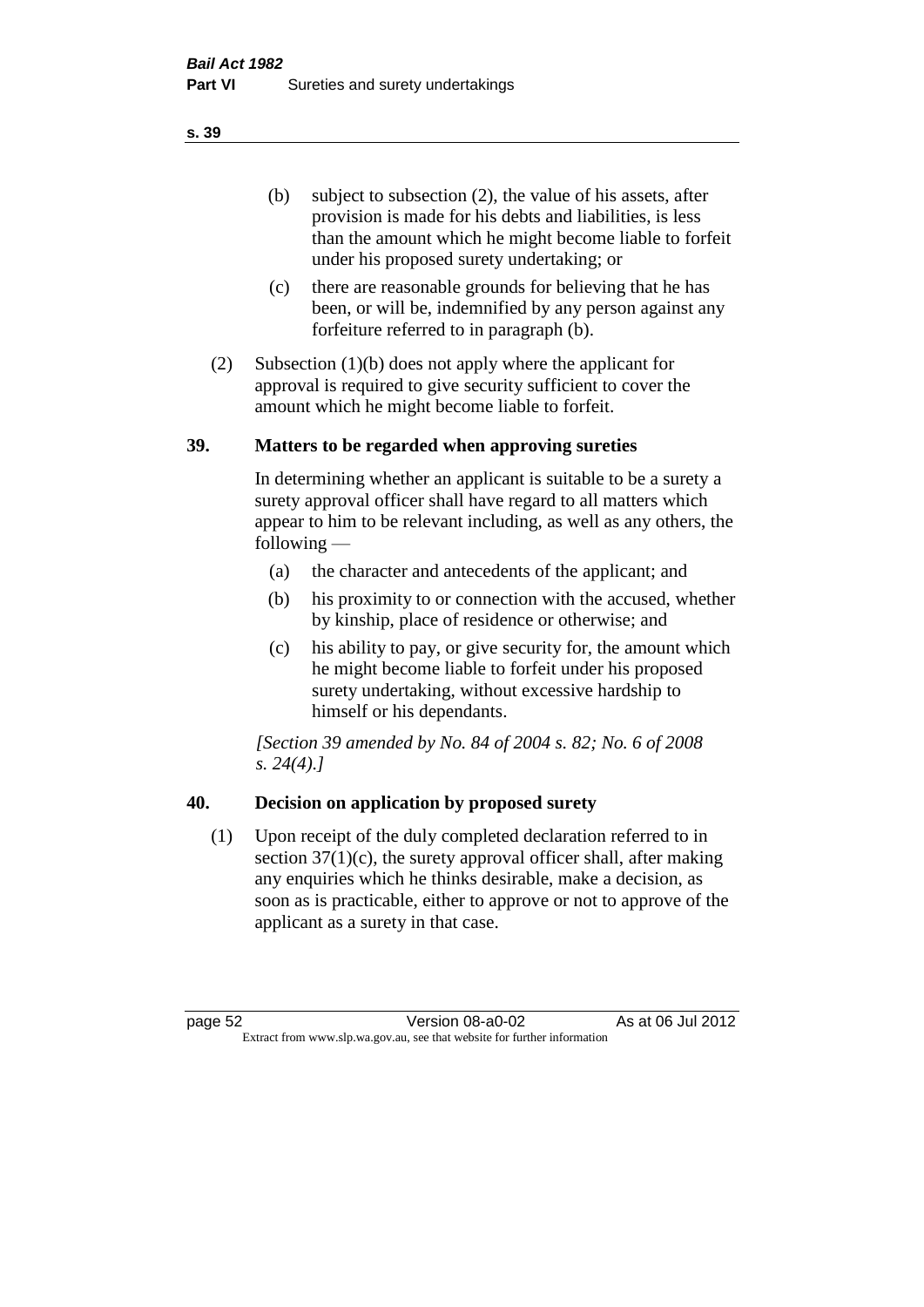(2) If the surety approval officer does not approve of the applicant as a surety he shall record the reasons for his doing so and inform the applicant and the accused thereof, or cause them to be so informed.

*[Section 40 amended by No. 15 of 1988 s. 15; No. 84 of 2004 s. 82; No. 6 of 2008 s. 24(5).]* 

### **41. Finality of decision to refuse approval of surety**

- (1) A decision by a surety approval officer not to approve of the applicant as a surety is final unless the applicant becomes entitled to re-apply under subsection (2).
- (2) An applicant who is refused approval as a surety may re-apply for approval to the surety approval officer who made that decision, or if that officer is absent or unavailable to another surety approval officer, on the ground that —
	- (a) new facts have been discovered, new circumstances have arisen or the circumstances have changed since he was refused approval; or
	- (b) he failed to adequately present his case for approval on his previous application,

and the provisions of this Act, except section 37, shall, with necessary modifications, apply to any such further application and the decision thereon.

*[Section 41 amended by No. 6 of 2008 s. 24(3) and (4).]*

### **42. Before whom surety undertaking may be entered into**

A surety undertaking need not be entered into before the surety approval officer who approved the surety but may be entered into before any person before whom the accused for whose appearance the surety is approved might enter into his bail undertaking under section 29.

*[Section 42 amended by No. 84 of 2004 s. 82; No. 6 of 2008 s. 24(5).]*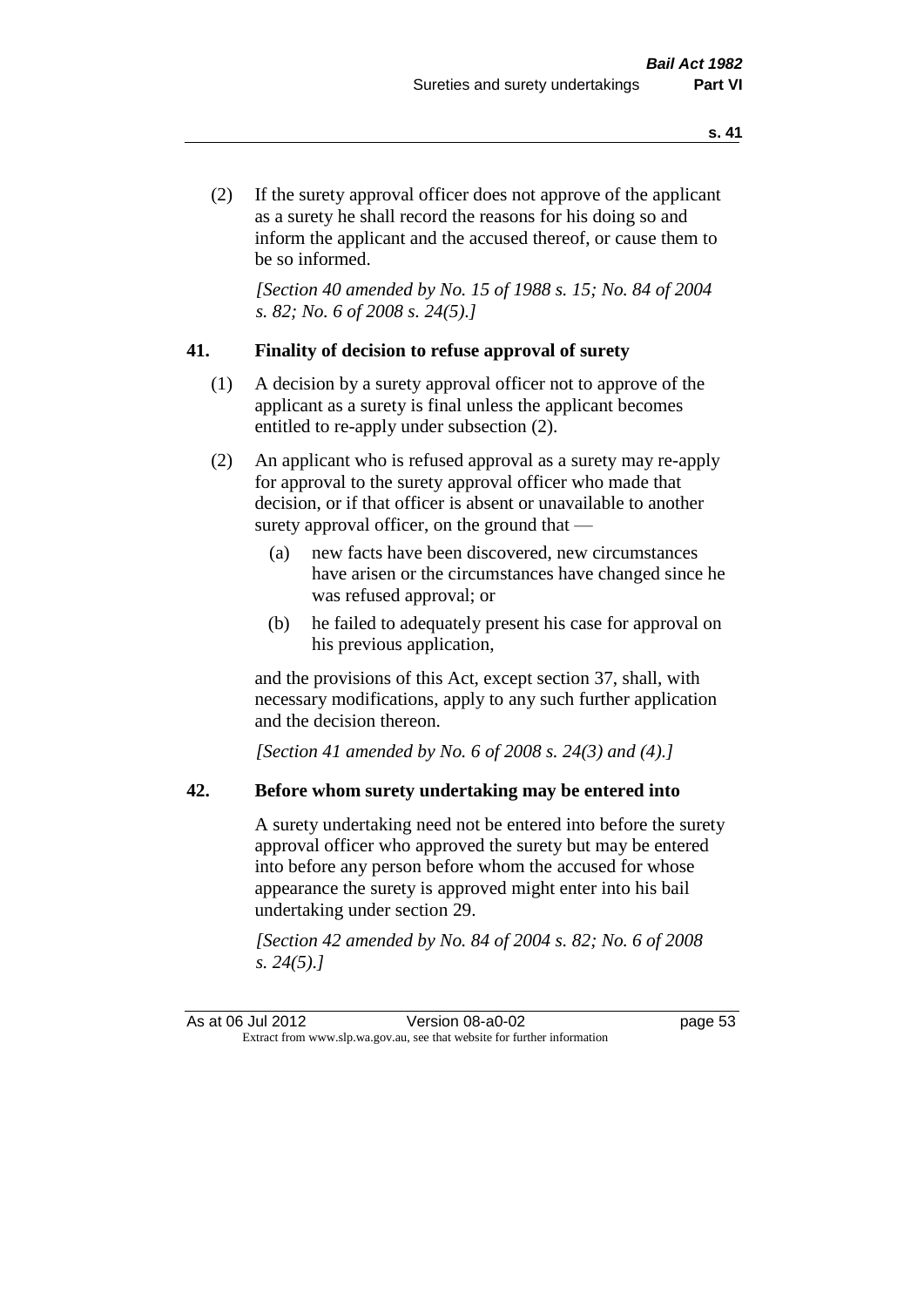#### **s. 43**

# **43. Duties of person before whom surety undertaking is entered into**

A person before whom a surety undertaking is to be entered into —

- $(a)$  shall
	- (i) read to the surety; or
	- (ii) be informed by the surety that he has read; or
	- (iii) if necessary, have translated to the surety,

the documents described in section  $37(1)(a)$  and (b), and the surety undertaking, before the surety enters into the undertaking; and

- (b) shall ensure that all conditions which are to be complied with by the surety have been complied with before the surety enters into his undertaking; and
- (c) shall give to the surety a copy of his surety undertaking as duly completed.

*[Section 43 amended by No. 74 of 1984 s. 13.]* 

# **43A. Interstate proposed surety, use of video link etc. in case of**

(1) In this section —

*proposed surety* means a person who is to enter into a surety undertaking;

*relevant official* means the person before whom the surety undertaking is to be entered into or was entered into, as the case requires;

*video link* means facilities (including closed circuit television) that enable, at the same time —

- (a) the relevant official to see and hear the proposed surety; and
- (b) the proposed surety to see and hear the relevant official.
- (2) This section applies if a proposed surety is in another State or a Territory.

page 54 Version 08-a0-02 As at 06 Jul 2012 Extract from www.slp.wa.gov.au, see that website for further information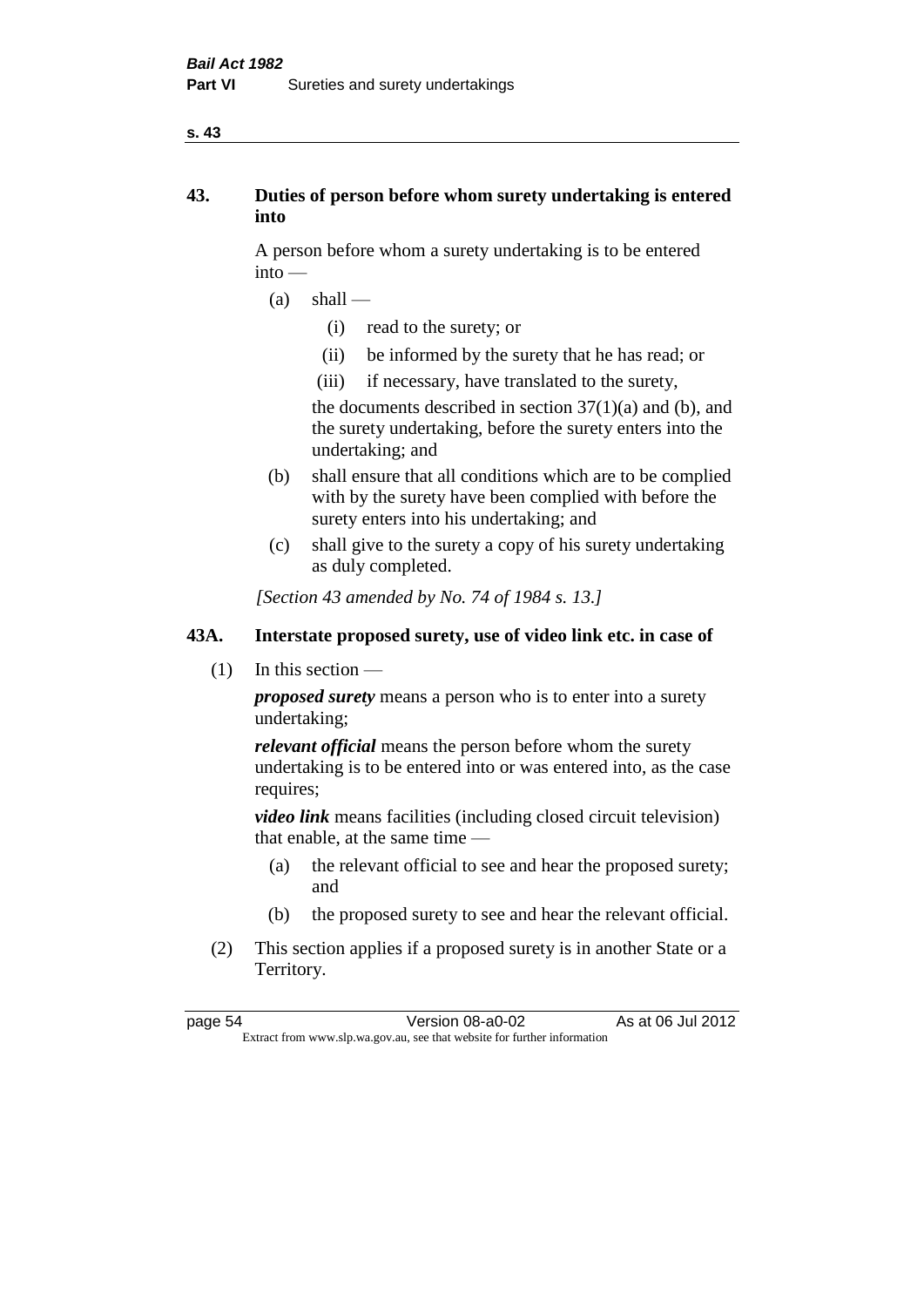- (3) The relevant official may comply with section  $43(a)$  and (b) by means of a video link.
- (4) The relevant official may send the surety undertaking to the proposed surety by electronic communication for completion.
- (5) The proposed surety may enter into the surety undertaking by sending the completed surety undertaking to the relevant official by electronic communication.
- (6) If the surety undertaking is sent by electronic communication under subsection (4) or (5), any requirement for the proposed surety or the relevant official to sign it is to be taken to have been complied with if the full name of the proposed surety or the relevant official, as the case requires, appears in the appropriate place in the undertaking.
- (7) The relevant official may comply with section  $43(c)$  by sending a copy of the surety undertaking as duly completed to the surety by electronic communication.
- (8) A surety undertaking that is entered into in accordance with this section is to be taken to have been entered into before the relevant official.
- (9) In any proceedings a document purporting to be a copy of a surety undertaking and purporting to be certified by the relevant official to be a copy of a surety undertaking entered into in accordance with this section is evidence of the surety undertaking without proof of the signature of the relevant official.
- (10) A reference in this section to sending a surety undertaking or copy of a surety undertaking to a person by electronic communication is a reference to sending the undertaking or copy by electronic communication to an electronic address provided by the person.

*[Section 43A inserted by No. 6 of 2008 s. 26.]*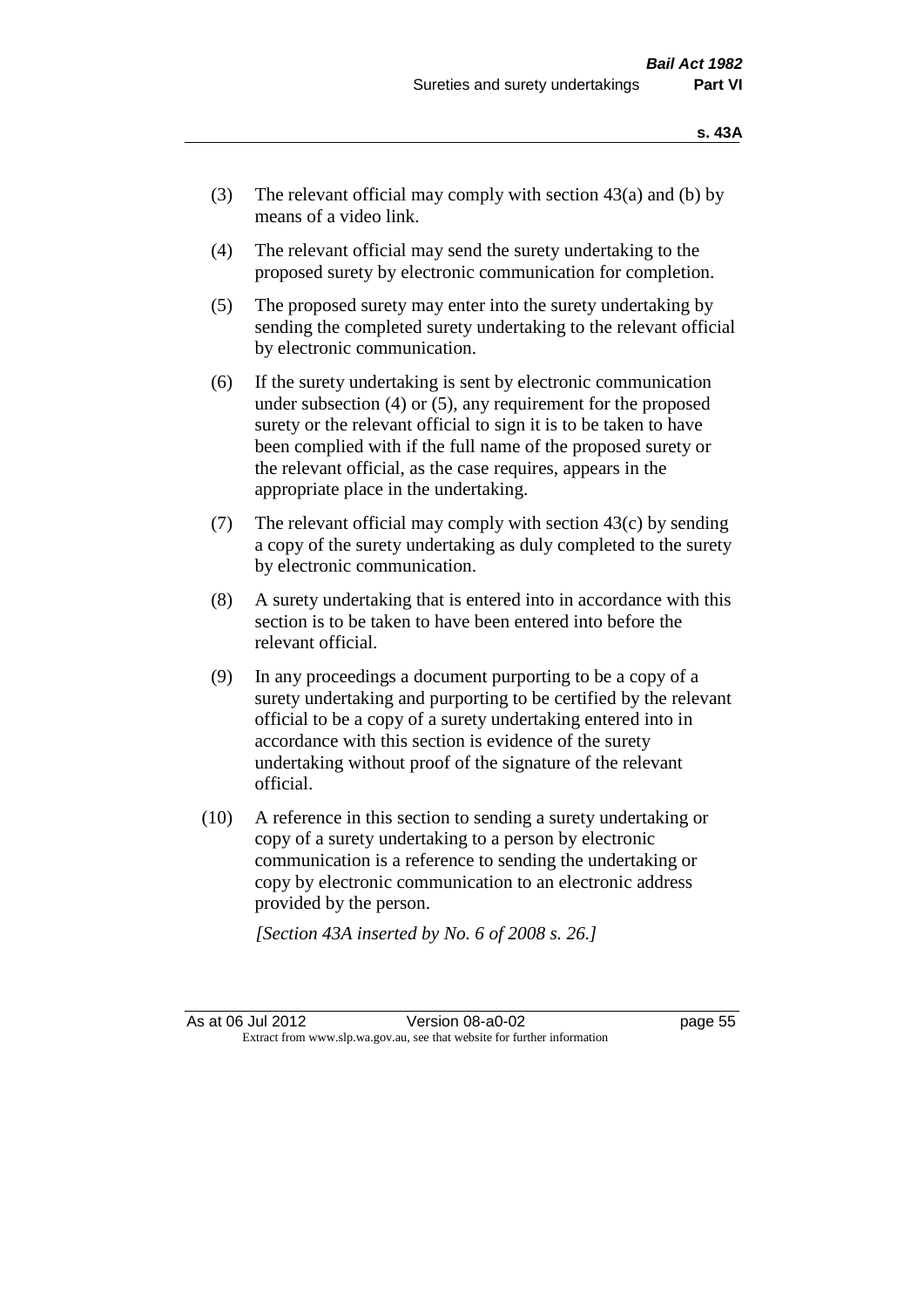#### **s. 44**

# **44. When surety undertaking extends to different time or different time and place substituted under s. 31**

- (1) A surety undertaking does not extend to the failure by the accused to appear at a different time or a different time and place substituted pursuant to section 31 unless —
	- (a) the surety undertaking contains a provision stating that it does so extend and, where applicable under subsection (5), the surety has received notice as mentioned in that subsection; or
	- (b) subsection (2) applies.
- (2) A surety undertaking extends to the failure by the accused to appear at a different time substituted pursuant to section 31 during a trial if, at the option of the surety, the undertaking contains a provision stating —
	- (a) that it does so extend; and
	- (b) the effect of subsection (4).
- (3) In subsection  $(2)$  —

*trial* means that part of proceedings for an offence when evidence is being received by the court in respect of the offence and also extends to any time when —

- (a) legal argument is being heard; or
- (b) a judicial officer or a jury is deliberating.
- (4) Subsection (2) applies despite any amendment as defined in section 31A(1) if the endorsement or notice under section 31A(3)(a) in respect of the amendment includes a statement referred to in section 31A(4).
- (5) A surety undertaking may, at the option of the surety, also contain a provision stating that where —
	- (a) a different time or a different time and place for the accused's appearance is substituted pursuant to section 31; and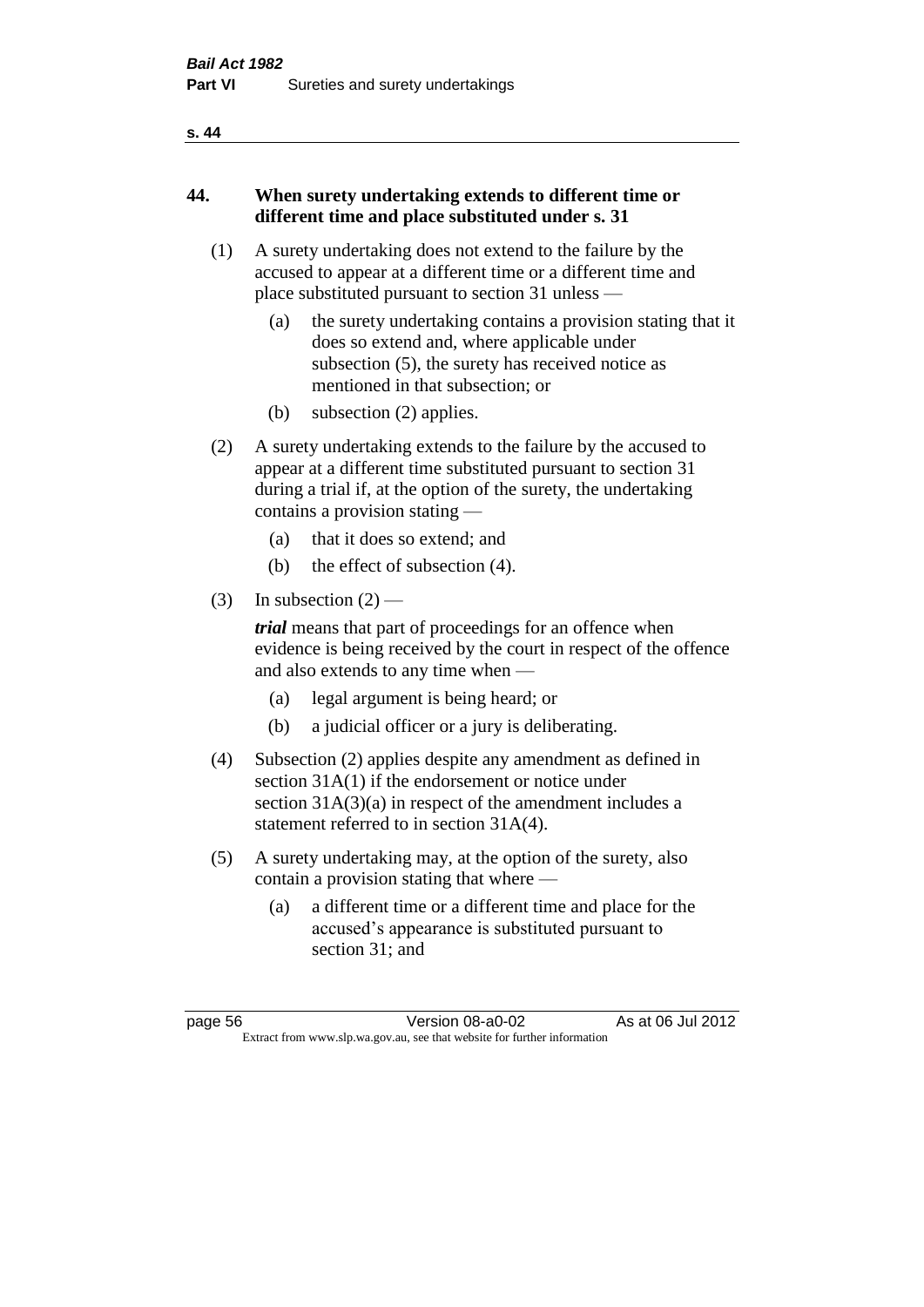(b) subsection (2) does not apply,

the surety's liability only arises if the surety is given notice, as soon as is practicable, of the different time or the different time and place.

(6) Where, by operation of this section, a surety undertaking would extend to the failure by the accused to appear at a different time or a different time and place substituted pursuant to section 31, that extension is not affected by a reduction in the number of offences to which the accused's bail undertaking relates.

*[Section 44 inserted by No. 6 of 2008 s. 27(1).]*

#### **45. Notices under s. 44, service and proof of**

- (1) For the purposes of section 44(5) notice to a surety may be given —
	- (a) orally to the surety by the judicial officer when he fixes a time and place for the proceedings or the resumed proceedings; or
	- (b) in the approved form to the surety personally; or
	- (c) by a person authorised under subsection (5) sending or causing to be sent the approved form to the surety —
		- (i) by post to the surety's address appearing in the records of the court; or
		- (ii) in urgent cases or with the surety's consent, by electronic communication.
- (2) A person who gives a notice in accordance with subsection  $(1)(b)$  or  $(c)$  shall endorse on a file copy of the notice a certificate showing —
	- (a) that the person has done so; and
	- (b) the time of doing so.
- (2a) If a notice is sent by post under subsection  $(1)(c)$ , the notice is to be presumed, unless the contrary is shown, to have been

As at 06 Jul 2012 Version 08-a0-02 page 57 Extract from www.slp.wa.gov.au, see that website for further information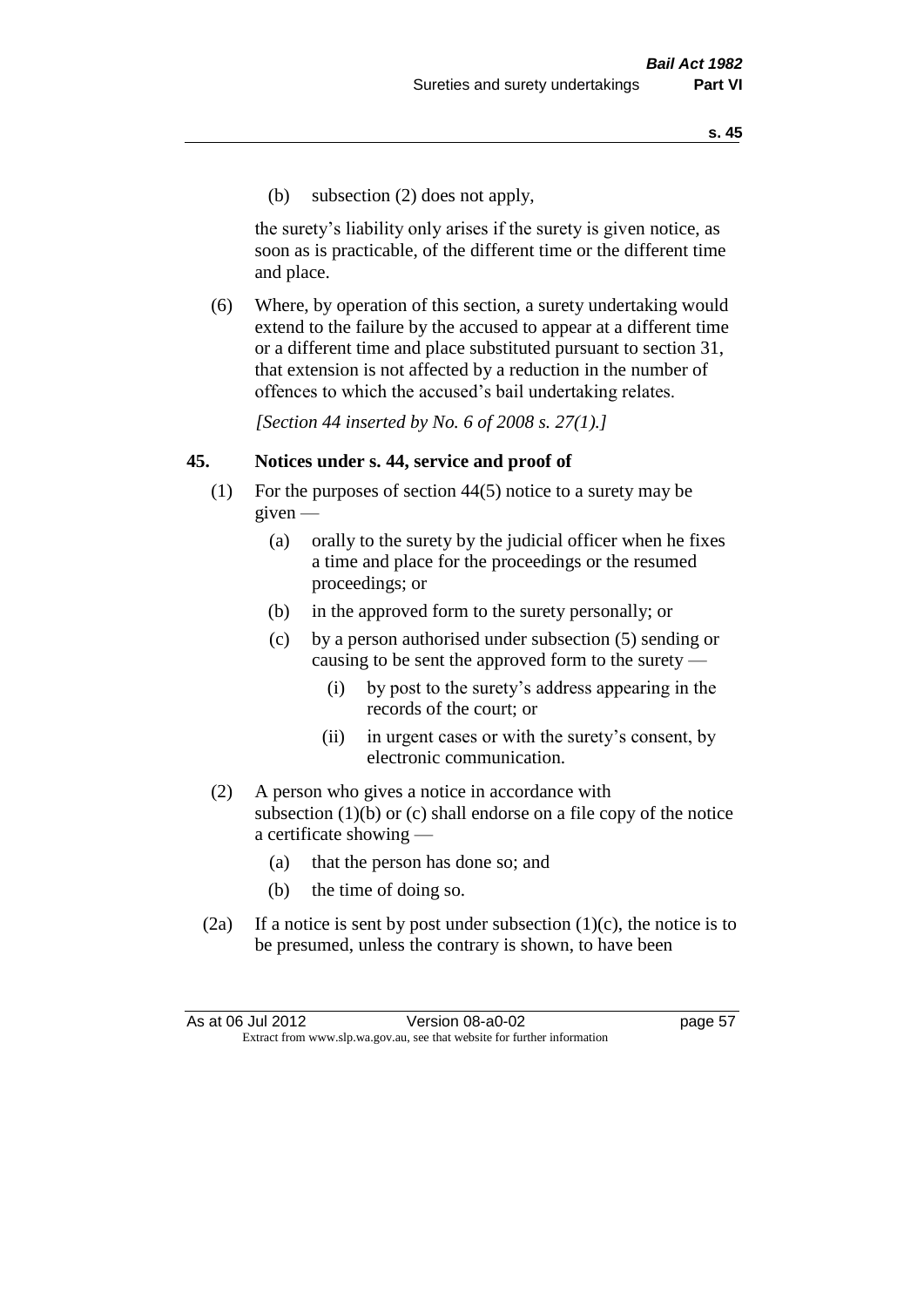received at the time when, in the ordinary course of events, it would have been delivered.

- (3) A judicial officer who, under subsection  $(1)(a)$ , notifies a surety of the time and place for the proceedings or the resumed proceedings shall cause to be endorsed on a file copy of the surety's undertaking a certificate showing details of such time and place and that the surety has been notified of them.
- (4) In any proceedings
	- (a) a document purporting to be a copy of a notice referred to in section 44(5) shall be evidence of the terms of the notice; and
	- (b) an endorsement
		- (i) on a file copy of a notice given under subsection  $(1)(b)$  or  $(c)$  purporting to be a certificate referred to in subsection (2); or
		- (ii) on a file copy of a surety undertaking purporting to be a certificate referred to in subsection (3),

is evidence of the matters appearing in the certificate without proof of the signature of the person who made the endorsement.

- (5) A registrar of the court, other than a deputy registrar of the Magistrates Court or the Children's Court, is an authorised person for the purposes of subsection (1)(c) and in addition —
	- (a) in respect of committals to the Supreme Court, the Chief Justice; and
	- (b) in respect of committals to the District Court, the Chief Judge,

may authorise a person or persons, by name or office, to perform the function referred to in subsection (1)(c).

*[Section 45 amended by No. 74 of 1984 s. 15; No. 59 of 2004 s. 141; No. 6 of 2008 s. 28(1)-(5).]* 

page 58 Version 08-a0-02 As at 06 Jul 2012 Extract from www.slp.wa.gov.au, see that website for further information

**s. 45**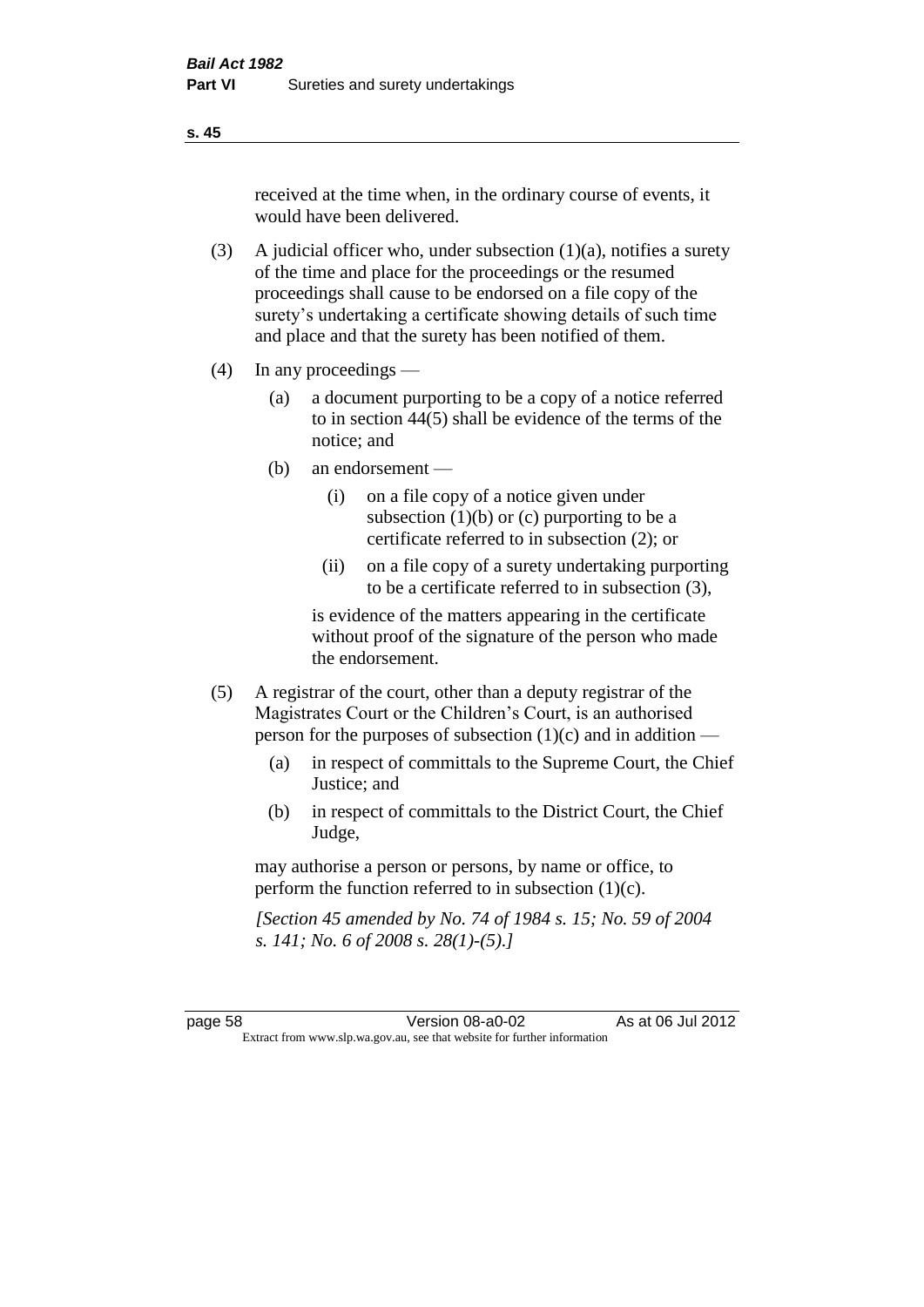#### **46. Surety's power to arrest accused**

- (1) A surety may arrest an accused for whose appearance in court he has entered into a surety undertaking if the surety has reasonable grounds to believe that —
	- (a) the accused
		- (i) is not likely to comply with the requirements of his bail undertaking mentioned in section  $28(2)(a)$  or (b); or
		- (ii) is, or has been, in breach of any condition of his bail undertaking mentioned in section 28(2)(c); or
		- (iii) is, or has been, in breach of a home detention condition mentioned in section 28(2)(d);

and

- (b) it is not expedient to invoke the assistance of the relevant officer under section 54(1) because the delay occasioned by doing so would defeat the purpose of that section.
- (2) A surety who arrests an accused under subsection (1) shall, as soon as is practicable, deliver him into the custody of a police officer and thereafter he shall be dealt with under section 54(4) and section 55, and those provisions shall apply, as if he had been arrested by a police officer under section 54(2).

*[Section 46 amended by No. 74 of 1984 s. 16; No. 61 of 1990 s. 10; No. 84 of 2004 s. 82; No. 6 of 2008 s. 33(5).]* 

#### **47. When surety undertaking ceases to have effect**

A surety undertaking ceases to have effect —

- (a) upon the revocation of bail under section 55(1); or
- (b) upon the release of an accused under section 55(2) if the surety does not consent to the continuance in force of his surety undertaking; or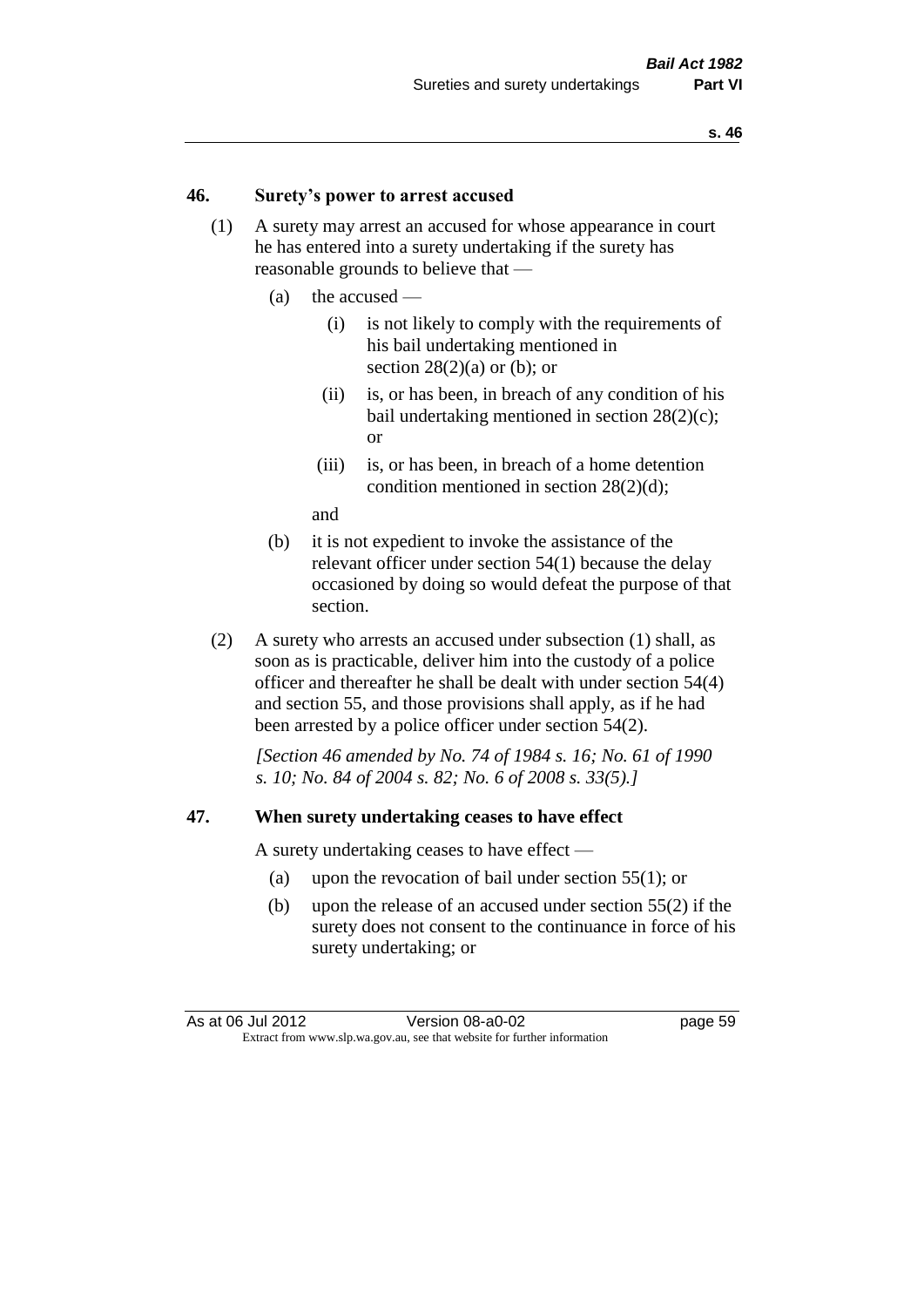- (d) upon the death of the surety, but only if no order under section 49(1) has been made before then; or
- (e) subject to sections 31 and 44, upon the appearance in court by the accused as required by his bail undertaking; or
- (f) upon the discharge of the accused according to law from any further proceedings for the offence, or all of the offences, to which the surety undertaking relates; or
- (g) during any period before the time at which the accused is required to appear in court when he is in custody for any other offence or reason.

*[Section 47 amended by No. 84 of 2004 s. 82.]* 

# **48. Surety may apply for cancellation of his undertaking**

- (1) A surety may apply to an appropriate judicial officer for cancellation of his undertaking.
- (2) An application under subsection (1) may be made at any time before that specified, or deemed by section 31(3) to be specified, in the accused's bail undertaking for his appearance in court.
- (3) Upon an application being made under subsection (1) an appropriate judicial officer shall cause the accused to appear before him or another such officer and may issue a warrant or summons for that purpose.
- (4) Upon the appearance of the accused before the time mentioned in subsection (2) an appropriate judicial officer shall —
	- (a) cancel the surety undertaking; and
	- (b) exercise one of the powers set out in section  $55(1)(d)$ or (e).

**s. 48**

page 60 Version 08-a0-02 As at 06 Jul 2012 Extract from www.slp.wa.gov.au, see that website for further information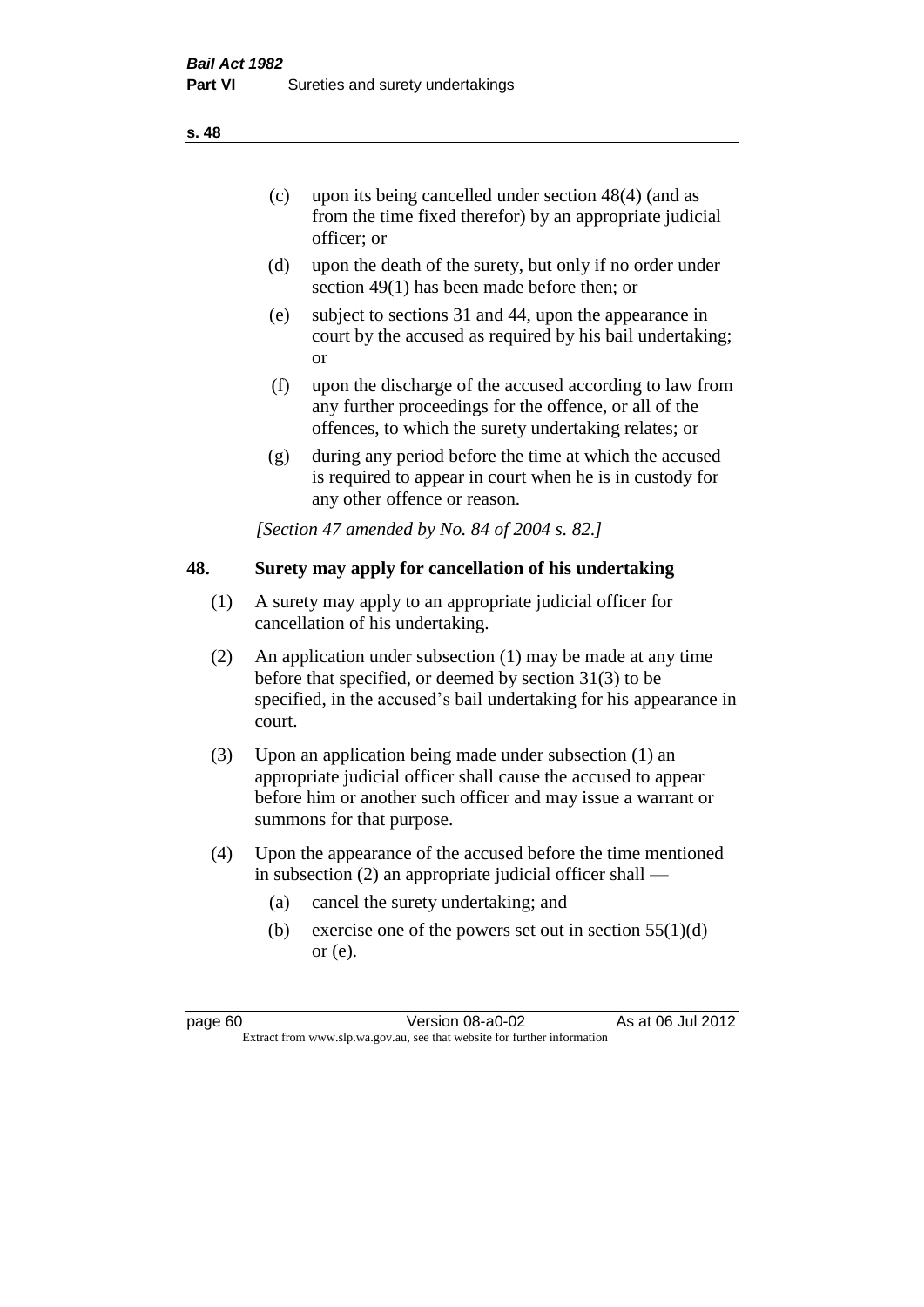- (5) An application under subsection (1) must be made, and proceedings on it are to be conducted —
	- (a) in a court of summary jurisdiction in accordance with the regulations;
	- (b) in the Supreme Court or the District Court in accordance with rules of court.

*[Section 48 amended by No. 59 of 2004 s. 141; No. 84 of 2004 s. 7 and 82; No. 6 of 2008 s. 29.]* 

#### **49. Surety's undertaking to pay money, enforcing**

- (1) Where an accused has failed to comply with any requirement of his bail undertaking mentioned in section 28(2)(a) or (b) the following provisions of this section apply for the purpose of enforcing payment to the State of any sum thereupon payable by a surety in terms of his surety undertaking —
	- (a) an application for an order that the sum be paid may be made to an appropriate judicial officer —
		- (i) by the Director of Public Prosecutions where the court before which the accused failed to appear was —
			- (I) the District Court, the Supreme Court or the Court of Appeal; or
			- (II) another court, if the Director of Public Prosecutions is the prosecutor in that court of the case against the accused;
			- or
		- (ii) in other cases, by the State Solicitor or the registrar of the court before which the accused failed to appear;
	- *[(b) deleted]*
	- (c) on the hearing of the application and upon proof of the surety's liability in terms of his undertaking, the judicial officer shall order forfeiture of the full amount specified

| As at 06 Jul 2012 | Version 08-a0-02                                                         | page 61 |
|-------------------|--------------------------------------------------------------------------|---------|
|                   | Extract from www.slp.wa.gov.au, see that website for further information |         |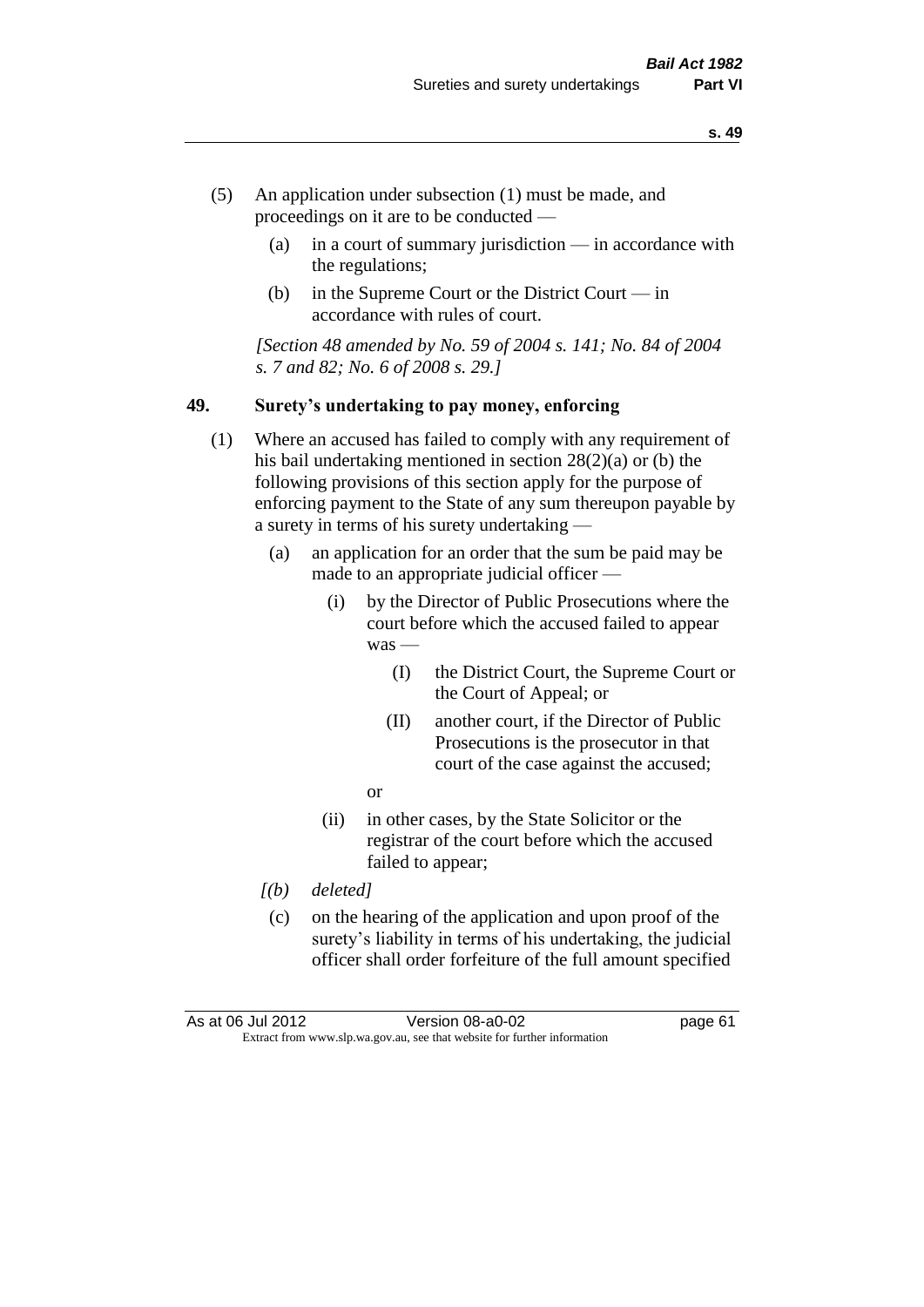in the undertaking unless the surety attends at the hearing and shows to the satisfaction of the judicial officer that there was reasonable cause for the failure of the accused to comply with the requirement to which the application relates;

- (d) notwithstanding paragraph (c), the judicial officer may decline to make an order under that paragraph or may order forfeiture in part only where the surety attends and shows to the satisfaction of the judicial officer —
	- (i) that, by reason of a change of circumstances since the undertaking was entered into, an order for forfeiture, or for forfeiture in full (as the case may be), would cause excessive hardship to the surety or his dependants; and
	- (ii) that such hardship would not be relieved by the exercise of one or more of the powers conferred by section 59;
- (e) an order may be made under this section whether or not the accused has been convicted of an offence against section 51(1) or (2) but if, after an order has been made, the surety satisfies the Governor that new facts have been discovered or new circumstances have arisen which show that there was reasonable cause for the failure of the accused as mentioned in paragraph (c), the Governor may exercise the power in section 139 of the *Sentencing Act 1995* as if the forfeiture were one to which that section applied.
- (2) An application under subsection (1) must be made, and proceedings on it are to be conducted —
	- (a) in a court of summary jurisdiction in accordance with the regulations;
	- (b) in the Supreme Court or the District Court in accordance with rules of court.

page 62 Version 08-a0-02 As at 06 Jul 2012 Extract from www.slp.wa.gov.au, see that website for further information

**s. 49**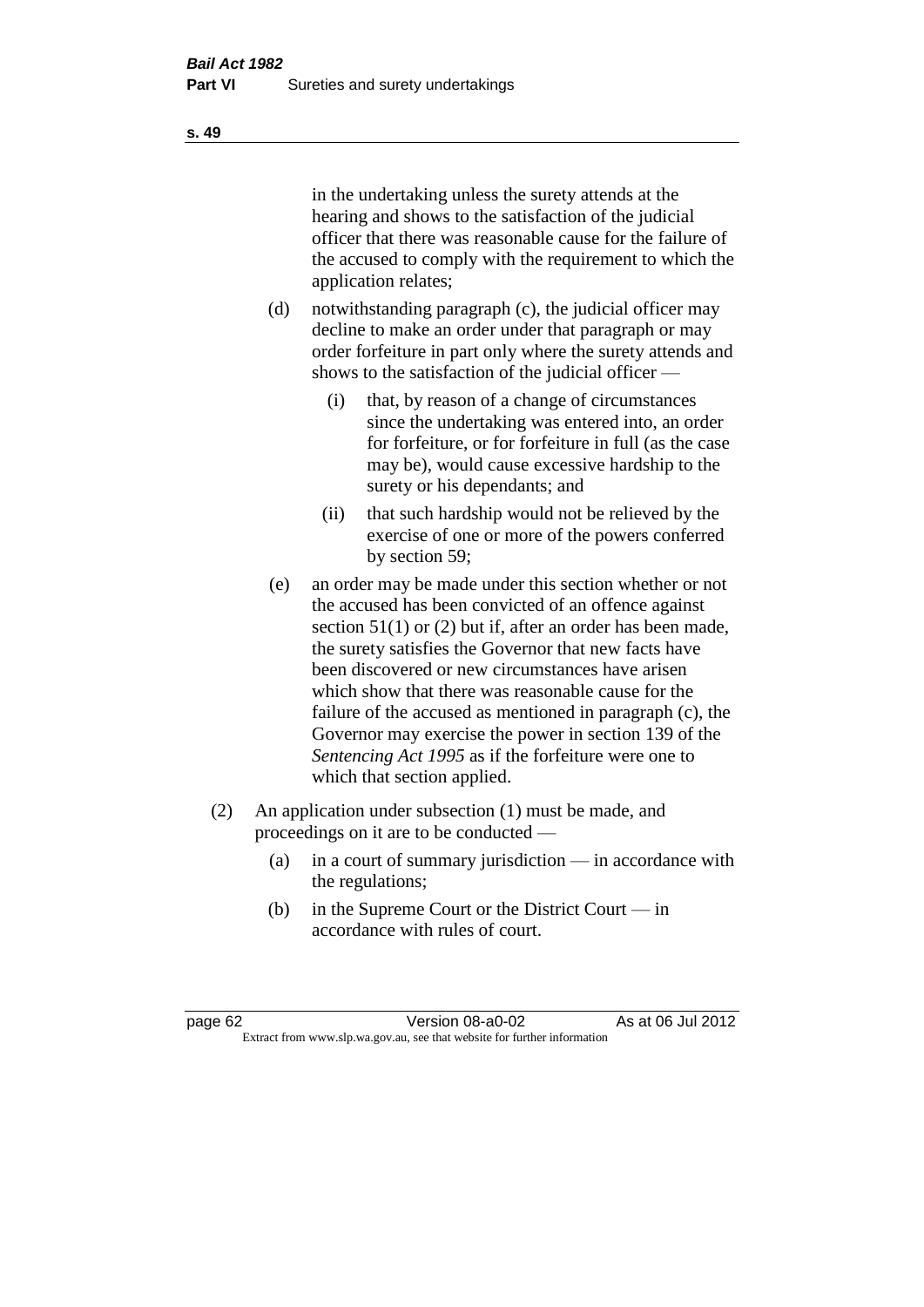- (3) Without prejudice to the recovery of such an amount as a civil debt due to the State, any amount to be paid under an order made under this section is to be paid, and its payment may be enforced under Part 5 of the *Fines, Penalties and Infringement Notices Enforcement Act 1994*, unless an order has been made under subsection (4).
- (4) If under this section the Supreme Court or the District Court makes an order requiring the payment of money, the court may make an order under section 59 of the *Sentencing Act 1995* in respect of the amount payable and for that purpose that section, with any necessary changes, applies as if the amount were a fine imposed on the surety.

*[Section 49 amended by No. 74 of 1984 s. 17; No. 92 of 1994 s. 5; No. 78 of 1995 s. 8; No. 65 of 2003 s. 121(3); No. 74 of 2003 s. 29; No. 59 of 2004 s. 141; No. 84 of 2004 s. 8, 11 and 82; No. 6 of 2008 s. 18(2) and 30(1) and (2).]* 

# **50. Indemnifying etc. surety, offence**

(1) If a person indemnifies, or agrees to indemnify, a surety or proposed surety against any liability which the surety or proposed surety may incur under this Act (including this section) he and the surety or proposed surety and any person with whom he agrees as aforesaid each commits an offence.

Penalty: \$1 000 or imprisonment for 12 months or both.

- (2) An offence is committed under subsection  $(1)$ 
	- (a) whether the agreement is made before or after the surety undertaking is entered into and whether or not a proposed surety actually becomes a surety; and
	- (b) whether the compensation is to be in money or in money's worth.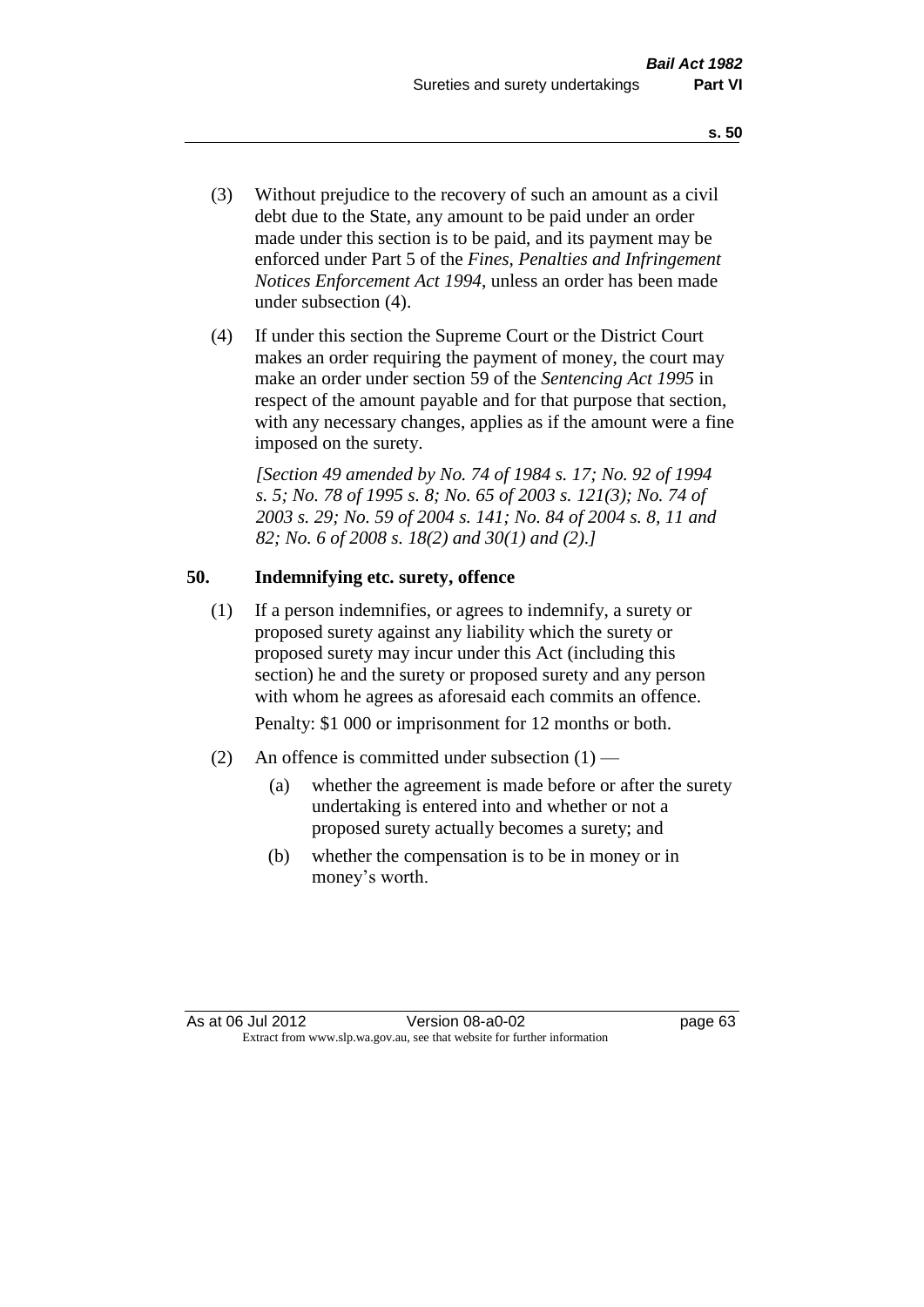| ÷<br>×<br>I<br>. .<br>×<br>۰.<br>×<br>۰.<br>v |
|-----------------------------------------------|
|-----------------------------------------------|

- (3) An offence is not committed under subsection (1) by a surety or proposed surety if he shows —
	- (a) that he had no knowledge of an agreement within the meaning of subsection  $(1)$  proposed to be entered into between 2 other persons; or
	- (b) that having such knowledge he took all steps reasonably available to him to prevent the agreement being entered into.

*[Section 50 amended by No. 74 of 1984 s. 18.]*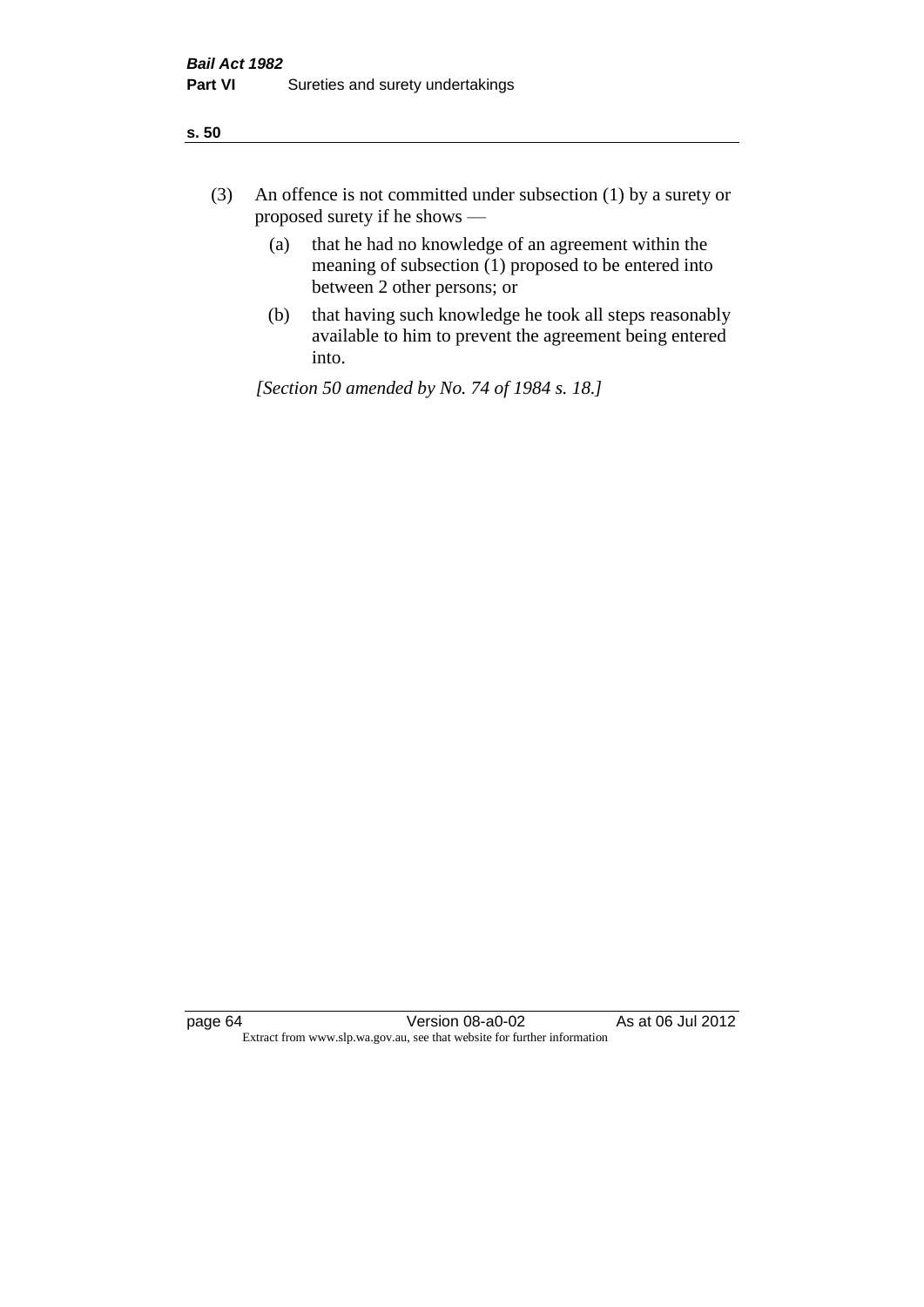#### **s. 50A**

# **Part VIA — Administration of home detention conditions**

*[Heading inserted by No. 61 of 1990 s. 11.]* 

## **50A. Powers of CEO (corrections)**

The CEO (corrections) has all of the powers conferred under this Act on a community corrections officer and may review, vary, or rescind a direction given by a community corrections officer.

*[Section 50A inserted by No. 61 of 1990 s. 11; amended by No. 31 of 1993 s. 9; No. 65 of 2006 s. 53.]* 

*[50B. Deleted by No. 78 of 1995 s. 8.]* 

## **50C. Powers and duties of community corrections officers**

- (1) A community corrections officer may give such reasonable directions to an accused subject to a home detention condition as are necessary for the proper administration of the condition and any other condition imposed on the grant of bail to the accused including, without limiting the generality of the foregoing, directions as to —
	- (a) when the accused may leave the place where he is required by the home detention condition to remain; and
	- (b) the period of any authorised absence from the place where he is required by the home detention condition to remain; and
	- (c) when the accused shall return to the place where he is required by the home detention condition to remain; and
	- (d) the method of travel to be used by the accused during any absence from the place where he is required by the home detention condition to remain; and
	- (e) the manner in which the accused shall report his whereabouts.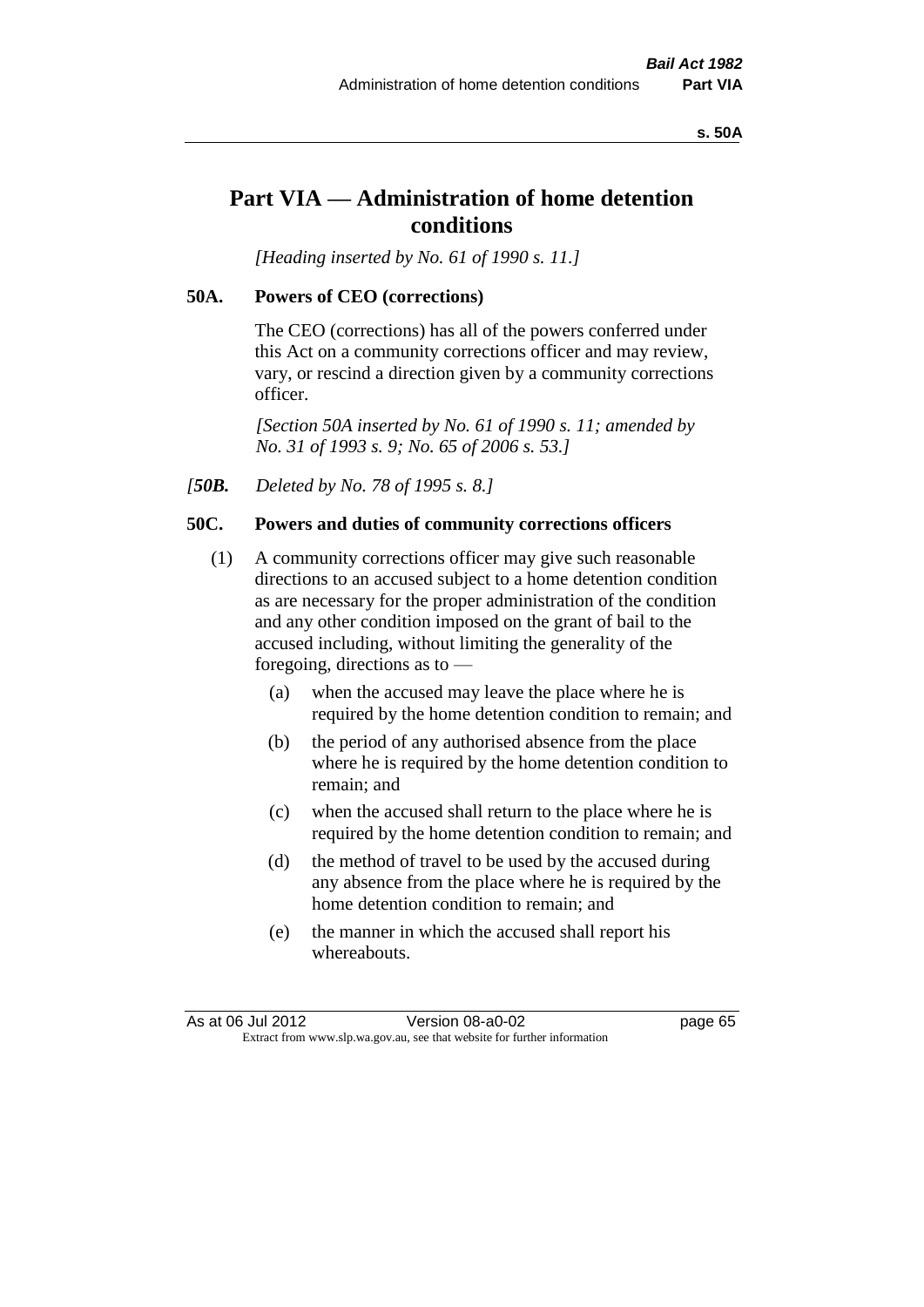**s. 50C**

| (2)     | For the purpose of ascertaining whether or not an accused is<br>complying with a home detention condition or any direction<br>given pursuant to subsection (1), a community corrections<br>officer may, at any time — |                                                                                                                                                                                              |  |  |
|---------|-----------------------------------------------------------------------------------------------------------------------------------------------------------------------------------------------------------------------|----------------------------------------------------------------------------------------------------------------------------------------------------------------------------------------------|--|--|
|         | (a)                                                                                                                                                                                                                   | enter or telephone the place where the accused is<br>required by a home detention condition to remain; or                                                                                    |  |  |
|         | (b)                                                                                                                                                                                                                   | enter or telephone the accused's place of employment or<br>any other place where the accused is permitted or<br>required to attend; or                                                       |  |  |
|         | (c)                                                                                                                                                                                                                   | question any person at any place referred to in<br>paragraph $(a)$ or $(b)$ .                                                                                                                |  |  |
| (3)     |                                                                                                                                                                                                                       | A person who $-$                                                                                                                                                                             |  |  |
|         | (a)                                                                                                                                                                                                                   | hinders a person exercising powers under subsection (2);<br><sub>or</sub>                                                                                                                    |  |  |
|         | (b)                                                                                                                                                                                                                   | fails to answer a question put pursuant to<br>subsection $(2)(c)$ or gives an answer that the person<br>knows is false or misleading in a material particular,                               |  |  |
|         |                                                                                                                                                                                                                       | commits an offence.                                                                                                                                                                          |  |  |
|         |                                                                                                                                                                                                                       | Penalty: \$2 000 and imprisonment for 12 months.                                                                                                                                             |  |  |
| (4)     | A community corrections officer —                                                                                                                                                                                     |                                                                                                                                                                                              |  |  |
|         | (a)                                                                                                                                                                                                                   | shall keep such records and make such returns and<br>reports in relation to accused persons subject to home<br>detention conditions as the CEO (corrections) directs;<br>and                 |  |  |
|         | (b)                                                                                                                                                                                                                   | shall make any records relating to an accused subject to<br>a home detention condition available on the request of<br>the CEO (corrections) to him.                                          |  |  |
|         |                                                                                                                                                                                                                       | [Section 50C inserted by No. 61 of 1990 s. 11; amended by<br>No. 31 of 1993 s. 9; No. 50 of 2003 s. 37(3); No. 84 of 2004<br>s. 82 and 83(3); No. 65 of 2006 s. 53; No. 2 of 2008 s. 56(2).] |  |  |
|         |                                                                                                                                                                                                                       |                                                                                                                                                                                              |  |  |
| page 66 |                                                                                                                                                                                                                       | As at 06 Jul 2012<br>Version 08-a0-02<br>Extract from www.slp.wa.gov.au, see that website for further information                                                                            |  |  |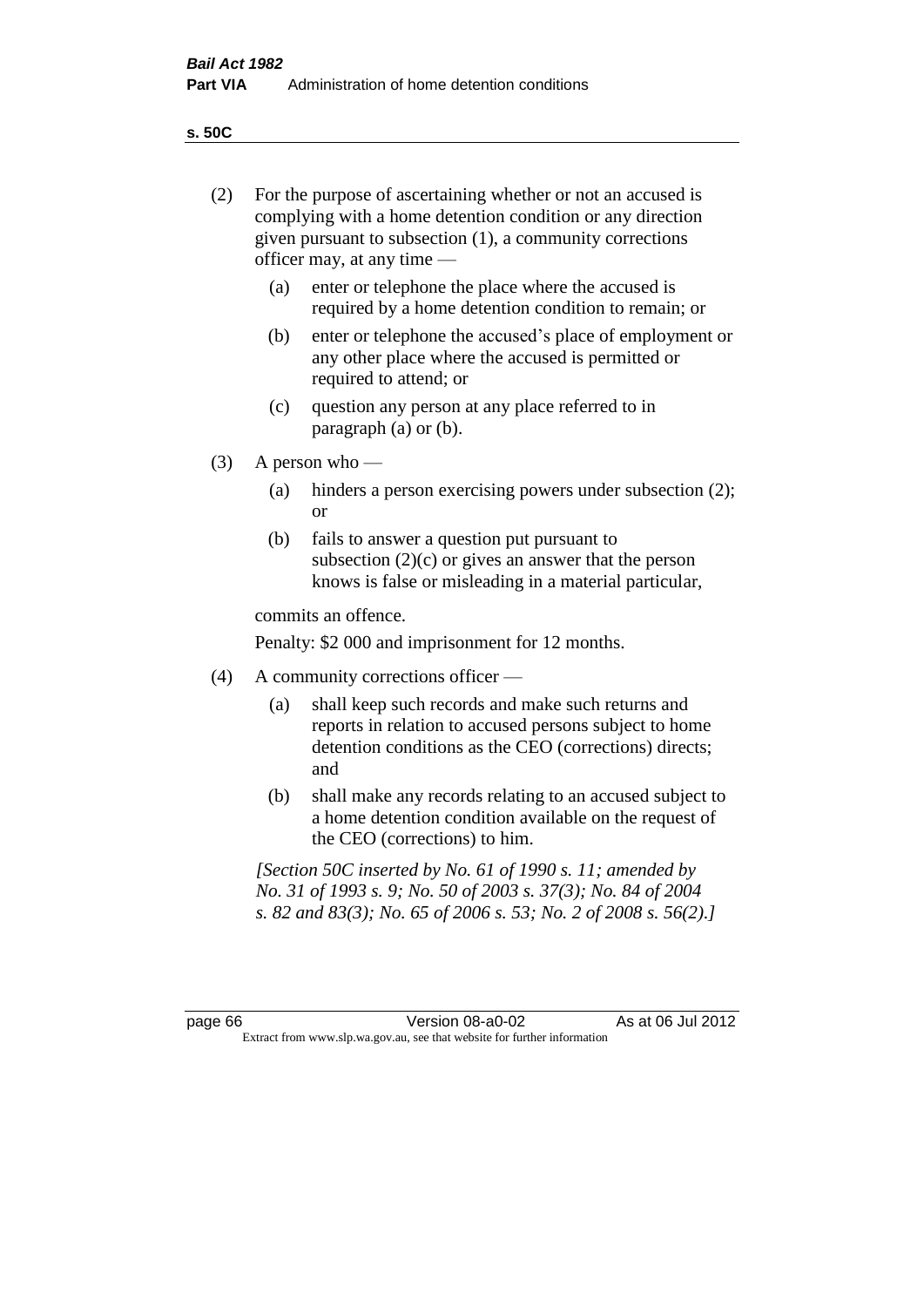## **50D. Powers of members of Police Force**

- (1) For the purpose of ascertaining whether or not an accused is complying with a home detention condition, a member of the Police Force may —
	- (a) require the accused to produce a copy of his bail undertaking and any notice by the CEO (corrections) under section 50E(a) for inspection; and
	- (b) require the accused to explain why he is absent from the place where he is required by the home detention condition to remain.
- (2) An accused who fails to comply with subsection  $(1)(a)$  or who fails to explain when required to do so under subsection  $(1)(b)$ or who gives an explanation that the accused knows is false or misleading in a material particular, commits an offence.

Penalty: \$2 000.

*[Section 50D inserted by No. 61 of 1990 s. 11; amended by No. 31 of 1993 s. 9; No. 50 of 2003 s. 37(4); No. 84 of 2004 s. 82; No. 65 of 2006 s. 53.]* 

## **50E. CEO (corrections) may substitute different place of detention and apply conditions**

The CEO (corrections) may, at any time, by notice in writing given to an accused granted bail subject to a home detention condition —

- (a) substitute a different place for the place where an accused is required by a home detention condition to remain;
- (b) require the accused to comply with such of the conditions specified in the list provided to the accused under section 24A(4) as are specified in the notice.

*[Section 50E inserted by No. 61 of 1990 s. 11; amended by No. 31 of 1993 s. 9; No. 84 of 2004 s. 82; No. 65 of 2006 s. 53.]*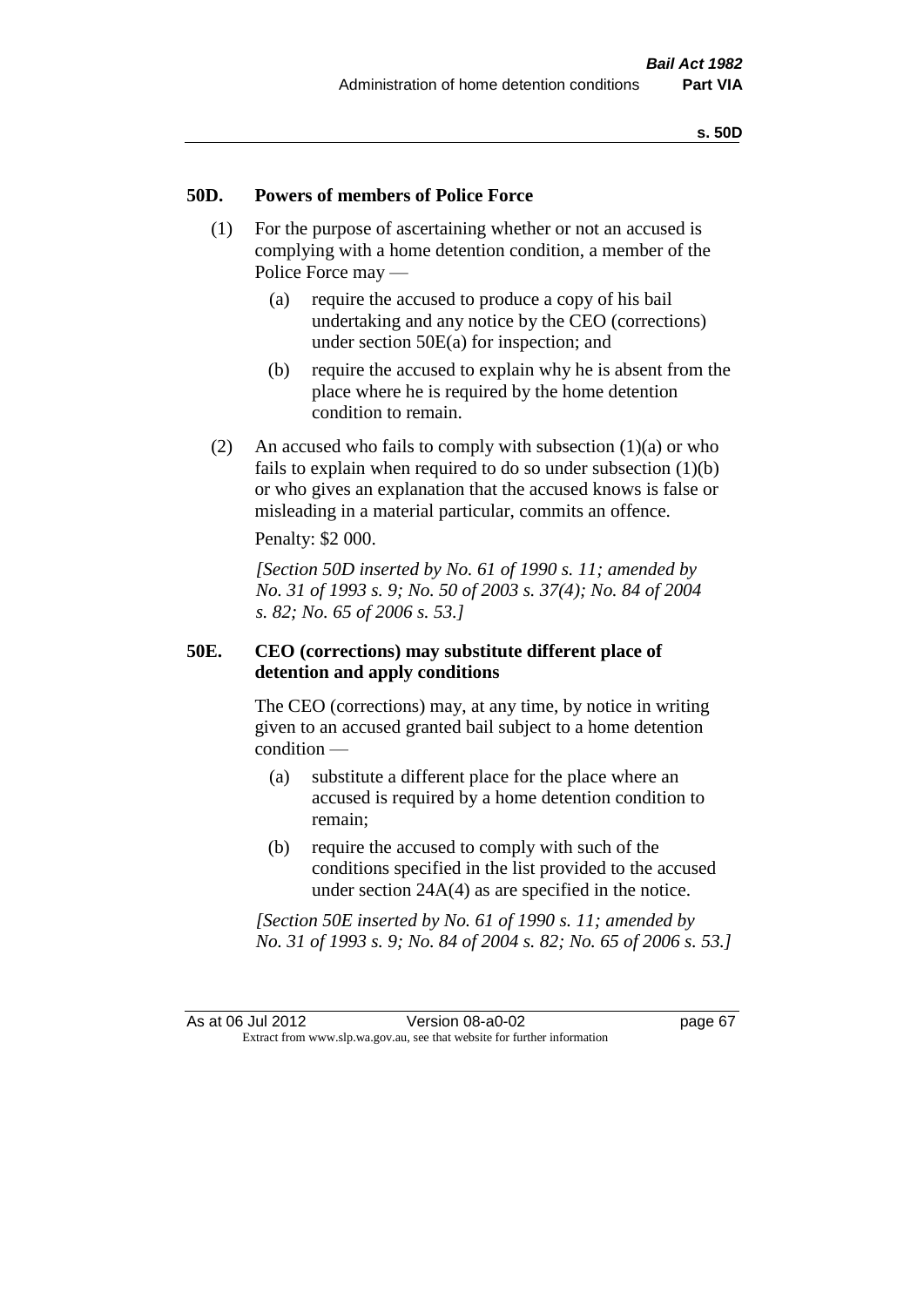| ۰.<br>×<br>-<br>۰.<br>× |  |
|-------------------------|--|
|-------------------------|--|

## **50F. CEO (corrections) may revoke bail**

- (1) Where a home detention condition has been imposed as a condition on a grant of bail to an accused the CEO (corrections) may, in his absolute discretion, by instrument signed by him and if practicable, given to the accused, revoke the bail.
- (2) Without limiting the generality of subsection (1), the power to revoke bail may be exercised where the accused —
	- (a) is not likely to comply with any requirement of his bail undertaking mentioned in section 28(2)(a) or (b); or
	- (b) is, or has been, or is likely to be in breach of any condition of his bail undertaking mentioned in section  $28(2)(c)$ .
- (3) Subject to subsection (4), where the CEO (corrections) revokes bail he shall include a statement of his reasons for the cancellation in the instrument cancelling the bail.
- (4) Where the CEO (corrections) is of the opinion that it would be in the interest of the accused or any other person, or the public, to withhold from the accused any or all of the reasons referred to in subsection (3), the CEO (corrections) may so withhold the reason or reasons.
- (5) Where the CEO (corrections) revokes bail, he may, whenever necessary, issue a warrant directed to all members of the Police Force to have the accused arrested and brought before an appropriate judicial officer.

*[Section 50F inserted by No. 61 of 1990 s. 11; amended by No. 31 of 1993 s. 9; No. 84 of 2004 s. 82; No. 65 of 2006 s. 53.]* 

## **50G. Procedure on arrest after revocation under s. 50F**

(1) An accused arrested pursuant to a warrant issued under section 50F shall be taken as soon as is practicable before an appropriate judicial officer unless he is arrested less than 24 hours before the time at which he is due to appear in

page 68 Version 08-a0-02 As at 06 Jul 2012 Extract from www.slp.wa.gov.au, see that website for further information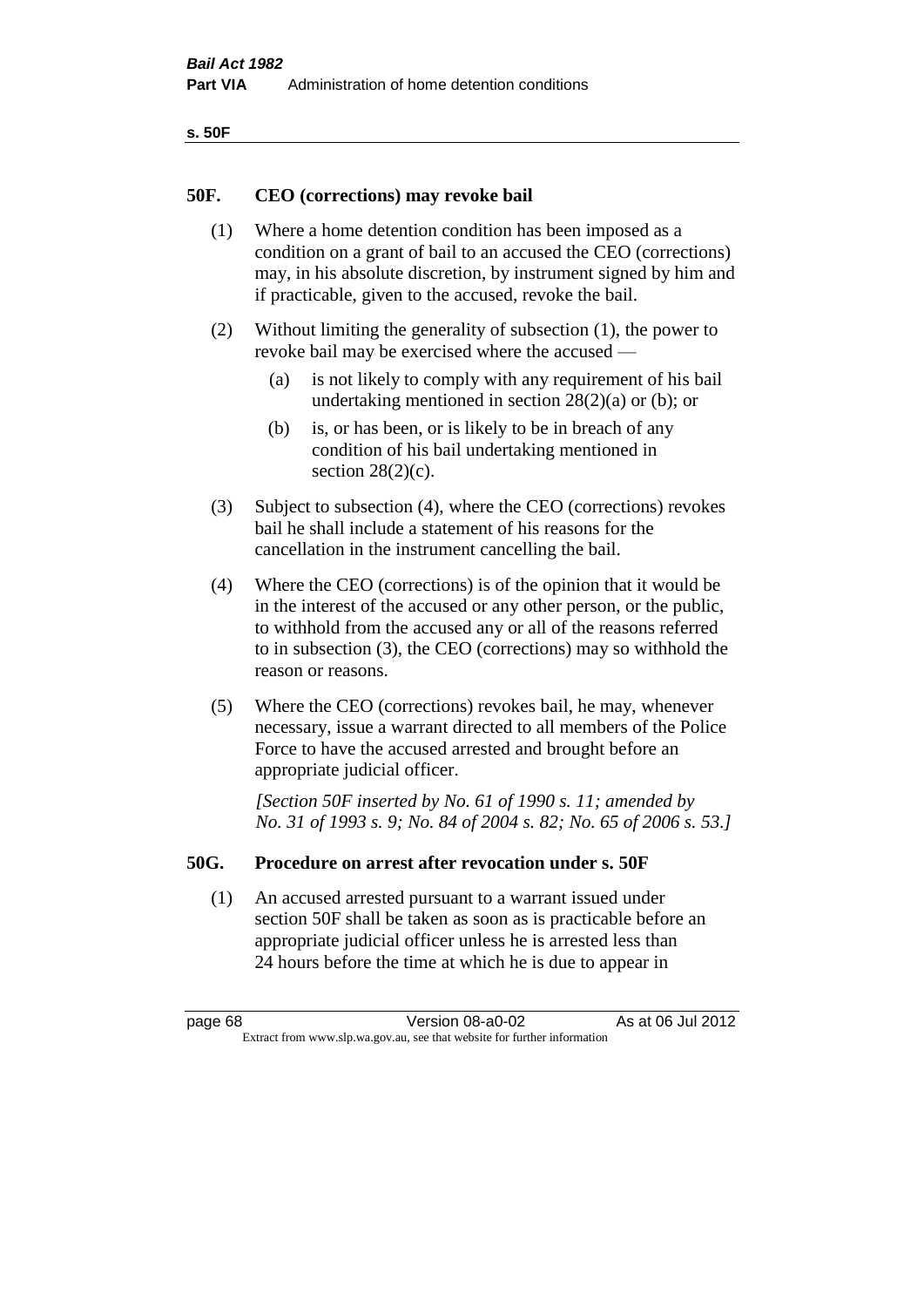accordance with his bail undertaking, in which case he shall be held in custody and brought before an appropriate judicial officer at that time.

- (2) The judicial officer before whom an accused appears under this section may —
	- (a) remand the accused in custody to appear at the time and place specified, or deemed by section 31(3) to be specified, in his bail undertaking; or
	- (b) grant fresh bail to the accused in accordance with this Act, other than clause 2 of Part B of Schedule 1.

*[Section 50G inserted by No. 61 of 1990 s. 11; amended by No. 45 of 1993 s. 12; No. 84 of 2004 s. 82.]* 

# **50H. Rules of natural justice excluded**

The rules known as the rules of natural justice (including any duty of procedural fairness) do not apply to or in relation to the doing or omission of any act, matter or thing under this Part by the CEO (corrections).

*[Section 50H inserted by No. 61 of 1990 s. 11; amended by No. 31 of 1993 s. 9; No. 65 of 2006 s. 53.]* 

## **50J. Delegation by CEO (corrections)**

The CEO (corrections) may, either generally or as otherwise provided by the instrument of delegation, by writing signed by him, delegate to any person any power or duty under this Part, other than this power of delegation.

*[Section 50J inserted by No. 61 of 1990 s. 11; amended by No. 31 of 1993 s. 9; No. 65 of 2006 s. 53.]* 

## **50K. Monitoring equipment, retrieving**

If under rules made under section 50L any device or equipment has been installed at the place where an accused is required by a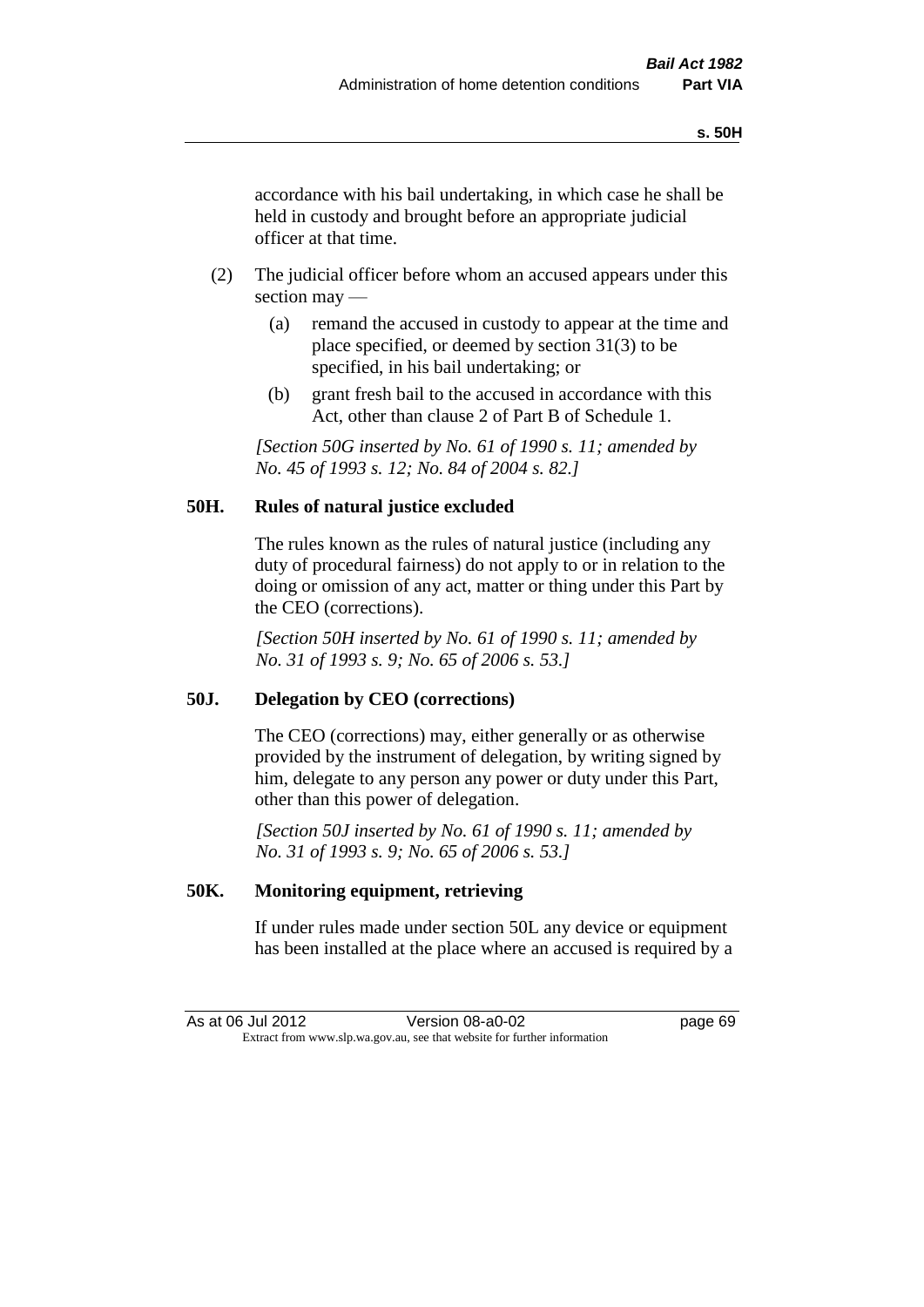#### **s. 50L**

home detention condition to remain, section 118 of the *Sentence Administration Act 2003* applies.

*[Section 50K inserted by No. 78 of 1995 s. 8; amended by No. 50 of 2003 s. 29(3); No. 84 of 2004 s. 82.]* 

# **50L. Rules for this Part**

- (1) The CEO (corrections) may, with the approval of the Minister, make rules for the purposes of this Part which may provide for the manner of ensuring that accused persons are complying with home detention conditions and for conditions to be applied to accused persons granted bail subject to home detention conditions including conditions —
	- (a) requiring an accused to wear any device;
	- (b) requiring an accused to permit the CEO (corrections) to install any device or equipment at the place where the accused is required by a home detention condition to remain.
- (2) Rules made under this section may confer a discretionary authority on any person or class of persons.
- (3) Sections 41 and 42 of the *Interpretation Act 1984* do not apply to rules made under this section.

*[Section 50L inserted by No. 61 of 1990 s. 11; amended by No. 31 of 1993 s. 9; No. 84 of 2004 s. 82 and 83(3); No. 65 of 2006 s. 53; No. 2 of 2008 s. 56(3) and (4).]*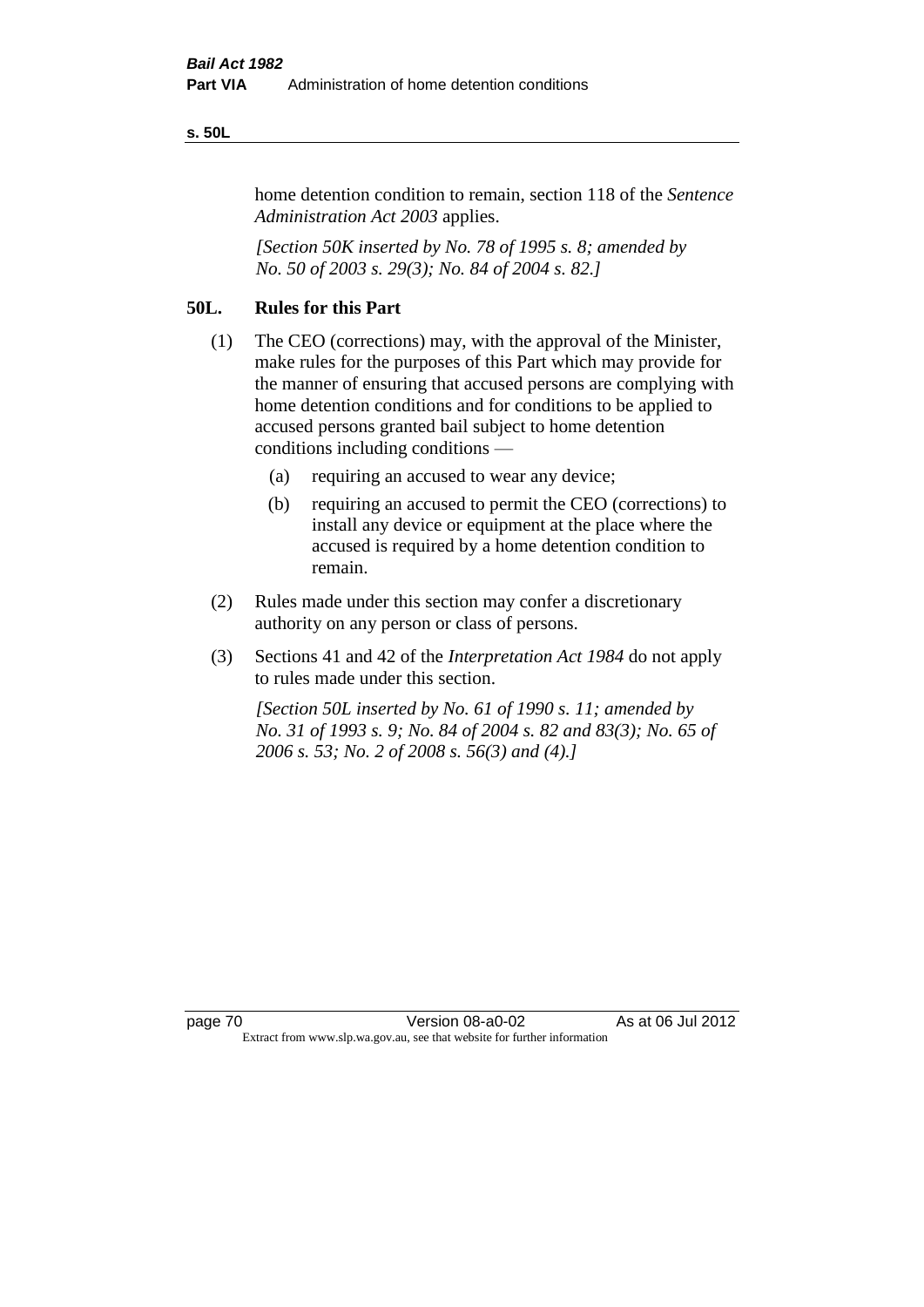# **Part VII — Enforcement of bail undertakings**

## **51. Failing to comply with bail undertaking, offence**

- (1) An accused who, without reasonable cause, fails to comply with the requirement of his bail undertaking mentioned in section 28(2)(a) commits an offence.
- (2) An accused who fails to comply with the requirement of his bail undertaking mentioned in section 28(2)(b) commits an offence.
- $(2a)$  An accused
	- (a) whose bail undertaking includes any condition imposed for a purpose mentioned in clause  $2(2)(c)$  or (d) of Part D of Schedule 1; and
	- (b) who fails to comply with the condition,

commits an offence.

- (3) An accused shall not be convicted in his absence of an offence against this section.
- (4) An accused who is charged with an offence against subsection (1) or (2) may be convicted of the other of those offences if that other offence is proved by the evidence.
- (5) A prosecution for an offence against subsection (1), (2) or (2a) may be brought at any time.
- (6) A person who is convicted of an offence against subsection (1), (2) or (2a) is liable to a fine not exceeding \$10 000 or imprisonment for a term not exceeding 3 years, or both.
- (7) A court which convicts an accused of an offence against this section may, in addition to any penalty which it may impose, order that the accused pay such sum as it may fix in or towards defraying the costs and expenses of and consequent upon his apprehension following the failure to comply with his bail undertaking for which he was convicted.

As at 06 Jul 2012 Version 08-a0-02 page 71 Extract from www.slp.wa.gov.au, see that website for further information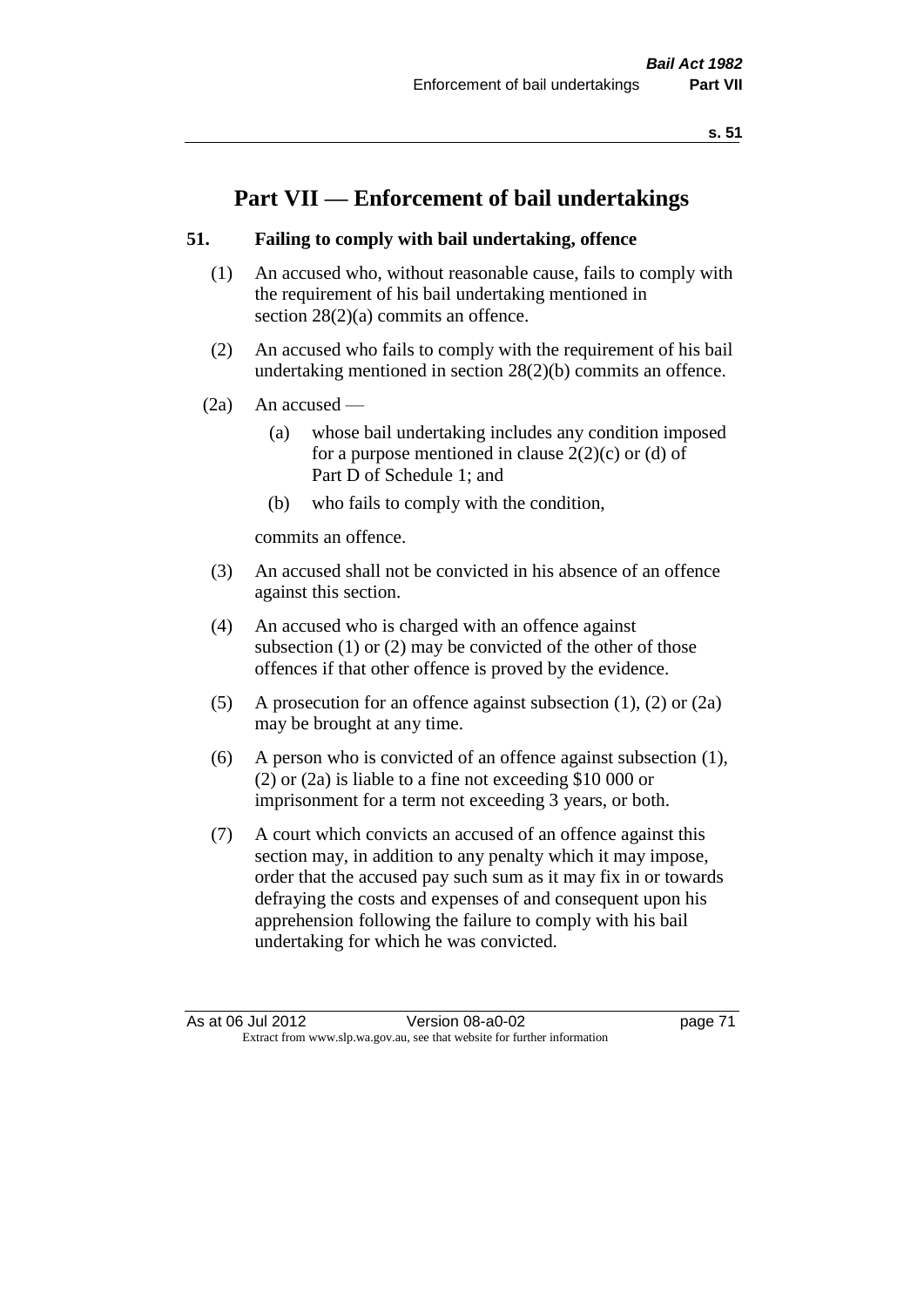#### **s. 51A**

- (8) An order made under subsection (7)
	- (a) shall specify to whom and in what manner the sum shall be paid; and
	- (b) may be enforced as though the sum were a penalty imposed under this section.

*[Section 51 amended by No. 54 of 1998 s. 9; No. 59 of 2004 s. 141; No. 84 of 2004 s. 11 and 82; No. 6 of 2008 s. 18(3).]*

## **51A. Prosecuting s. 51 offence for non-appearance etc. in court of summary jurisdiction**

- (1) This section applies for the purpose of prosecuting an offence against section  $51(1)$ ,  $(2)$  or  $(2a)$  where the court before which the accused is bound to appear at the time when the accused fails to comply with the accused's bail undertaking is a court of summary jurisdiction.
- (2) Where this section applies, the prosecution shall be commenced and conducted by the person who was conducting the proceedings in which the accused failed to comply with the accused's bail undertaking or by a police officer.
- (3) Where this section applies, the registrar of the court before which the accused was bound to appear shall cause to be issued to the Commissioner of Police a certificate under section 64 as to the accused's failure to appear.

*[Section 51A inserted by No. 6 of 2008 s. 31(1).]*

## **52. Prosecuting s. 51 offence for non-appearance etc. in superior court**

(1) This section applies, notwithstanding any other Act, for the purpose of prosecuting an offence against section 51(1), (2) or (2a) where the court before which the accused is bound to appear at the time when he fails to comply with his bail undertaking is the Supreme Court or the District Court.

page 72 Version 08-a0-02 As at 06 Jul 2012 Extract from www.slp.wa.gov.au, see that website for further information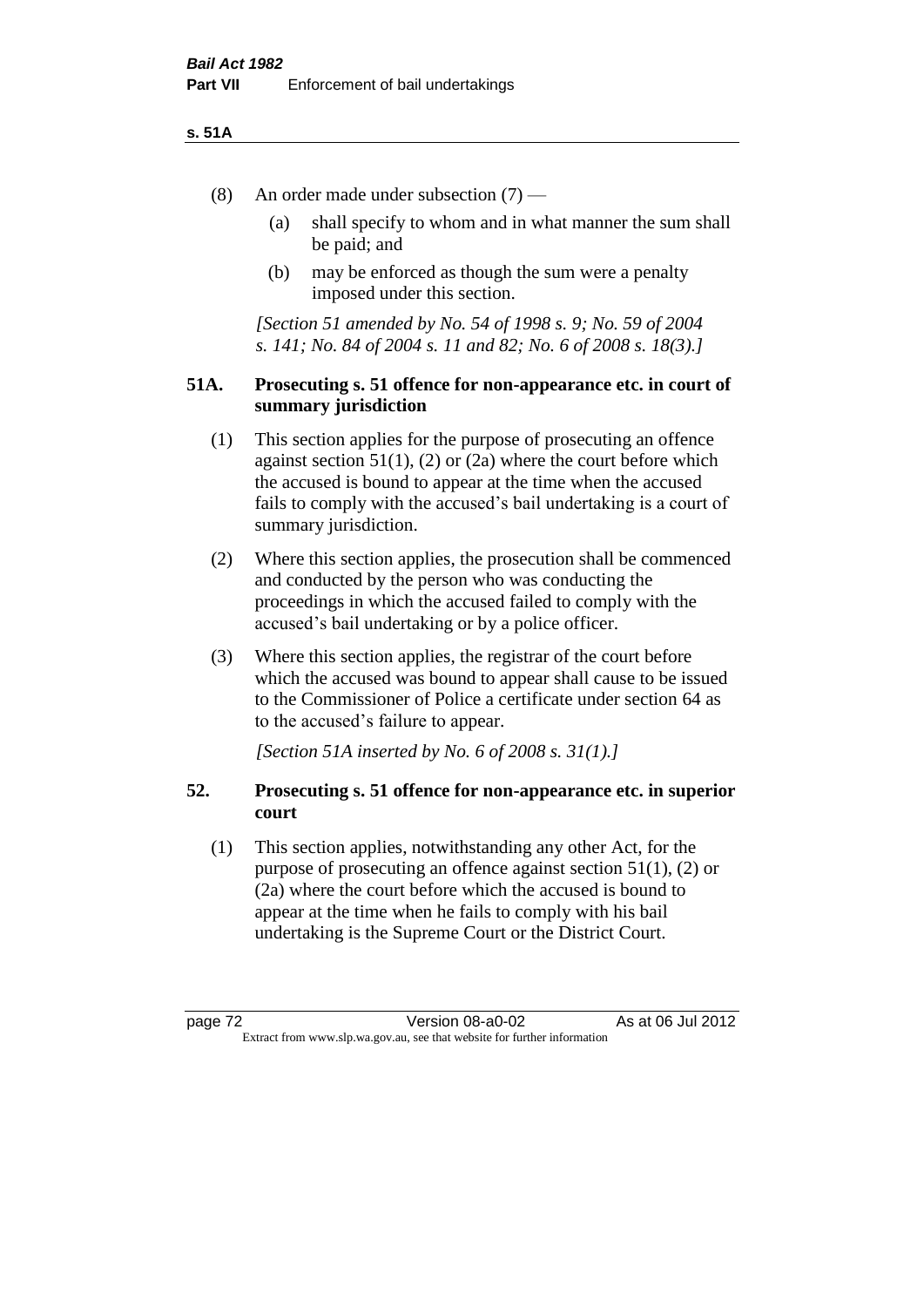- (2) Where this section applies, the accused shall be dealt with summarily for the offence and shall be so dealt with —
	- (a) by a judge of the Supreme Court in any case where the accused was bound to appear before the General Division of the Supreme Court;
	- (ab) by a judge of appeal in any case where the accused was bound to appear before the Court of Appeal;
	- (b) by a judge of the District Court in any case where the accused was bound to appear before that Court.
- (3) A prosecution for an offence which is to be dealt with under this section shall be commenced by the authorised officer (as defined in section 80 of the *Criminal Procedure Act 2004*) who was conducting the proceedings in which the accused failed to comply with his bail undertaking or by a police officer —
	- (a) where subsection  $(2)(a)$  or (ab) applies, in the Supreme Court; and
	- (b) where subsection (2)(b) applies, in the District Court.
- (3a) Where this section applies, a person authorised under subsection (3b) shall cause to be issued to the Commissioner of Police a certificate under section 64 as to the accused's failure to appear.
- (3b) The Chief Justice, in respect of cases where the court before which the accused was bound to appear is the Supreme Court, and the Chief Judge, in respect of cases where the court before which the accused was bound to appear is the District Court, may authorise a person or persons, by name or office, to perform the function referred to in subsection (3a).
- (3c) A prosecution that has been commenced under subsection (3) by a police officer shall be conducted by the Director of Public Prosecutions.
- (4) Subject to section 51(3) and (5), a prosecution for an offence which is to be dealt with under this section is to be commenced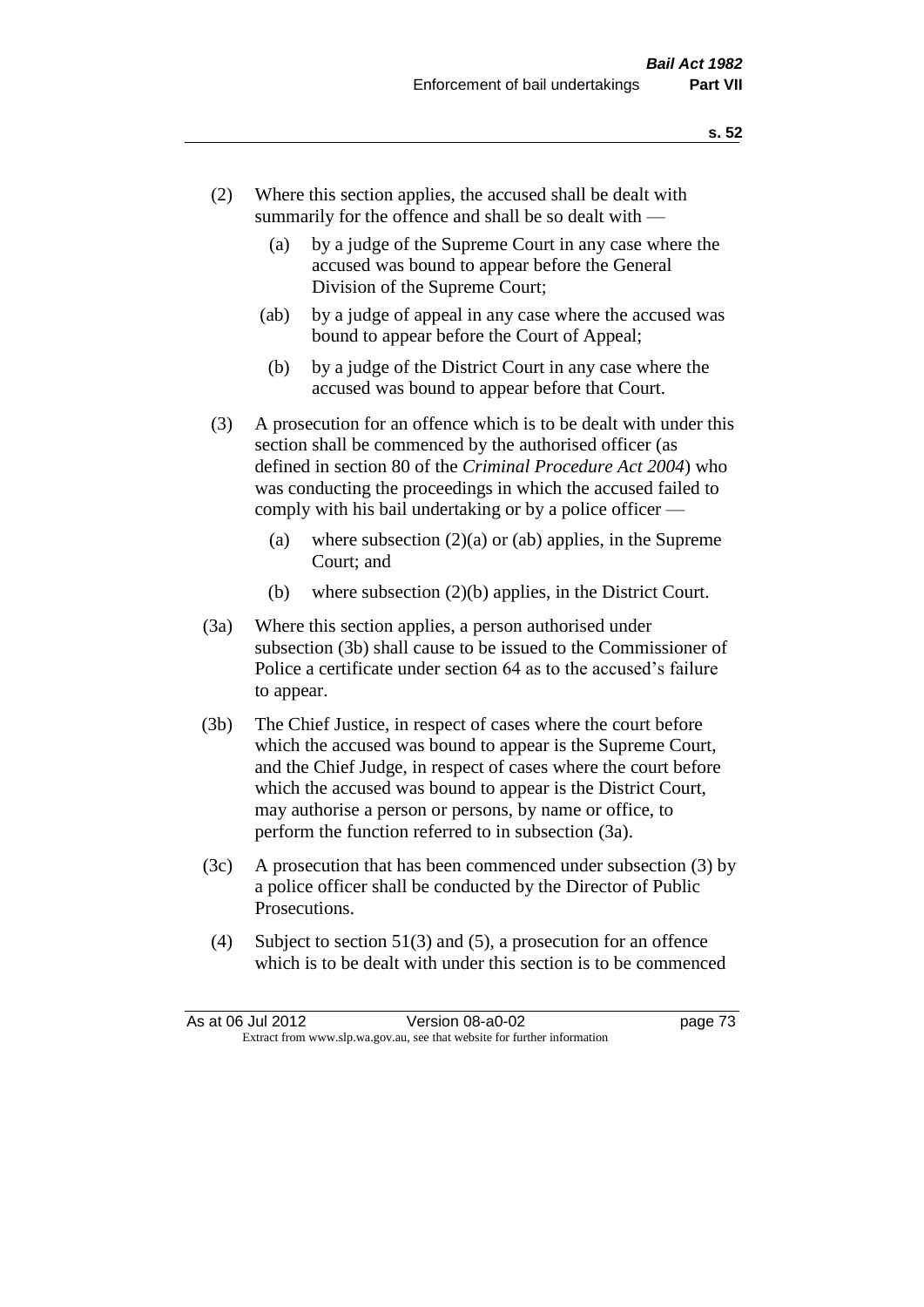and conducted under the *Criminal Procedure Act 2004* as if it were a prosecution of a simple offence in a court of summary jurisdiction, but —

- (a) no fees shall be charged by the Supreme Court or District Court for or in respect of any act or proceeding that relates to the prosecution; and
- (b) the Supreme Court or District Court cannot order a party to the prosecution to pay another party's costs of or relating to the prosecution, except under section 166(2) of the *Criminal Procedure Act 2004*.
- (5) If under section 51(6) or (7) the Supreme Court or the District Court imposes a pecuniary penalty the court may make an order under section 59 of the *Sentencing Act 1995* in respect of the amount payable.

*[Section 52 amended by No. 92 of 1994 s. 6; No. 78 of 1995 s. 8; No. 54 of 1998 s. 10; No. 45 of 2004 s. 28(2) and (4); No. 59 of 2004 s. 141; No. 84 of 2004 s. 11 and 82; No. 2 of 2008 s. 56(5); No. 6 of 2008 s. 32(1) and (2).]* 

# **53. Appeal against decision made under s. 52**

- (1) A person who is dissatisfied with a decision (as defined in section 6 of the *Criminal Appeals Act 2004*) made under section 52 may, with the leave of the Court of Appeal, appeal against it.
- (2) For the purposes of subsection (1), Part 2 of the *Criminal Appeals Act 2004*, with any necessary changes, applies as if —
	- (a) the decision referred to in subsection (1) were a decision of a court of summary jurisdiction; and
	- (b) a reference in that Part to a court of summary jurisdiction were a reference to the court that made the decision referred to in subsection (1); and
	- (c) a reference in that Part to commencing an appeal were a reference to applying for leave to appeal.

**s. 53**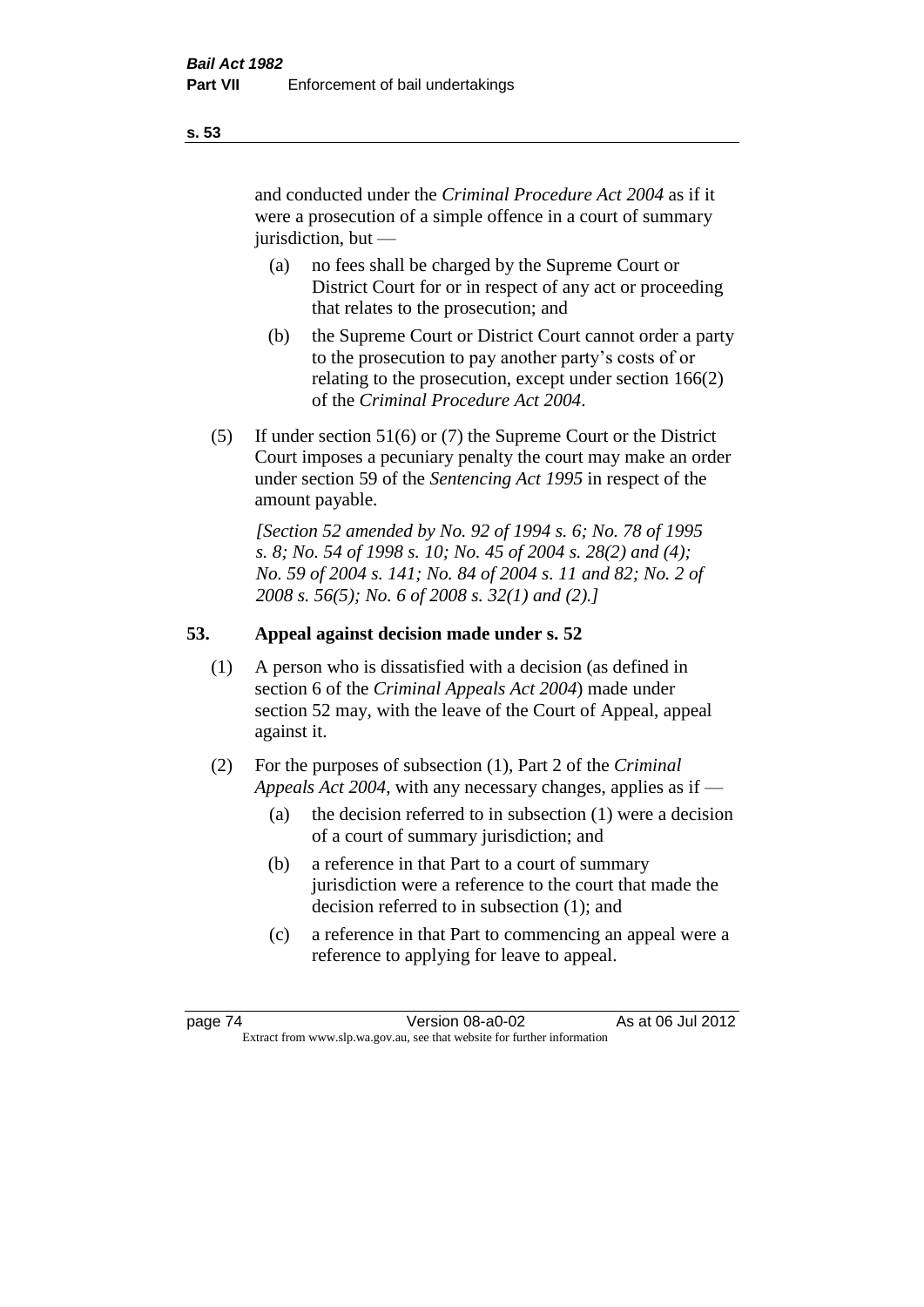(3) Despite section 13(1) of the *Criminal Appeals Act 2004*, the appeal is to be dealt with by the Court of Appeal.

*[Section 53 inserted by No. 45 of 2004 s. 28(3); amended by No. 84 of 2004 s. 11 and 82.]*

## **54. Bailed accused, prosecutor etc. may take before court to show cause against variation or revocation of bail**

 $(1a)$  In this section —

*relevant officer* means —

- (a) if the court before which the accused is required to appear is the District Court, the Supreme Court or the Court of Appeal — the prosecutor; or
- (b) in any other case the prosecutor or a police officer.
- (1) Where an accused has been released on bail the relevant officer may cause the accused to appear before an appropriate judicial officer to show cause why the accused's bail should not be varied or revoked if the relevant officer —
	- (a) has reasonable grounds to believe, or is notified in writing by a surety for the accused that the surety has reasonable grounds to believe, that the accused —
		- (i) is not likely to comply with any requirement of his bail undertaking mentioned in section  $28(2)(a)$  or (b); or
		- (ii) is, or has been, or is likely to be in breach of any condition of his bail undertaking mentioned in section  $28(2)(c)$ ; or
		- (iii) is, or has been, in breach of a home detention condition mentioned in section 28(2)(d);
	- (b) has reasonable grounds to believe that
		- (i) any surety for the accused's appearance is no longer suitable under section 39 to be a surety, or is dead; or

As at 06 Jul 2012 Version 08-a0-02 page 75 Extract from www.slp.wa.gov.au, see that website for further information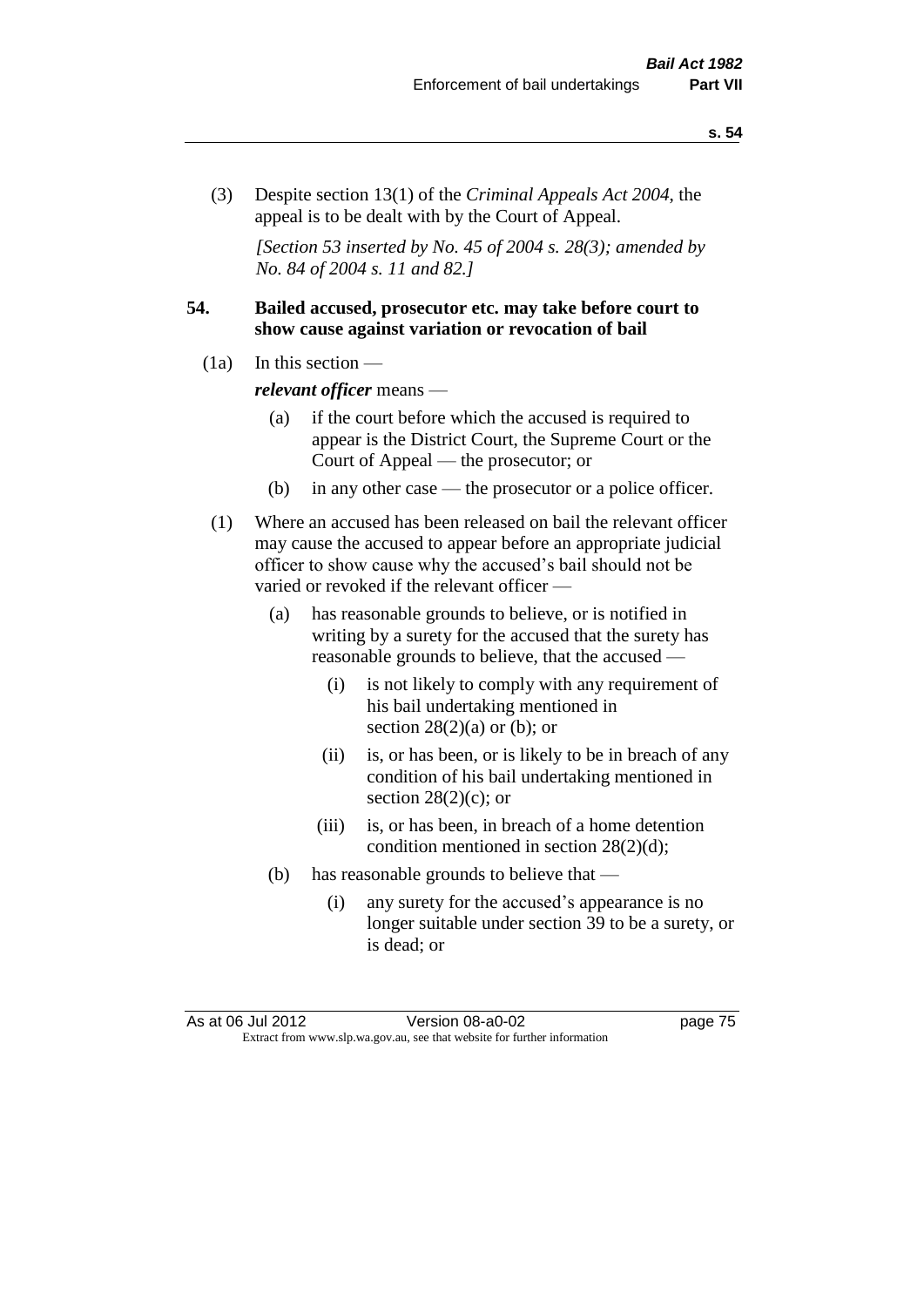| (11)  | for any reason any security required under Part D<br>of Schedule 1 is no longer sufficient; or                                                                                     |
|-------|------------------------------------------------------------------------------------------------------------------------------------------------------------------------------------|
| (iii) | in a case where the accused has been granted bail<br>for the purposes of an appeal, the accused has<br>discontinued the appeal or has not prosecuted it<br>with all due diligence. |
|       | For the purposes of causing an accused to appear before an<br>appropriate judicial officer as provided in subsection $(1)$ —                                                       |

- (a) a police officer may arrest the accused without warrant and bring the accused before an appropriate judicial officer; or
- (b) the relevant officer may apply to an appropriate judicial officer for a summons or warrant on any ground specified in subsection  $(1)$ .
- (2a) A police officer shall not exercise the power conferred by subsection (2)(a) unless the police officer is the relevant officer or is requested in writing to do so by the relevant officer.
- (3) An application under subsection (2)(b) must be made, and proceedings on it are to be conducted —
	- (a) in a court of summary jurisdiction in accordance with regulations made under the *Criminal Procedure Act 2004*;
	- (b) in the Supreme Court or the District Court in accordance with rules of court made under the *Criminal Procedure Act 2004*.
- (4) An accused arrested under this section shall be taken as soon as is practicable before an appropriate judicial officer unless he is arrested less than 24 hours before the time at which he is due to appear in accordance with his bail undertaking, in which case he shall be held in custody and brought before an appropriate judicial officer at that time.

**s. 54**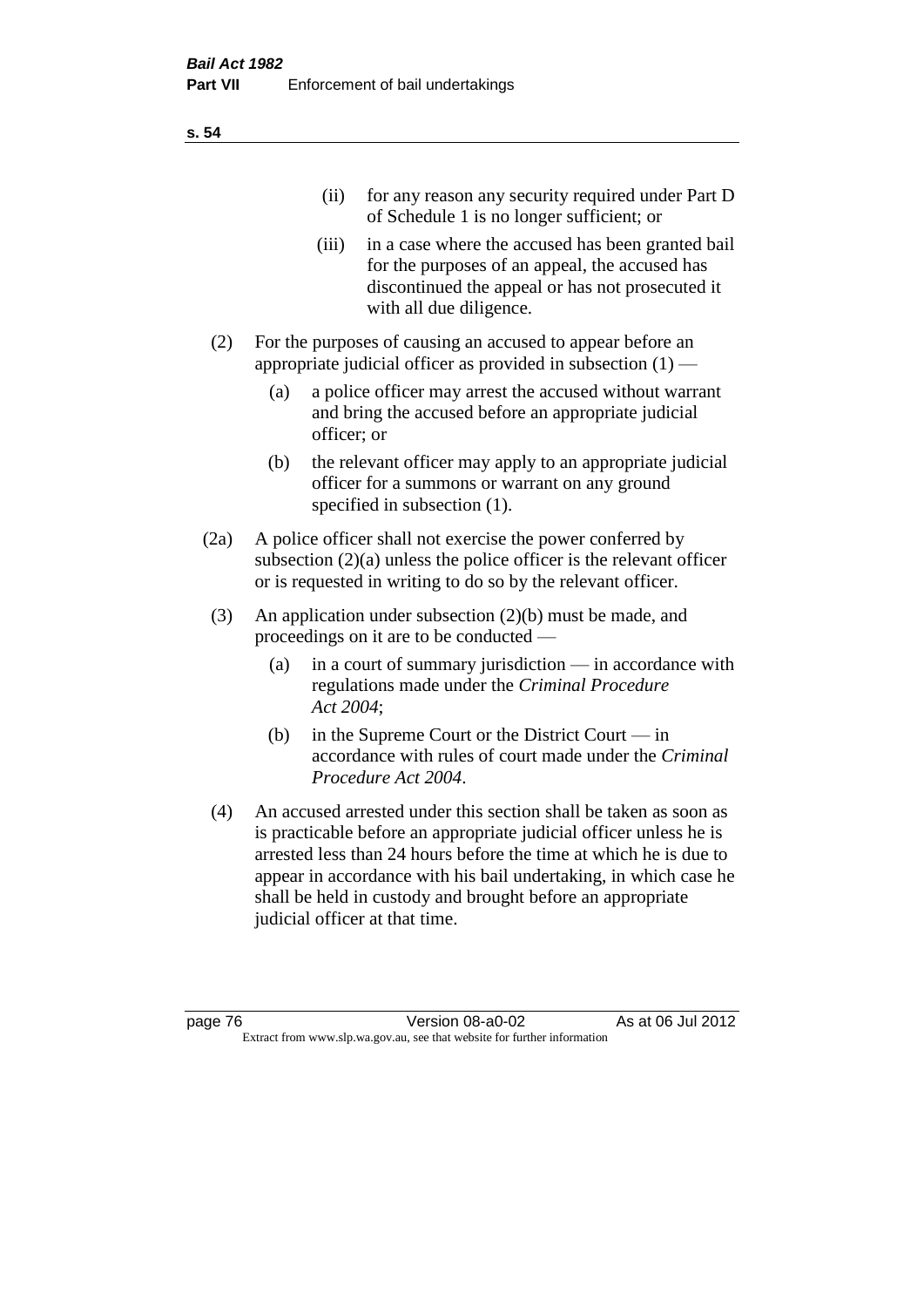- $(5)$  If
	- (a) the court before which the accused is required to appear is the District Court, the Supreme Court or the Court of Appeal; and
	- (b) a police officer is satisfied that because of the urgency of the case it is not practicable for the prosecutor to exercise the power conferred by subsection (1),

the police officer may exercise that power.

(6) If a police officer, acting under subsection (5), exercises the power conferred by subsection (1), the police officer is to be regarded as the relevant officer for the purposes of this section.

*[Section 54 amended by No. 33 of 1989 s. 18; No. 61 of 1990 s. 12; No. 45 of 1993 s. 12; No. 59 of 2004 s. 141; No. 84 of 2004 s. 9, 11 and 82; No. 6 of 2008 s. 33(1)-(4).]* 

## **54A. Accused on committal may be taken for purposes of s. 54 before court by which committed**

- (1) This section applies to an accused
	- (a) who has been released on bail following the accused's committal to the District Court or the Supreme Court to be tried (otherwise than for murder) or sentenced or otherwise dealt with; and
	- (b) who has not made an appearance in that court on the committal; and
	- (c) who, in the opinion of the relevant officer under section 54, should be made to show cause in terms of subsection (1) of that section.
- (2) The relevant officer may, under section 54, cause an accused to whom this section applies to appear before a judicial officer who is empowered to exercise jurisdiction in the court in which the committal order was made, instead of before an appropriate judicial officer.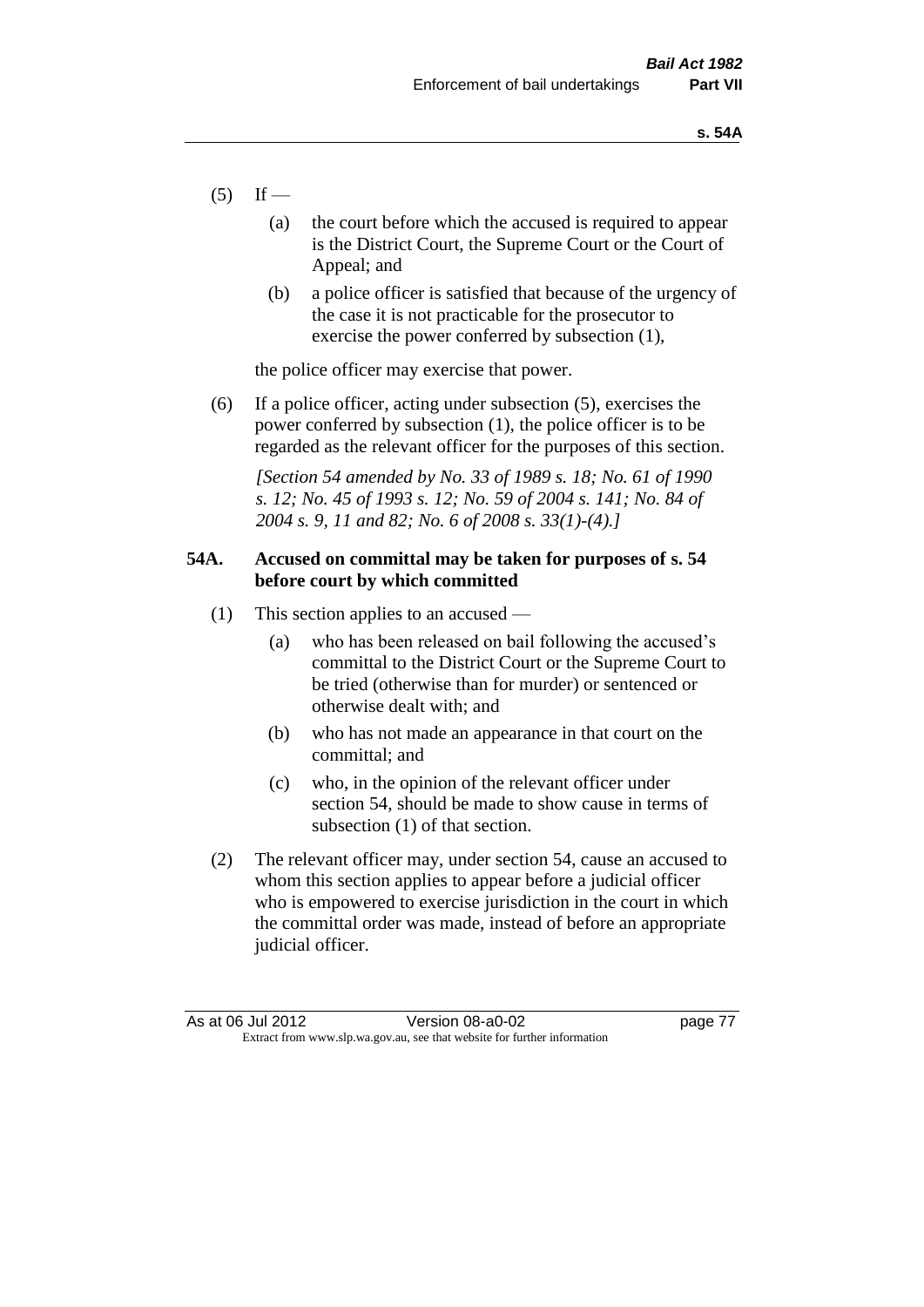(3) A judicial officer before whom an accused so appears is to be regarded as an appropriate judicial officer for the purposes of section 54(2).

- (4) A judicial officer before whom an accused so appears is not obliged to exercise any power conferred by section 55 but may refuse to do so and direct the relevant officer to cause the accused to appear before an appropriate judicial officer.
- (5) A relevant officer shall comply with a direction given to that officer under subsection (4).

*[Section 54A inserted by No. 6 of 2008 s. 34; amended by No. 29 of 2008 s. 24(6).]*

## **55. Accused before court under s. 54, judicial officer may revoke bail of etc.**

- (1) If the judicial officer before whom an accused appears under section 54 is satisfied that —
	- (a) the accused is not likely to comply with any requirement of his bail undertaking mentioned in section 28(2)(a) or  $(b)$ ; or
	- (b) he is, or has been, or is likely to be, in breach of any condition of his bail undertaking mentioned in section  $28(2)(c)$ ; or
	- (ba) he is, or has been, in breach of a home detention condition mentioned in section 28(2)(d); or
	- (c) any of the grounds set out in section  $54(1)(b)$  has been established,

he may —

- (d) revoke the bail and remand the accused in custody to appear at the time and place specified, or deemed by section 31(3) to be specified, in his bail undertaking; or
- (e) revoke the bail and grant fresh bail to the accused in accordance with this Act, other than clause 2 of Part B of Schedule 1.

**s. 55**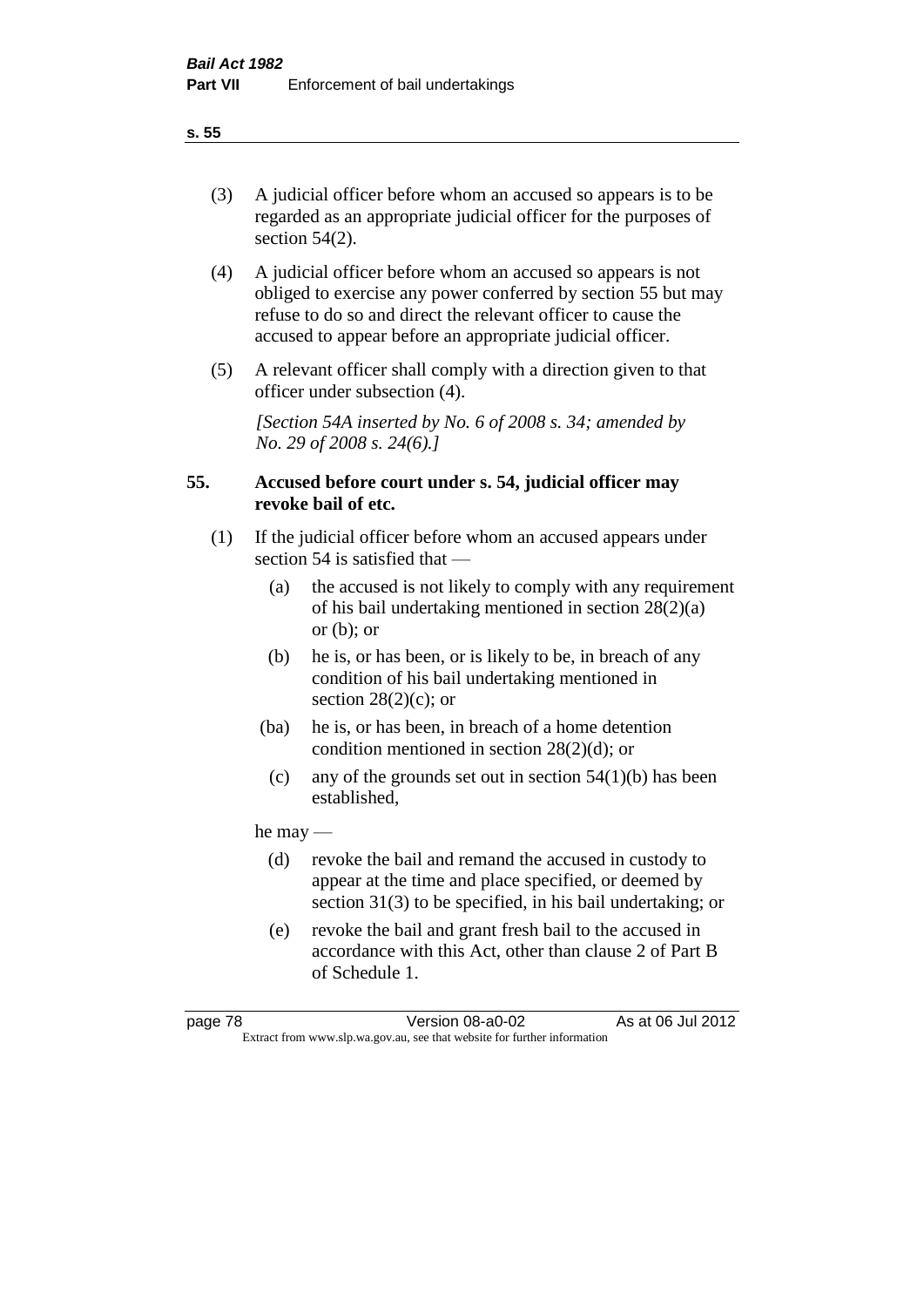(2) If the judicial officer before whom the accused so appears is not satisfied as to any of the matters mentioned in subsection (1)(a), (b), or (c) he shall release the accused on his existing bail undertaking and, with the consent in writing of the surety, on any existing surety undertaking.

*[Section 55 amended by No. 61 of 1990 s. 13; No. 45 of 1993 s. 12; No. 84 of 2004 s. 82.]* 

## *[56. Deleted by No. 6 of 2008 s. 35.]*

## **57. Offence under s. 51, court to order forfeiture of money under bail undertaking**

- (1) Where an accused is convicted of an offence against section  $51(1)$ ,  $(2)$  or  $(2a)$ , the court by which he is convicted shall, whether or not an application is made therefor by the prosecutor, order that the full amount agreed to be forfeited, in the accused's bail undertaking, be forfeited to the State.
- (2) Notwithstanding subsection (1), the court may decline to make an order thereunder or may order forfeiture in part only where the accused shows to the satisfaction of the judicial officer —
	- (a) that, by reason of a change of circumstances since the bail undertaking was entered into, an order for forfeiture, or for forfeiture in full (as the case may be), would cause excessive hardship to the accused or his dependants; and
	- (b) that such hardship would not be relieved by the exercise of one of the powers conferred by section 59.
- (3) Without prejudice to the recovery of such an amount as a civil debt due to the State, any amount to be paid under an order made under this section is to be paid, and its payment may be enforced under Part 5 of the *Fines, Penalties and Infringement Notices Enforcement Act 1994*, unless an order has been made under subsection (4).
- (4) If under this section the Supreme Court or the District Court makes an order requiring the payment of money, the court may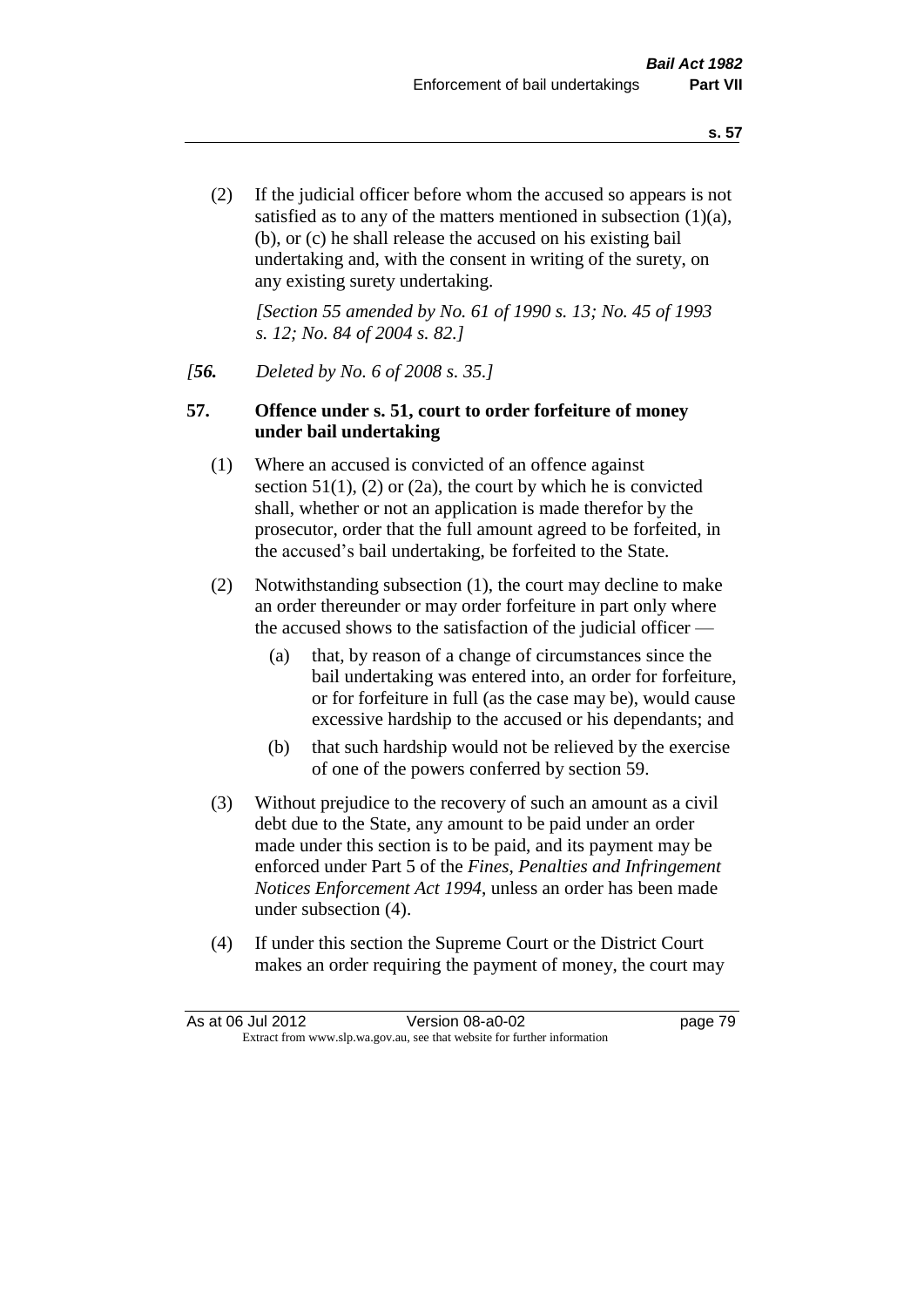make an order under section 59 of the *Sentencing Act 1995* in respect of the amount payable and for that purpose that section, with any necessary changes, applies as if the amount were a fine imposed on the accused.

*[Section 57 amended by No. 74 of 1984 s. 19; No. 92 of 1994 s. 7; No. 78 of 1995 s. 8; No. 54 of 1998 s. 11; No. 65 of 2003 s. 121(3); No. 84 of 2004 s. 82.]* 

## **58. Automatic forfeiture of money on expiration of one year after absconding**

- (1) If after the expiration of one year from the day on which the accused is required to appear in court in accordance with the requirement of his bail undertaking mentioned in section  $28(2)(a)$  he has not —
	- (a) been arrested under section 59B; or
	- (b) appeared in court in accordance with the requirement of his bail undertaking mentioned in section 28(2)(b); or
	- (c) otherwise surrendered himself or been taken into custody to be dealt with on the charge or charges for which the bail undertaking was entered into,

the full amount specified in the bail undertaking shall, on the expiration of the said period, be forfeited to the State by virtue of this section without any order of the court or other formality.

(2) Upon the occurrence of a forfeiture under subsection (1) any security given by the accused may be resorted to by the State as if an order of forfeiture had been made under section 57(1).

*[Section 58 amended by No. 65 of 2003 s. 121(3); No. 84 of 2004 s. 82; No. 6 of 2008 s. 18(3) and 36(2).]*

page 80 Version 08-a0-02 As at 06 Jul 2012 Extract from www.slp.wa.gov.au, see that website for further information

**s. 58**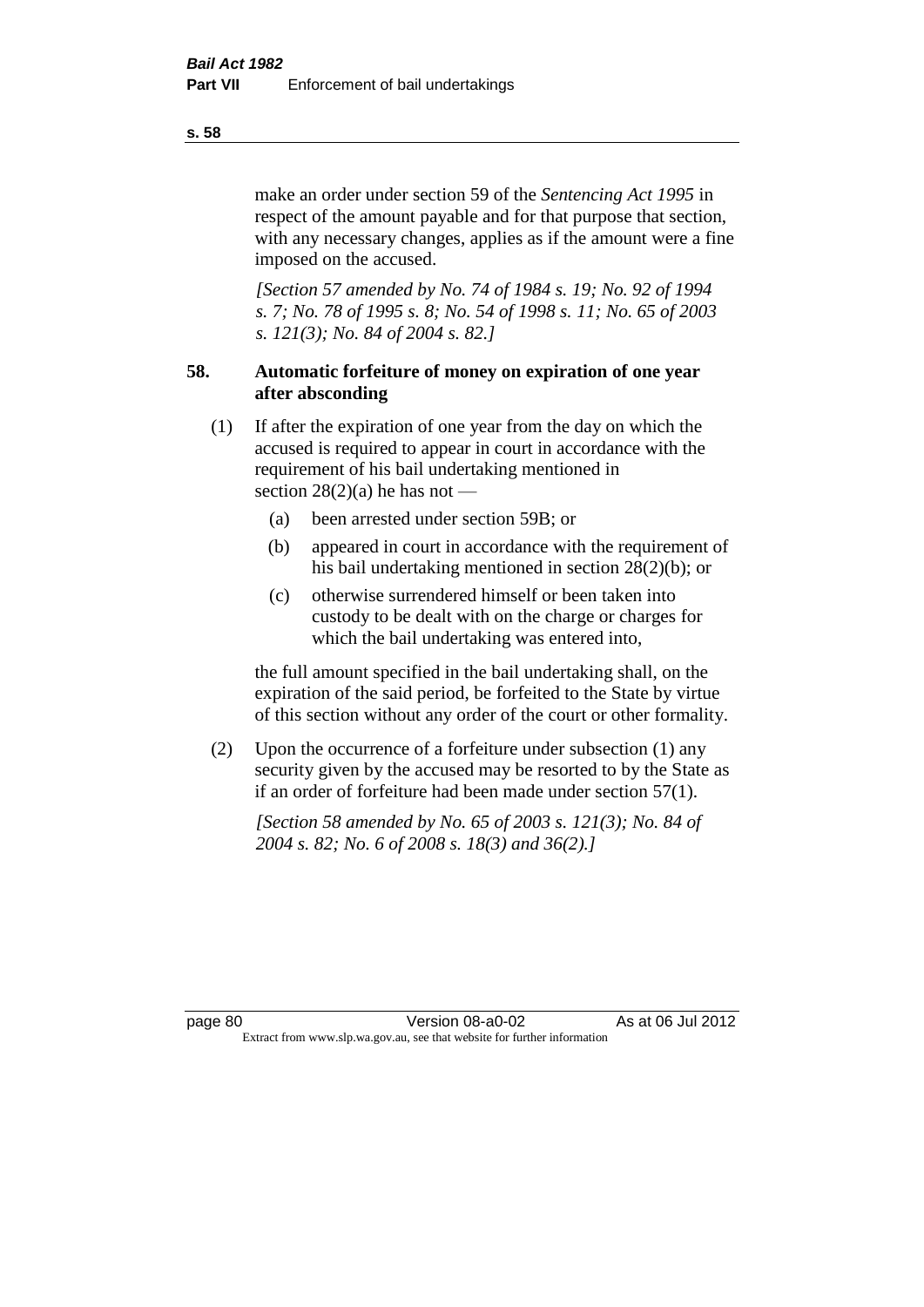# **Part VIII — Miscellaneous**

## **59. Order for forfeiture, court's additional powers as to**

A court or an appropriate judicial officer who makes an order for forfeiture under section 49 or 57 may, when doing so, or at any time thereafter, further order —

- (a) that payment of any sum be made by specified instalments or be postponed to a specified date; or
- (b) that any security given be applied in or towards payment of the sum forfeited; or
- (c) that the accused or the surety, as the case may be, do all such things and execute all such documents as may be necessary, or as may be specified in the order, for the purpose of vesting any security in the State or enabling the State to realize the same or to resort thereto to recover the sum forfeited,

and the court or an appropriate judicial officer may at any time vary or revoke an order made under paragraph (a), (b), or (c).

*[Section 59 amended by No. 65 of 2003 s. 121(3); No. 84 of 2004 s. 82.]*

# **59A. If bail dispensed with, accused may be taken before judicial officer for reconsideration of matter**

(1) In this section —

*relevant officer* has the meaning given in section 54(1a).

(2) Where the requirement for bail has been dispensed with for an accused under section 7A, the relevant officer may cause the accused to appear before an appropriate judicial officer for reconsideration of the matter, if the relevant officer has reasonable grounds to believe that the accused is not likely to appear at the time and place specified in a notice under section 13A(3).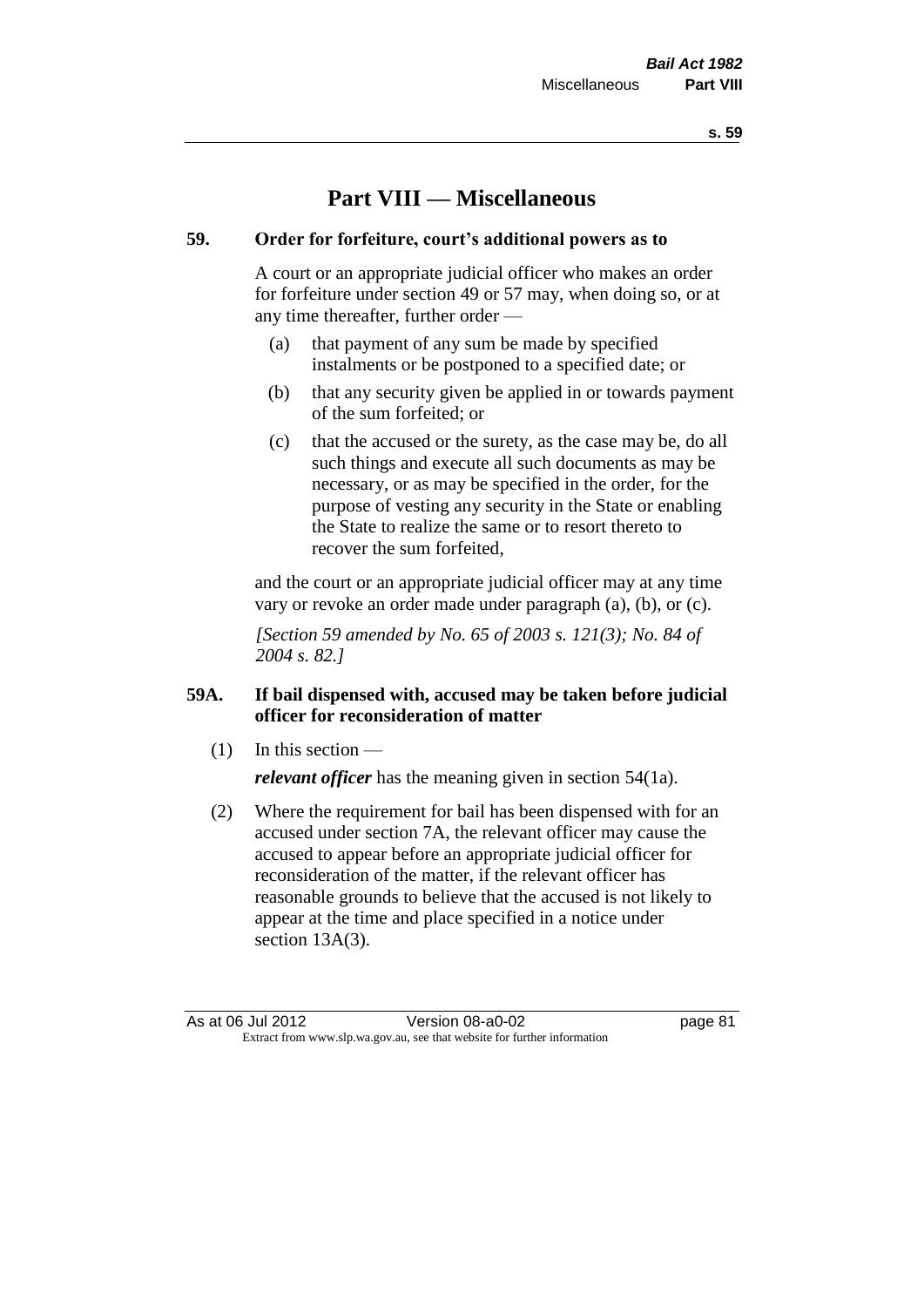- (3) Section 54(2), (2a), (3) and (4) apply, with necessary modifications, for the purposes of subsection (2).
- (4) The judicial officer before whom an accused appears under subsection (2) shall reconsider the accused's case and may, notwithstanding section 13 —
	- (a) again dispense with the requirement for bail; or
	- (b) grant bail; or
	- (c) refuse to grant bail,

in accordance with this Act, for the accused's appearance in court.

- $(5)$  If
	- (a) the court before which the accused is required to appear is the District Court, the Supreme Court or the Court of Appeal; and
	- (b) a police officer is satisfied that because of the urgency of the case it is not practicable for the prosecutor to exercise the power conferred by subsection (2),

the police officer may exercise that power.

(6) If a police officer, acting under subsection (5), exercises the power conferred by subsection (2), the police officer is to be regarded as the relevant officer for the purposes of this section.

*[Section 59A inserted by No. 6 of 2008 s. 36(1).]*

## **59B. Absconding accused, warrant for arrest of**

Where —

(a) at any time after that specified in an accused's bail undertaking for an accused's appearance the accused has failed to comply with the requirements of the accused's bail undertaking mentioned in section  $28(2)(a)$  or (b); or

page 82 Version 08-a0-02 As at 06 Jul 2012 Extract from www.slp.wa.gov.au, see that website for further information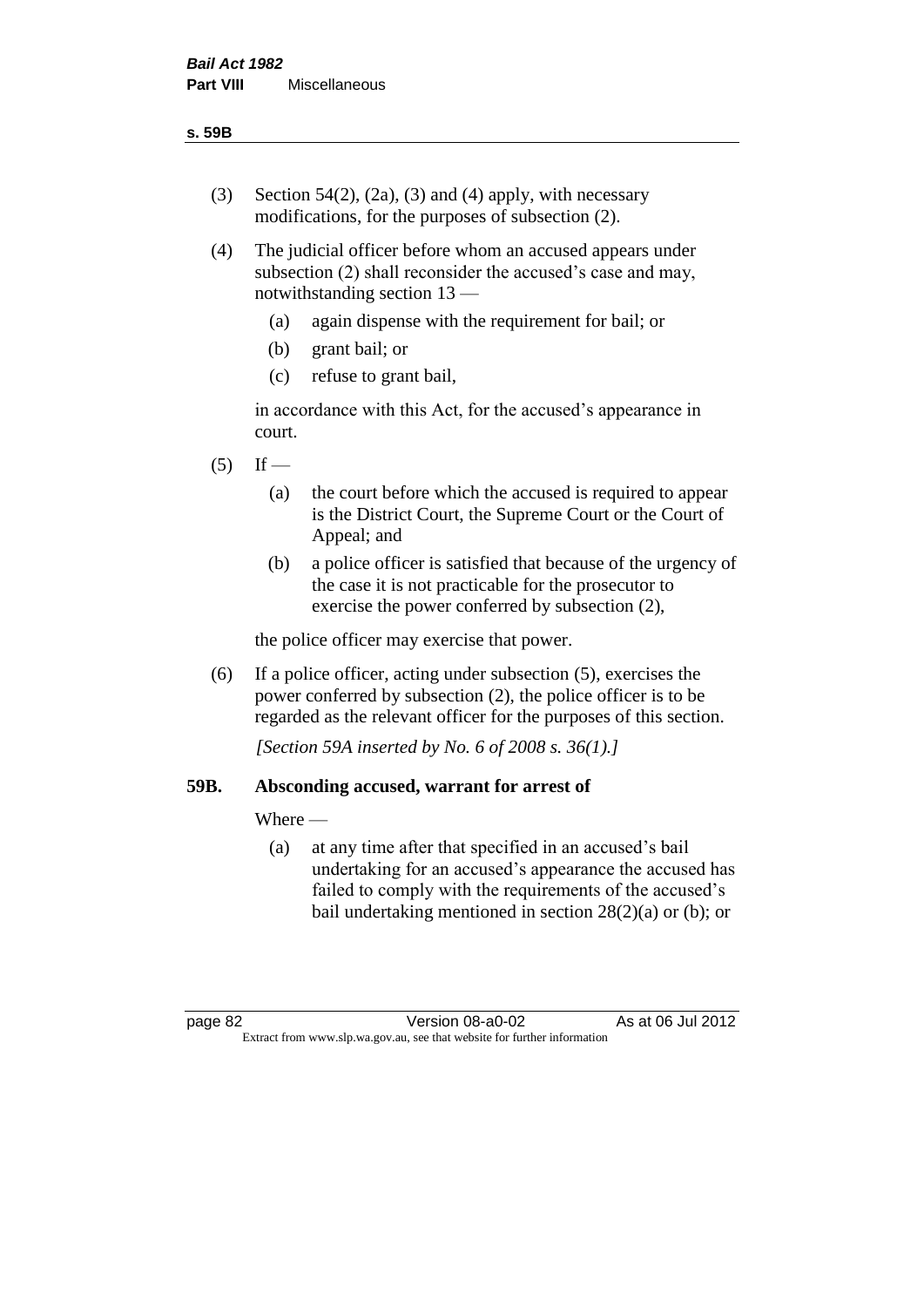(b) an accused has failed to appear at the time and place specified in a notice under section 13A(3).

the court before which the accused was required to appear may issue a warrant to arrest the accused and bring the accused before that court or a court of like jurisdiction.

*[Section 59B inserted by No. 6 of 2008 s. 36(1).]*

## **60. Change of address, accused and surety to notify**

Where the residential address of —

- (a) an accused who has been released on bail or for whom the requirement for bail has been dispensed with; or
- (b) a surety,

changes from that appearing on his bail undertaking, surety undertaking or notice under section 13A(3), as the case may be, he shall forthwith, in writing, notify details of the change to the registrar of the court before which, at the time when the change occurs, the accused is required to appear, and if without reasonable cause he fails to do so he commits an offence.

Penalty: \$1 000.

*[Section 60 amended by No. 50 of 2003 s. 37(5); No. 59 of 2004 s. 141; No. 84 of 2004 s. 82; No. 6 of 2008 s. 37.]*

# **61. Failing to bring arrested person before court or person able to grant bail, offence**

- (1) A person to whom this section applies commits an offence if, having arrested another for an offence, he wilfully and without reasonable excuse fails to take that other person, or cause him to be taken, as soon as is practicable —
	- (a) before an authorised officer or judicial officer empowered by this Act to grant bail for that offence; or
	- (b) before a court.

Penalty: \$1 000 or imprisonment for 12 months or both.

As at 06 Jul 2012 Version 08-a0-02 page 83 Extract from www.slp.wa.gov.au, see that website for further information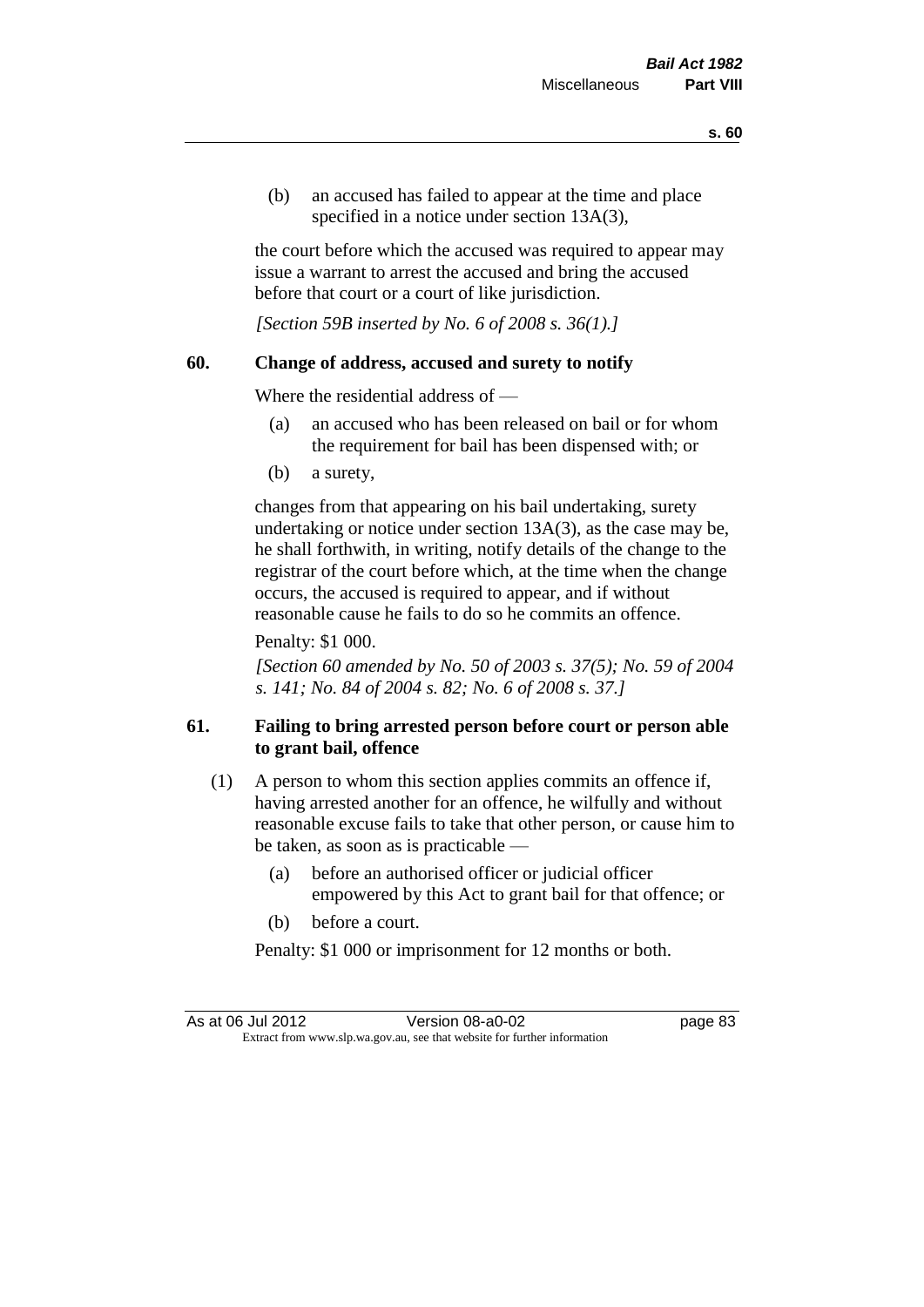#### **s. 62**

- (2) This section applies to a person who
	- (a) is not empowered by this Act to grant bail for the offence; or
	- (b) being so empowered, elects to act under section 6(7).

*[Section 61 amended by No. 15 of 1988 s. 17; No. 59 of 2006 s. 4(4); No. 6 of 2008 s. 38.]* 

## **62. Giving false information for bail purposes, offence**

A person who for the purpose of obtaining —

- (a) a grant of bail for himself or a variation of the terms and conditions thereof; or
- (b) approval of himself as a surety,

makes any statement which he knows is false in a material particular, or recklessly makes any statement which is false in a material particular, commits an offence.

Penalty: \$1 000 or imprisonment for 12 months or both.

## **63. Protection from personal liability**

A person shall not be liable in civil proceedings on account of anything done, or omitted to be done, by him in good faith in the course of carrying out any provision of this Act, or purporting to be so done or omitted; but the liability (if any) of any other person (including the State or the Commonwealth) as his employer is not affected by this section and shall be determined as if it had not been passed.

*[Section 63 amended by No. 65 of 2003 s. 121(4).]*

## **64. Non-appearance etc. by an accused, proving**

Where it is required for the purposes of this Act to prove —

(a) that an accused did not appear before a particular court, at a particular place, on a particular day, at a particular time or during a particular period; or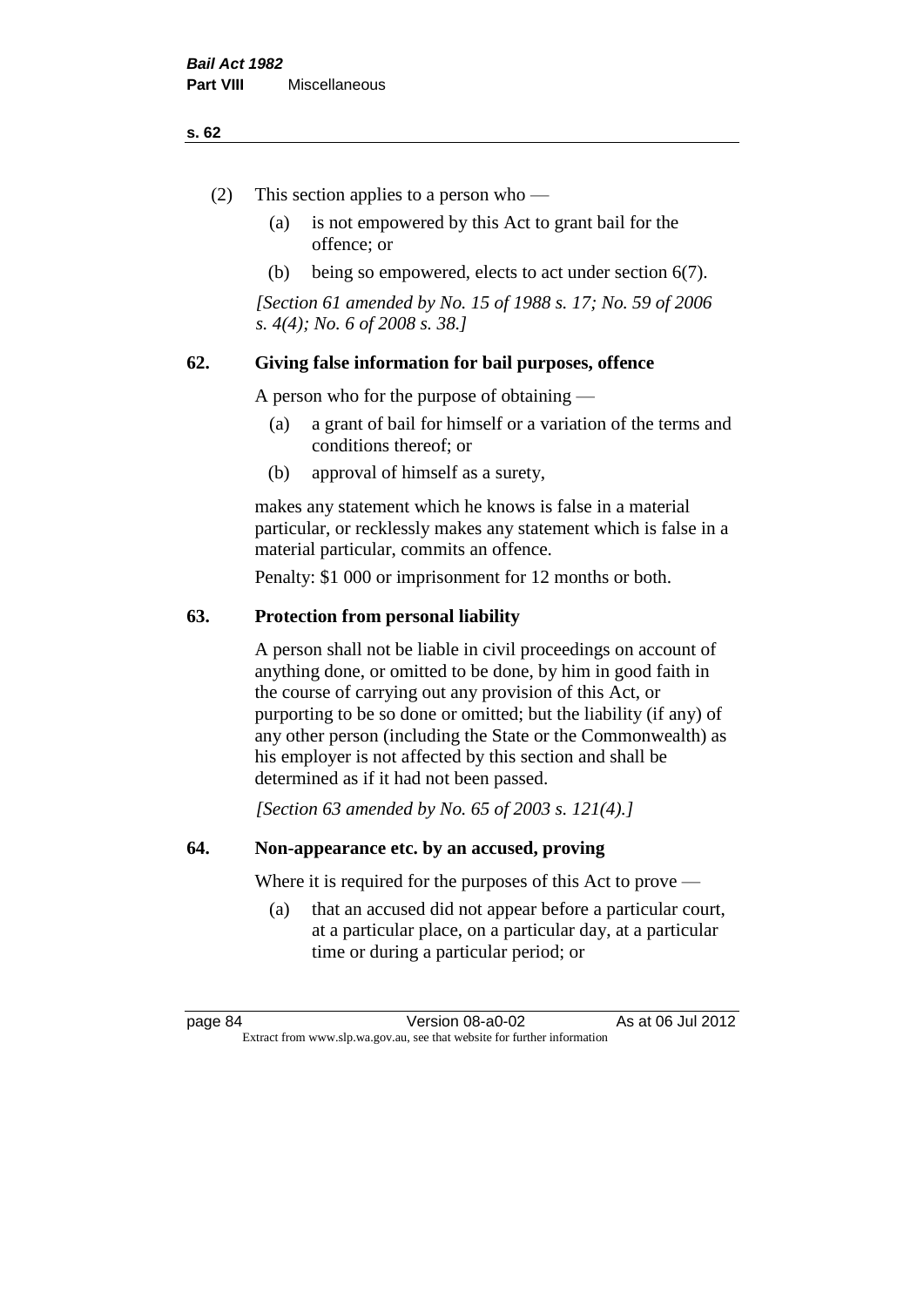(b) the day, time or period when or during which an accused did appear before a particular court at a particular place,

a certificate as to any such matter, purporting to be signed by a judicial officer or registrar of the court before which the accused was required to appear, shall be evidence of the matter so certified.

*[Section 64 amended by No. 59 of 2004 s. 141; No. 84 of 2004 s. 82.]* 

## **65. Bail undertakings by child, effect of**

A bail undertaking entered into by a person who is under the age of 18 years shall bind him as if he were of full age.

#### **66. Other powers etc. to grant bail abolished**

- (1) Any power or duty that, at the commencement of this Act, exists apart from statute to grant bail to an accused awaiting an appearance in court for an offence, is abolished.
- (2) Subsection (1) has effect notwithstanding anything in section 16 of the *Supreme Court Act 1935*.
- (3) In subsection (1) *statute* means an Act of the Parliament of Western Australia, other than the *Supreme Court Act 1935*.

*[Section 66 amended by No. 84 of 2004 s. 82.]*

## **66A. Delegation by registrar of court**

- (1) The registrar of a court may, either generally or as otherwise provided by the instrument of delegation, by instrument signed by him, delegate to an officer of that court any function conferred on him by or under this Act other than —
	- (a) this power of delegation; or
	- (aa) a function conferred by section  $11(3)$  or  $36(1)(a)$ ; or
	- (b) any function that a judicial officer has required him to perform personally.

As at 06 Jul 2012 Version 08-a0-02 page 85 Extract from www.slp.wa.gov.au, see that website for further information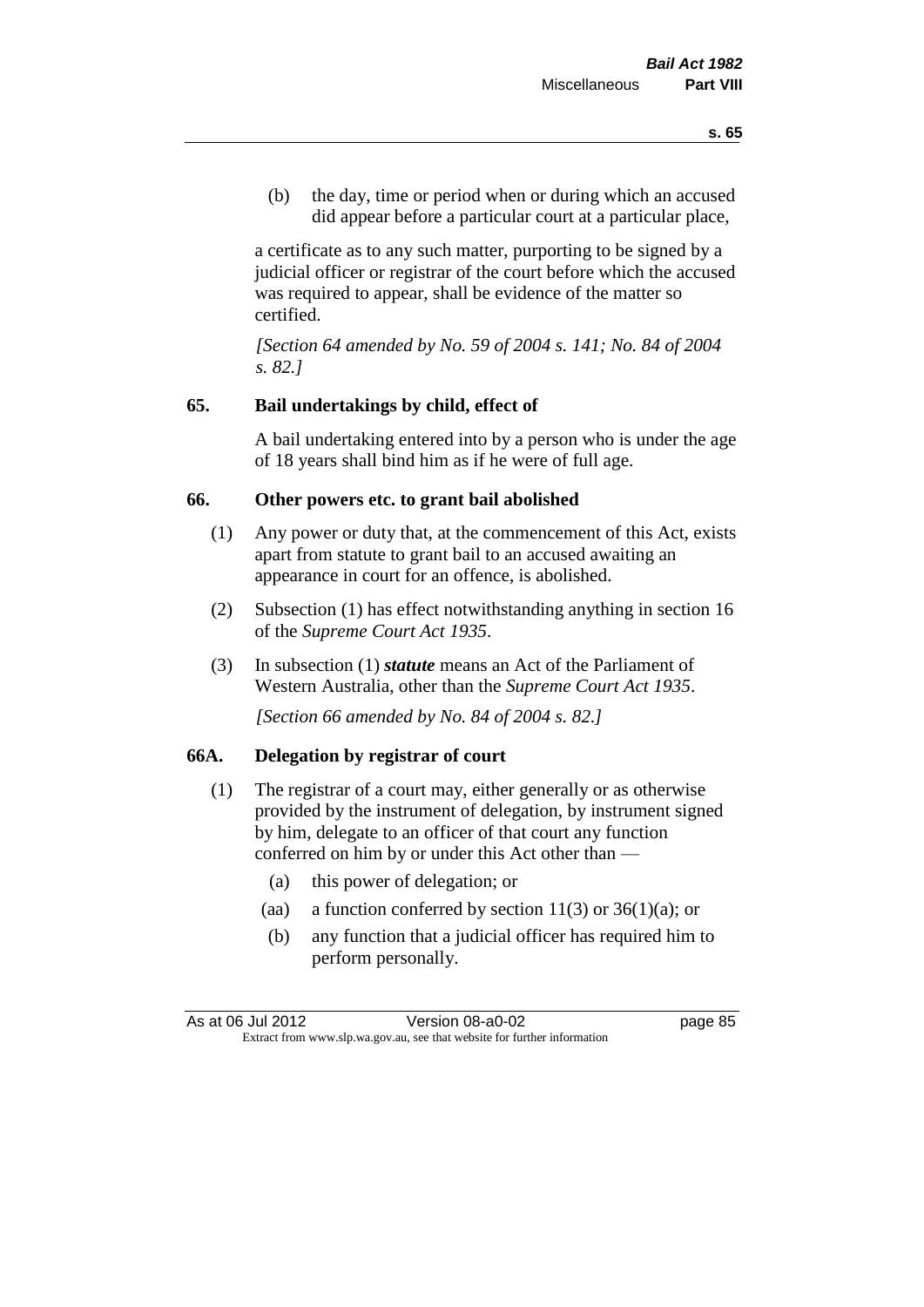**s. 66B**

(2) The superintendent of a detention centre under the *Young Offenders Act 1994* may, either generally or as otherwise provided by the instrument of delegation, by instrument signed by him, delegate to an officer of the Public Sector agency principally assisting the Minister administering that Act in its administration any function conferred on him by or under this Act, other than this power of delegation.

*[Section 66A inserted by No. 15 of 1988 s. 18; amended by No. 49 of 1988 s. 89; No. 31 of 1993 s. 8; No. 59 of 2004 s. 141; No. 65 of 2006 s. 52; No. 6 of 2008 s. 39.]* 

# **66B. Video link or audio link, use of in bail proceedings**

(1) In this section —

*audio link* means facilities (including telephone) that enable, at the same time, a judicial officer or authorised officer at one place to hear the accused at another place and vice versa;

*bail proceedings* means any proceedings under this Act including —

- (a) proceedings on a case for bail;
- (b) proceedings relating to the variation or revocation of bail;
- (c) proceedings on an application under section 48 or 49;
- (d) proceedings on an appeal under section 15A or 53;

*video link* means facilities (including closed circuit television) that enable, at the same time, a judicial officer or authorised officer at one place to see and hear the accused at another place and vice versa.

- (2) Bail proceedings may be conducted by means of a video link or an audio link.
- (3) Without limiting subsection (2), if a provision of this Act requires or authorises an accused to be brought before, or appear before, a court, judicial officer or authorised officer, the accused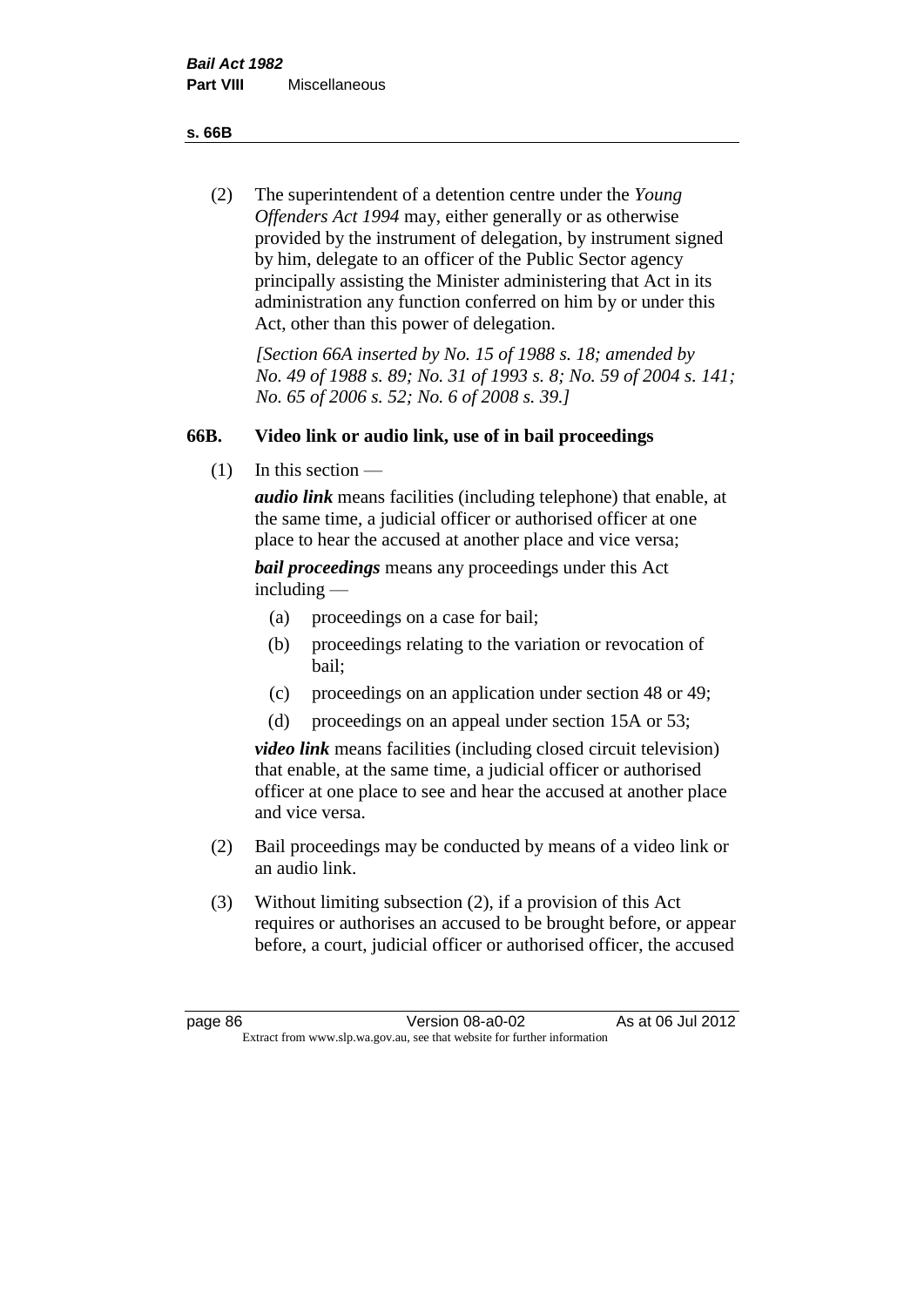may be brought before, or appear before, the court or officer by means of a video link or an audio link.

- (4) An audio link is not to be used under this section unless a video link is not available and cannot reasonably be made available.
- (5) Nothing in this section prevents a court, judicial officer or authorised officer from requiring that an accused be brought before, or appear before, the court or officer in person for the purposes of bail proceedings.

*[Section 66B inserted by No. 6 of 2008 s. 40(1).]*

## **67. Regulations**

- (1) The Governor may make regulations, not inconsistent with this Act, prescribing such things as are required or permitted by this Act to be prescribed or as it is necessary or expedient to prescribe for the purposes thereof.
- (2) Without limiting the generality of subsection (1) regulations  $\text{max}$  —
	- (a) make provision for or with respect to the making of applications —
		- (i) for or in relation to bail;
		- (ii) for the approval of sureties;
		- (iii) for the approval of security to be given by accused persons and sureties;
		- (iv) for the cancellation of a surety undertaking;
		- (v) for an order under section 49,

and for the manner in which such applications are to be made and the procedure to be followed on such applications;

(b) for the purposes of clause 5 of Part A of Schedule 1, prescribe the officer or officers who may grant bail for any prescribed appearance or class of appearance in court by an accused who is in custody;

As at 06 Jul 2012 Version 08-a0-02 page 87 Extract from www.slp.wa.gov.au, see that website for further information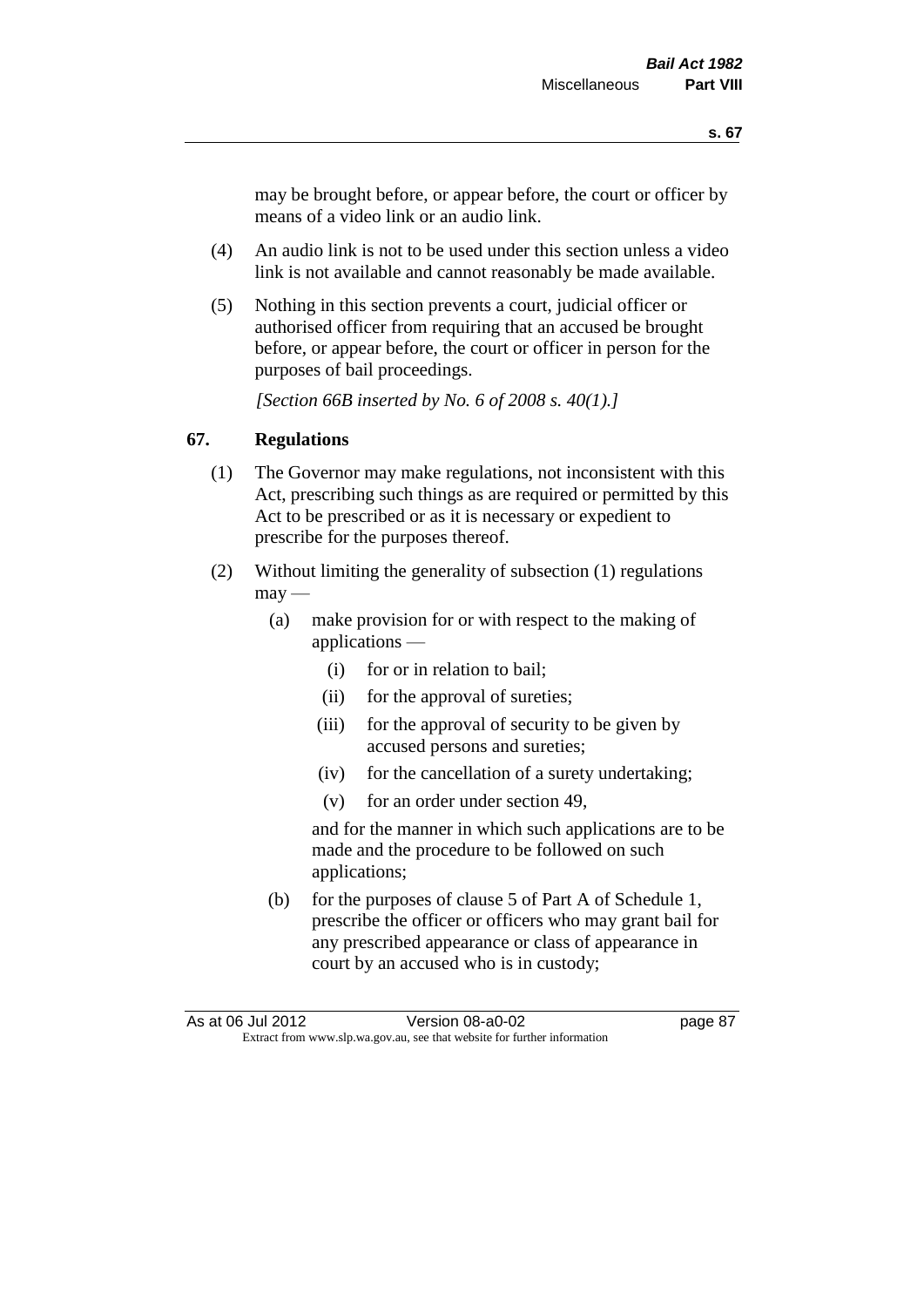**s. 67**

- (c) make provision for, or with respect to the management, control, supervision and good order of premises established for the accommodation of persons to whom bail has been granted.
- (3) Regulations made under this section may provide that a contravention or failure to comply with a regulation constitutes an offence and may provide for penalties not exceeding a fine of \$500 for offences against the regulations.

*[Section 67 amended by No. 45 of 1993 s. 12; No. 84 of 2004 s. 83(3); No. 2 of 2008 s. 56(6); No. 6 of 2008 s. 30(3).]* 

*[68. Omitted under the Reprints Act 1984 s. 7(4)(g).]*

page 88 Version 08-a0-02 As at 06 Jul 2012 Extract from www.slp.wa.gov.au, see that website for further information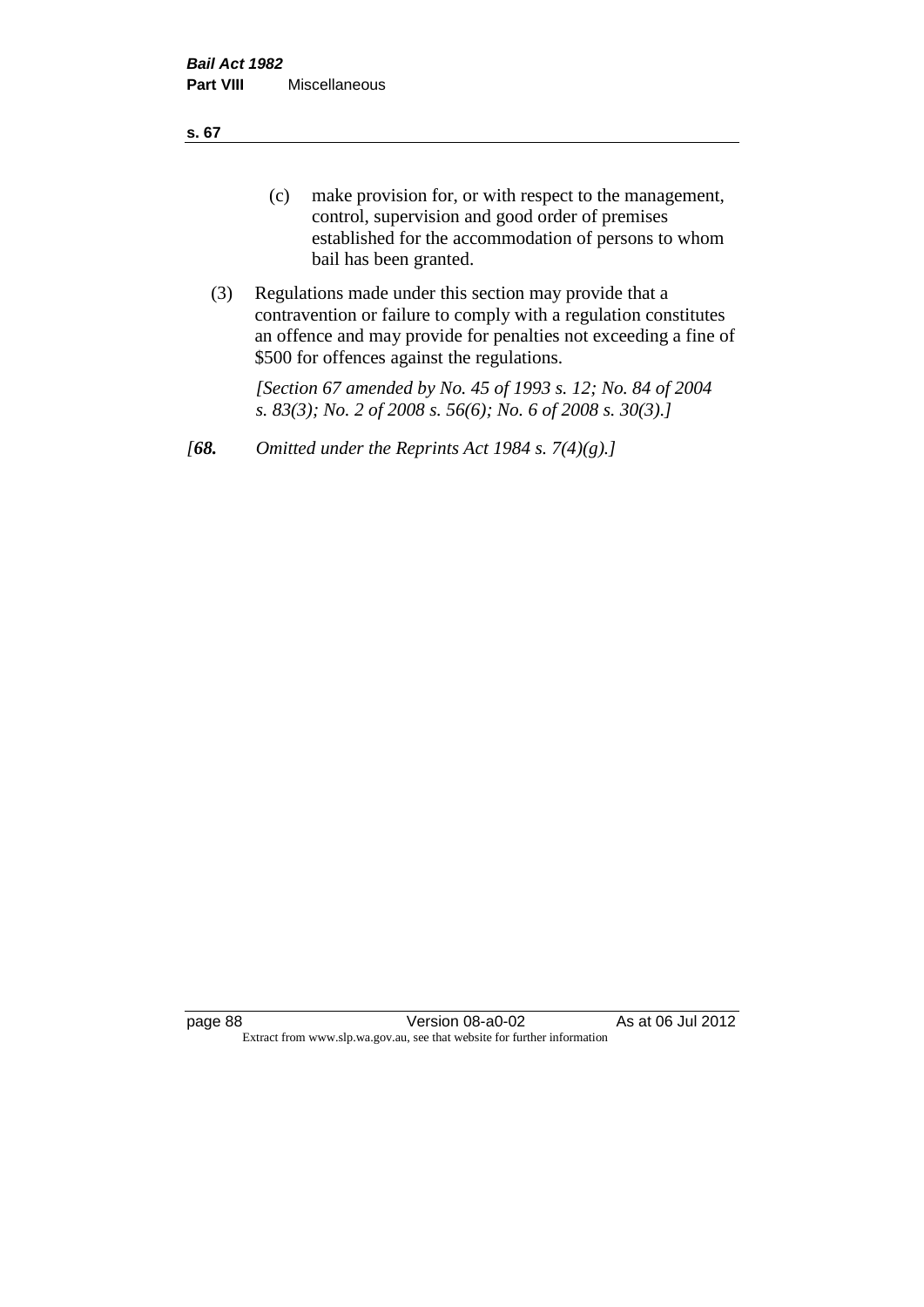# **Schedule 1 — Jurisdiction as to bail and related matters**

[s. 13, 17]

*[Heading inserted by No. 6 of 2008 s. 41(1).]*

## **Part A** — **Jurisdiction relating to bail**

*[Heading inserted by No. 6 of 2008 s. 41(2)(a).]*

#### **First Column**

#### **Second Column**

*Appearances in court*

*By whom bail may be granted or (where applicable) dispensed with*

*[Heading amended by No. 6 of 2008 s. 41(2)(b) and (c).]*

## **1. Initial appearance**

(1) The initial appearance in a court of summary jurisdiction or the Children's Court by an accused in, or in connection with, proceedings for an offence.

In any case —

- (a) a justice; or
- (b) an authorised police officer; and

in addition, in the case of a child, an authorised community services officer.

(2) The initial appearance in the District Court or the Supreme Court, not being the initial appearance to which clause 3 applies.

A judge of the District Court or a judge of the Supreme Court, as the case requires.

*[Clause 1 amended by No. 15 of 1988 s. 19; No. 49 of 1988 s. 90(a)(i); No. 59 of 2004 s. 141; No. 84 of 2004 s. 10(1) and 82.]*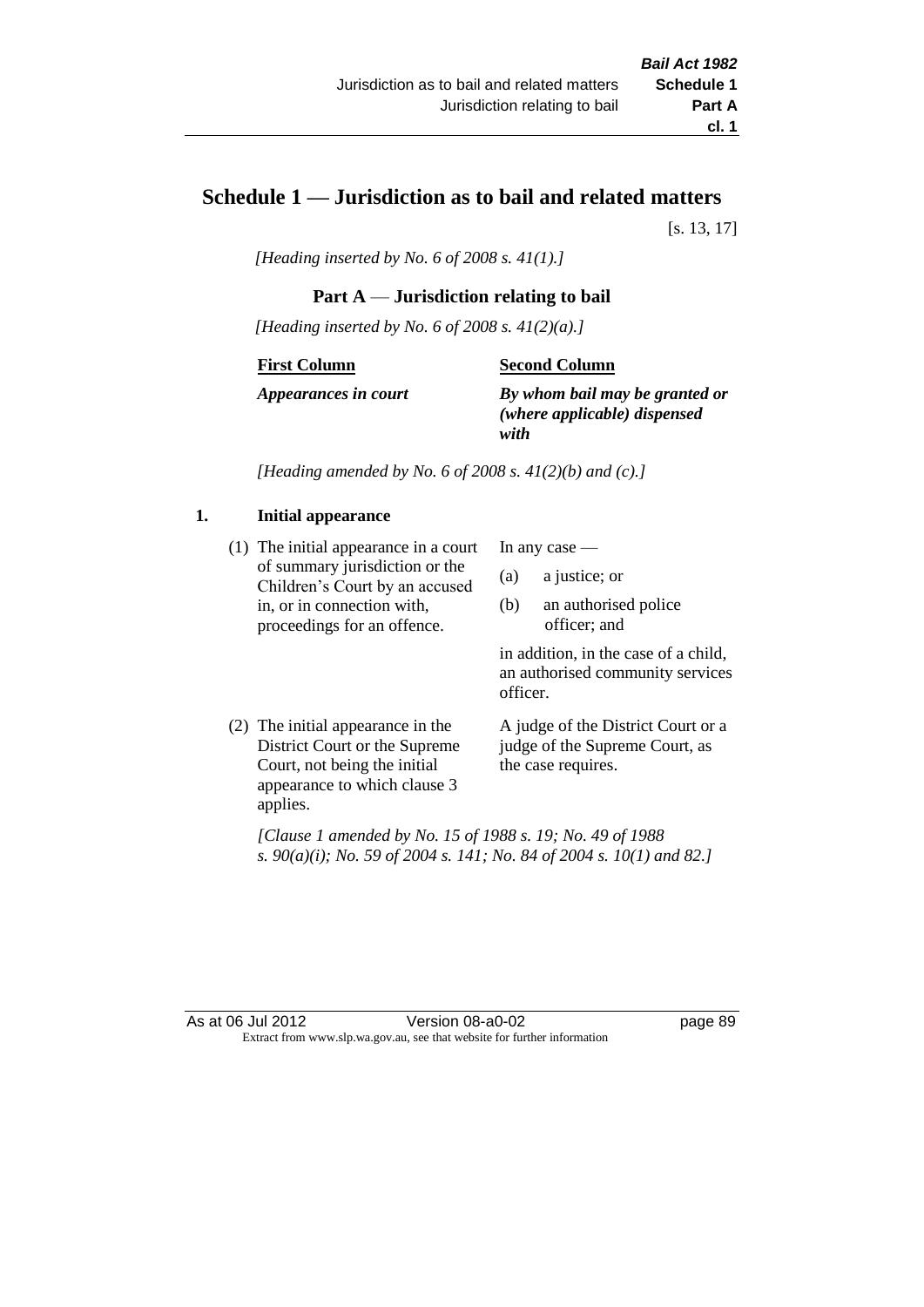| <b>First Column</b>  | <b>Second Column</b>                                                   |
|----------------------|------------------------------------------------------------------------|
| Appearances in court | By whom bail may be granted or<br>(where applicable) dispensed<br>with |

## **2. Appearance after adjournment**

Appearance in any court or before The judicial officer who orders a judicial officer by an accused after any adjournment of proceedings for an offence, not being a committal under clause 3.

the adjournment.

*[Clause 2 amended by No. 84 of 2004 s. 82.]*

## **3**. **Appearance on committal to Supreme Court or District Court**

The initial appearance by an accused in the Supreme Court or District Court after he has been committed thereto under any Act to be tried or sentenced or otherwise dealt with. The judicial officer who orders the committal.

*[Clause 3 amended by No. 84 of 2004 s. 82.]*

#### **4. Appearance in connection with appeal etc.**

| (1) Appearance in connection with an If the appeal is being determined<br>application or appeal made under<br>the Criminal Appeals Act 2004 or<br>with any order made in<br>determining the application or<br>appeal. | by a single judge of the Supreme<br>Court, a single judge of the<br>Supreme Court;<br>If the appeal is being determined<br>by the Court of Appeal, the Court<br>of Appeal or a single judge of<br>appeal. |
|-----------------------------------------------------------------------------------------------------------------------------------------------------------------------------------------------------------------------|-----------------------------------------------------------------------------------------------------------------------------------------------------------------------------------------------------------|
| (2) Appearance in connection with a<br>rehearing of proceedings ordered<br>under section 28 of the<br>Children's Court of Western<br>Australia Act 1988.                                                              | The Children's Court.                                                                                                                                                                                     |

page 90 Version 08-a0-02 As at 06 Jul 2012 Extract from www.slp.wa.gov.au, see that website for further information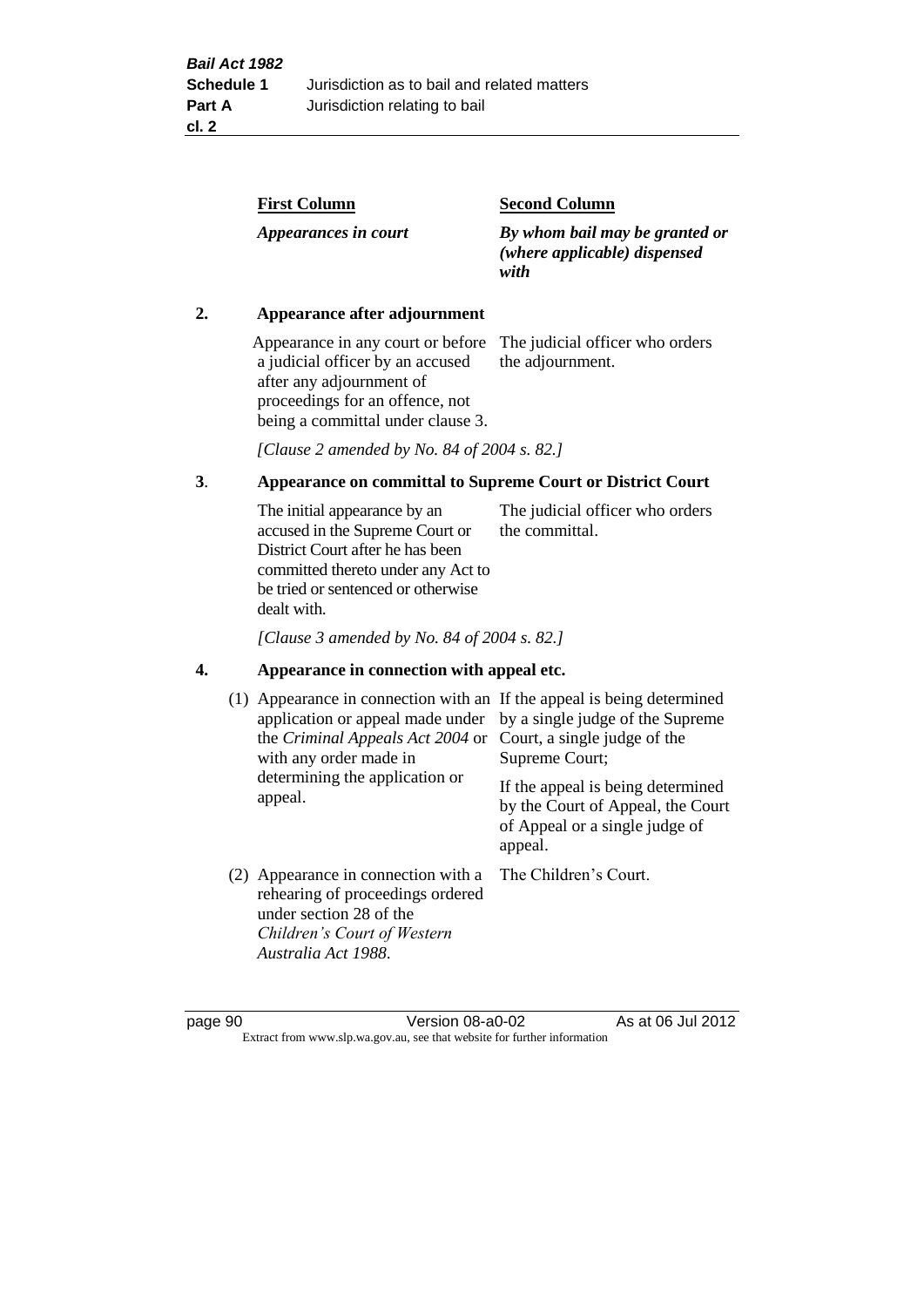| <b>First Column</b>                                                  | <b>Second Column</b>                                                   |  |
|----------------------------------------------------------------------|------------------------------------------------------------------------|--|
| Appearances in court                                                 | By whom bail may be granted or<br>(where applicable) dispensed<br>with |  |
| (3) Appearance in connection with<br>the reconsideration of an order | The Children's Court constituted<br>by the President.                  |  |

*[Clause 4 inserted by No. 84 of 2004 s. 10(2).]*

## **5. Appearance prescribed by regulation**

under section 40 of the *Children's Court of Western* 

*Australia Act 1988*.

| Appearance in a court for any  | The judicial or other officer   |
|--------------------------------|---------------------------------|
| other purpose or following any | prescribed by such regulations. |
| other occurrence prescribed by |                                 |
| regulations under this Act.    |                                 |

## **6. Appearances not otherwise provided for**

Any appearance in a court not otherwise provided for in this Part or by regulations under this Act.

The judicial officer who, or court which, orders the appearance.

#### **7. Term used: proceedings for an offence**

In this Part, unless the contrary intention appears —

*proceedings for an offence* in clause 2 (but not in clause 1) includes any of the following proceedings relating to that offence —

- (a) appeal proceedings; and
- (b) proceedings on a writ of *habeas corpus*; and
- (c) proceedings on the re-appearance of an offender under section 50 of the *Sentencing Act 1995*.

*[Clause 7 inserted by No. 84 of 2004 s. 10(3).]*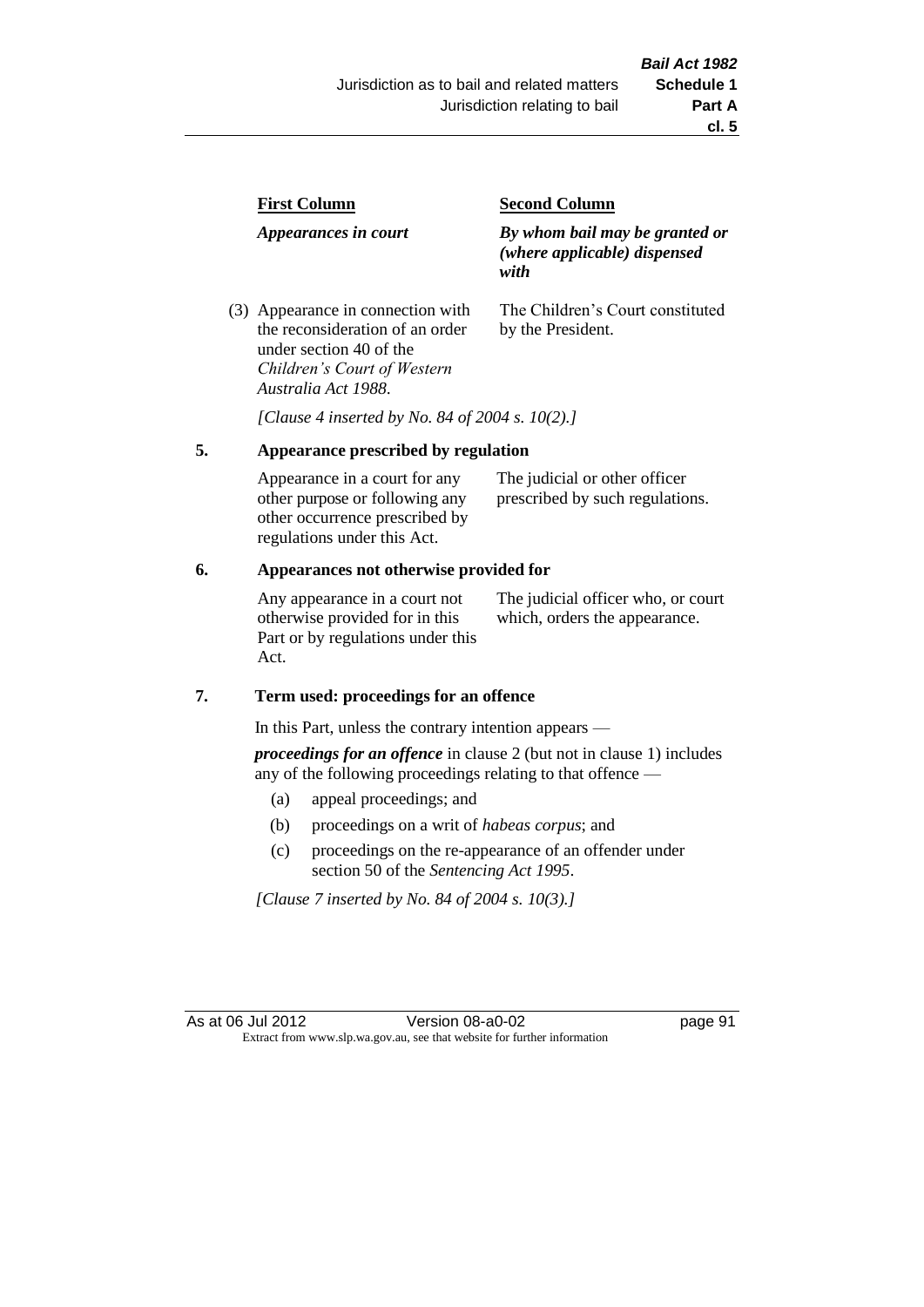## **Part B** — **Cessation of powers relating to bail**

*[Heading inserted by No. 6 of 2008 s. 41(3)(a).]*

#### **1. Upon decision by judge, power of other officers ceases**

 $(1)$  In this clause —

*judge* means a judge of the Supreme Court, the Children's Court or the District Court.

- (2) After a judge has granted or refused bail for an appearance by an accused the power to grant bail for that appearance ceases to be vested  $in -$ 
	- (a) any judicial officer whose jurisdiction is inferior to that of the judge; or
	- (b) any authorised officer.
- (3) After a judge has dispensed with the requirement for bail for an appearance by an accused the power to grant or refuse bail for that appearance ceases to be vested in any officer referred to in subclause  $(2)(a)$  or  $(b)$ .

*[Clause 1 inserted by No. 6 of 2008 s. 41(3)(b).]*

#### **1A. Upon decision by Court of Appeal, other powers cease**

After the Court of Appeal on an appeal under section 15A —

- (a) has granted or refused bail for an appearance by an accused, the power to grant or refuse bail for that appearance; or
- (b) has dispensed with the requirement for bail for an appearance by an accused, the power to grant or refuse bail for that appearance,

ceases to be vested in any judicial officer or in any authorised officer.

*[Clause 1A inserted by No. 6 of 2008 s. 41(3)(b).]*

#### **2. Upon decision by judicial officer, his power and that of his peers ceases**

Except where clause 4 applies, the power to grant, refuse or dispense with bail for an appearance by an accused ceases to be vested in any judicial officer (including a judge of the Supreme Court) after he, or

page 92 Version 08-a0-02 As at 06 Jul 2012 Extract from www.slp.wa.gov.au, see that website for further information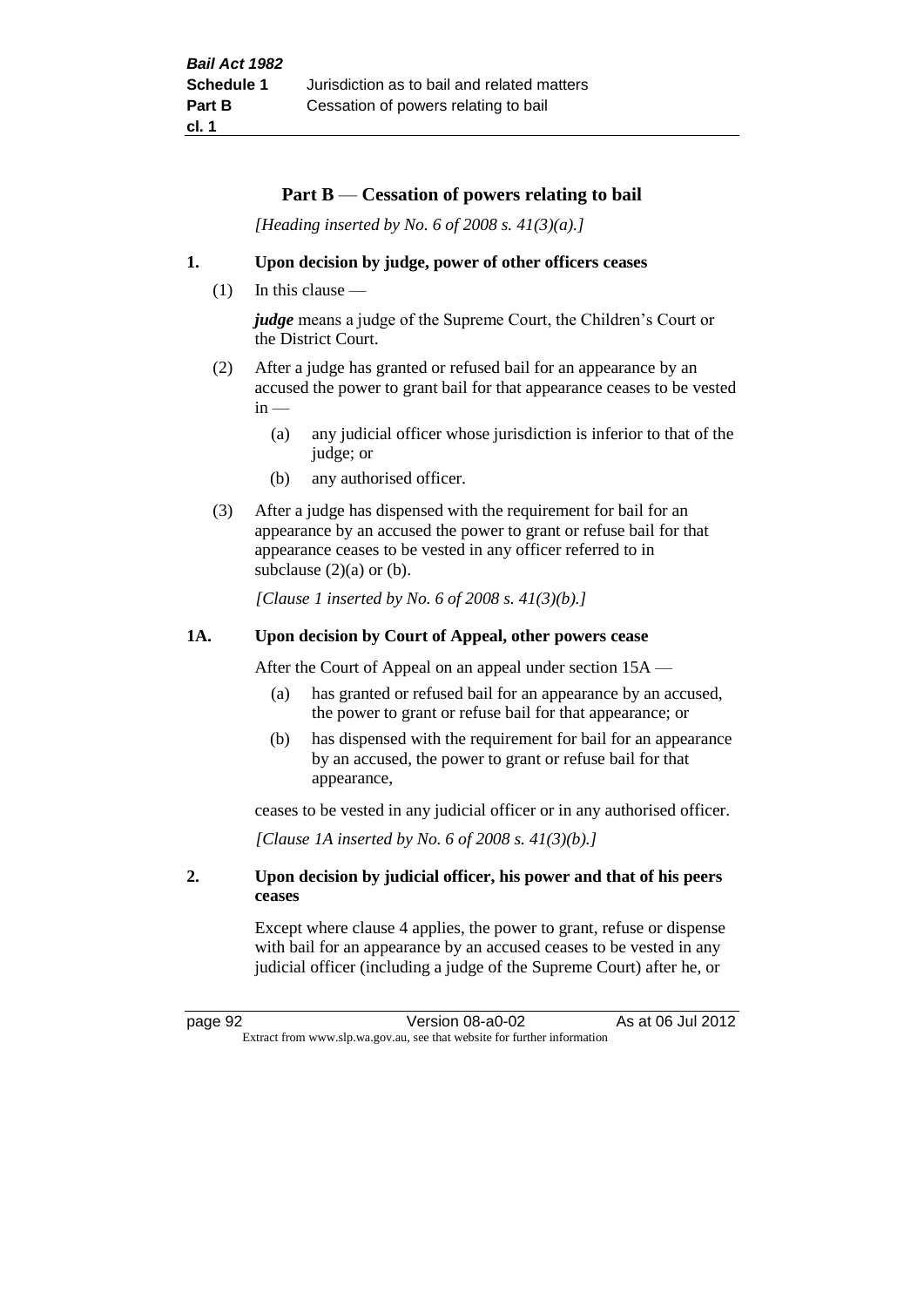another judicial officer whose jurisdiction is co-extensive with his, has granted, refused or dispensed with bail for that appearance.

*[Clause 2 amended by No. 84 of 2004 s. 82; No. 6 of 2008 s. 41(3)(c) and (d).]*

#### **3. Upon refusal of bail for initial appearance, certain powers cease**

- (1) After an authorised officer has refused bail for an initial appearance by an accused, the power to grant bail for that appearance ceases to be vested in another authorised officer, but a justice may nevertheless grant bail for that appearance.
- (2) After a justice has refused bail for an initial appearance by an accused, the power to grant bail for that appearance ceases to be vested in an authorised officer or another justice.

*[Clause 3 inserted by No. 6 of 2008 s. 41(3)(e).]*

#### **4. Judicial officer's powers if accused proves new facts or changed circumstances**

Notwithstanding clause 2, where an accused has been refused bail for an appearance or has been granted bail therefor on terms or conditions with which he is unable or unwilling to comply, the judicial officer who granted or refused bail or another judicial officer whose jurisdiction is co-extensive with his has power to grant bail for that appearance or to vary the terms or conditions of bail previously granted therefor if the accused makes application and satisfies him that —

- (a) new facts have been discovered, new circumstances have arisen or the circumstances have changed since bail was previously granted or refused for that appearance; or
- (b) he failed to adequately present his case for bail on the previous occasion when it was considered; or
- (c) where bail was granted subject to a home detention condition, he has, since the previous occasion when his case for bail was considered, complied with the home detention condition for a period of one month or more.

*[Clause 4 amended by No. 61 of 1990 s. 14; No. 84 of 2004 s. 82.]*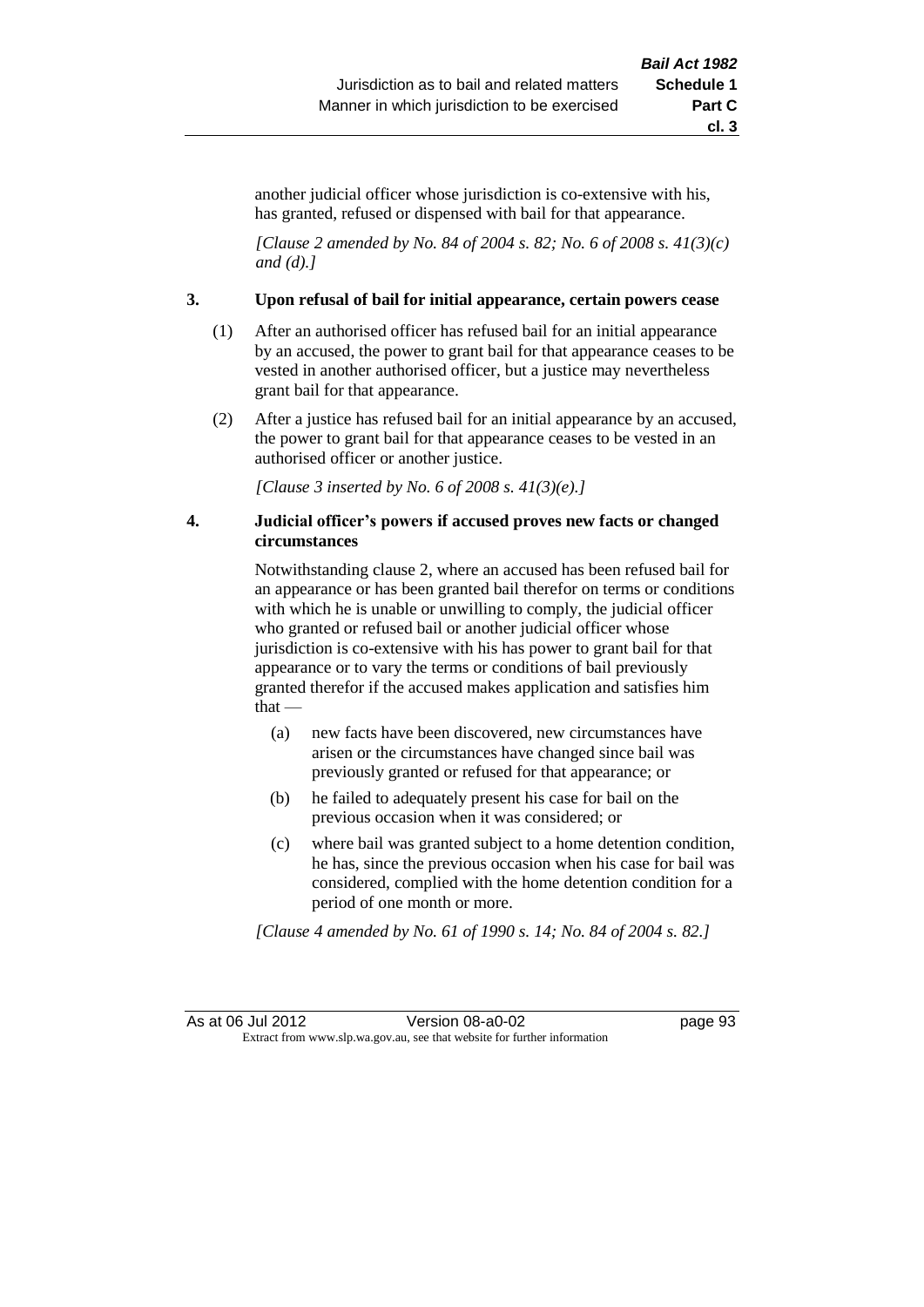## **Part C — Manner in which jurisdiction to be exercised**

*[Heading deleted by No. 6 of 2008 s. 41(4)(a).]*

#### **1. Bail before conviction at discretion of court etc., except for child**

Subject to clauses 3A and 3C, the grant or refusal of bail to an accused, other than a child, who is in custody awaiting an appearance in court before conviction for an offence shall be at the discretion of the judicial officer or authorised officer in whom jurisdiction is vested, and that discretion shall be exercised having regard to the following questions as well as to any others which he considers relevant —

- (a) whether, if the accused is not kept in custody, he may
	- (i) fail to appear in court in accordance with his bail undertaking; or
	- (ii) commit an offence; or
	- (iii) endanger the safety, welfare, or property of any person; or
	- (iv) interfere with witnesses or otherwise obstruct the course of justice, whether in relation to himself or any other person;
- (b) whether the accused needs to be held in custody for his own protection;
- (c) whether the prosecutor has put forward grounds for opposing the grant of bail;
- (d) whether, as regards the period when the accused is on trial, there are grounds for believing that, if he is not kept in custody, the proper conduct of the trial may be prejudiced;
- (e) whether there is any condition which could reasonably be imposed under Part D which would —
	- (i) sufficiently remove the possibility referred to in paragraphs (a) and (d); or
	- (ii) obviate the need referred to in paragraph (b); or
	- (iii) remove the grounds for opposition referred to in paragraph (c);
- (f) where the accused is charged with an offence that is alleged to have been committed in respect of a child, whether a

page 94 Version 08-a0-02 As at 06 Jul 2012 Extract from www.slp.wa.gov.au, see that website for further information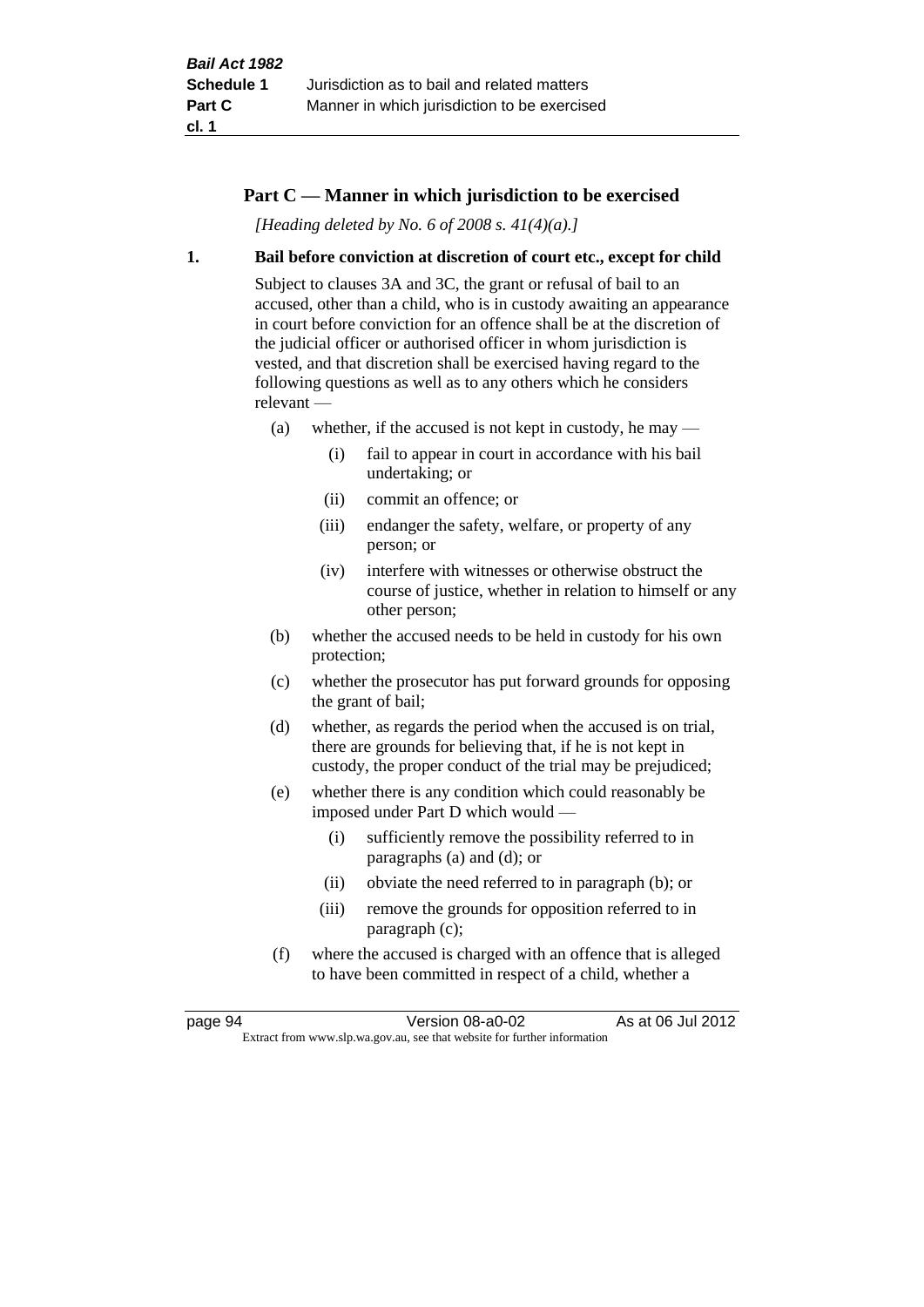**cl. 2**

condition should be imposed under Part D requiring the accused to reside at a place other than the place where the child resides;

(g) whether the alleged circumstances of the offence or offences amount to wrongdoing of such a serious nature as to make a grant of bail inappropriate.

*[Clause 1 amended by No. 14 of 1992 s. 11; No. 45 of 1993 s. 10(2)(a); No. 54 of 1998 s. 8(a) and (b); No. 84 of 2004 s. 82; No. 6 of 2008 s. 41(4)(b).]*

## **2. Child to have qualified right to bail**

(1) In this clause —

*responsible person* means a parent, relative, employer or other person who, in the opinion of the judicial officer or authorised officer, is in a position to both influence the conduct of the child and provide the child with support and direction.

- (2) Subject to subclause (3), a child accused who is in custody awaiting an appearance in court before conviction for an offence has a right to be granted bail unless —
	- (a) in the opinion of the judicial officer or authorised officer in whom jurisdiction is vested —
		- (i) one or more of the questions set out in clause  $1(a)$ , (b), (d) and (g) must be answered in the affirmative; and
		- (ii) there is no condition which he could reasonably impose under Part D which would satisfy the relevant provision of clause 1(e);

or

(b) there is no responsible person willing to enter into an undertaking of the kind described in subclause  $(3)(c)$ ,

and if the child is refused bail he shall be dealt with in accordance with section 19(2) of the *Young Offenders Act 1994*.

- (3) The right of a child accused under subclause (2) is subject to  $-$ 
	- (a) clauses 3A and 3C; and
	- *[(b) deleted]*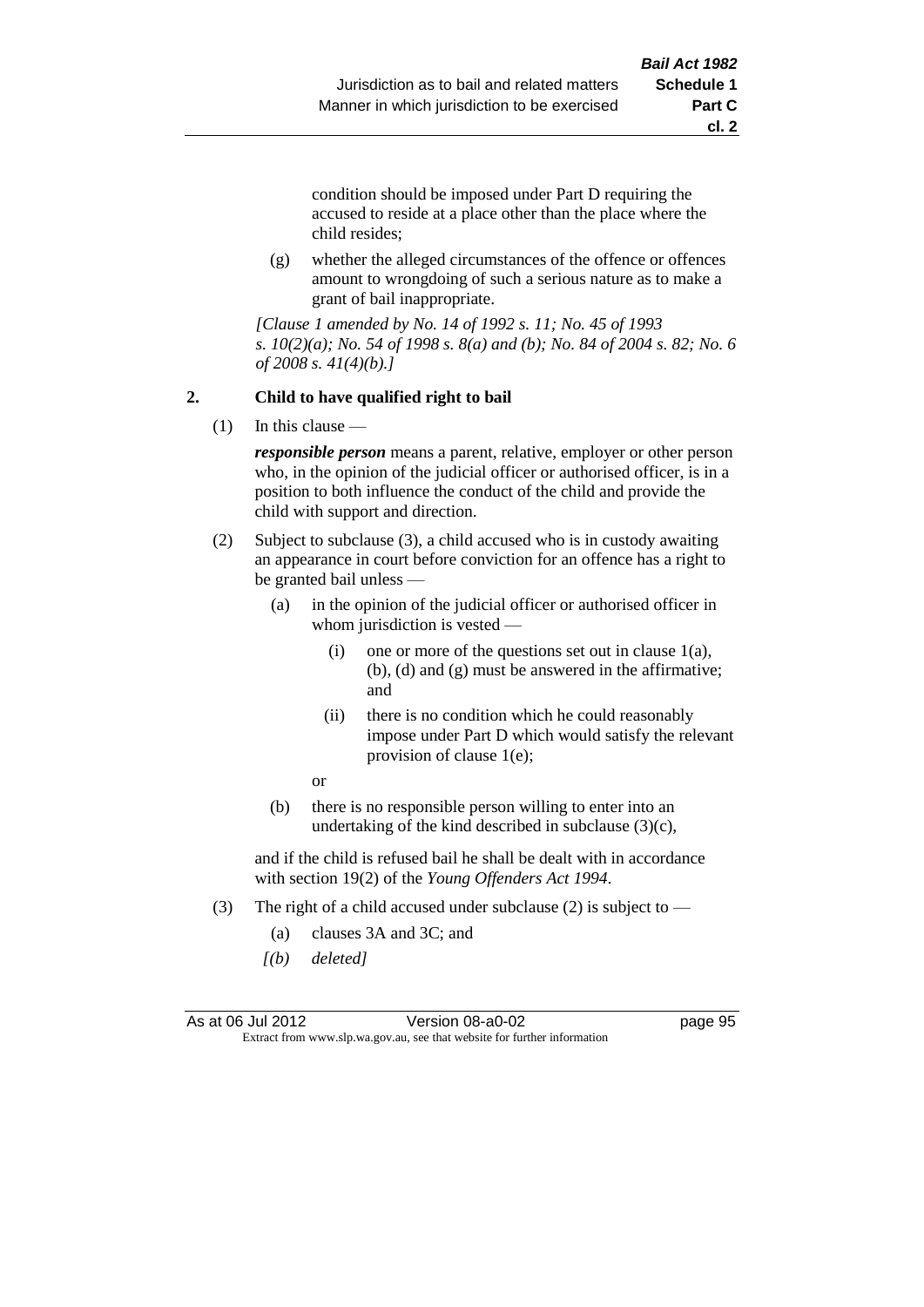| (c) | there being imposed as a condition on the grant of bail a     |
|-----|---------------------------------------------------------------|
|     | requirement that before the release of the child on bail a    |
|     | responsible person undertakes in writing in the approved form |
|     | to ensure that the child complies with any requirement of his |
|     | bail undertaking mentioned in section $28(2)(a)$ , (b), (c)   |
|     | and $(d)$ .                                                   |

(4) Subclauses  $(2)(b)$  and  $(3)(c)$  do not apply to a child accused if it appears to the judicial officer or authorised officer that the accused —

- (a) is over the age of 17 years; and
- (b) has sufficient maturity to live independently without the guidance or control of a parent or guardian.
- (5) For the purposes of this clause, the provisions of sections 46, 47, 48, 54, 55(2), 60 and  $67(2)(a)(iv)$  apply with all necessary changes as  $if -$ 
	- (a) references in those provisions to a surety and a surety undertaking were references to a responsible person and to an undertaking referred to in subclause (3)(c) respectively; and
	- (b) section  $54(1)(b)(i)$  read as follows
		- (i) a person who has entered into an undertaking referred to in clause 2(3)(c) of Part C of Schedule 1 should no longer be regarded as a responsible person for the purposes of that clause, or is dead;
- (6) Where a child accused is released on bail his right to be at liberty is subject to the exercise of the powers in section 17A.

*[Clause 2 inserted by No. 45 of 1993 s. 10(2)(b); amended by No. 57 of 1997 s. 21(3)(a); No. 54 of 1998 s. 8(c); No. 34 of 2004 Sch. 2 cl. 3(3); No. 84 of 2004 s. 82; No. 6 of 2008 s. 41(4)(c) and 43(4).]*

#### **3. Matters relevant to cl. 1(a)**

In considering whether an accused may do any of the things mentioned in clause 1(a), the judicial officer or authorised officer shall have regard to the following matters, as well as to any others which he considers relevant —

(a) the nature and seriousness of the offence or offences (including any other offence or offences for which he is

| page 96                                                                  | Version 08-a0-02 | As at 06 Jul 2012 |
|--------------------------------------------------------------------------|------------------|-------------------|
| Extract from www.slp.wa.gov.au, see that website for further information |                  |                   |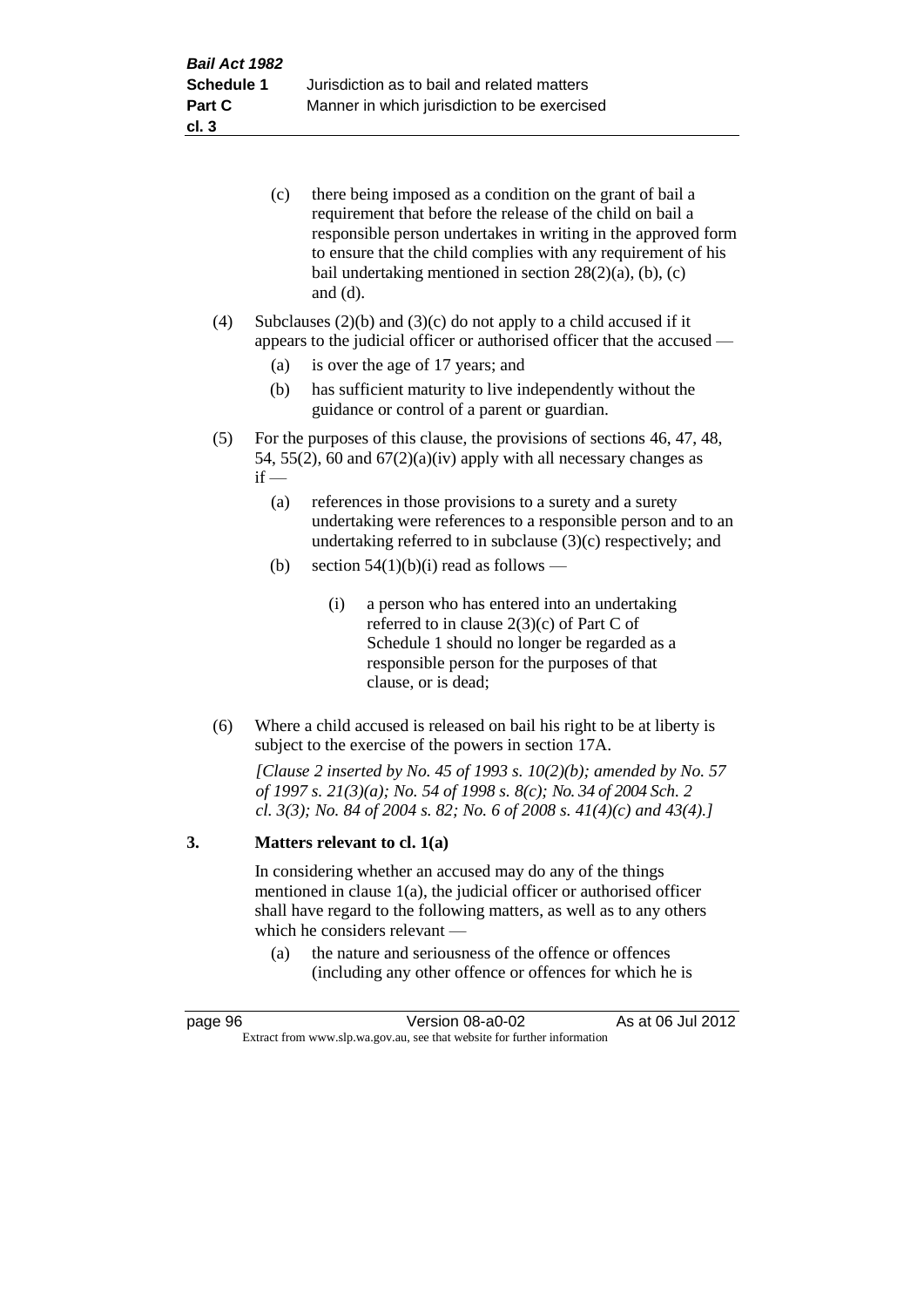awaiting trial) and the probable method of dealing with the accused for it or them, if he is convicted; and

- (b) the character, previous convictions, antecedents, associations, home environment, background, place of residence, and financial position of the accused; and
- (c) the history of any previous grants of bail to him; and
- (d) the strength of the evidence against him.

*[Clause 3 amended by No. 84 of 2004 s. 82.]*

#### **3A. Accused charged with etc. serious offence committed while on bail etc. for another serious offence, bail for**

- (1) Notwithstanding clause 1, 2 or 4 or any other provision of this Act, where -
	- (a) an accused is in custody
		- (i) awaiting an appearance in court before conviction for a serious offence; or
		- (ii) waiting to be sentenced or otherwise dealt with for a serious offence of which the accused has been convicted;

and

- (b) the serious offence is alleged to have been committed while the accused was
	- (i) on bail for; or
	- (ii) at liberty under an early release order made in respect of,

another serious offence,

the judicial officer or (if section 16A does not apply) the authorised officer in whom jurisdiction is vested shall refuse to grant bail for the serious offence referred to in paragraph (a) unless the judicial officer or authorised officer —

(c) is satisfied that there are exceptional reasons why the accused should not be kept in custody and, if clause 3B applies, is so satisfied only after complying with that clause; and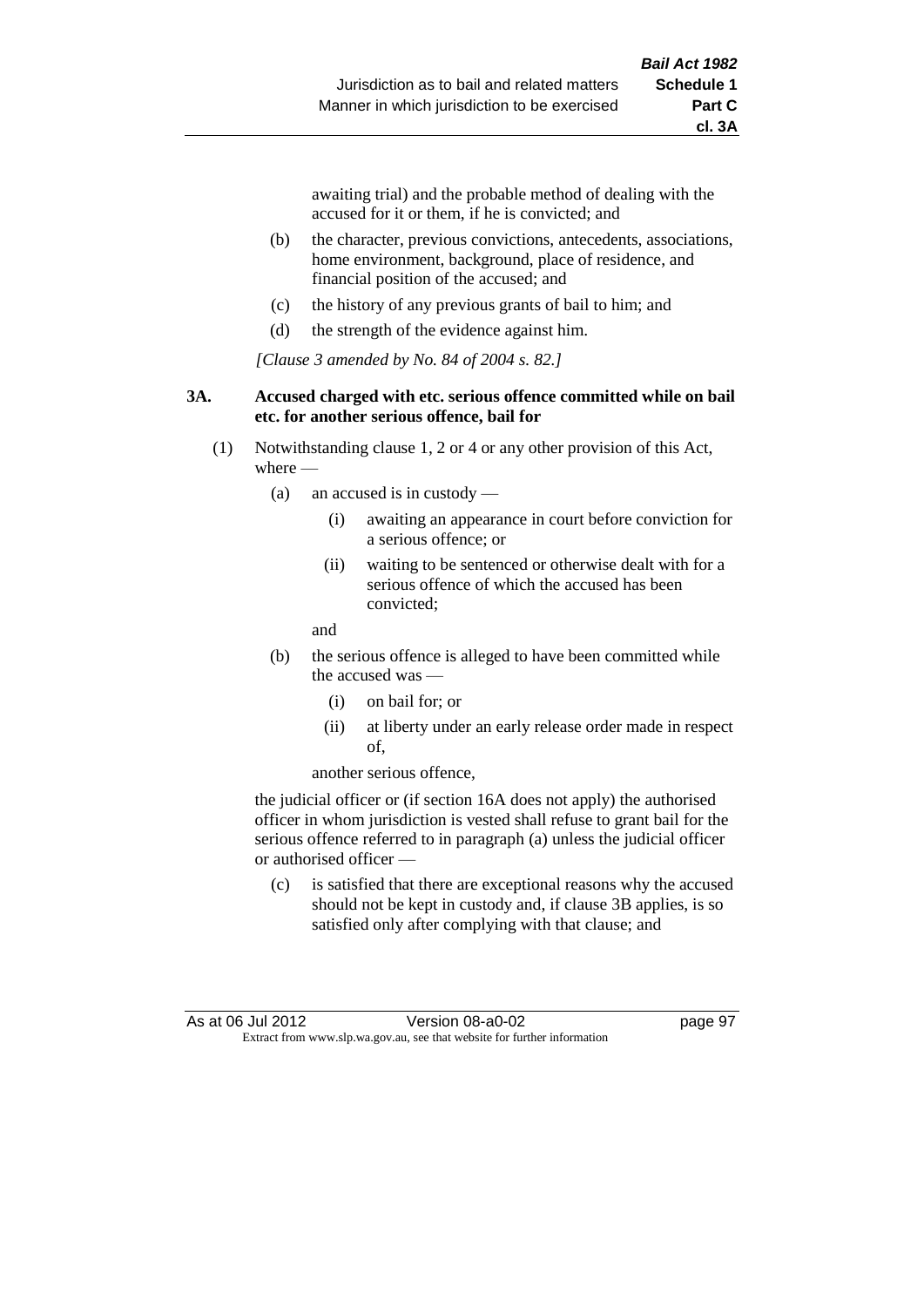- (d) is also satisfied that bail may properly be granted having regard to the provisions of clauses 1 and 3 or, in the case of a child accused, clauses 2 and 3.
- (2) Notwithstanding section 7(1), where an accused is refused bail under subclause (1) for an appearance for a serious offence his case for bail need not be considered again under that subsection for an appearance for that offence unless he satisfies the judicial officer who may order his detention that —
	- (a) new facts have been discovered, new circumstances have arisen or the circumstances have changed since bail was refused; or
	- (b) he failed to adequately present his case for bail on the occasion of that refusal.
- (3) Where a child accused is refused bail under subclause (1) he shall be dealt with in accordance with section 19(2) of the *Young Offenders Act 1994*.

*[Clause 3A inserted by No. 45 of 1993 s. 10(2)(c); amended by No. 57 of 1997 s. 21(3)(b); No. 54 of 1998 s. 7 and 13(1); No. 84 of 2004 s. 82; No. 6 of 2008 s. 41(4)(d).]*

## **3B. Exceptional reasons under cl. 3A(1), determining**

- (1) This clause applies where it appears to the judicial officer or (if section 16A does not apply) the authorised officer that all or any of the acts alleged to constitute a serious offence referred to in clause 3A(1)(b) would, if proved in the appropriate proceedings, amount to a breach by the accused of a protective condition or order.
- (2) The judicial officer or authorised officer shall, before making a decision that there are exceptional reasons for the purposes of clause  $3A(1)(c)$ , make enquiry, or cause enquiry to be made, whether there has already been —
	- (a) any breach by the accused of the protective condition or order that has been proved in proceedings; or
	- (b) any alleged breach by the accused of the protective condition or order that has not been so proved, including an allegation that has not been the subject of a prosecution or any other communication to any relevant official; or

page 98 Version 08-a0-02 As at 06 Jul 2012 Extract from www.slp.wa.gov.au, see that website for further information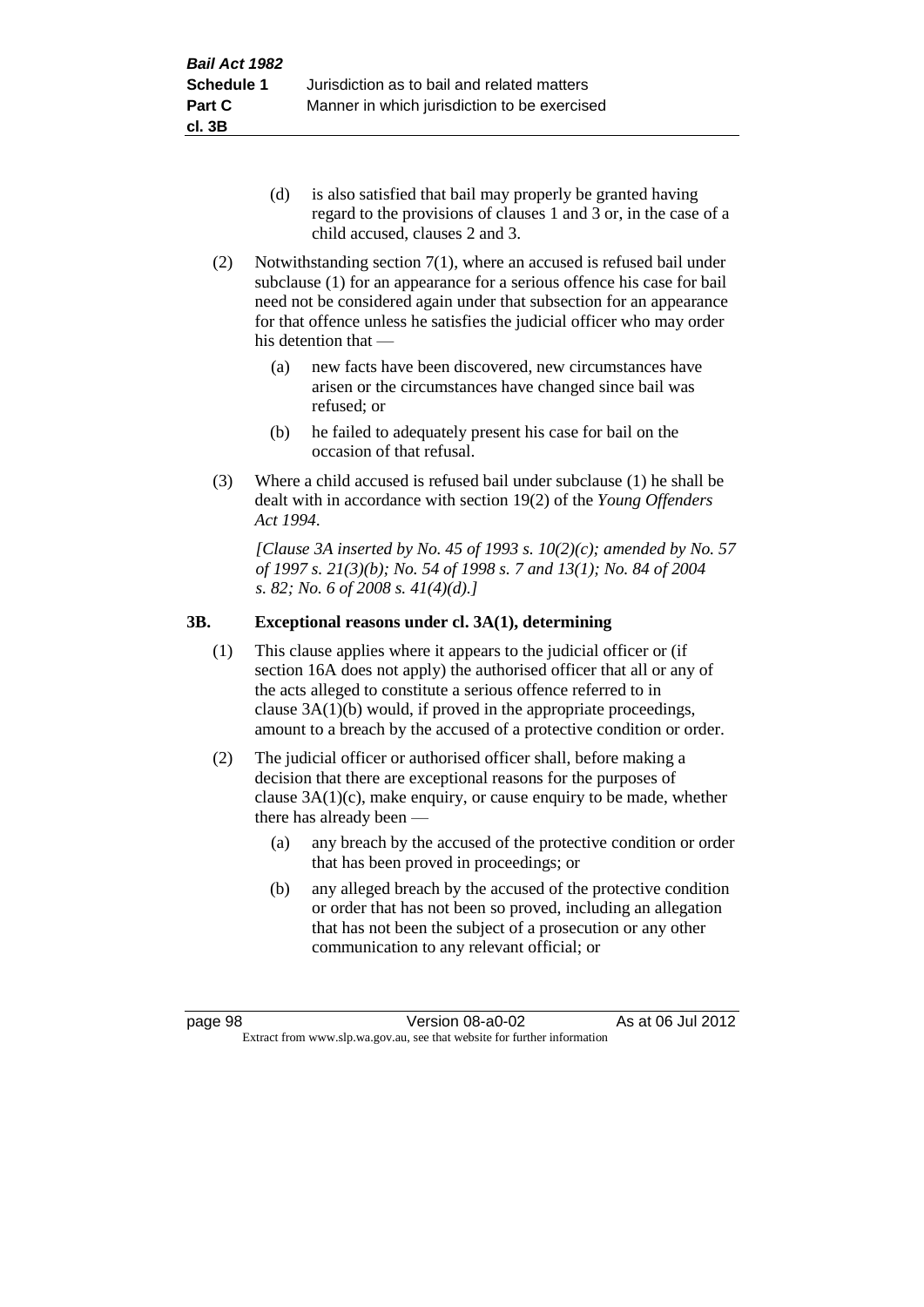- (c) any alleged breach by the accused of any other protective condition or order that has been the subject of a prosecution.
- (3) On becoming aware of any such alleged breach, the judicial officer or authorised officer shall give each person for whose protection a protective condition or order referred to in subclause (2) was imposed or made (a *relevant person*) a reasonable opportunity to give evidence by affidavit on matters relating to that protective condition or order.
- (4) The judicial officer or authorised officer shall in making any decision for the purposes of clause  $3A(1)(c)$  —
	- (a) give due weight to  $-$ 
		- (i) any evidence given under subclause (3); and
		- (ii) any adverse effect that a grant of bail to the accused would have on a relevant person; and
		- (iii) any difficulty that a relevant person might have in proving any future breach of a protective condition or order;

and

- (b) consider whether it would be appropriate to refuse bail and make a hospital order under section 5 of the *Criminal Law (Mentally Impaired Accused) Act 1996*; and
- (c) in the case of a condition imposed for a purpose mentioned in clause 2(2)(c) or (d) of Part D, treat any alleged breach of the condition as a serious matter even if the conduct alleged to amount to the breach in itself appears to be trivial; and
- (d) consider whether any alleged breach of a protective condition or order that has occurred shows that the purpose of the condition or order has not been achieved and that the accused should be kept in custody.
- (5) The provisions of this clause do not limit the matters that the judicial officer or authorised officer may take into account for the purposes of clause  $3A(1)(c)$ .
- (6) In this clause —

#### *protective condition or order* means —

(a) a condition imposed for a purpose mentioned in clause  $2(2)(c)$  or (d) of Part D; or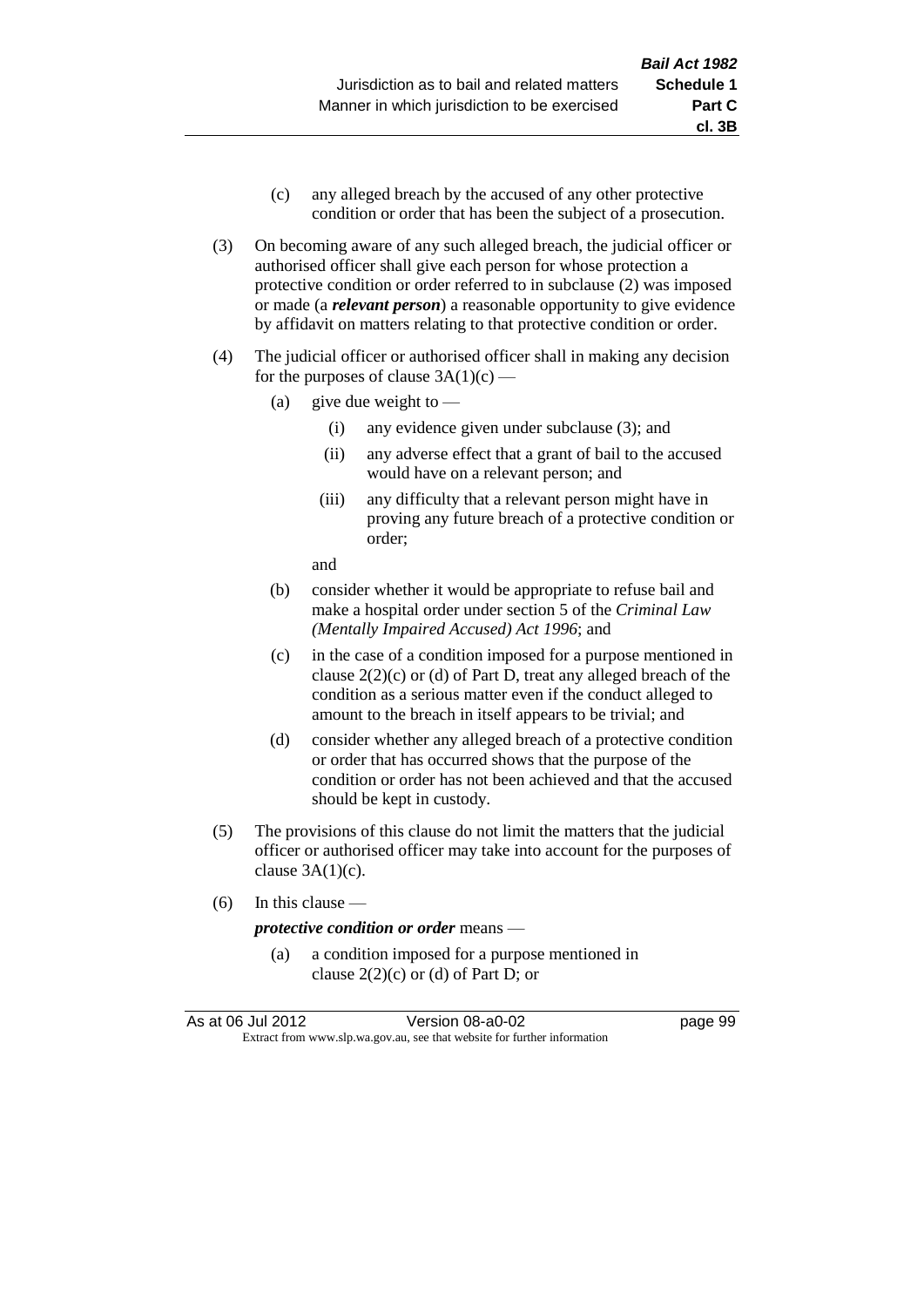- (b) a violence restraining order or a police order under the *Restraining Orders Act 1997*; or
- (c) a Part VII order under the *Justices Act 1902* <sup>3</sup>
	- (i) that under section 86 of the *Restraining Orders Act 1997* is taken to be a misconduct restraining order under that Act; and
	- (ii) that shows on the face of the order that the causing or threatening of personal injury by the accused was a ground for the making of the order.

*[Clause 3B inserted by No. 54 of 1998 s. 13(2); amended by No. 38 of 2004 s. 60; No. 59 of 2004 s. 141; No. 84 of 2004 s. 11 and 82.]*

## **3C. Bail in murder cases**

Notwithstanding clause 1, 2 or 4 or any other provision of this Act, where an accused is in custody —

- (a) awaiting an appearance in court before conviction for an offence of murder; or
- (b) waiting to be sentenced or otherwise dealt with for an offence of murder of which the accused has been convicted,

the judicial officer in whom jurisdiction is vested shall refuse to grant bail for the offence unless the judicial officer is satisfied that —

- (c) there are exceptional reasons why the accused should not be kept in custody; and
- (d) bail may properly be granted having regard to the provisions of clauses 1 and 3 or, in the case of a child, clauses 2 and 3.

*[Clause 3C inserted by No. 6 of 2008 s. 41(4)(e); amended by No. 29 of 2008 s. 24(7).]*

## **4. Bail after conviction for accused awaiting sentence**

(1) Subject to clauses 3A and 3C, the grant or refusal of bail to an accused, other than a child, who is in custody waiting to be sentenced or otherwise dealt with for an offence of which the accused has been convicted shall be at the discretion of the judicial officer in whom jurisdiction is vested, and that discretion shall be exercised having regard to the questions set out in clause 1 as well as to any others which the judicial officer considers relevant.

page 100 Version 08-a0-02 As at 06 Jul 2012 Extract from www.slp.wa.gov.au, see that website for further information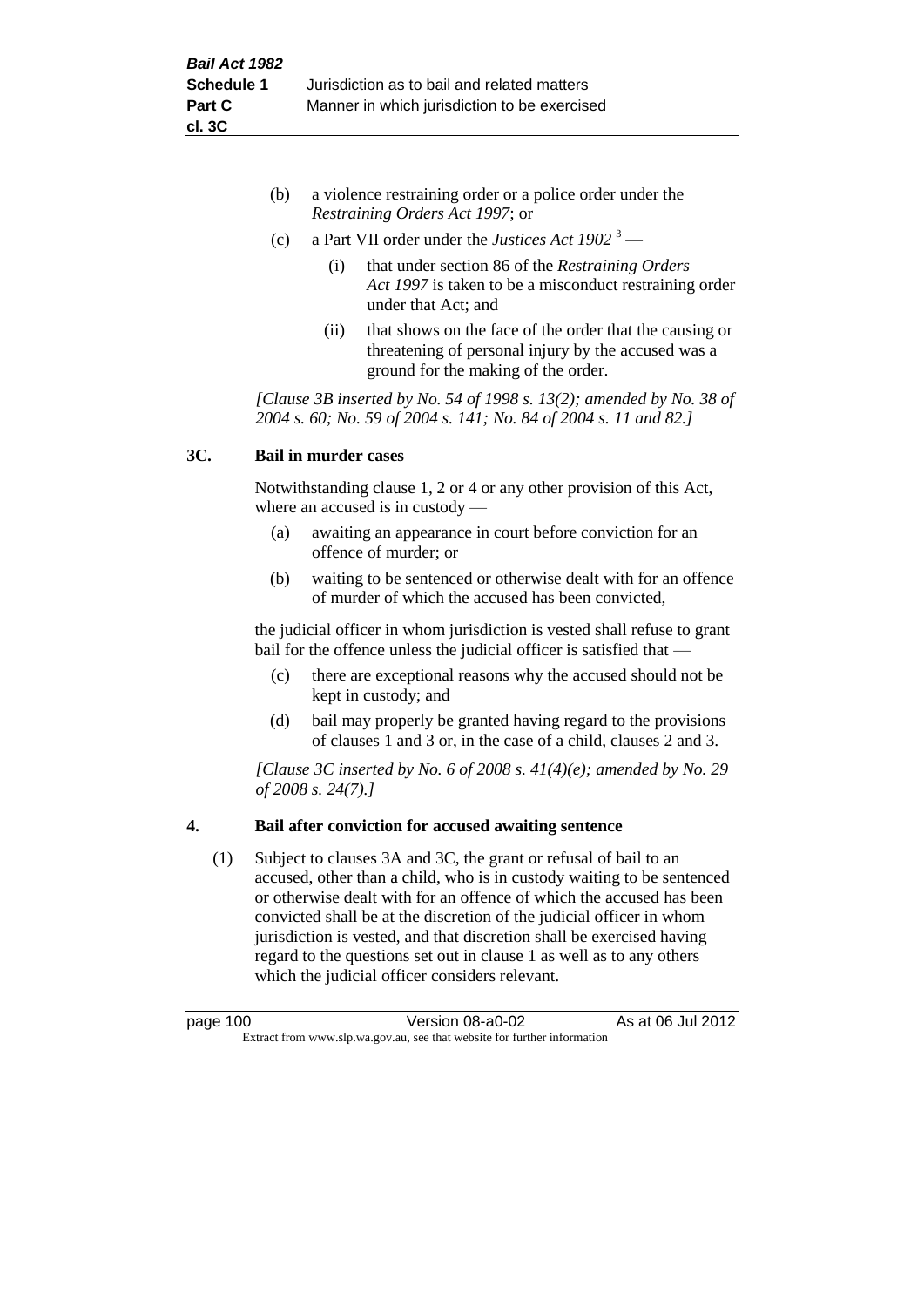- **cl. 4A**
- (2) A child accused who is in custody waiting to be sentenced or otherwise dealt with for an offence of which the child accused has been convicted has the same right to be granted bail as a child accused referred to in clause 2(2), and the provisions of clause 2 apply accordingly.

*[Clause 4 inserted by No. 6 of 2008 s. 41(4)(f).]*

### **4A. Bail after conviction for accused awaiting disposal of appeal**

In deciding whether or not to grant bail to an accused who is in custody waiting for the disposal of appeal proceedings, the judicial officer shall consider whether there are exceptional reasons why the accused should not be kept in custody, and shall only grant bail to the accused if satisfied that —

- (a) exceptional reasons exist; and
- (b) it is proper to do so having regard to the provisions of clauses 1 and 3 or, in the case of a child, clauses 2 and 3.

*[Clause 4A inserted by No. 6 of 2008 s. 41(4)(f).]*

## **5. Exception to cl. 4A for bail in appeal under** *Criminal Appeals Act 2004* **Part 2**

Clause 4A does not apply to the bail of a person who is awaiting the disposal of appeal proceedings under Part 2 of the *Criminal Appeals Act 2004*; such a person shall be deemed for the purposes of this Part to be awaiting an appearance in court before conviction for an offence.

*[Clause 5 inserted by No. 33 of 1989 s. 18; amended by No. 59 of 2004 s. 141; No. 84 of 2004 s. 11; No. 6 of 2008 s. 41(4)(g).]*

## **6. Bail of people on community orders etc.**

For the purpose of determining whether clause 4 applies, a person in custody —

(a) under section 50, 79, 84E, 128, 129 or 132 of the *Sentencing Act 1995* in connection with a possible breach of a conditional release order, a sentence of suspended imprisonment or conditional suspended imprisonment or a community order imposed under that Act; or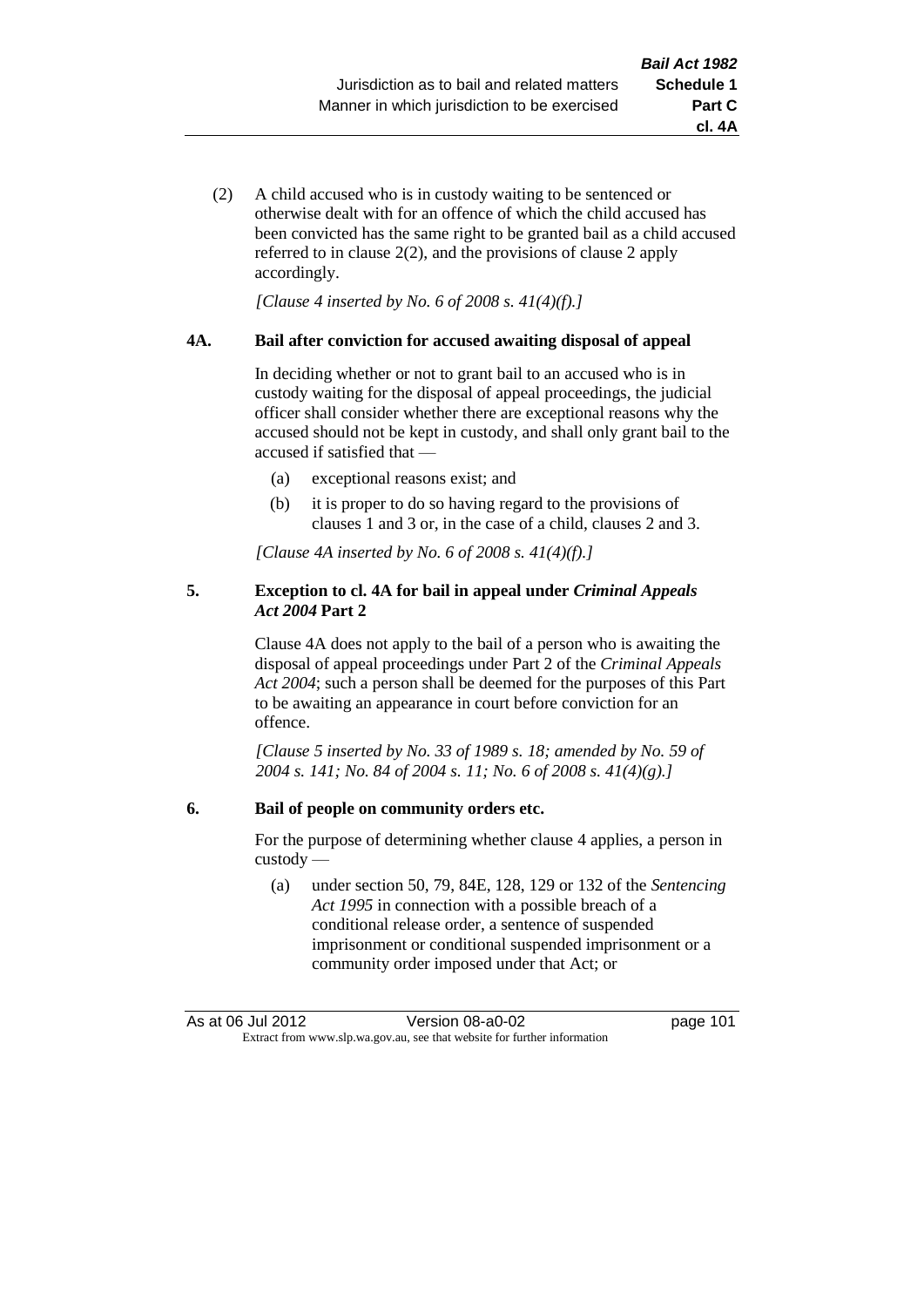(b) under section 43 of the *Young Offenders Act 1994* in respect of an alleged breach of a youth community based order, an intensive youth supervision order or a conditional release order made under that Act,

is to be taken as not having been convicted of the offence for which the sentence was imposed.

*[Clause 6 inserted by No. 78 of 1995 s. 8; amended by No. 27 of 2004 s. 13(3).]*

*[Heading deleted by No. 6 of 2008 s. 41(4)(h).]*

### **7. Bail for initial appearance to be for not more than 30 days**

In fixing the terms of bail of an accused for his initial appearance in court for an offence, a justice or an authorised officer shall require him to make the appearance within the period of 30 days commencing on and including the day on which the accused was arrested for the offence.

*[Clause 7 amended by No. 84 of 2004 s. 82; No. 6 of 2008 s. 41(4)(i).]*

### **8. Bail on adjournment in court of summary jurisdiction to be for not more than 30 days except by consent**

In fixing the terms of bail of an accused for an appearance in court after an adjournment of proceedings for an offence, a judicial officer sitting as a court of summary jurisdiction shall require him to make the appearance within the period of 30 days commencing on and including the day on which the proceedings are adjourned, unless the accused consents to appear on a later day.

*[Clause 8 amended by No. 49 of 1988 s. 90(c); No. 59 of 2004 s. 141; No. 84 of 2004 s. 82.]*

## **9. Calculating periods for cl. 7 and 8**

The periods specified in clauses 7 and 8 shall be calculated to include any Sunday or public holiday.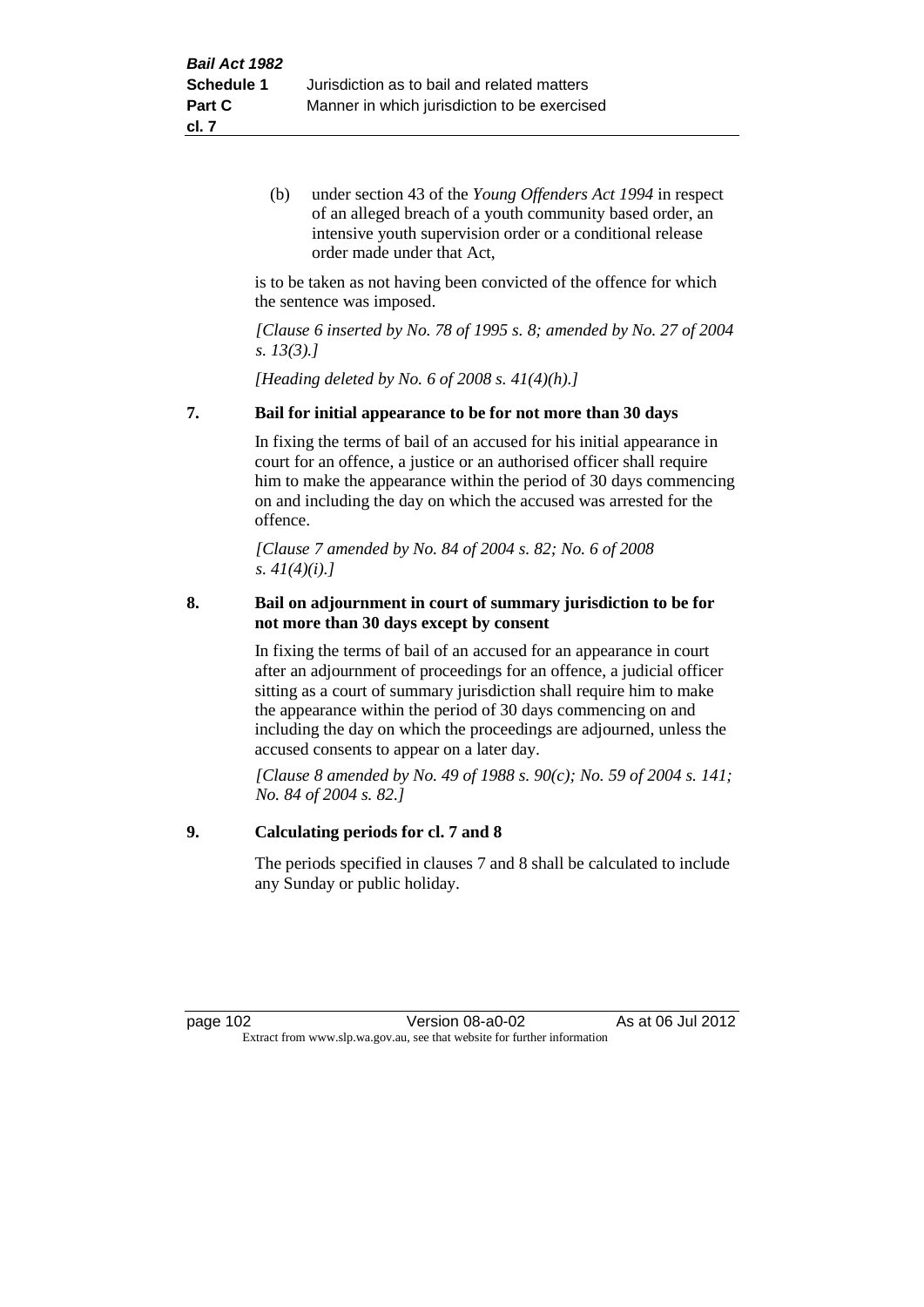## **Part D — Conditions which may be imposed on a grant of bail**

## **1. Conditions as to forfeiture, sureties, security etc.**

- (1) A judicial officer or authorised officer, on a grant of bail, may impose conditions under this clause if he considers that it is desirable to do so to ensure the performance of the accused's bail undertaking.
- (2) If a judicial officer or authorised officer considers that it is desirable as mentioned in subclause (1), he may in addition to releasing the accused on his bail undertaking impose any one or more of the following conditions —
	- (a) that the accused in his bail undertaking agree to forfeit a specified amount of money if he fails to comply with any requirement of his bail undertaking mentioned in section  $28(2)(a)$  or (b); or
	- (b) that a surety or a specified number of sureties enter into a surety undertaking or surety undertakings whereby he or they agree to forfeit a specified amount or specified amounts of money if the accused fails to comply with any requirement of his bail undertaking mentioned in section 28(2)(a) or (b); or
	- (c) that any of them the accused and the surety or sureties give security of a specified value, including the deposit of a specified amount of cash, for the performance of their respective obligations; or
	- (d) that any of them the accused and the surety or sureties deposit with a specified officer any specified passbook or document relating to the title to, or ownership of, any account or other asset offered as security for the performance of their respective obligations; or
	- (e) that any of them the accused and the surety or sureties, at his or their own expense or otherwise, enter into such mortgage, charge, assignment or other transaction, or take such other step, as may be required, including completion of the necessary documents, to render any security effective and enforceable by the State.

As at 06 Jul 2012 Version 08-a0-02 page 103 Extract from www.slp.wa.gov.au, see that website for further information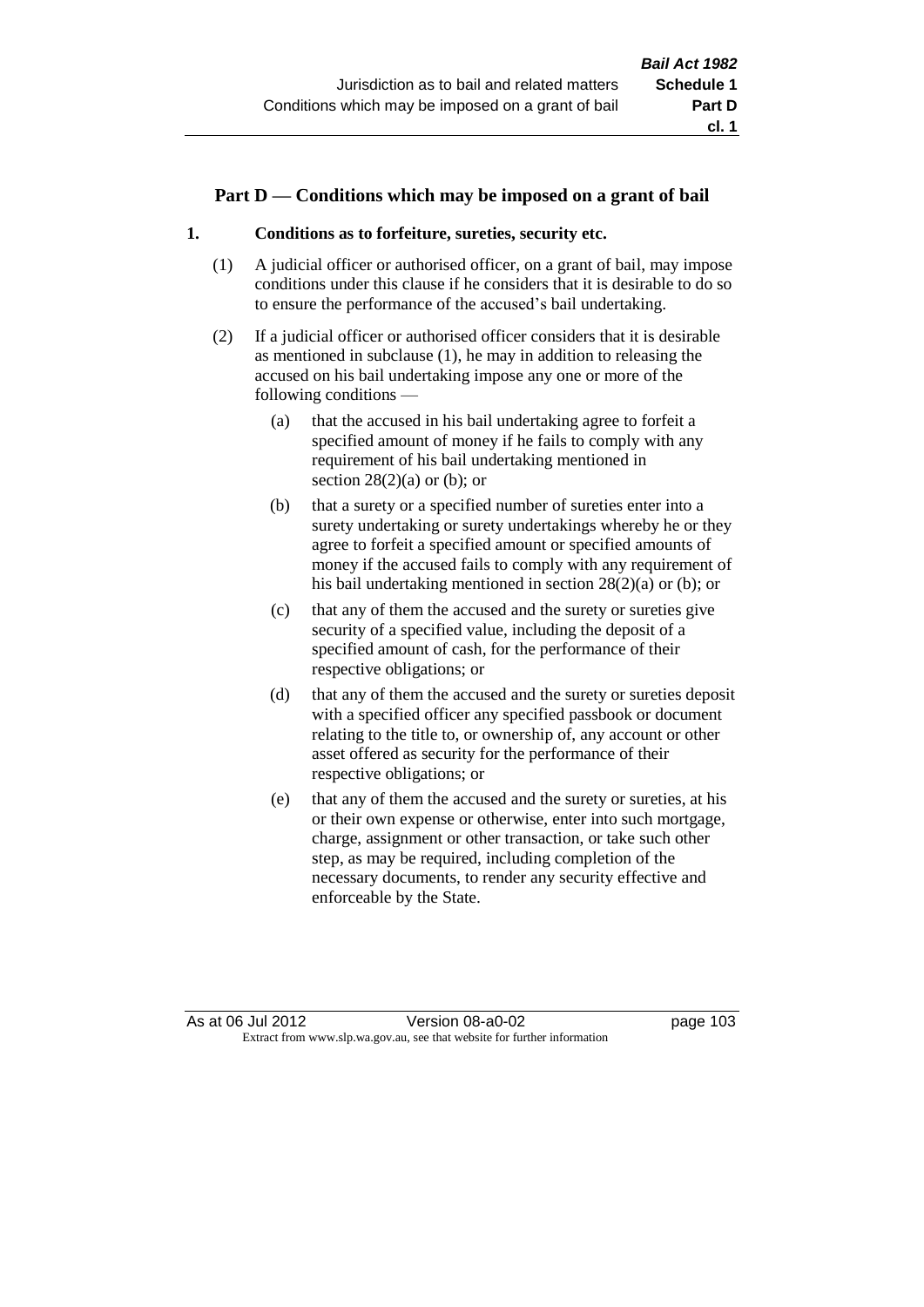- (3) The nature and sufficiency of any security, and the documentation therefor, required under subclause (2) shall be determined by the judicial officer or authorised officer who imposed the condition or, if no determination is so made —
	- (a) by the person before whom the bail undertaking is entered into, where the security is to be given by the accused; and
	- (b) where the security is to be given by a surety, by any person authorised under section 36 to approve the surety or before whom the surety undertaking is entered into.
- (4) When a bail undertaking ceases to have effect as provided in section 34(a) to (d), or upon an accused being acquitted of a charge under section 51(1) or (2) or discharged from further proceedings therefor, each of them the accused, or where section 34(b) applies his personal representative, and any surety is entitled to have returned to him any security given under subclause (2).
- (5) When a surety undertaking ceases to have effect as provided in section 47(a) to (f), a surety is entitled to have returned to him any security given under subclause  $(2)$ .

*[Clause 1 amended by No. 65 of 2003 s. 121(3); No. 84 of 2004 s. 82; No. 6 of 2008 s. 18(3).]*

# **2. Other conditions**

- (1) A judicial officer or authorised officer, on a grant of bail, may impose conditions —
	- (a) to be complied with before the accused is released on bail or while the accused is on bail; or
	- (b) as to the accused's conduct while on bail; or
	- (c) as to where the accused shall reside while on bail,

if he considers that it is desirable for any purpose mentioned in subclause (2), (2b), (3) or (4).

- (1a) Without limiting subclause (1), a judicial officer or authorised officer shall, on a grant of bail to a child accused, consider whether it is desirable for any purpose mentioned in subclause (2) to impose a condition as to —
	- (a) any period in each day during which the child is to remain at a particular place; or

| page 104 | Version 08-a0-02                                                         | As at 06 Jul 2012 |  |  |  |
|----------|--------------------------------------------------------------------------|-------------------|--|--|--|
|          | Extract from www.slp.wa.gov.au, see that website for further information |                   |  |  |  |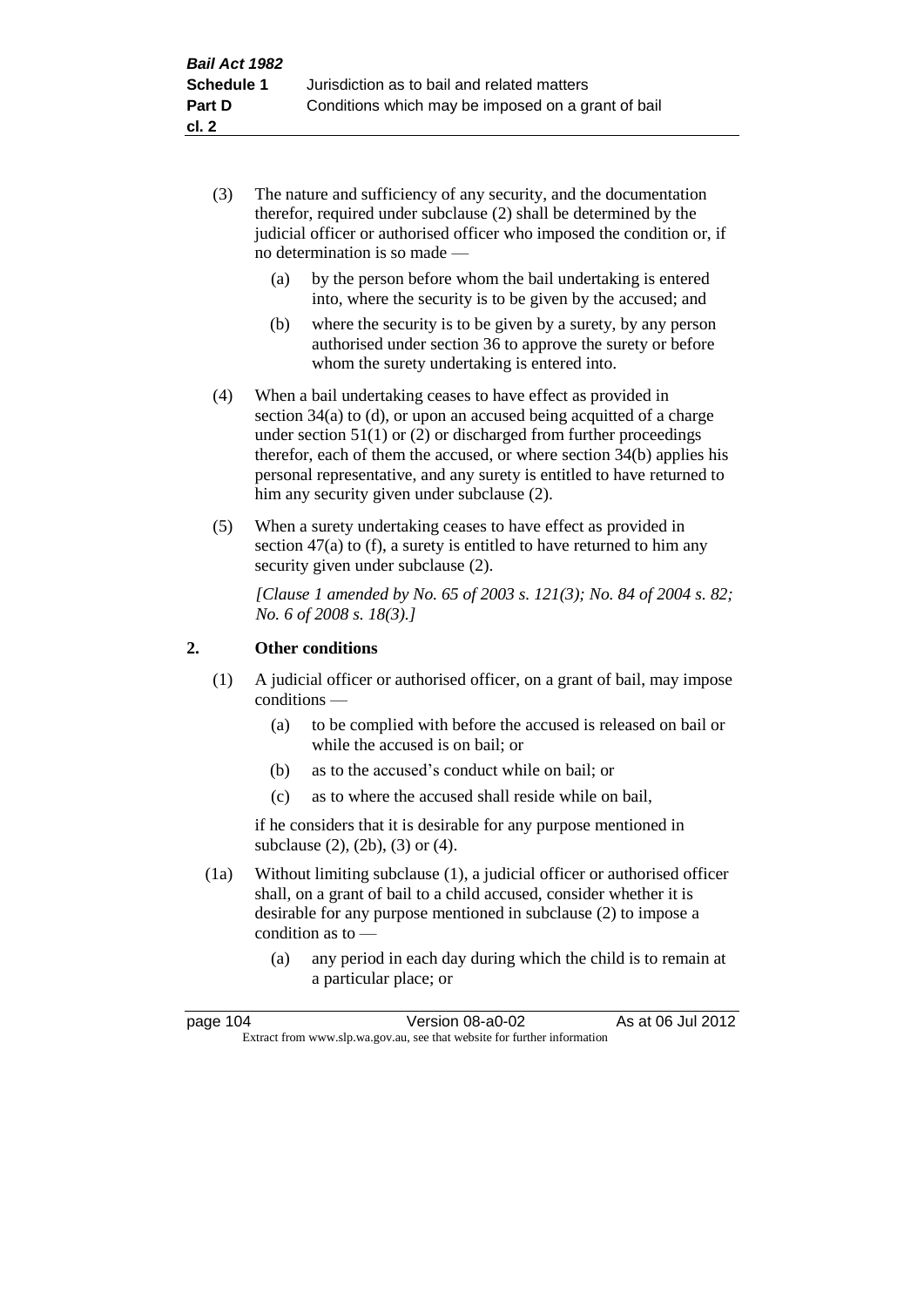- (b) any person with whom the child is not to associate or communicate; or
- (c) any place that the child is not to frequent; or
- (d) the attendance by the child at a school or other educational institution; or
- (e) any other matter,

and the judicial officer or authorised officer may impose any such condition.

- (2) Any condition may be imposed under subclause (1) or (1a) to ensure that an accused —
	- (a) appears in court in accordance with his bail undertaking; or
	- (b) does not while on bail commit an offence; or
	- (c) does not endanger the safety, welfare or property of any person; or
	- (d) does not interfere with witnesses or otherwise obstruct the course of justice, whether in relation to himself or any other person; or
	- (e) as regards the period when the accused is on trial, does not prejudice the proper conduct of the trial.
- (2a) Before imposing a condition on a grant of bail for a purpose mentioned in subclause (2)(c) or (d) a judicial officer or authorised officer is to consider whether that purpose would be better served, or could be better assisted, by a restraining order made under the *Restraining Orders Act 1997* and whether, in the case of a judicial officer, to exercise the power in section 63 of that Act or, in the case of an authorised officer, to make a telephone application under that Act.
- (2b) Where a judicial officer is of the opinion that the accused should while on bail —
	- (a) be counselled for a behavioural problem; or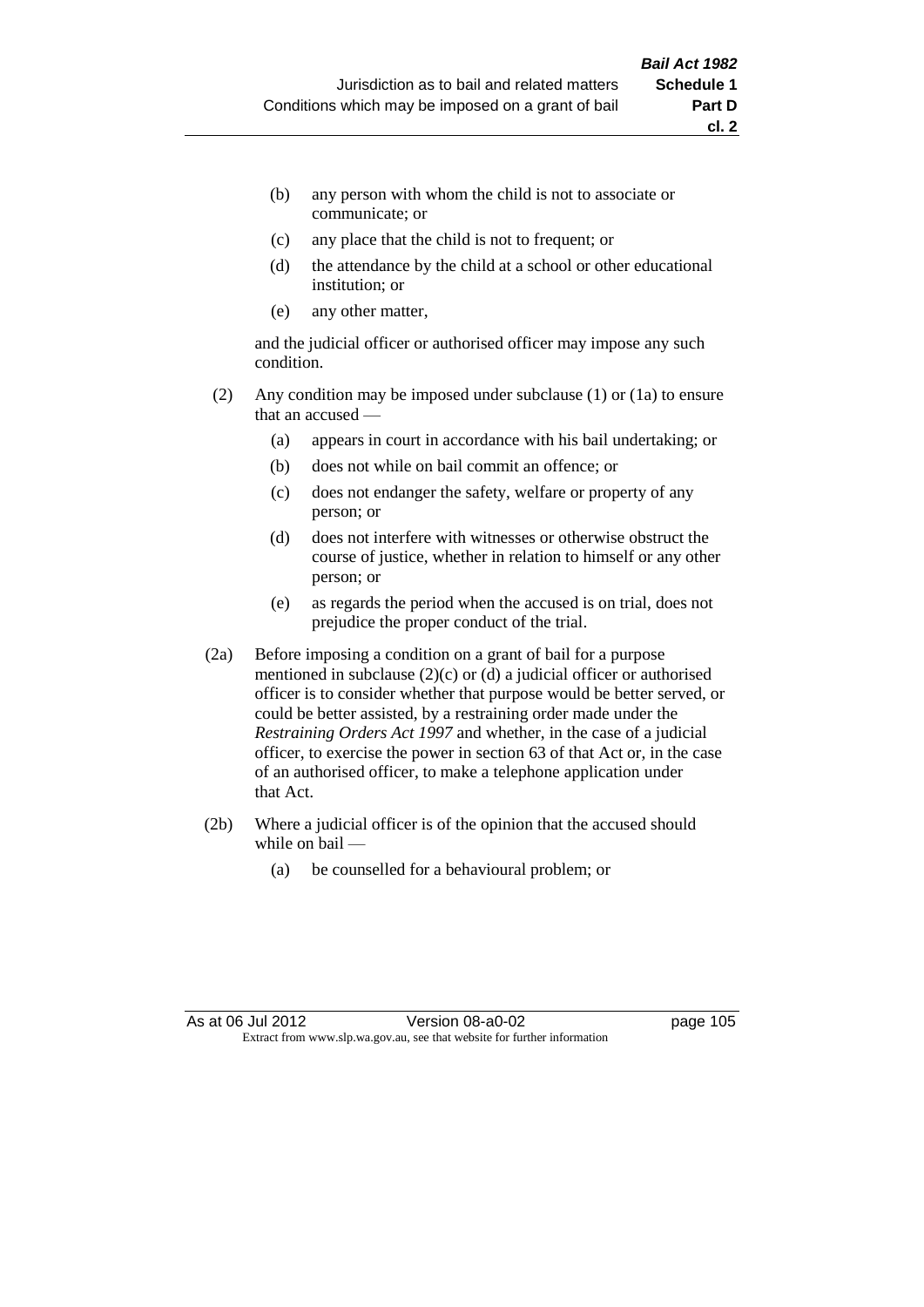(b) attend a course or programme that may assist with such a problem,

the judicial officer may under subclause (1) impose a condition for that purpose that requires the accused to —

- (c) attend a prescribed person to be counselled; or
- (d) attend a prescribed course or programme,

that is specified by the judicial officer in the condition.

- (3) Where a judicial officer who grants bail to an accused is of the opinion that the accused's physical condition ought to be examined the officer may, under subclause (1), impose any condition which the officer considers desirable for the purpose of ensuring that the accused is examined by a medical practitioner.
- (3a) Where a judicial officer who grants bail to an accused is of the opinion that the accused's mental condition ought to be examined the officer may, under subclause (1), impose any condition which the officer considers desirable for the purpose of ensuring that the accused's mental condition is examined including a condition —
	- (a) that the accused be examined by a medical practitioner or an authorised mental health practitioner (as defined in the *Mental Health Act 1996*) for the purpose of deciding whether to make a referral under section 29 of that Act;
	- (b) that the accused be admitted to an authorised hospital (as defined in the *Mental Health Act 1996*);
	- (c) that the accused be examined by a psychiatrist.
- (4) Where a judicial officer is of the opinion that an accused is suffering from alcohol or drug abuse and is in need of care or treatment either on that account, or to enable him to be prepared for his trial, the judicial officer may, under subclause (1), impose any condition which he considers desirable for the purpose of ensuring that the accused receives such care or treatment, including that he lives in, or from time to time attends at, a specified institution or place in order to receive such care or treatment.

page 106 **Version 08-a0-02** As at 06 Jul 2012 Extract from www.slp.wa.gov.au, see that website for further information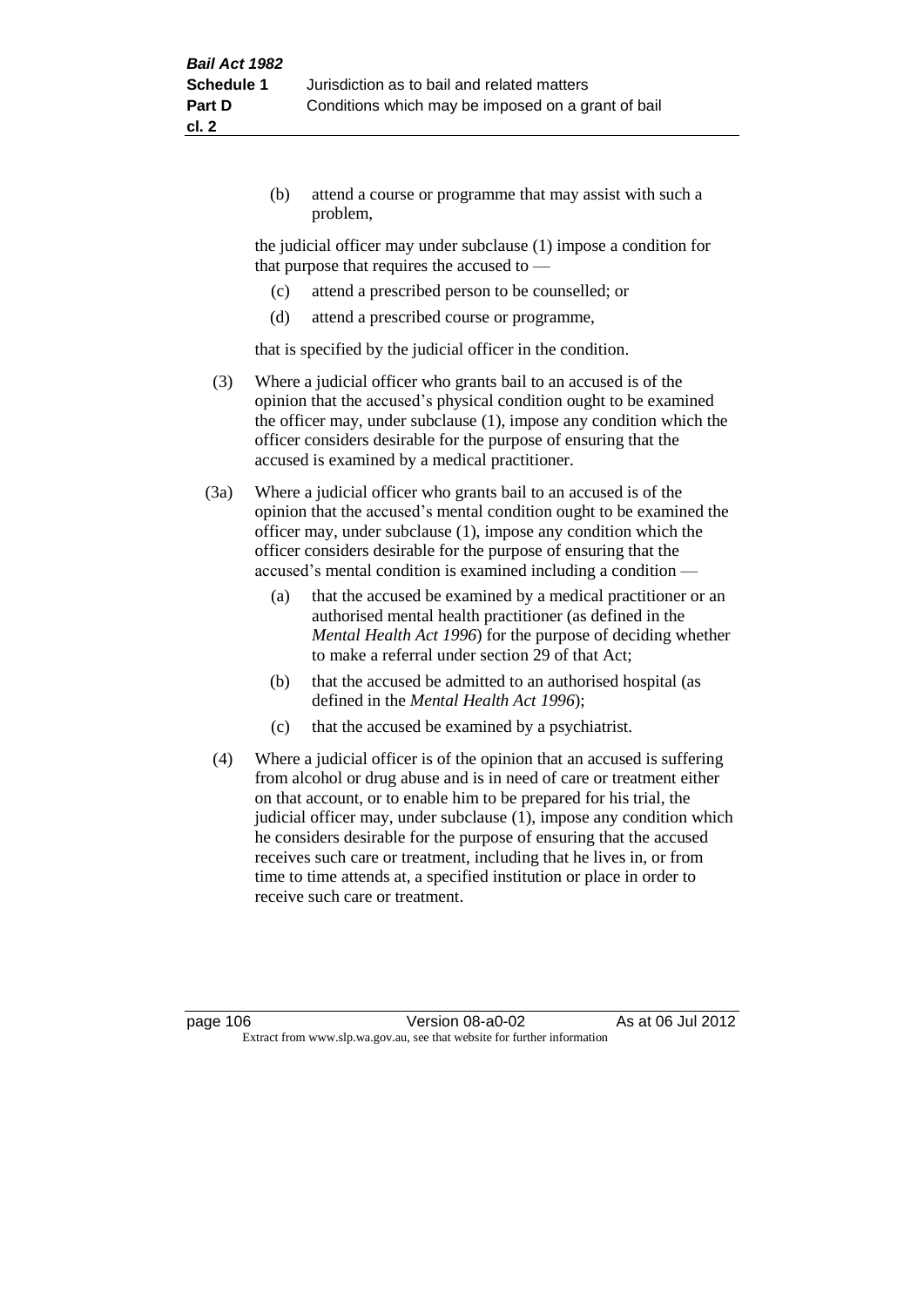- (5) Where a judicial officer imposes a condition for a purpose mentioned in subclause (2b), (3), (3a) or (4), the judicial officer shall cause to be sent to the person who is to counsel or examine the accused, or the place at which the accused is to attend, a statement of the reasons for imposing the condition.
- (6) Where a condition is imposed under this clause that an accused shall reside in premises established for the accommodation of persons to whom bail has been granted, that condition shall be deemed to include a further condition that the accused shall comply with such rules as are for the time being laid down for the maintenance of the good order of those premises, whether such rules are made under section 67 or by the authority responsible for the good order of the premises.
- (7) In this clause —

*medical practitioner* means a person registered under the *Health Practitioner Regulation National Law (Western Australia)* in the medical profession;

*psychiatrist* has the same meaning as it has in the *Mental Health Act 1996*.

*[Clause 2 amended by No. 45 of 1993 s. 10(3); No. 69 of 1996 s. 3; No. 54 of 1998 s. 12; No. 84 of 2004 s. 82; No. 22 of 2008 Sch. 3 cl. 4; No. 35 of 2010 s. 29.]*

*[Clause 2. Modifications to be applied in order to give effect to Cross-border Justice Act 2008: clause altered 1 Nov 2009. See endnote 1M.]*

# **3. Home detention condition**

- (1) A judicial officer may, subject to this clause, impose a home detention condition as a condition on a grant of bail.
- (2) A home detention condition shall not be imposed unless the accused is over the age of 17 years and the judicial officer is satisfied —
	- (a) after considering a report from a community corrections officer about the accused and his circumstances, that the accused is suitable to be subject to a home detention condition; and

**cl. 3**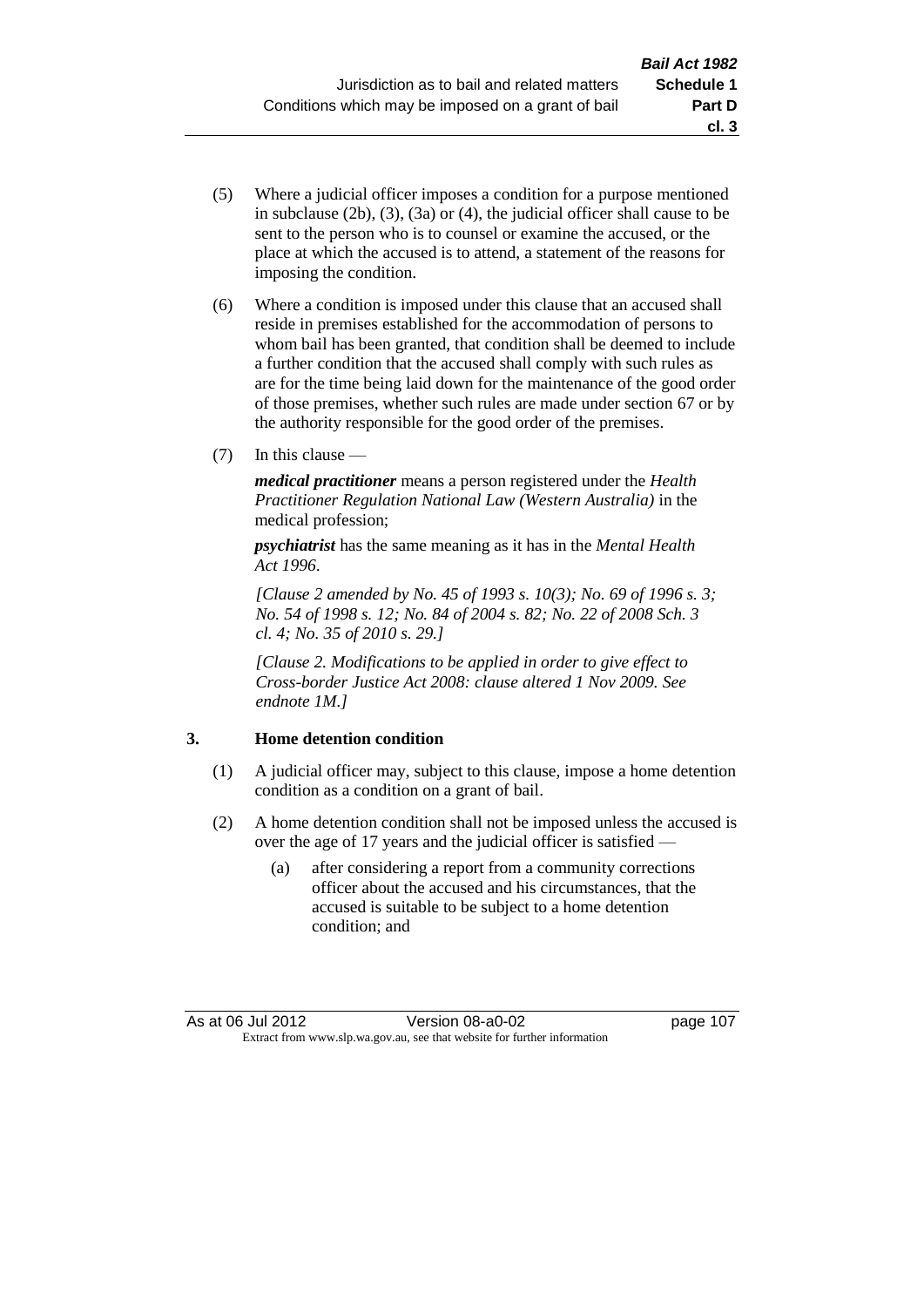- (b) that the place where it is proposed the accused will remain while subject to the home detention condition is a suitable place; and
- (c) that unless a home detention condition is imposed, the accused will not be released on bail.
- (3) A home detention condition is a condition that while the accused is on bail the accused shall —
	- (a) remain at and not leave the place specified in the bail record form and in the bail undertaking (or in a notice under section 50E) until the time specified, or deemed by section 31(3) to be specified, in the bail undertaking except —
		- (i) to work in gainful employment approved by a community corrections officer; or
		- (ii) with the approval of a community corrections officer, to seek gainful employment; or
		- (iii) to obtain urgent medical or dental treatment for the accused; or
		- (iv) for the purpose of averting or minimizing a serious risk of death or injury to the accused or to another person; or
		- (v) to obey an order issued under a written law (such as a summons) requiring the accused's presence elsewhere; or
		- (vi) for a purpose approved of by a community corrections officer; or
		- (vii) on the direction of a community corrections officer; and
	- (b) not leave the State; and
	- (c) comply with every reasonable direction of a community corrections officer; and
	- (d) comply with such of the conditions specified in the list provided under section 24A(4) as may be specified in a notice given under section 50E(b); and

page 108 **Version 08-a0-02** As at 06 Jul 2012 Extract from www.slp.wa.gov.au, see that website for further information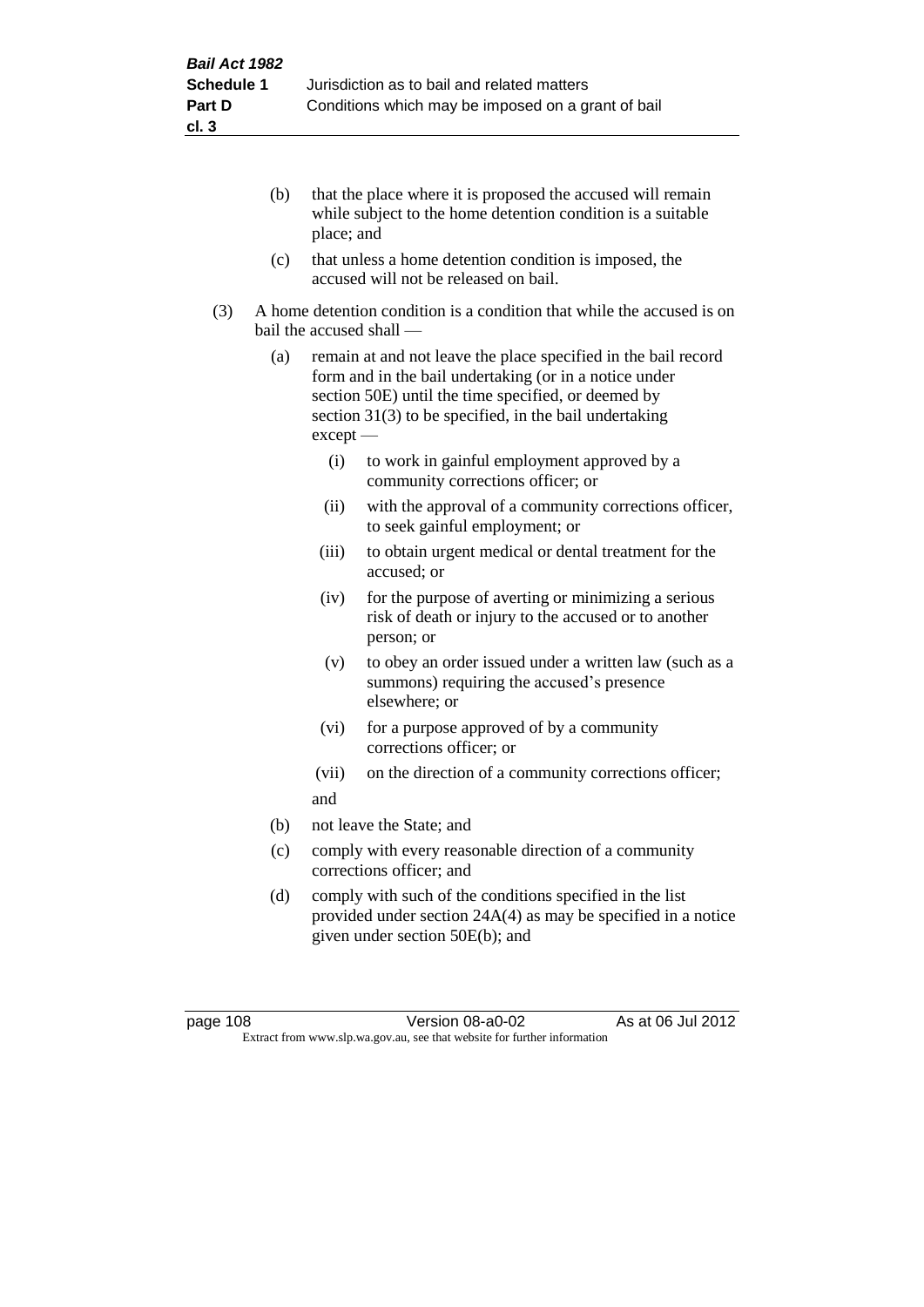(e) when requested to do so, produce a copy of his bail undertaking and any notice by the CEO (corrections) under section 50E for inspection by a community corrections officer or a member of the Police Force.

*[Clause 3 inserted by No. 61 of 1990 s. 15; amended by No. 31 of 1993 s. 9; No. 84 of 2004 s. 82; No. 65 of 2006 s. 53.]*

*[Clause 3. Modifications to be applied in order to give effect to Cross-border Justice Act 2008: clause altered 1 Nov 2009. See endnote 1M.]*

As at 06 Jul 2012 Version 08-a0-02 page 109 Extract from www.slp.wa.gov.au, see that website for further information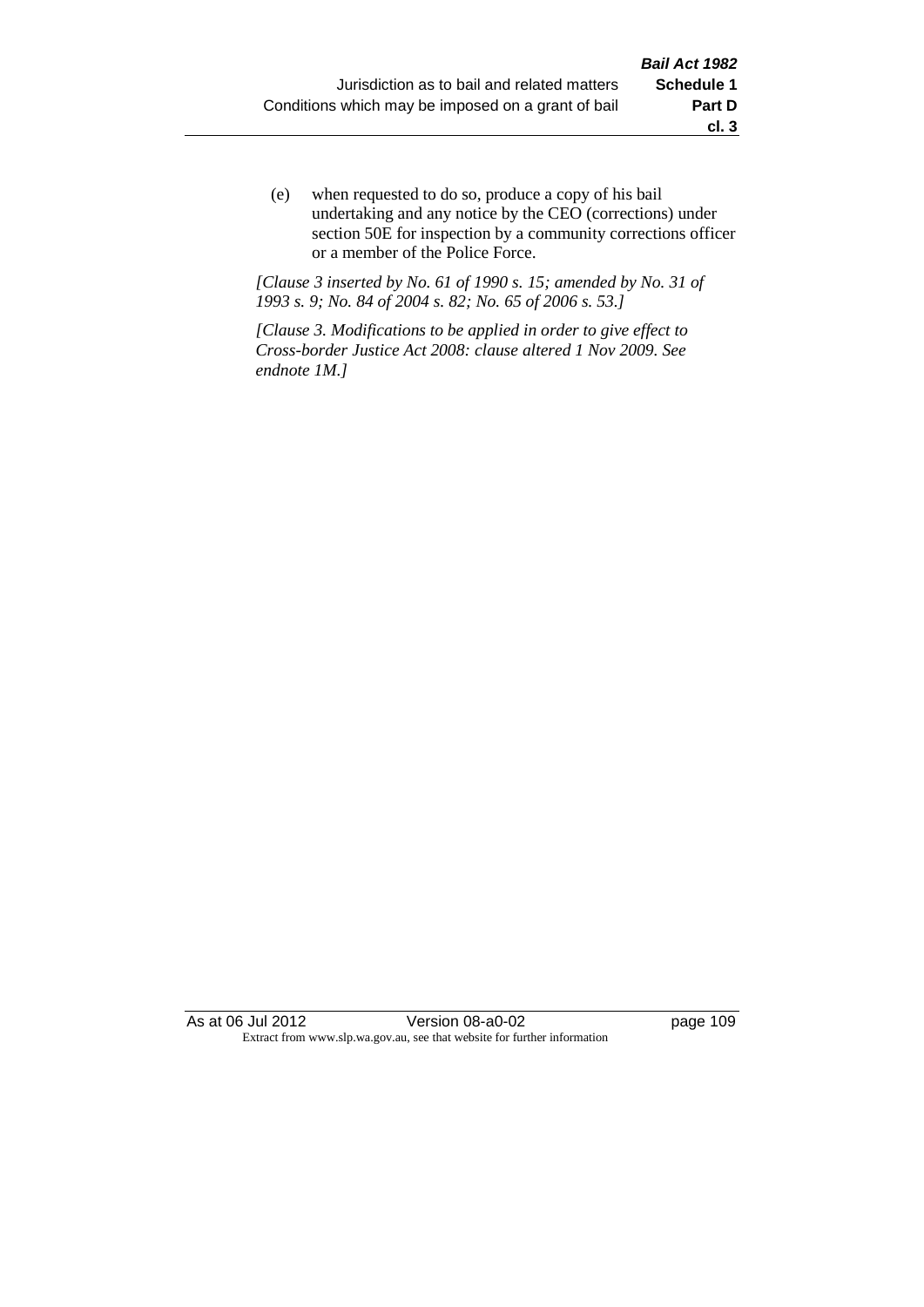**cl. 1**

# **Schedule 2 — Serious offences**

 $[s. 3(1)]$ 

*[Heading inserted by No. 6 of 2008 s. 42(1).]*

|    | <b>Enactment</b>         | <b>Description of offence</b>                                                    |
|----|--------------------------|----------------------------------------------------------------------------------|
| 1. | <b>The Criminal Code</b> |                                                                                  |
|    | s. 279                   | Murder                                                                           |
|    | s. 280                   | Manslaughter                                                                     |
|    | s. 281                   | Unlawful assault causing death                                                   |
|    | s. 283                   | Attempt to murder                                                                |
|    | s. 292                   | Disabling in order to commit<br>indictable offence                               |
|    | s. 294                   | Acts intended to cause grievous<br>bodily harm or to resist or prevent<br>arrest |
|    | s. 297                   | Grievous bodily harm                                                             |
|    | s. 301                   | Wounding and similar acts                                                        |
|    | s. $304(2)$              | Acts or omissions, with intent to<br>harm, causing bodily harm or<br>danger      |
|    | s. 317                   | Assault occasioning bodily harm                                                  |
|    | s. $317A(a)$             | Assault with intent to commit or<br>facilitate a crime                           |
|    | s. $317A(b)$             | Assault with intent to do grievous<br>bodily harm                                |
|    | s. 318                   | Serious assaults                                                                 |
|    | s. 323                   | Indecent assault                                                                 |
|    | s. 324                   | Aggravated indecent assault                                                      |
|    | s. 325                   | Sexual penetration without consent                                               |
|    |                          |                                                                                  |

page 110 Version 08-a0-02 As at 06 Jul 2012 Extract from www.slp.wa.gov.au, see that website for further information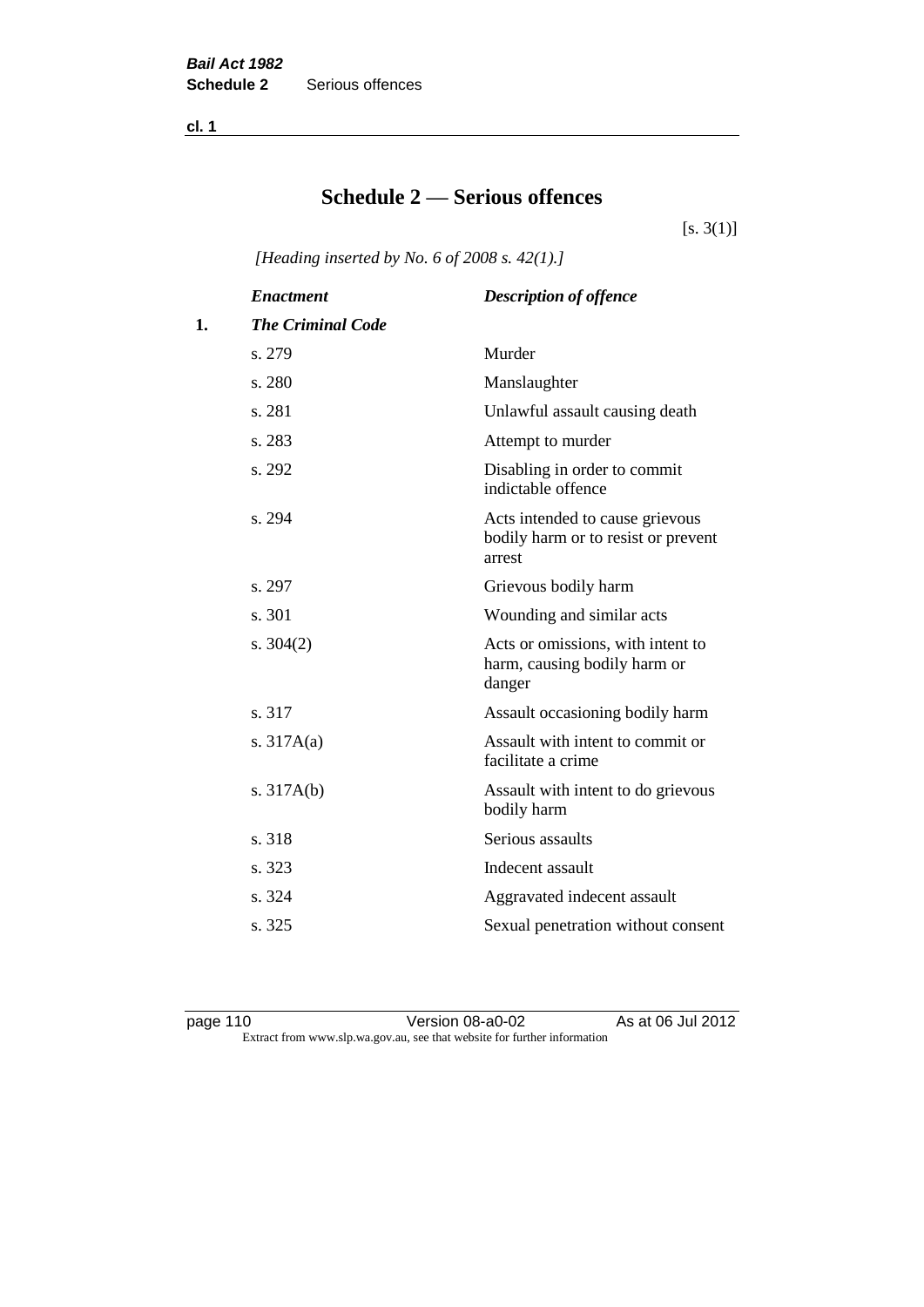|     | <b>Enactment</b>                | <b>Description of offence</b>                                                                                                                      |
|-----|---------------------------------|----------------------------------------------------------------------------------------------------------------------------------------------------|
|     | s. 326                          | Aggravated sexual penetration<br>without consent                                                                                                   |
|     | s. 331B                         | Sexual servitude                                                                                                                                   |
|     | s. 331C                         | Conducting business involving<br>sexual servitude                                                                                                  |
|     | s. 331D                         | Deceptive recruiting for<br>commercial sexual services                                                                                             |
|     | s. 332                          | Kidnapping                                                                                                                                         |
|     | s. 333                          | Deprivation of liberty                                                                                                                             |
|     | s. 338E                         | Stalking                                                                                                                                           |
|     | s. 378                          | Stealing a motor vehicle                                                                                                                           |
|     | s. 392                          | Robbery                                                                                                                                            |
|     | s. 393                          | Assault with intent to rob                                                                                                                         |
|     | s. 401                          | <b>Burglary</b>                                                                                                                                    |
|     | s. 444                          | Criminal damage, if the property is<br>destroyed or damaged by fire                                                                                |
| 2.  | <b>Bush Fires Act 1954</b>      |                                                                                                                                                    |
|     | s. 32                           | Wilfully lighting a fire or causing a<br>fire to be lit under such<br>circumstances as to be likely to<br>injure or damage a person or<br>property |
| 2a. | <b>Misuse of Drugs Act 1981</b> |                                                                                                                                                    |
|     | s. $6(1)$                       | Offences concerned with<br>prohibited drugs generally                                                                                              |
|     | s. $7(1)$                       | Offences concerned with<br>prohibited plants generally                                                                                             |

As at 06 Jul 2012 **Disk Contract Contract Version 08-a0-02 page 111** Extract from www.slp.wa.gov.au, see that website for further information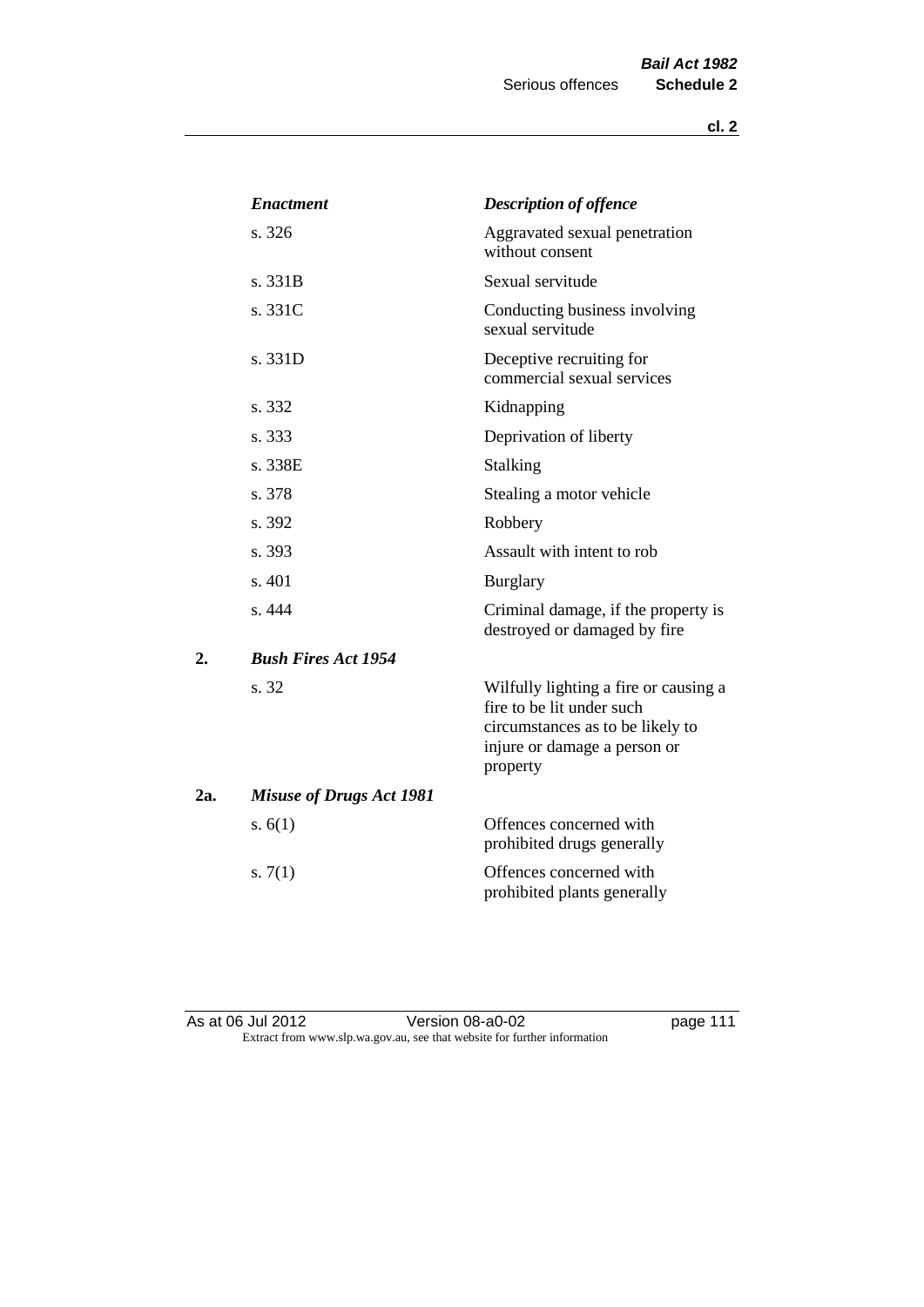**cl. 2b**

|     | <b>Enactment</b>                   |       | <b>Description of offence</b>                                                                                                                                                                                                                                                                                                             |
|-----|------------------------------------|-------|-------------------------------------------------------------------------------------------------------------------------------------------------------------------------------------------------------------------------------------------------------------------------------------------------------------------------------------------|
|     | s. $14(1)$                         |       | Possessing a quantity of a<br>category 1 item or a category 2<br>item in circumstances where the<br>life, health or safety of a child<br>under 16 years of age was<br>endangered, or bodily harm (as<br>defined in The Criminal Code<br>section $1(1)$ and $(4)$ ) was caused to<br>such a child, by the acts<br>constituting the offence |
|     | s. $33(1)(a)$                      |       | Attempting to commit an offence<br>under section $6(1)$ or $7(1)$                                                                                                                                                                                                                                                                         |
|     | s. $33(2)(a)$                      |       | Conspiracy to commit an offence<br>under s. $6(1)$ or $7(1)$                                                                                                                                                                                                                                                                              |
| 2b. | <b>Restraining Orders Act 1997</b> |       |                                                                                                                                                                                                                                                                                                                                           |
|     | s. $61(1)$                         | order | Breach of a violence restraining                                                                                                                                                                                                                                                                                                          |
|     | s. $61(2a)$                        |       | Breach of a police order                                                                                                                                                                                                                                                                                                                  |
|     | s. $86(2)$                         |       | Breach of a Part VII order under<br>the Justices Act 1902 <sup>3</sup> —                                                                                                                                                                                                                                                                  |
|     |                                    | (a)   | that under section 86 of the<br>Restraining Orders Act 1997<br>is taken to be a misconduct<br>restraining order under that<br>Act; and                                                                                                                                                                                                    |
|     |                                    | (b)   | that shows on the face of the<br>order that the causing or<br>threatening of personal<br>injury by the accused was a<br>ground for the making of the<br>order.                                                                                                                                                                            |
|     |                                    |       |                                                                                                                                                                                                                                                                                                                                           |

page 112 Version 08-a0-02 As at 06 Jul 2012 Extract from www.slp.wa.gov.au, see that website for further information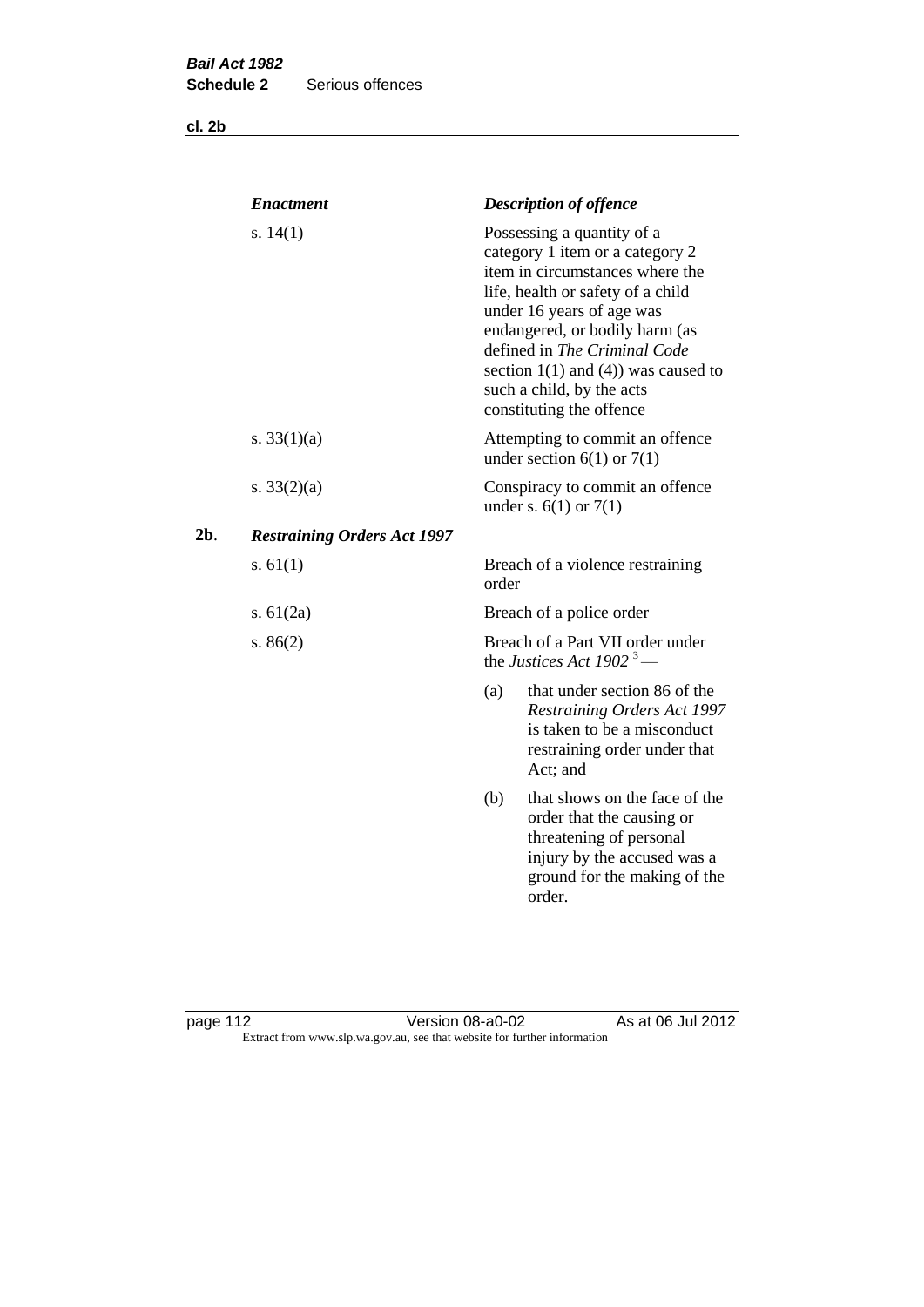**cl. 3**

|    | <i><b>Enactment</b></i> | <b>Description of offence</b>                                                                                                                                                                                                                                                          |
|----|-------------------------|----------------------------------------------------------------------------------------------------------------------------------------------------------------------------------------------------------------------------------------------------------------------------------------|
| 3. | Road Traffic Act 1974   |                                                                                                                                                                                                                                                                                        |
|    | s. 59                   | Dangerous driving causing death,<br>injury, etc.                                                                                                                                                                                                                                       |
|    | s. 59A                  | Dangerous driving causing bodily<br>harm                                                                                                                                                                                                                                               |
|    |                         | [Schedule 2 inserted by No. 45 of 1993 s. 11; amended by No. 82 of<br>1994 s. 13; No. 38 of 1998 s. 4(2); No. 54 of 1998 s. 15; No. 23 of<br>2001 s. 10(1); No. 4 of 2004 s. 24 and 26; No. 38 of 2004 s. 61;<br>No. 62 of 2004 s. 9(1); No. 84 of 2004 s. 82; No. 6 of 2008 s. 42(2); |

*No. 29 of 2008 s. 24(8); No. 47 of 2011 s. 19; No. 56 of 2011 s. 11.]* 

As at 06 Jul 2012 Version 08-a0-02 page 113 Extract from www.slp.wa.gov.au, see that website for further information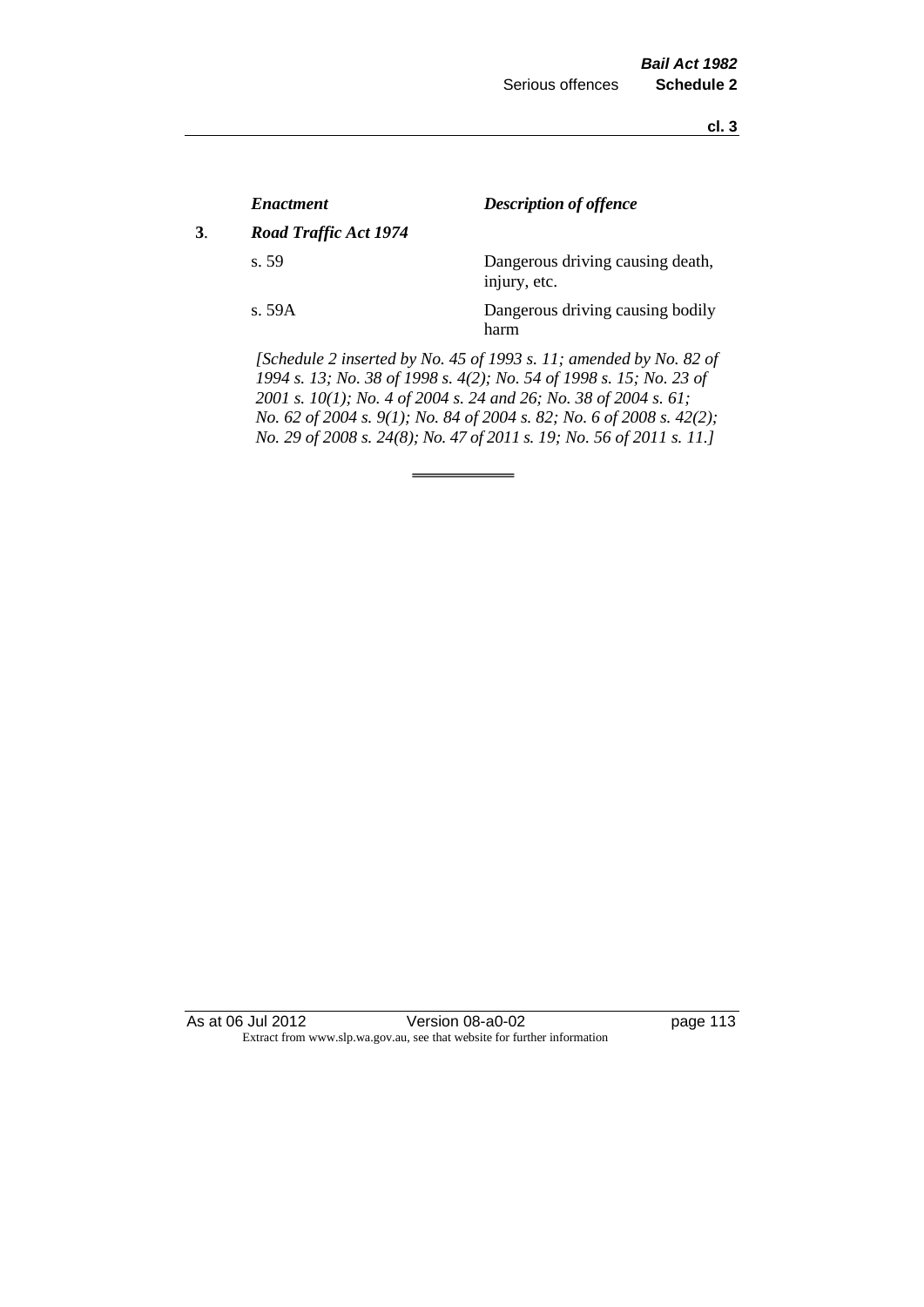# **Notes**

<sup>1</sup> This reprint is a compilation as at 6 July 2012 of the *Bail Act 1982* and includes the amendments made by the other written laws referred to in the following table  $1M$ ,  $1a$ ,  $4$ ,  $5$ . The table also contains information about any reprint.

## **Compilation table**

| <b>Short title</b>                                                                                                                                  | <b>Number</b><br>and year                              | <b>Assent</b> | <b>Commencement</b>                                                 |
|-----------------------------------------------------------------------------------------------------------------------------------------------------|--------------------------------------------------------|---------------|---------------------------------------------------------------------|
| Bail Act 1982                                                                                                                                       | 86 of 1982                                             | 18 Nov 1982   | 6 Feb 1989 (see s. 2 and<br>Gazette 27 Jan 1989 p. 263)             |
| <b>Acts Amendment</b><br>(Abolition of Capital<br>Punishment) Act 1984<br>Pt. III                                                                   | 52 of 1984                                             | 5 Sep 1984    | 3 Oct 1984                                                          |
| <b>Bail Amendment</b><br>Act 1984 <sup>6</sup>                                                                                                      | 74 of 1984<br>(as amended<br>by $15$ of<br>1980 s. 20) |               | 29 Nov 1984 6 Feb 1989 (see s. 2 and<br>Gazette 27 Jan 1989 p. 263) |
| <b>Bail Amendment</b><br>Act 1988                                                                                                                   | 15 of 1988                                             | 6 Sep 1988    | 6 Feb 1989 (see s. 2 and<br>Gazette 27 Jan 1989 p. 263)             |
| Reprint of the Bail Act 1982 under the Reprints Act 1984 and s. 21 of the Bail<br><b>Amendment Act 1988</b> $^7$ (includes amendments listed above) |                                                        |               |                                                                     |
| Criminal Law<br>Amendment Act 1988<br>Pt.4                                                                                                          | 70 of 1988                                             | 15 Dec 1988   | 6 Feb 1989 (see s. 2(2)(b) and<br>Gazette 27 Jan 1989 p. 263)       |
| <b>Acts Amendment</b><br>(Children's Court)<br>Act 1988 Pt. 13                                                                                      | 49 of 1988                                             | 22 Dec 1988   | 1 Dec 1989 (see s. 2 and<br>Gazette 24 Nov 1989 p. 4327)            |
| Justices Amendment<br>Act 1989 s. 18                                                                                                                | 33 of 1989                                             | 22 Dec 1989   | 1 Jun 1991 (see s. 2 and<br>Gazette 17 May 1991 p. 2455)            |
| <b>Community Corrections</b><br><b>Legislation Amendment</b><br>Act 1990 Pt. 2                                                                      | 61 of 1990                                             | 17 Dec 1990   | 3 Apr 1991 (see s. 2 and<br>Gazette 22 Mar 1991 p. 1209)            |
| Child Welfare<br>Amendment Act<br>$(No. 2)$ 1990 s. 15                                                                                              | 83 of 1990                                             | 22 Dec 1990   | 1 Aug 1991 (see s. 2 and<br>Gazette 1 Aug 1991 p. 3983)             |
| Children's Court of<br>Western Australia<br>Amendment Act<br>$(No. 2)$ 1991 s. 21                                                                   | 15 of 1991                                             | 21 Jun 1991   | 9 Aug 1991 (see s. 2(2) and<br>Gazette 9 Aug 1991 p. 4101)          |

page 114 Version 08-a0-02 As at 06 Jul 2012 Extract from www.slp.wa.gov.au, see that website for further information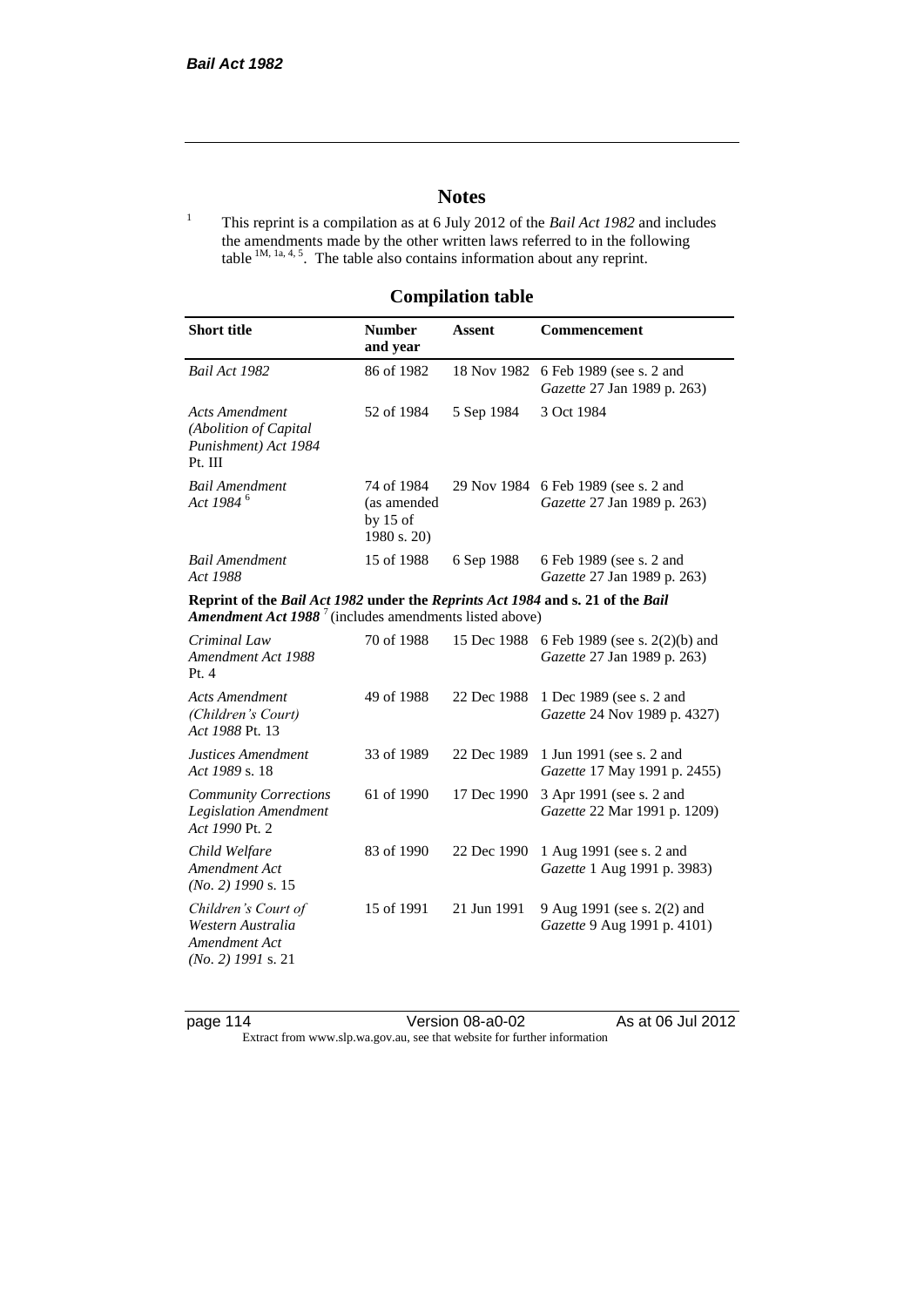| <b>Short title</b>                                                                         | <b>Number</b><br>and year | Assent      | <b>Commencement</b>                                                                                                                                                        |
|--------------------------------------------------------------------------------------------|---------------------------|-------------|----------------------------------------------------------------------------------------------------------------------------------------------------------------------------|
| Reprint of the <i>Bail Act 1982</i> as at 17 Oct 1991 (includes amendments listed above)   |                           |             |                                                                                                                                                                            |
| <b>Acts Amendment (Sexual</b><br>Offences) Act 1992 Pt. 3                                  | 14 of 1992                | 17 Jun 1992 | 1 Aug 1992 (see s. 2 and<br>Gazette 28 Jul 1992 p. 3671)                                                                                                                   |
| <b>Acts Amendment</b><br>(Ministry of Justice)<br>Act 1993 Pt. 3 $^{8}$                    | 31 of 1993                | 15 Dec 1993 | 1 Jul 1993 (see s. 2)                                                                                                                                                      |
| Criminal Procedure<br>Amendment Act 1993<br>Pt. $2^9$                                      | 45 of 1993                | 20 Dec 1993 | Act other than s. 7-9 and<br>$10(2)(b)$ : 17 Jan 1994 (see<br>s. $2(1)$ ;<br>s. 7-9 and $10(2)(b)$ : 4 Mar 1994<br>(see s. $2(2)$ and <i>Gazette</i><br>4 Mar 1994 p. 915) |
| Criminal Law<br>Amendment Act 1994<br>s. $13(1)$ and $(2)$                                 | 82 of 1994                | 23 Dec 1994 | 20 Jan 1995 (see s. 2(2))                                                                                                                                                  |
| Acts Amendment (Fines,<br>Penalties and<br><b>Infringement Notices</b> )<br>Act 1994 Pt. 3 | 92 of 1994                | 23 Dec 1994 | 1 Jan 1995 (see s. 2(1) and<br>Gazette 30 Dec 1994 p. 7211)                                                                                                                |
| Sentencing<br>(Consequential<br>Provisions) Act 1995 Pt. 5                                 | 78 of 1995                | 16 Jan 1996 | 4 Nov 1996 (see s. 2 and<br><i>Gazette</i> 25 Oct 1996 p. 5632)                                                                                                            |
| Coroners Act 1996 s. 61                                                                    | 2 of 1996                 |             | 24 May 1996 7 Apr 1997 (see s. 2 and<br>Gazette 18 Mar 1997 p. 1529)                                                                                                       |
| <b>Mental Health</b><br>(Consequential<br>Provisions) Act 1996 Pt. 2                       | 69 of 1996                | 13 Nov 1996 | 13 Nov 1997 (see s. 2)                                                                                                                                                     |

**Reprint of the** *Bail Act 1982* **as at 13 Mar 1997** (includes amendments listed above except those in the *Coroners Act 1996* and the *Mental Health (Consequential Provisions) Act 1996*) (corrections in *Gazette* 25 Jul 1997 p. 3909 and 14 Nov 1997 p. 6426)

*Statutes (Repeals and Minor Amendments) Act 1997* s. 21 57 of 1997 15 Dec 1997 15 Dec 1997 (see s. 2(1)) *Criminal Law Amendment Act (No. 1) 1998* s. 4(2) 38 of 1998 25 Sep 1998 23 Oct 1998

| As at 06 Jul 2012 | Version 08-a0-02                                                         |
|-------------------|--------------------------------------------------------------------------|
|                   | Extract from www.slp.wa.gov.au, see that website for further information |

page 115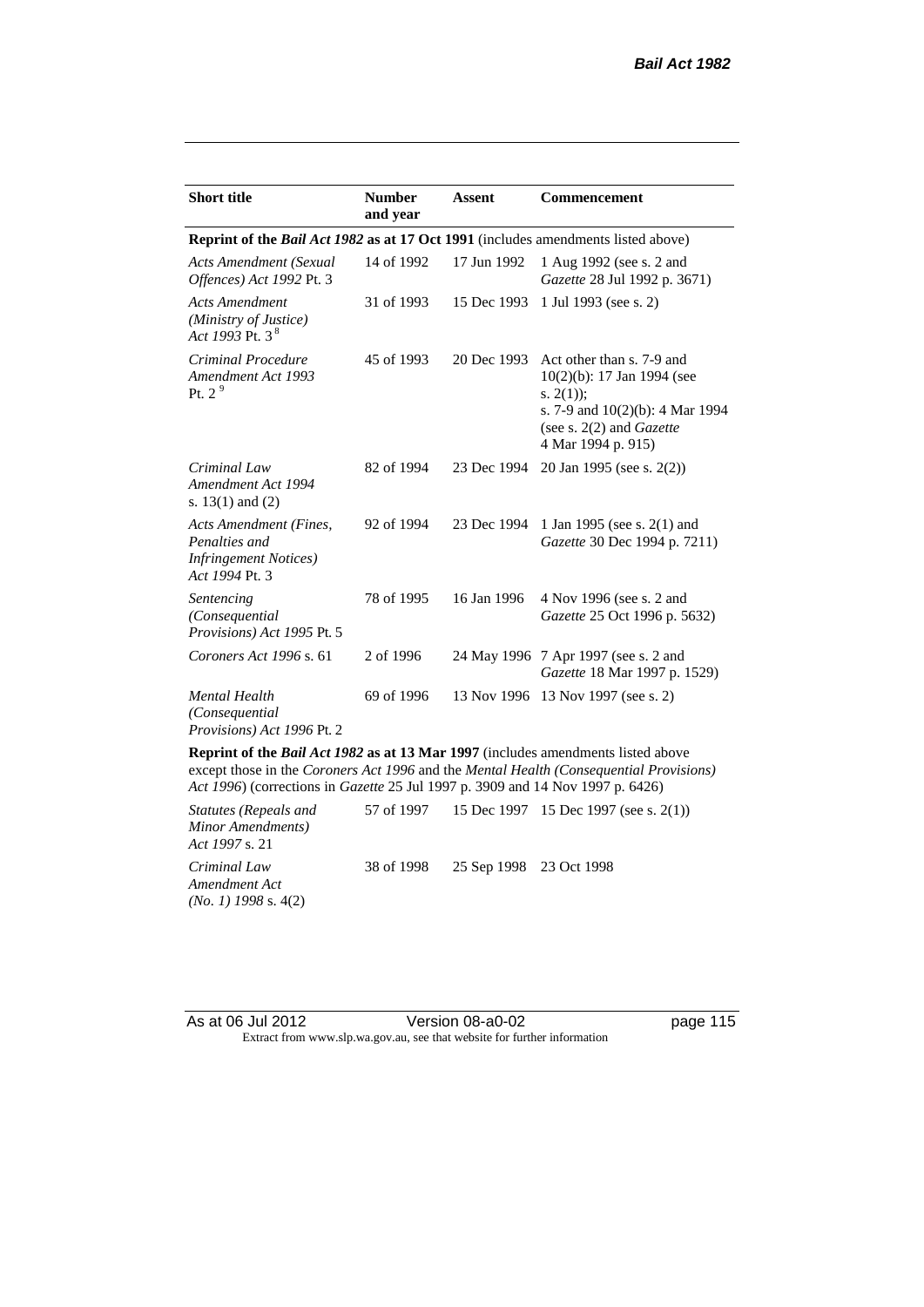| <b>Short title</b>                                                                                                                                 | <b>Number</b> | Assent      | Commencement                                                                                                                                                                                                                                                                                                                                            |
|----------------------------------------------------------------------------------------------------------------------------------------------------|---------------|-------------|---------------------------------------------------------------------------------------------------------------------------------------------------------------------------------------------------------------------------------------------------------------------------------------------------------------------------------------------------------|
|                                                                                                                                                    | and year      |             |                                                                                                                                                                                                                                                                                                                                                         |
| <b>Bail Amendment</b><br>Act 1998 <sup>10</sup>                                                                                                    | 54 of 1998    | 11 Jan 1999 | s. 1 and 2: 11 Jan 1999;<br>Pt. 4 and 7: 15 May 1999<br>(see s. 2 and <i>Gazette</i> )<br>11 May 1999 p. 1905);<br>Pt. 2, 3 and 5 (other than s. 12):<br>8 Mar 2000 (see s. 2 and<br>Gazette 7 Mar 2000 p. 1039);<br>s. 12: 1 Sep 2000 (see s. 2 and<br>Gazette 29 Aug 2000 p. 4985);<br>Pt. 6: 4 Dec 2000 (see s. 2 and<br>Gazette 4 Dec 2000 p. 6799) |
| Reprint of the Bail Act 1982 as at 27 Aug 1999 (includes amendments listed above<br>except those in the Bail Amendment Act 1998 Pt. 2, 3, 5 and 6) |               |             |                                                                                                                                                                                                                                                                                                                                                         |
| Court Security and<br><b>Custodial Services</b><br>(Consequential)<br>Provisions) Act 1999 Pt. 3                                                   | 47 of 1999    | 8 Dec 1999  | 18 Dec 1999 (see s. 2 and<br>Gazette 17 Dec 1999 p. 6175-6)                                                                                                                                                                                                                                                                                             |
| Criminal Law Amendment<br>Act 2001 s. $10(1)$                                                                                                      | 23 of 2001    | 26 Nov 2001 | 24 Dec 2001                                                                                                                                                                                                                                                                                                                                             |
| Criminal Investigation<br>(Identifying People)<br>Act 2002 Sch. 2 cl. 1                                                                            | 6 of 2002     | 4 Jun 2002  | 20 Nov 2002 (see s. 2 and<br>Gazette 19 Nov 2002 p. 5505)                                                                                                                                                                                                                                                                                               |
| Criminal Law (Procedure)<br>Amendment Act 2002 Pt. 4<br>Div. 1                                                                                     | 27 of 2002    | 25 Sep 2002 | 27 Sep 2002 (see s. 2 and<br>Gazette 27 Sep 2002 p. 4875)                                                                                                                                                                                                                                                                                               |
| Sentencing Legislation<br>Amendment and Repeal<br>Act 2003 s. 29(3) and 37                                                                         | 50 of 2003    | 9 Jul 2003  | s. 29(3): 31 Aug 2003 (see s. 2<br>and Gazette 29 Aug 2003<br>p. 3833);<br>s. 37: 15 May 2004 (see s. 2 and<br>Gazette 14 May 2004 p. 1445)                                                                                                                                                                                                             |
| Acts Amendment and<br>Repeal (Courts and Legal<br>Practice) Act 2003 s. 88<br>and 121 <sup>11</sup>                                                | 65 of 2003    | 4 Dec 2003  | 1 Jan 2004 (see s. 2 and Gazette<br>30 Dec 2003 p. 5722)                                                                                                                                                                                                                                                                                                |
| <b>Statutes (Repeals and</b><br>Minor Amendments)<br>Act 2003 s. 29                                                                                | 74 of 2003    | 15 Dec 2003 | 15 Dec 2003 (see s. 2)                                                                                                                                                                                                                                                                                                                                  |
| Criminal Code Amendment<br>Act 2004 s. 24, 26 and 58                                                                                               | 4 of 2004     | 23 Apr 2004 | 21 May 2004 (see s. 2)                                                                                                                                                                                                                                                                                                                                  |

page 116 Version 08-a0-02 As at 06 Jul 2012 Extract from www.slp.wa.gov.au, see that website for further information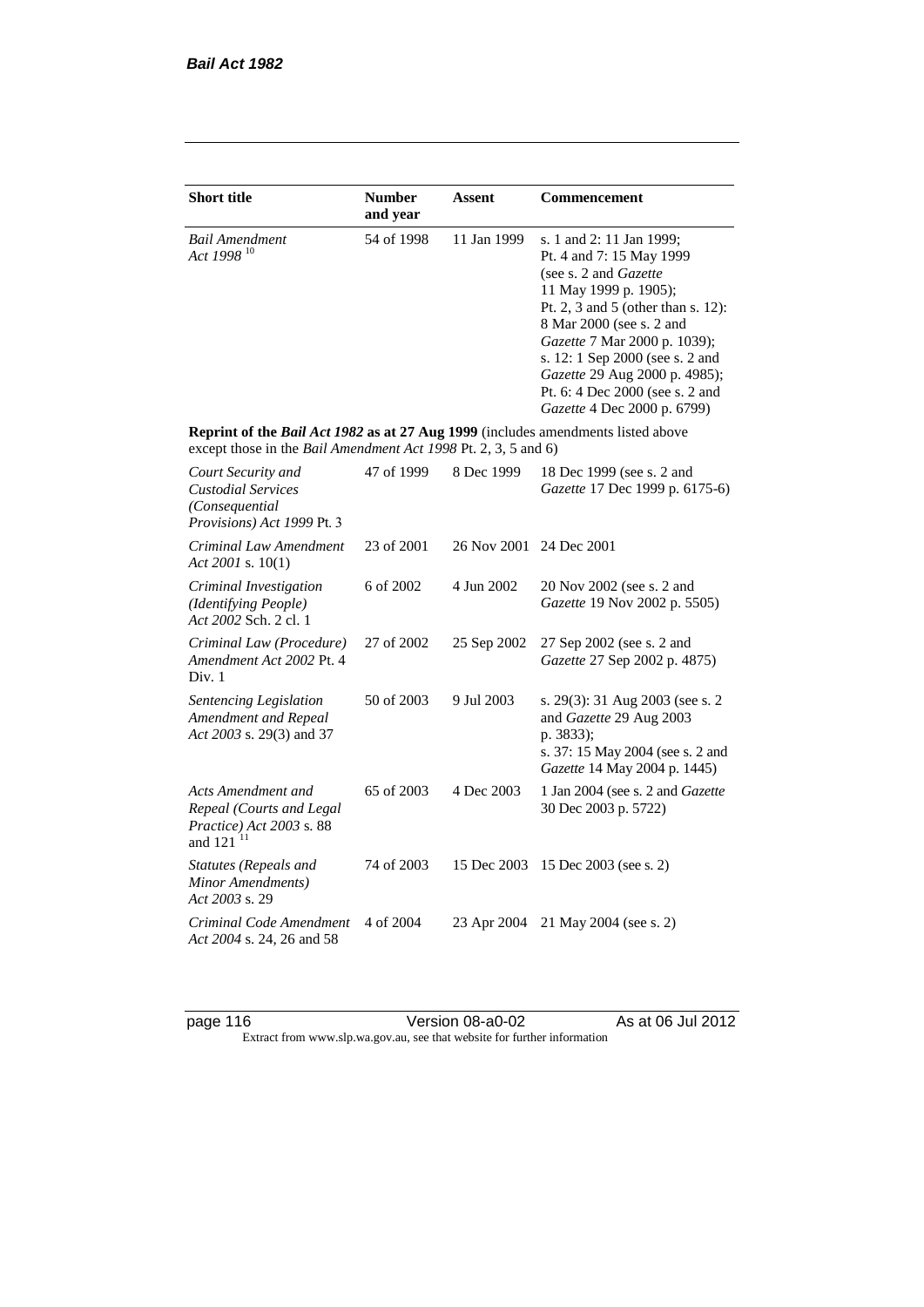| <b>Short title</b>                                                                                                                                                                                                                                                                                                                                                                                                                              | <b>Number</b><br>and year | <b>Assent</b> | <b>Commencement</b>                                                                                                                                                                                                                                      |  |
|-------------------------------------------------------------------------------------------------------------------------------------------------------------------------------------------------------------------------------------------------------------------------------------------------------------------------------------------------------------------------------------------------------------------------------------------------|---------------------------|---------------|----------------------------------------------------------------------------------------------------------------------------------------------------------------------------------------------------------------------------------------------------------|--|
| Sentencing Legislation<br>Amendment Act 2004 s. 13                                                                                                                                                                                                                                                                                                                                                                                              | 27 of 2004                | 14 Oct 2004   | 31 May 2006 (see s. 2 and<br>Gazette 30 May 2006 p. 1965)                                                                                                                                                                                                |  |
| Children and Community<br>Services Act 2004 Sch. 2<br>cl.3                                                                                                                                                                                                                                                                                                                                                                                      | 34 of 2004                | 20 Oct 2004   | 1 Mar 2006 (see s. 2 and<br>Gazette 14 Feb 2006 p. 695)                                                                                                                                                                                                  |  |
| <b>Acts Amendment (Family</b><br>and Domestic Violence)<br>Act 2004 Pt. 3                                                                                                                                                                                                                                                                                                                                                                       | 38 of 2004                | 9 Nov 2004    | 1 Dec 2004 (see s. 2 and<br>Gazette 26 Nov 2004 p. 5309)                                                                                                                                                                                                 |  |
| Acts Amendment (Court of<br>Appeal) Act 2004 s. 28                                                                                                                                                                                                                                                                                                                                                                                              | 45 of 2004                | 9 Nov 2004    | s. $28(1)$ , (2) and (4) (other than<br>the amendment to s. $7A(1)$ :<br>1 Feb 2005 (see. s. 2 and<br>Gazette 14 Jan 2005 p. 163);<br>s. $28(3)$ and $(4)$ (the<br>amendment to s. $7A(1)$ :<br>2 May 2005 (see. s. 2 and<br>Gazette 14 Jan 2005 p. 163) |  |
| Courts Legislation<br>Amendment and Repeal<br>Act 2004 s. 141 <sup>12</sup>                                                                                                                                                                                                                                                                                                                                                                     | 59 of 2004                | 23 Nov 2004   | 1 May 2005 (see s. 2 and<br>Gazette 31 Dec 2004 p. 7128)                                                                                                                                                                                                 |  |
| Misuse of Drugs<br>Amendment Act 2004 s. 9(1)                                                                                                                                                                                                                                                                                                                                                                                                   | 62 of 2004                | 24 Nov 2004   | 1 Jan 2005 (see s. 2 and <i>Gazette</i><br>10 Dec 2004 p. 5965)                                                                                                                                                                                          |  |
| Criminal Procedure and<br>Appeals (Consequential and<br>Other Provisions) Act 2004<br>Pt. 3 and s. 82 and 83                                                                                                                                                                                                                                                                                                                                    | 84 of 2004                | 16 Dec 2004   | 2 May 2005 (see s. 2 and<br>Gazette 31 Dec 2004 p. 7129<br>(correction in Gazette)<br>7 Jan 2005 p. 53))                                                                                                                                                 |  |
| Reprint 5: The Bail Act 1982 as at 1 Apr 2005 (includes amendments listed above except<br>those in the Sentencing Legislation Amendment Act 2004, the Acts Amendment (Court of<br>Appeal) Act 2004 s. 28(3) and (4) (the amendment to s. 7A(1)), the Children and<br>Community Services Act 2004, the Courts Legislation Amendment and Repeal Act 2004<br>and the Criminal Procedure and Appeals (Consequential and Other Provisions) Act 2004) |                           |               |                                                                                                                                                                                                                                                          |  |
| Planning and Development<br>(Consequential and<br><b>Transitional Provisions</b> )<br>Act 2005 s. 15                                                                                                                                                                                                                                                                                                                                            | 38 of 2005                | 12 Dec 2005   | 9 Apr 2006 (see s. 2 and<br>Gazette 21 Mar 2006 p. 1078)                                                                                                                                                                                                 |  |
|                                                                                                                                                                                                                                                                                                                                                                                                                                                 |                           |               |                                                                                                                                                                                                                                                          |  |

*Criminal Investigation (Consequential Provisions) Act 2006* Pt. 2 59 of 2006 16 Nov 2006 1 Jul 2007 (see s. 2 and *Gazette* 22 Jun 2007 p. 2838) *Prisons and Sentencing Legislation Amendment Act 2006* Pt. 5 65 of 2006 8 Dec 2006 4 Apr 2007 (see s. 2 and *Gazette* 3 Apr 2007 p. 1491)

As at 06 Jul 2012 Version 08-a0-02 page 117 Extract from www.slp.wa.gov.au, see that website for further information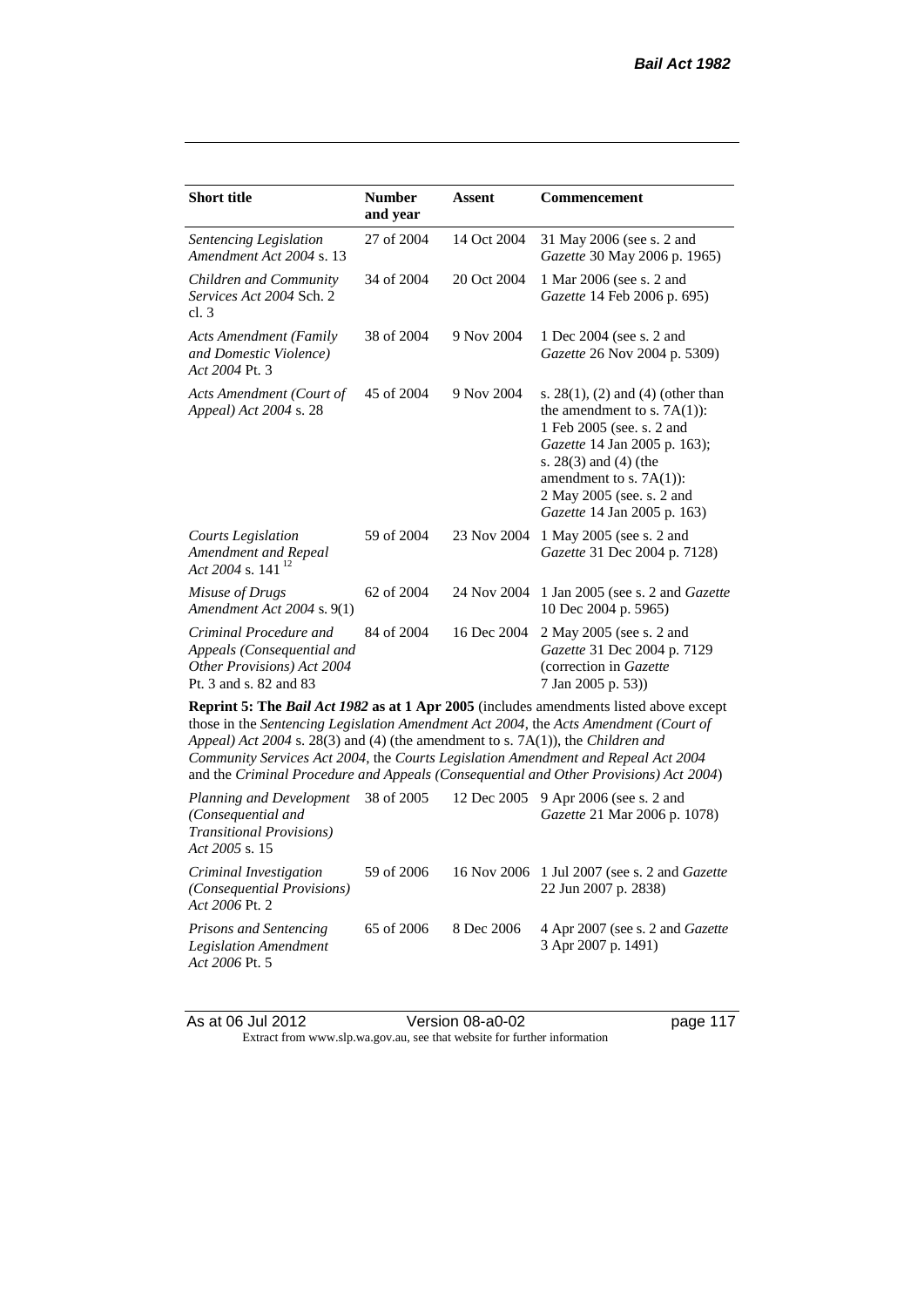| <b>Short title</b>                                                                         | <b>Number</b><br>and year | Assent      | Commencement                                                         |  |  |
|--------------------------------------------------------------------------------------------|---------------------------|-------------|----------------------------------------------------------------------|--|--|
| Reprint 6: The Bail Act 1982 as at 14 Sep 2007 (includes amendments listed above)          |                           |             |                                                                      |  |  |
| Criminal Law and Evidence 2 of 2008<br>Amendment Act 2008 s. 56                            |                           | 12 Mar 2008 | 27 Apr 2008 (see s. 2 and<br>Gazette 24 Apr 2008 p. 1559)            |  |  |
| <b>Bail Amendment Act 2008</b><br>Pt. $2^{13}$                                             | 6 of 2008                 | 31 Mar 2008 | 1 Mar 2009 (see s. 2(b) and<br>Gazette 27 Feb 2009 p. 511)           |  |  |
| <i>Medical Practitioners</i><br>Act 2008 Sch. 3 cl. 4                                      | 22 of 2008                |             | 27 May 2008 1 Dec 2008 (see s. 2 and<br>Gazette 25 Nov 2008 p. 4989) |  |  |
| Criminal Law Amendment<br>( <i>Homicide</i> ) Act $2008$ s. 24                             | 29 of 2008                | 27 Jun 2008 | 1 Aug 2008 (see s. 2(d) and<br>Gazette 22 Jul 2008 p. 3353)          |  |  |
| <b>Reprint 7: The Bail Act 1982 as at 6 Mar 2009</b> (includes amendments listed above)    |                           |             |                                                                      |  |  |
| Police Amendment<br>Act 2009 s. 12                                                         | 42 of 2009                | 3 Dec 2009  | 13 Mar 2010 (see s. 2(b) and<br>Gazette 12 Mar 2010 p. 941)          |  |  |
| <b>Health Practitioner</b><br><b>Regulation National Law</b><br>(WA) Act 2010 Pt. 5 Div. 4 | 35 of 2010                | 30 Aug 2010 | 18 Oct 2010 (see s. 2(b) and<br>Gazette 1 Oct 2010 p. 5075-6)        |  |  |
| Statutes (Repeals and<br>Minor Amendments)<br>Act 2011 s. 19                               | 47 of 2011                | 25 Oct 2011 | 26 Oct 2011 (see s. 2(b))                                            |  |  |
| Misuse of Drugs<br>Amendment Act 2011 Pt. 3                                                | 56 of 2011                | 21 Nov 2011 | 24 Mar 2012 (see s. 2(b) and<br>Gazette 23 Mar 2012 p. 1363)         |  |  |
| <b>Reprint 8: The Bail Act 1982 as at 6 Jul 2012</b> (includes amendments listed above)    |                           |             |                                                                      |  |  |

<sup>1M</sup> Under the *Cross-border Justice Act 2008* section 14, in order to give effect to that Act, this Act must be applied with the modifications prescribed by the *Cross-border Justice Regulations 2009* Part 3 Division 3 as if this Act had been altered in that way. If a modification is to replace or insert a numbered provision, the new provision is identified by the superscript 1M appearing after the provision number. If a modification is to replace or insert a definition, the new definition is identified by the superscript 1M appearing after the defined term.

<sup>1a</sup> On the date as at which this reprint was prepared, provisions referred to in the following table had not come into operation and were therefore not included in compiling the reprint. For the text of the provisions see the endnotes referred to in the table.

page 118 Version 08-a0-02 As at 06 Jul 2012 Extract from www.slp.wa.gov.au, see that website for further information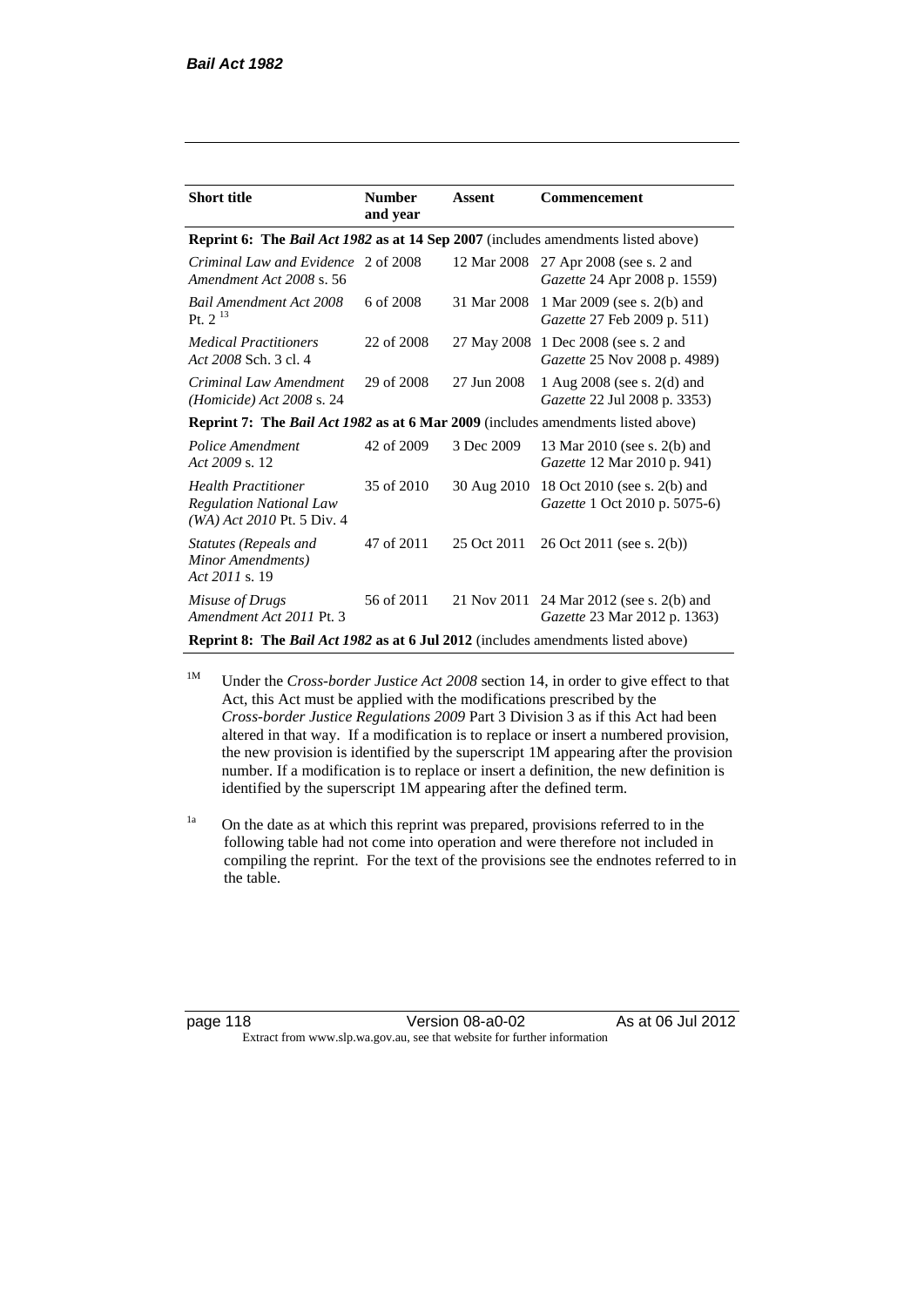| <b>Short title</b>                                      | <b>Number</b><br>and year | Assent | <b>Commencement</b>                           |
|---------------------------------------------------------|---------------------------|--------|-----------------------------------------------|
| Electronic Transactions<br>Act 2011 s. 25 <sup>14</sup> | 46 of 2011                |        | 25 Oct 2011 To be proclaimed (see s. $2(c)$ ) |

### **Provisions that have not come into operation**

<sup>2</sup> Repealed by the *Sentencing Legislation Amendment and Repeal Act 2003*.

<sup>3</sup> The short title of the *Justices Act 1902* was changed to the *Criminal Procedure (Summary) Act 1902* by the *Courts Legislation Amendment and Repeal Act 2004*  s. 25. The Act was then repealed by the *Criminal Procedure and Appeal (Consequential and Other Provisions) Act 2004.*

- <sup>4</sup> The amendment in the *Sentencing Legislation Amendment and Repeal Act 1999* s. 26 had not come into operation when it was repealed by the *Sentencing Legislation Amendment and Repeal Act 2003* s. 31.
- <sup>5</sup> The *Machinery of Government (Miscellaneous Amendments) Act 2006* Pt. 3 Div. 1 was repealed by the *Statutes (Repeals and Minor Amendments) Act 2011* s. 23(2) before it purported to come into operation.
- <sup>6</sup> The *Bail Amendment Act 1984* s. 10 and 11 were repealed by the *Bail Amendment Act 1988* s. 20.
- <sup>7</sup> The *Bail Act 1982* was not in operation at the time when the reprint was compiled, but the reprinting was authorised by the *Bail Amendment Act 1988* s. 21.
- <sup>8</sup> The *Acts Amendment (Ministry of Justice) Act 1993* Pt. 19 is a transitional provision that is of no further effect.
- <sup>9</sup> The *Criminal Procedure Amendment Act 1993* s. 13 is a transitional provision that is of no further effect.
- <sup>10</sup> The *Bail Amendment Act 1998* s. 6(2) is a transitional provision that is of no further effect.
- <sup>11</sup> The *Acts Amendment and Repeal (Courts and Legal Practice) Act 2003* s. 97 reads as follows:

#### **97. References to Crown Solicitor**

If in a written law or other document or instrument there is a reference to the Crown Solicitor that reference may, where the context so requires, be read as if it had been amended to be a reference to the State Solicitor.

<sup>12</sup> The amendment in the *Courts Legislation Amendment and Repeal Act 2004* s. 141 (amending Sch. 1 Pt. A cl. 4) is not included because the clause it sought to amend

As at 06 Jul 2012 Version 08-a0-02 page 119 Extract from www.slp.wa.gov.au, see that website for further information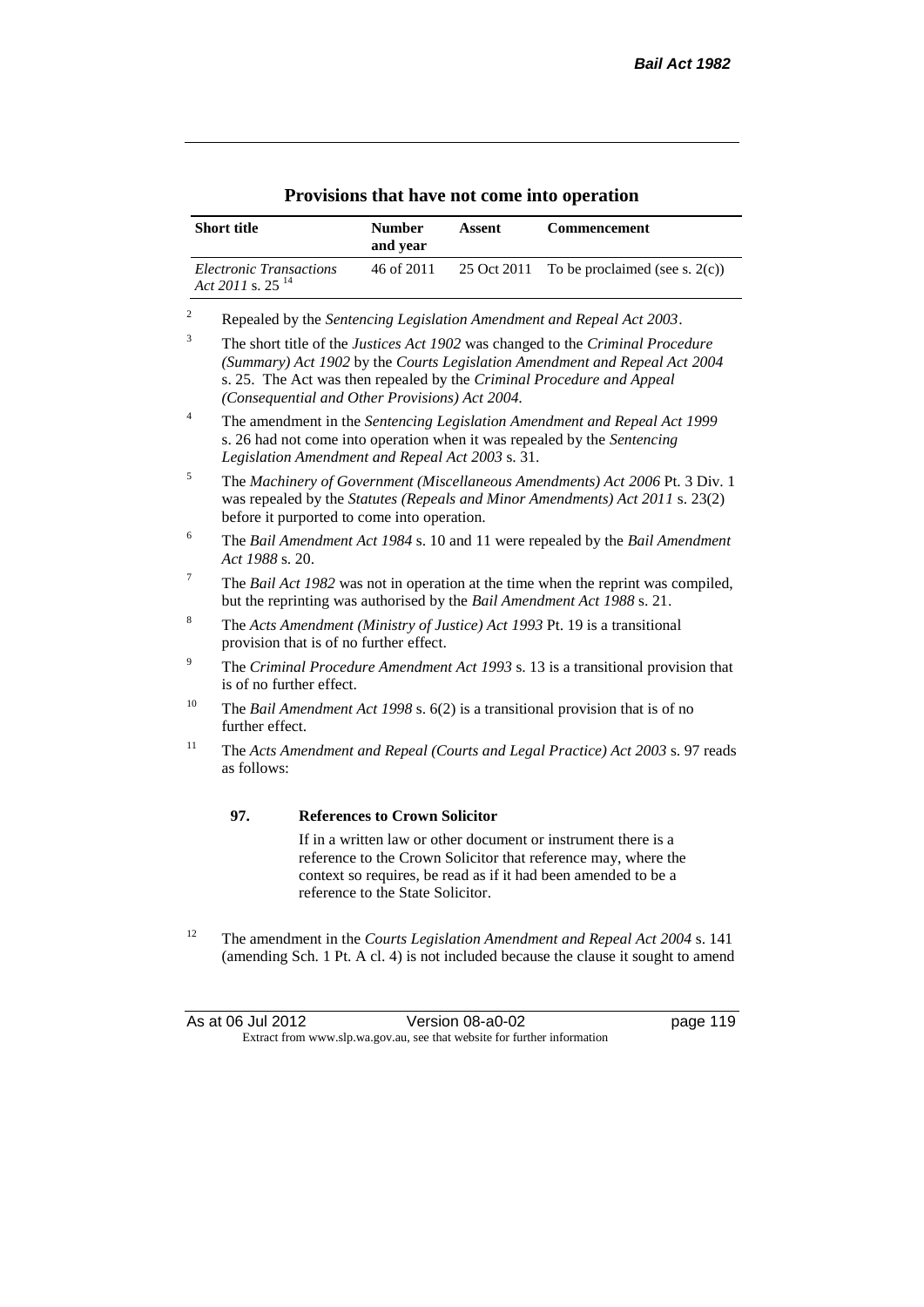had been amended by the *Acts Amendment (Court of Appeal) Act 2004* s. 28(4) before the amendment purported to come into operation.

- <sup>13</sup> The *Bail Amendment Act 2008* s. 6(2), 9(4)-(11), 10(2), 11(3), 15(5)-(8), 16(2), 18(4)-(5), 21(3), 22(2), 23(4), 24(6)-(7), 27(2)-(3), 28(6), 30(4)-(5), 31(2)-(3), 32(3)-(4), 33(6), 40(2), 41(5)-(9), 42(3) and 44 are transitional provisions.
- <sup>14</sup> On the date as at which this reprint was prepared, the *Electronic Transactions Act 2011* s. 25 had not come into operation. It reads as follows:

#### **25. Acts amended**

- (1) This section amends the Acts listed in the Table.
- (2) Amend the provisions listed in the Table as set out in the Table.

| <b>Provision</b>                                     | <b>Delete</b>                                           | <b>Insert</b>                                                |
|------------------------------------------------------|---------------------------------------------------------|--------------------------------------------------------------|
| <b>Bail Act 1982</b>                                 |                                                         |                                                              |
| s. $3(1)$ def. of <i>electronic</i><br>communication | Electronic<br><b>Transactions Act 2003</b><br>section 5 | Electronic<br><i>Transactions</i><br>Act 2011 section $5(1)$ |
| s. $3A(2)$                                           | Electronic<br><b>Transactions Act 2003</b><br>section 5 | Electronic<br><b>Transactions</b><br>Act 2011 section $5(1)$ |

#### **Table**

| page 120 | Version 08-a0-02                                                         | As at 06 Jul 2012 |
|----------|--------------------------------------------------------------------------|-------------------|
|          | Extract from www.slp.wa.gov.au, see that website for further information |                   |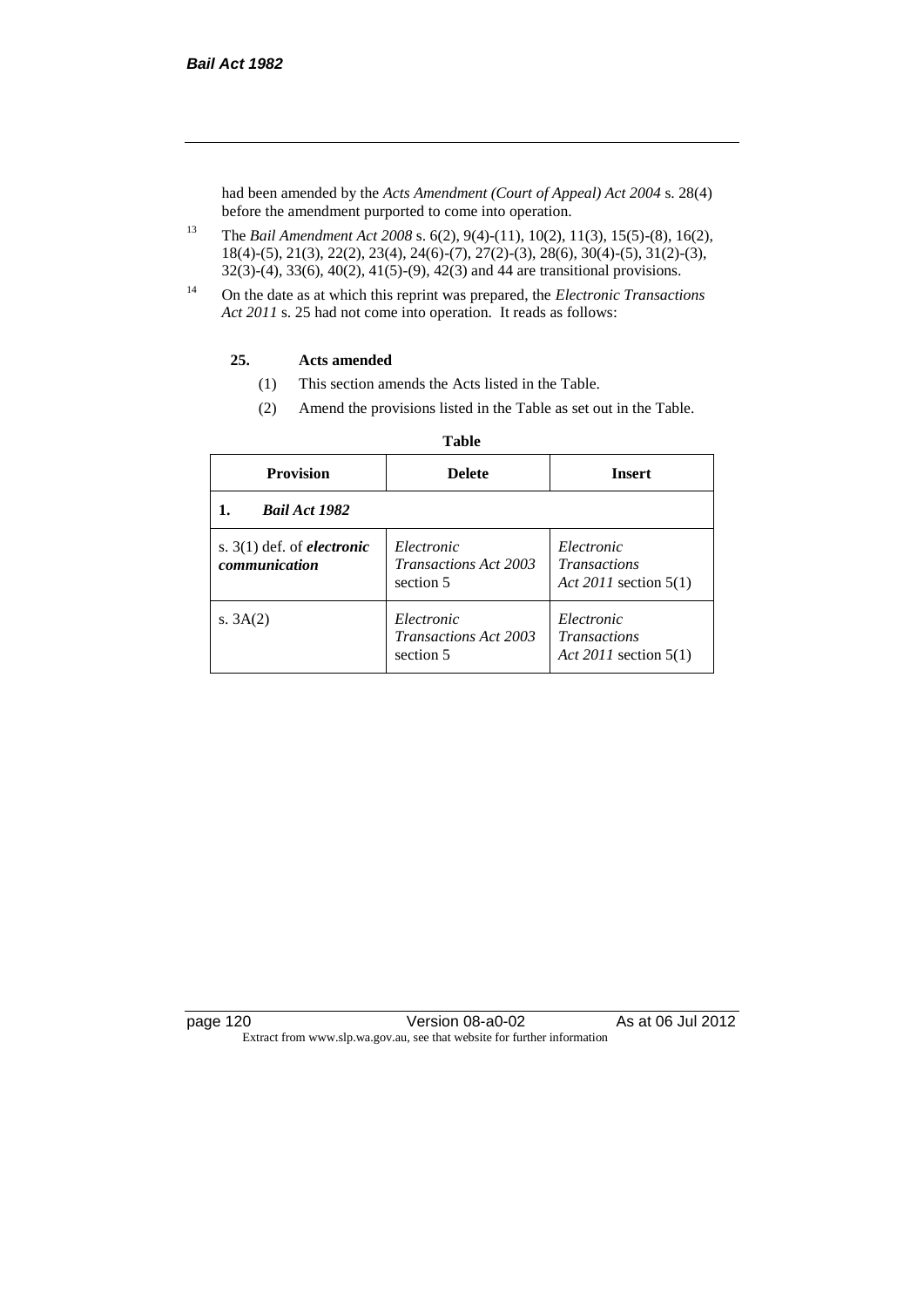# **Defined Terms**

[This is a list of terms defined and the provisions where they are defined. The list is not part of the law.]

| <b>Defined Term</b> | Provision(s) |
|---------------------|--------------|
|                     |              |
|                     |              |
|                     |              |
|                     |              |
|                     |              |
|                     |              |
|                     |              |
|                     |              |
|                     |              |
|                     |              |
|                     |              |
|                     |              |
|                     |              |
|                     |              |
|                     |              |
|                     |              |
|                     |              |
|                     |              |
|                     |              |
|                     |              |
|                     |              |
|                     |              |
|                     |              |
|                     |              |
|                     |              |
|                     |              |
|                     |              |
|                     |              |
|                     |              |
|                     |              |
|                     |              |
|                     |              |
|                     |              |
|                     |              |
|                     |              |
|                     |              |
|                     |              |
|                     |              |
|                     |              |

As at 06 Jul 2012

Version  $08-a0-02$ 

page 121

Extract from www.slp.wa.gov.au, see that website for further information